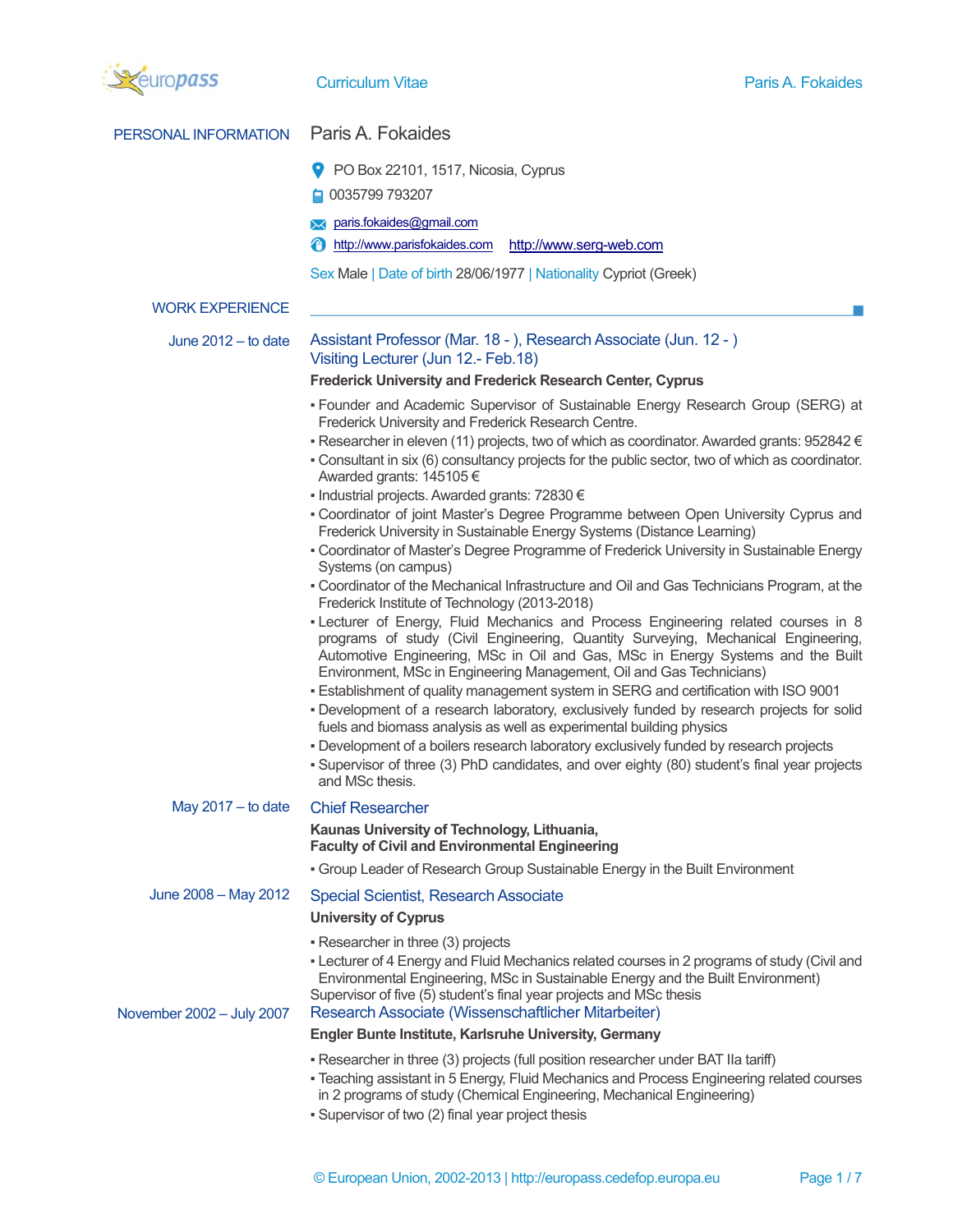

| <b>WORK EXPERIENCE (cont'd)</b>               |                                                                                                                                                                                      |                                                     |                    |                                                                                            |                                                                                             |
|-----------------------------------------------|--------------------------------------------------------------------------------------------------------------------------------------------------------------------------------------|-----------------------------------------------------|--------------------|--------------------------------------------------------------------------------------------|---------------------------------------------------------------------------------------------|
| January 2008 - October 2012                   | <b>Building Services and Renewable Energy Technologies Consultant</b><br><b>RD Hydraulis Ltd, Cyprus</b>                                                                             |                                                     |                    |                                                                                            |                                                                                             |
|                                               | - Founder and CEO of RD Hydraulis Ltd, an engineering consulting company in the field of<br>- Design and commissioning of mechanical engineering related building services in ca. 50 |                                                     |                    | Building Services, Renewable Energy Technologies and Environmental Engineering             |                                                                                             |
|                                               | - Energy performance certification of ca. 60 projects (residential and commercial buildings,<br>Metrology headquarters)                                                              | projects (mainly residential buildings)             |                    | including headquarters of CNP Insurance in Cyprus, presidential palace event hall,         |                                                                                             |
|                                               | - Pre-engineering, design and commissioning of renewable energy technologies projects<br>- Preparation and delivery of ca. 10 environmental impact assessment studies (mainly        | related to renewable energy technologies projects). |                    | with a total installed capacity of > 1.2 MWp (photovoltaics, solar thermal, biomass)       |                                                                                             |
| <b>EDUCATION AND TRAINING</b>                 |                                                                                                                                                                                      |                                                     |                    |                                                                                            |                                                                                             |
| November 2002 - February 2009                 | Doctor of Engineering Sciences (Doktor der Ingenieurwissenschaften - Dr.-Ing.)<br>Universität Karlsruhe (TH), Germany                                                                |                                                     |                    |                                                                                            |                                                                                             |
|                                               | - Thesis: Experimental investigation of the stability mechanism of lifted non-premixed swirl<br>confined flames                                                                      |                                                     |                    |                                                                                            |                                                                                             |
| October 1997 - July 2002                      | Mechanical Engineering Diploma (Δίπλωμα Μηχανολόγου Μηχανικού – Dipl.-Ing.)<br>Aristotle University Thessaloniki, Greece                                                             |                                                     |                    |                                                                                            |                                                                                             |
|                                               | - Thesis: Wind potential analysis of selected sites in Cyprus and techno-economic                                                                                                    | assessment for the establishment of a wind-park     |                    |                                                                                            |                                                                                             |
| <b>PERSONAL SKILLS</b>                        |                                                                                                                                                                                      |                                                     |                    |                                                                                            |                                                                                             |
| Mother tongue(s)                              | Greek                                                                                                                                                                                |                                                     |                    |                                                                                            |                                                                                             |
| Other language(s)                             | <b>UNDERSTANDING</b>                                                                                                                                                                 |                                                     |                    | <b>SPEAKING</b>                                                                            | <b>WRITING</b>                                                                              |
|                                               | Listening                                                                                                                                                                            | Reading                                             | Spoken interaction | Spoken production                                                                          |                                                                                             |
| English                                       | C <sub>2</sub>                                                                                                                                                                       | C <sub>2</sub>                                      | C <sub>2</sub>     | C <sub>2</sub>                                                                             | C <sub>2</sub>                                                                              |
| German                                        | C <sub>2</sub>                                                                                                                                                                       | C <sub>2</sub>                                      | C <sub>1</sub>     | C <sub>1</sub>                                                                             | C <sub>2</sub>                                                                              |
|                                               | Levels: A1/2: Basic user - B1/2: Independent user - C1/2 Proficient user<br>Common European Framework of Reference for Languages                                                     |                                                     |                    |                                                                                            |                                                                                             |
| <b>Experimental fluid mechanics</b><br>skills | - Particle Image Velocimetry: Experienced user in non-reactive flows. Measurements                                                                                                   | 3D tomographic PIV measurements.                    |                    | performed in water channels for the characterisation of urban flows. I have also performed |                                                                                             |
|                                               | - 3D - Laser Doppler Anemometry: Experienced user in reactive and non-reactive flows. I                                                                                              | characterisation of the stability mechanism.        |                    | have performed series of experiments in swirl isothermal and reacting flames for the       |                                                                                             |
|                                               | - Laser Light Sheet Mie Scattering: Experienced user in reactive and non-reactive flows.<br>liquid fuels.                                                                            |                                                     |                    |                                                                                            | Experiments performed in reacting flames for the characterisa-tion of the two-phase flow of |
|                                               | - Flow Rate and Pressure Measurements: Experienced user of several instrumentation such                                                                                              |                                                     |                    |                                                                                            |                                                                                             |

as Coriolis and turbine flow meters, Rotameter etc. Also experienced user of several instrumentation such as piezoelectric crystals, membrane pressure gauge etc.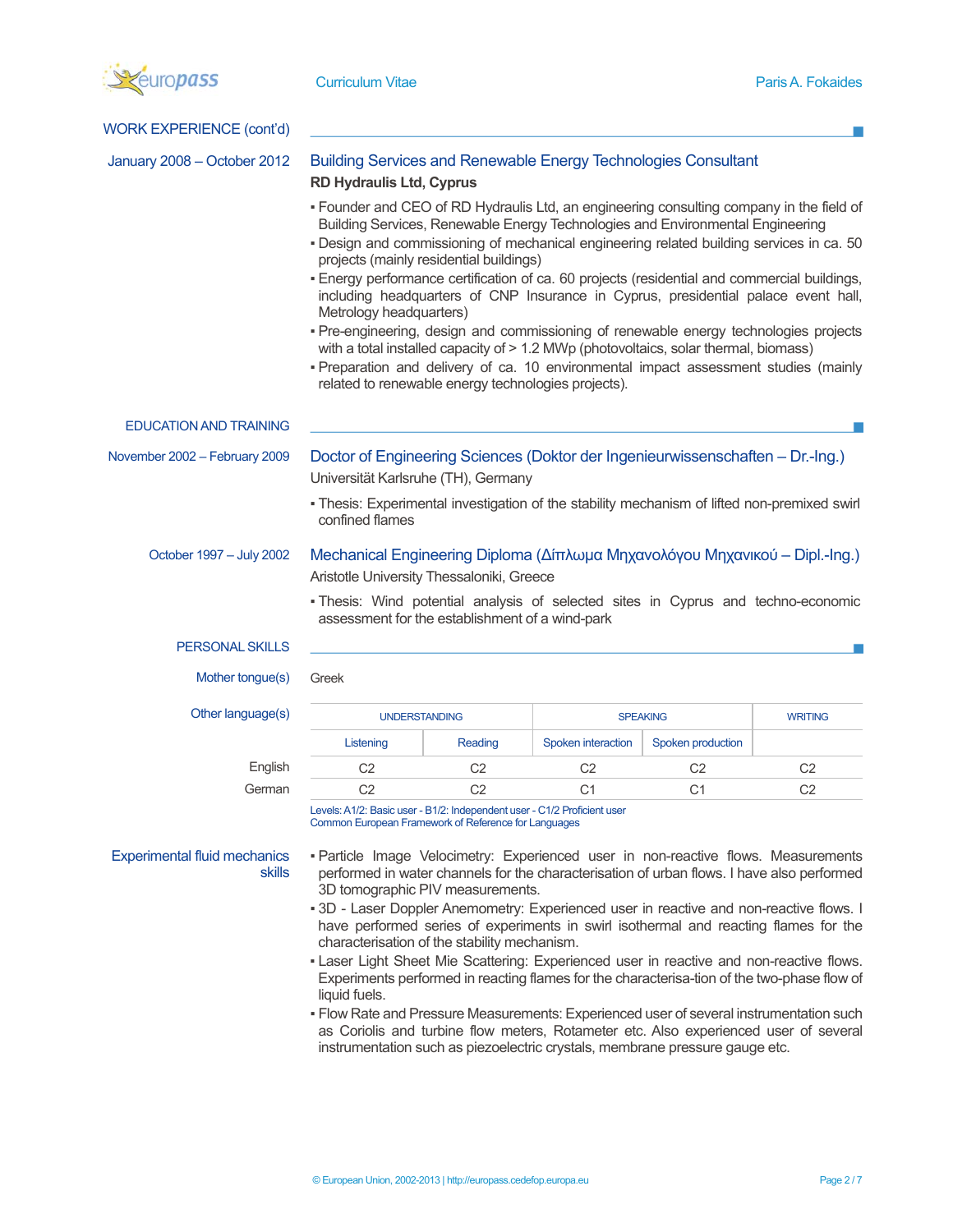

| PERSONAL SKILLS (cont'd)                 |                                                                                                                                                                                                                                                                                                                                                                         |
|------------------------------------------|-------------------------------------------------------------------------------------------------------------------------------------------------------------------------------------------------------------------------------------------------------------------------------------------------------------------------------------------------------------------------|
|                                          |                                                                                                                                                                                                                                                                                                                                                                         |
| In flame measurements skills             | - Local and Global Concentration Analysis: Experienced user of several gas analysis<br>methods such as NDIR, FID, FTIR, Paramagnetismus etc. Experiments regarding the<br>mixture field of reacting and non-reacting flames.                                                                                                                                            |
|                                          | - Experienced user of several gas analysis methods such as thermocouples, micro-<br>thermocouples, PT100 etc. Experiments regarding the temperature field of reacting and<br>non-reacting flames.                                                                                                                                                                       |
| Temperature measurement<br><b>skills</b> | - Level 1 Thermographer (Infrared Training Center, Sweden). Experienced user for building<br>thermography                                                                                                                                                                                                                                                               |
| <b>Solid Fuels Analysis skills</b>       | - Calorific Value Definition using Bomb Calorimeter (according to EN 14918)<br>- CHNO Elemental Analysis using Elemental Analyser (according to EN 15104)<br>• Moisture Content Analysis (according to EN 14774)<br>- Ash Content Analysis (according to EN 14775)                                                                                                      |
| <b>Computer skills</b>                   | - Languages: Visual Basic, Matlab                                                                                                                                                                                                                                                                                                                                       |
|                                          | • Scripting Languages: HTML                                                                                                                                                                                                                                                                                                                                             |
|                                          | - 3D-CAD: ProEngineer, Autocad<br>- Finite Element and Volume Methods: Comsol Multiphysics, ICEM CFD, ANSYS CFD                                                                                                                                                                                                                                                         |
|                                          | - Physical and Chemical Processes Simulation: Aspen Plus, Chemkin                                                                                                                                                                                                                                                                                                       |
|                                          | - Life Cycle Assessment Software: Gabi Software                                                                                                                                                                                                                                                                                                                         |
|                                          | • Whole Building Energy Analysis Software: Energy Plus (Design Builder), EcoTect<br>- Graphics Software: TecPlot (for graphs), Adobe Photoshop                                                                                                                                                                                                                          |
| <b>ADDITIONAL INFORMATION</b>            |                                                                                                                                                                                                                                                                                                                                                                         |
| <b>Funded Research Projects</b>          | Researcher - "Novel integrated approach for seismic and energy upgrading of existing<br>1.<br>buildings ". The Research Promotion Foundation Programmes for Research,<br>Technological Development and Innovation "Restart 2016-2020". Smart Growth,<br>Integrated Projects, 12/2018 - 11/2021                                                                          |
|                                          | 2. Researcher - "Design and manufacturing of a novel Low Density Polyethylene (LDPE)<br>Film for the construction industry, using recycled agricultural plastic waste (APW) "The<br>Research Promotion Foundation Programmes for Research, Technological<br>Development and Innovation "Restart 2016-2020". Smart Growth, Research in<br>Enterprises, 03/2019 - 02/2021 |
|                                          | Researcher - "Youth Employment Network for Energy Sustainability in ISlands". EEA<br>3.<br>and Norway Grants Fund for Youth Employment, 10/2018 - 01/2022                                                                                                                                                                                                               |
|                                          | Researcher - "STructural stABiLity risk assessment". Marie Skodowska-Curie Research<br>4.<br>and Innovation Staff Exchange (MC RISE) H2020-MSCA-RISE-2018, 11/2018 -<br>10/2022                                                                                                                                                                                         |
|                                          | Researcher - Design and Development of the "Controlled Temperature Building Shell"<br>concept, Ministry of Commerce, Industry, Tourism and Energy, Innovation in Enterprises<br>project, 11/2017 -05/2020                                                                                                                                                               |
|                                          | 6. Coordinator - Design and development of collection, management and distribution<br>centers for the exploitation of olive solid waste energy purpose, Cross-border<br>Cooperation Program "Greece-Cyprus 2007-2013" - 10/2012 - 03/2015                                                                                                                               |
|                                          | 7. Coordinator - Design, development and application of a technologically advanced<br>system of natural daylight and artificial PV lighting - Hybrid Light Tube - Transnational<br>SOLAR-ERA.NET Calls PV1 and CSP1 - 08/2014 - 07/2016                                                                                                                                 |
|                                          | 8. Researcher - Phase Change Material (PCM) enhanced plaster for upgrading the energy<br>efficiency of contemporary and historic buildings. M-ERA.NET Transnational Call 2012<br>$-08/2014 - 11/2016$                                                                                                                                                                   |
|                                          | 9. Researcher - Innovative methods for protection and conservation of sustainable design<br>elements of vernacular architecture in the historic centre of Nicosia<br>ANΘΡΩΠΙΣΤΙΚΕΣ/ΑΝΘΡΩ/0609(ΒΙΕ)/07 - 06/2012 - 08/2014                                                                                                                                               |
|                                          | 10. Researcher - A concept for promotion of sustainable retroffiting and renovation in early<br>stages, Eracobuild Project, KOINA/ERACOBUILD-VDP/0609/05 - 07/2012-09/2013                                                                                                                                                                                              |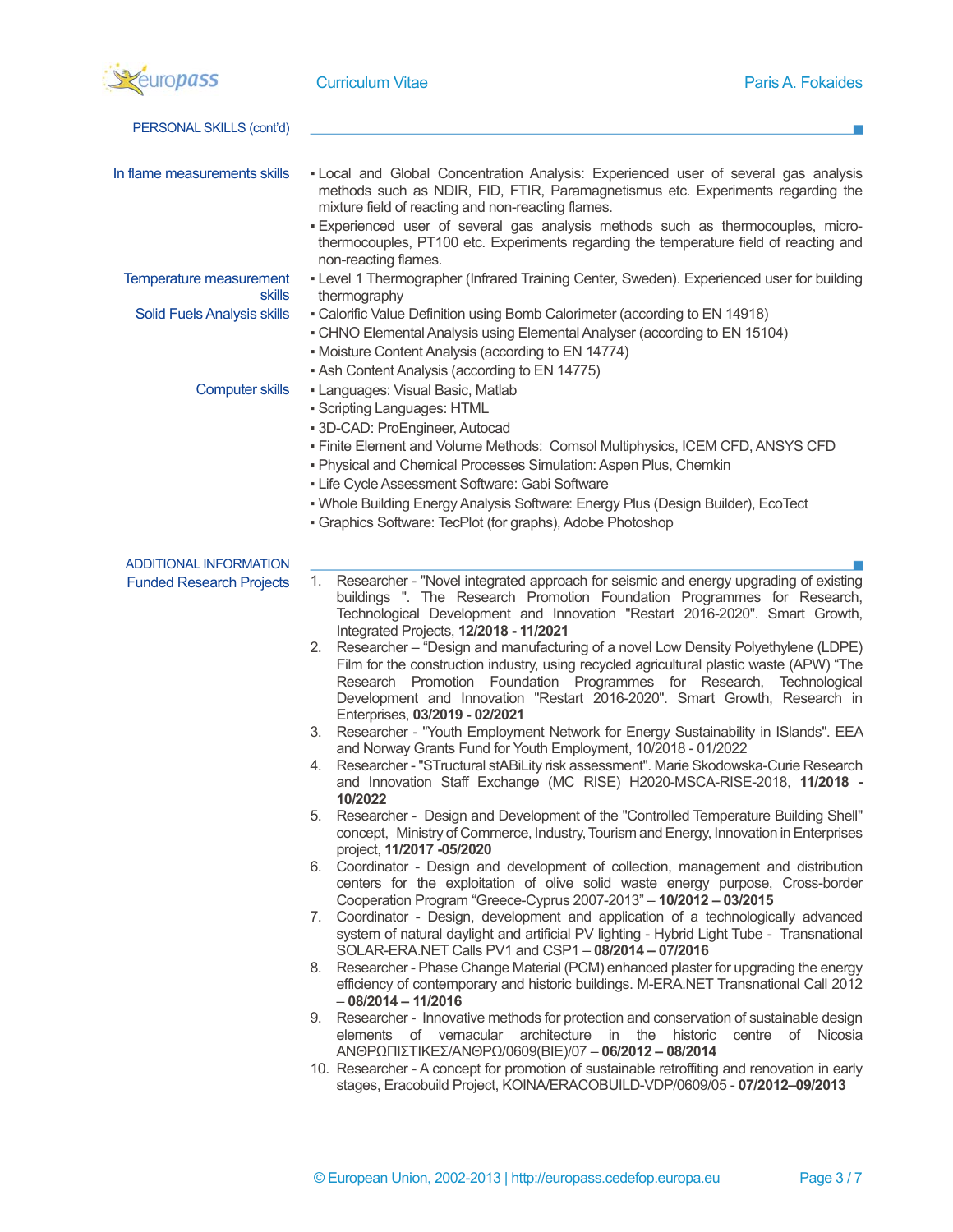

| <b>Funded Research Projects</b><br>(cont'd)        | 11. Researcher - Development of an Interdisciplinary Research Center of "Energy Efficiency<br>of the Built Environment", ANABAΘΜΙΣΗ/ΠΑΓΙΟ/0308/33 - 10/2011-11/2011<br>12. Researcher - Towards optimization of urban planning and architectural parameters for<br>energy use minimization in Mediterranean cities, Urban-Net Project, ΔΙΕΘΝΗ/URBAN-<br>NET/0308(BIE)/02 - 03/2010-04/2011<br>13. Researcher - Categorisation of buildings in Cyprus based on their energy efficiency,<br>ΑΕΙΦΟΡΙΑ/ΑΣΤΙ/0308 (ΒΙΕ)/02 - 01/2009-09/2010<br>14. Researcher - "NEW Aero engine core Concepts", AIP5-CT-2006-030876 (FP6)-<br>01/2007 - 06/2007<br>15. Researcher - "Towards Lean Combustion", AST4-CT-2005-012326 (FP6) - 01/2005 -<br>12/2006<br>16. Researcher - "LOw POllutant COmbustor TEchnology Programme", GRD1-CT2000-<br>25062 (FP5) - 11/2002 - 12/2004                                                                                                                                                                                                                                                                                                                                                                                                                                                                                                                                                                                                                                                                                                                                                                                |
|----------------------------------------------------|-------------------------------------------------------------------------------------------------------------------------------------------------------------------------------------------------------------------------------------------------------------------------------------------------------------------------------------------------------------------------------------------------------------------------------------------------------------------------------------------------------------------------------------------------------------------------------------------------------------------------------------------------------------------------------------------------------------------------------------------------------------------------------------------------------------------------------------------------------------------------------------------------------------------------------------------------------------------------------------------------------------------------------------------------------------------------------------------------------------------------------------------------------------------------------------------------------------------------------------------------------------------------------------------------------------------------------------------------------------------------------------------------------------------------------------------------------------------------------------------------------------------------------------------------------------------------------------------------------------------------------------------------|
|                                                    | Further details are found in Annex I (Funded Research Projects Fact Sheets)                                                                                                                                                                                                                                                                                                                                                                                                                                                                                                                                                                                                                                                                                                                                                                                                                                                                                                                                                                                                                                                                                                                                                                                                                                                                                                                                                                                                                                                                                                                                                                     |
| <b>Funded Consultancy for the</b><br>public sector | 1. Coordinator - Consultancy for the Elaboration of a Study on the Reduction and Utilization<br>of Biodegradable Waste in Cyprus, Ministry of Agriculture, Rural Development and<br>Environment - Department of Environment - 09/2017 - 12/2017<br>Coordinator - Consultancy for the Elaboration of a Study on the Implementation of<br>2.<br>Rational Management of Solid Waste in the Public Sector, Ministry of Agriculture, Rural<br>Development and Environment - Department of Environment - 09/2017 - 12/2017<br>Consultant - Consultancy for the Elaboration of a Study on the calculation of cost -<br>3.<br>optimal levels for minimum energy performance requirements for buildings in<br>accordance with Article 5 of Directive 2010/31/EU on the energy efficiency of buildings,<br>Ministry of Commerce, Industry, Tourism and Energy - Energy Service - 10/2017 -<br>03/2018<br>Consultant - Training of public servants dealing with environmental legislation on<br>4.<br>Strategic Environmental Assessment (SEA) and Environmental Impact Assessment<br>(EIA), Ministry of Agriculture, Rural Development and Environment - Department of<br>Environment - 09/2016 - 02/2017<br>Consultant - Preparation of a Preliminary Draft Order of the Town Planning Council for<br>5.<br>Soil Sealing in Construction Projects - 06/2014 - 02/2015<br>Consultant - Implementation of Written Exams for the Selection of Four (4) Candidates<br>6.<br>to be Employed as Energy Operators in Cyprus Energy Regulatory Authority (CERA) -<br>09/2015 - 12/2015<br>Further details are found in Annex II (Funded Consultancy Fact Sheets) |
| Peer reviewed publications                         | Publication metrics:<br>Scopus: . Documents: 77 . Citations: 933 . h-index: 17 . Co-authors: 101<br>Google Scholar: • Documents: 92 • Citations: 1369 • h-index: 19 • i10-index: 33<br>- Peer-reviewed scientific articles published in scientific journals: 54 publications<br>- Peer-reviewed scientific articles published in conference proceedings: 51 publications<br>• Books: 1 publication<br>• Book Chapters: 13 publications<br>· Dissertation/Thesis: 1 publication<br>Further details are found in Annex III (List of Peer-reviewed Publications)                                                                                                                                                                                                                                                                                                                                                                                                                                                                                                                                                                                                                                                                                                                                                                                                                                                                                                                                                                                                                                                                                   |
| Editorial work and reviewing                       | - Editorial Board Member, Current Sustainable/Renewable Energy Reports (Springer),<br>Sustainability (MDPI), Journal of Sustainable Architecture and Civil Engineering (KTU).<br>- Guest Editor of Journal of Sustainable Architecture and Civil Engineering (Vol 16, No 3,<br>2016)<br>- Regular reviewer (approx. 80 reviews per year since 2014) in following Elsevier, Springer<br>and Taylor and Francis scientific journals:<br>• Elsevier: • Applied Energy • Applied Thermal Engineering • Building and Environment •<br>Computers & Operations Research . Energy Conversion and Management . Energy                                                                                                                                                                                                                                                                                                                                                                                                                                                                                                                                                                                                                                                                                                                                                                                                                                                                                                                                                                                                                                    |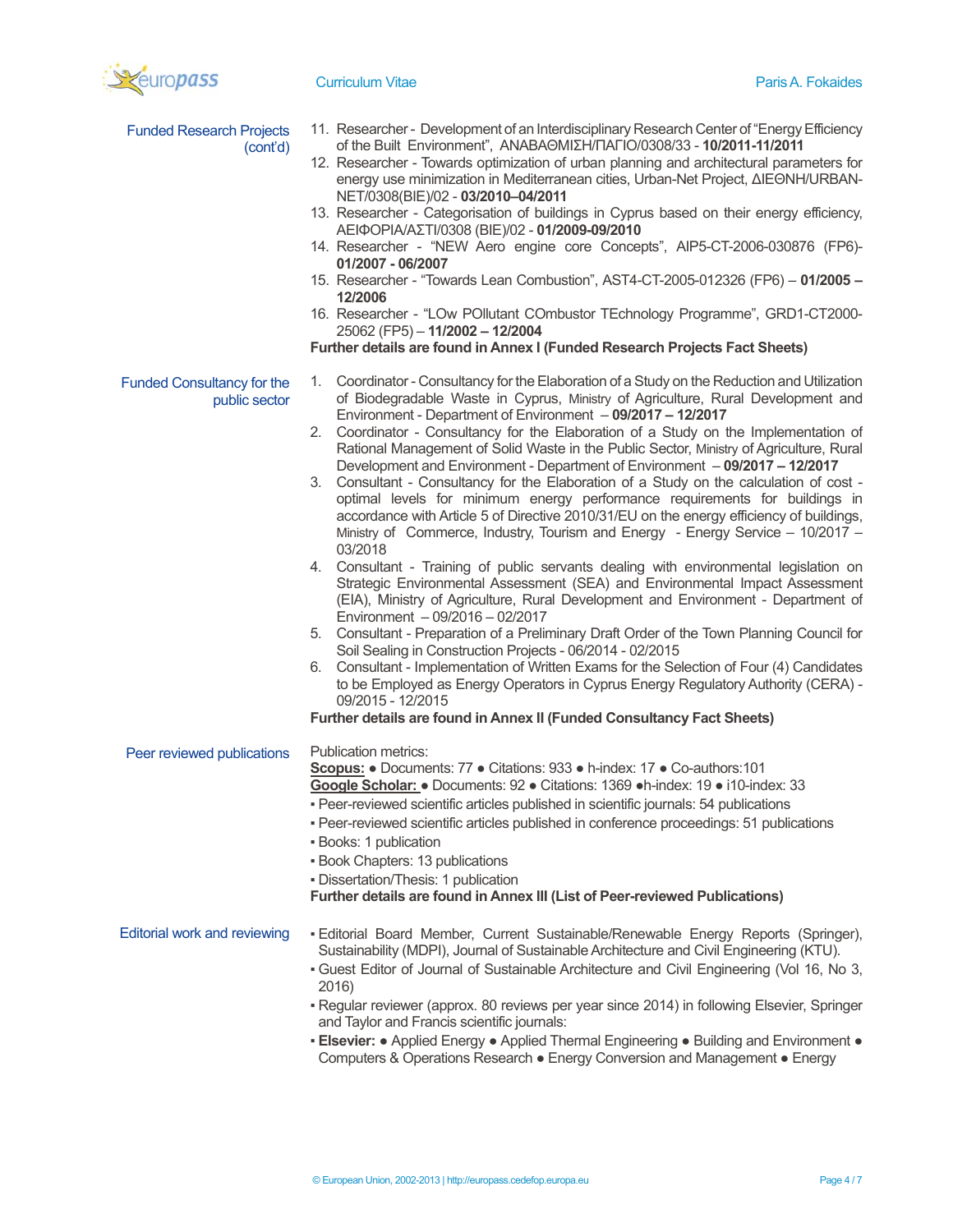

| Editorial work and reviewing<br>(cont'd) | ■ Energy and Buildings ● Biomass and Bioenergy ● Journal of Cleaner Production ● Journal<br>of Environmental Management • Energy Policy • Renewable Energy • Renewable &<br>Sustainable Energy Reviews · Sustainable Cities and Society · Sustainable Production<br>and Consumption • International Journal of Thermal Sciences<br>• Springer: • Waste & Biomass Valorization • Clean Technologies & Environmental Policy<br>• Taylor and Francis: • International Journal of Sustainable Energy                                                                                                                                                                                                                                                                                                                                                                                                                                                                                                                                                                                                                                                                                                                                                                                                                                                                                                                                                                                                                                                                                                                                                                                                                                                                                                                                                                                                                                                                                         |
|------------------------------------------|------------------------------------------------------------------------------------------------------------------------------------------------------------------------------------------------------------------------------------------------------------------------------------------------------------------------------------------------------------------------------------------------------------------------------------------------------------------------------------------------------------------------------------------------------------------------------------------------------------------------------------------------------------------------------------------------------------------------------------------------------------------------------------------------------------------------------------------------------------------------------------------------------------------------------------------------------------------------------------------------------------------------------------------------------------------------------------------------------------------------------------------------------------------------------------------------------------------------------------------------------------------------------------------------------------------------------------------------------------------------------------------------------------------------------------------------------------------------------------------------------------------------------------------------------------------------------------------------------------------------------------------------------------------------------------------------------------------------------------------------------------------------------------------------------------------------------------------------------------------------------------------------------------------------------------------------------------------------------------------|
| <b>Patents</b>                           | Zarzalis, N.; Fokaides, P.A.; Merkle, K.: Fuel injection apparatus, European Patent: EP 1722<br>164 A1, 2006                                                                                                                                                                                                                                                                                                                                                                                                                                                                                                                                                                                                                                                                                                                                                                                                                                                                                                                                                                                                                                                                                                                                                                                                                                                                                                                                                                                                                                                                                                                                                                                                                                                                                                                                                                                                                                                                             |
| <b>Academic Teaching</b>                 | Frederick University, BSc in Civil Engineering (2012 - )<br>• CEH 240 Fluid Mechanics • CESU 310 Energy Design of Buildings • CESU 420 Structural<br>Aspects of Renewable Energy Technologies<br><b>Frederick University, BSc in Mechanical Engineering (2012 -)</b><br>• AMEE 310 Hydraulics and Pneumatics • AMEE 208 Fluid Mechanics • ASOG 300 Mass<br>and Energy Balance • ASOG 402 Fundamentals of Pipeline Design<br>Frederick University, MSc in Sustainable Energy Systems (Program Coordinator)<br>$(2012 - )$<br>• MES 503 Energy and Environmental Policies • MES 511 Power Generation Technologies<br>• MES 520 Renewable Energy • MES 530 Energy Design of Buildings and Energy Audits<br>• MES 552 Energy and Environmental Evaluation Tools<br>Frederick University, MSc in Oil, Gas and Offshore Engineering (2013 - )<br>• MOE 504 Process Engineering • MOE 505 Process Modelling and Simulation<br>Open University Cyprus, MSc in Sustainable Energy Systems (Program Coordinator)<br>$(2015 - )$<br>• SES 512 Renewable Energy • SES 521 Energy Design of Buildings • SES 611 Energy<br>and Environmental Policies<br>University of Cyprus, BSc in Civil and Environmental Engineering (2009 - 2011)<br>• CEE 272 Experimental Fluid Mechanics • CEE 483 Transport Phenomena in<br><b>Environmental Engineering</b><br>University of Cyprus, MSc in Energy Technologies and Sustainable Design (2008 -<br>2012)<br>• CEE 575 Energy Design of Buildings • CEE 596 Renewable Energy Technologies<br>Management<br>Karlsruhe University, BSc in Chemical Engineering (2003 - 2006) (teaching assistant)<br>• 22999: Introduction to Process Engineering, • 22514: Non-reacting and Reacting<br>Turbulent Flows . 22542 Applied Combustion Technology<br>Karlsruhe University, BSc in Mechanical Engineering (2003-2005) (teaching assistant)<br>• 22512: Heat and mass transfer for Mechanical Engineers<br>Further details are found in Annex IV (Academic Teaching) |
| <b>Graduate Students Mentoring</b>       | - Frederick University, BSc in Civil Engineering: 23 projects<br>- Frederick University BSc Quantity Surveying: 10 projects<br>- Frederick University, BSc in Mechanical Engineering: 5 projects<br>- Frederick University MSc in Sustainable Energy Systems: 27 projects<br>- Frederick University MSc in Oil, Gas and Offshore Engineering: 9 projects<br>- Frederick University MSc in Engineering Management: 8 projects<br>- Open University Cyprus, MSc in Sustainable Energy Systems: 10 projects<br>- University of Cyprus, MSc in Energy Technologies and Sustainable Design: 5 projects<br>- Karlsruhe University of Technology, BSc in Chemical Engineering: 2 projects<br>Further details are found in Annex V (Graduate Students Mentoring)                                                                                                                                                                                                                                                                                                                                                                                                                                                                                                                                                                                                                                                                                                                                                                                                                                                                                                                                                                                                                                                                                                                                                                                                                                 |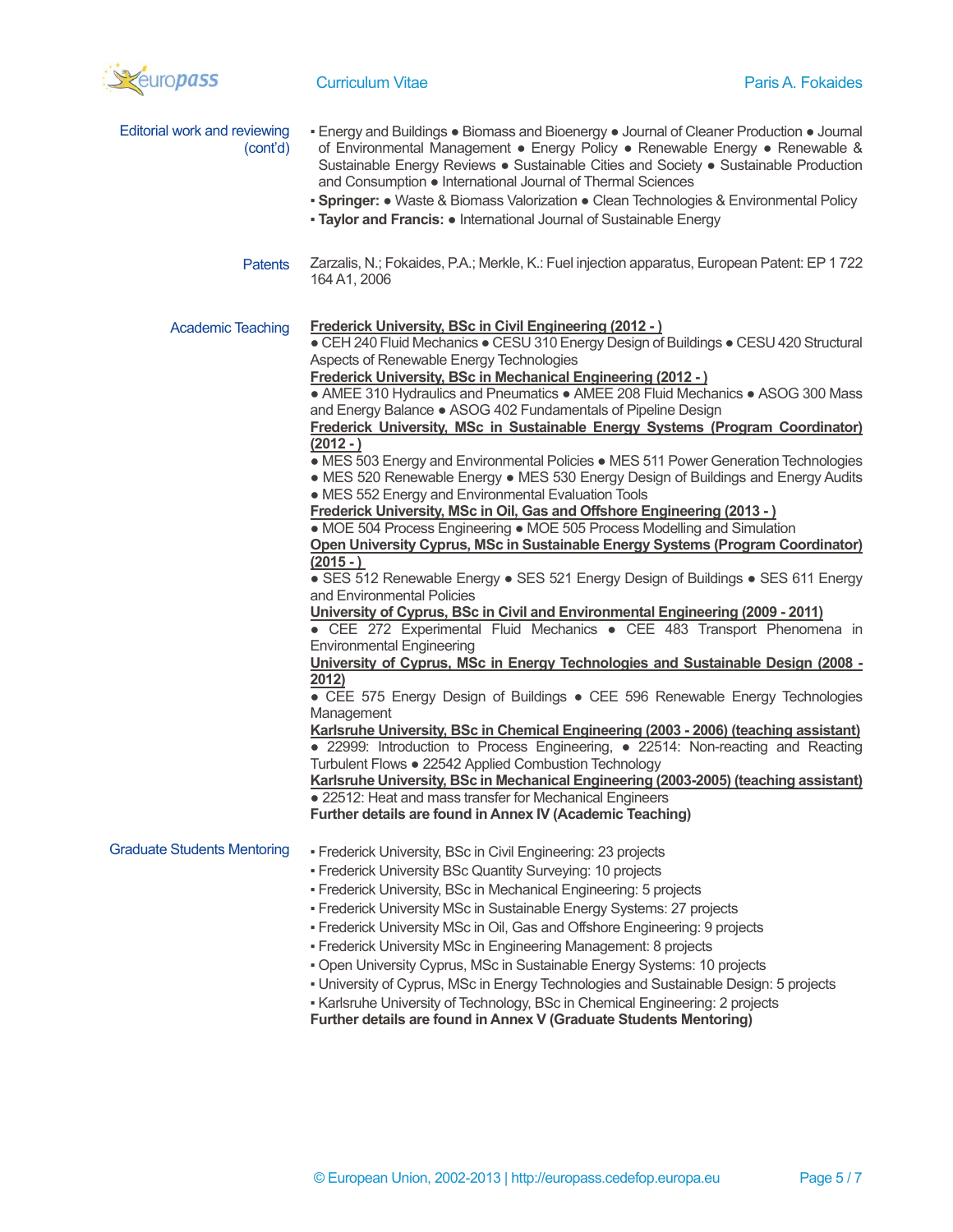

| <b>Conferences Scientific</b><br><b>Committee Member</b> | - Sustainable Built Environment Conference Series - Thessaloniki SBE19 Conference<br>"Sustainability in the built environment for climate change mitigation", Thessaloniki, Greece.<br>October 2019                                                                                                                                                                    |
|----------------------------------------------------------|------------------------------------------------------------------------------------------------------------------------------------------------------------------------------------------------------------------------------------------------------------------------------------------------------------------------------------------------------------------------|
|                                                          | • 6 <sup>th</sup> International Conference on Renewable Energy Sources and Energy Efficiency – New<br>Challenges. Organized by the Cyprus Chamber of Commerce and Industry, Nicosia,<br>Cyprus, November 2018                                                                                                                                                          |
|                                                          | - Sustainable Built Environment Conference Series - Thessaloniki SBE16 Conference<br>"Sustainable Synergies: from Buildings to the Urban Scale", Thessaloniki, Greece. October<br>2016                                                                                                                                                                                 |
|                                                          | - International Symposium "Circular Economy and Sustainable Management of Renewable<br>Resources', Nisyros, Greece, July 2016                                                                                                                                                                                                                                          |
|                                                          | • 5 <sup>th</sup> International Conference on Renewable Energy Sources and Energy Efficiency - New<br>Challenges. Organized by the Cyprus Chamber of Commerce and Industry, Nicosia,<br>Cyprus, May 2016                                                                                                                                                               |
|                                                          | . 4rth International Exergy, Life Cycle Assessment, and Sustainability Workshop &<br>Symposium, Nisyros, Greece, July 2015                                                                                                                                                                                                                                             |
|                                                          | -40th IAHS World Congress on Housing - "Sustainable Housing Construction", Funchal,<br>Portugal, December 2014                                                                                                                                                                                                                                                         |
|                                                          | . 2 <sup>nd</sup> International Conference Power Options for the Eastern Mediterranean Region,<br>Organized by the Electricity Authority Cyprus, Nicosia, Cyprus, October 2013                                                                                                                                                                                         |
|                                                          | -4 <sup>th</sup> International Conference on Renewable Energy Sources and Energy Efficiency - New<br>Challenges. Organized by the Cyprus Chamber of Commerce and Industry, Nicosia,<br>Cyprus, June 20136                                                                                                                                                              |
|                                                          | • 1 <sup>st</sup> International Conference Power Options for the Eastern Mediterranean Region,<br>Organized by the Electricity Authority Cyprus, Limassol, Cyprus, November 2012                                                                                                                                                                                       |
|                                                          | • 3rd International Conference on Renewable Energy Sources and Energy Efficiency - New<br>Challenges. Organized by the Cyprus Chamber of Commerce and Industry, Nicosia,<br>Cyprus, May 2011                                                                                                                                                                           |
| <b>Conference and Workshop</b>                           | - Peer reviewed conferences: 25 presentations                                                                                                                                                                                                                                                                                                                          |
| <b>Presentations</b>                                     | - Research project and academia workshops: 26 presentations<br>Further details are found in Annex VI (Conference and Workshop Presentations)                                                                                                                                                                                                                           |
| Honours and awards                                       | - Journal of Sustainable Cities and Society (Elsevier) - Most cited paper (December 2017):<br>Kylili, A., & Fokaides, P. A. (2015). European smart cities: The role of zero energy buildings.<br>Sustainable Cities and Society, 15, 86-95.                                                                                                                            |
|                                                          | - Journal of Building Engineering (Elsevier) - 5th most cited paper (December 2017): Kylili,<br>A., & Fokaides, P. A. (2016). Life Cycle Assessment (LCA) of Phase Change Materials<br>(PCMs) for building applications: A review. Journal of Building Engineering, 6, 133-143.<br>- Renewable Energy Reviewer Award 2014, awarded by the journal of Renewable Energy, |
|                                                          | of Elsevier, The Official Journal of WREN - The World Renewable Energy Network (2014 5<br>year IF $3.8$ )                                                                                                                                                                                                                                                              |
|                                                          | - Best Paper Award by the Combustion, Fuels & Emissions Committee from ASME Turbo<br>Expo 2007 - Fokaides PA, Kasabov P, Zarzalis N: "Experimental Investigation of the<br>Stability Mechanism and Emissions of a Lifted Swirl Non-Premixed Flame" GT2007-27126<br>- Best Paper Award by the 34th AIVC, 3rd TightVent, 1st venticool and 2nd Cool Roofs'               |
|                                                          | Conference, 2013 - Neofytou MKA, Tryphonos E, Fokaides P, Sandberg M, Batchvarova<br>E, Fernando HJS, et al. Towards Designing Strategies for Urban heat island Mitigation<br>based on Multiscale Flow considerations.                                                                                                                                                 |
|                                                          | - Scholarship by the German Section of the Combustion Institute for the participation at the                                                                                                                                                                                                                                                                           |
|                                                          | European Combustion Meeting, April 2007                                                                                                                                                                                                                                                                                                                                |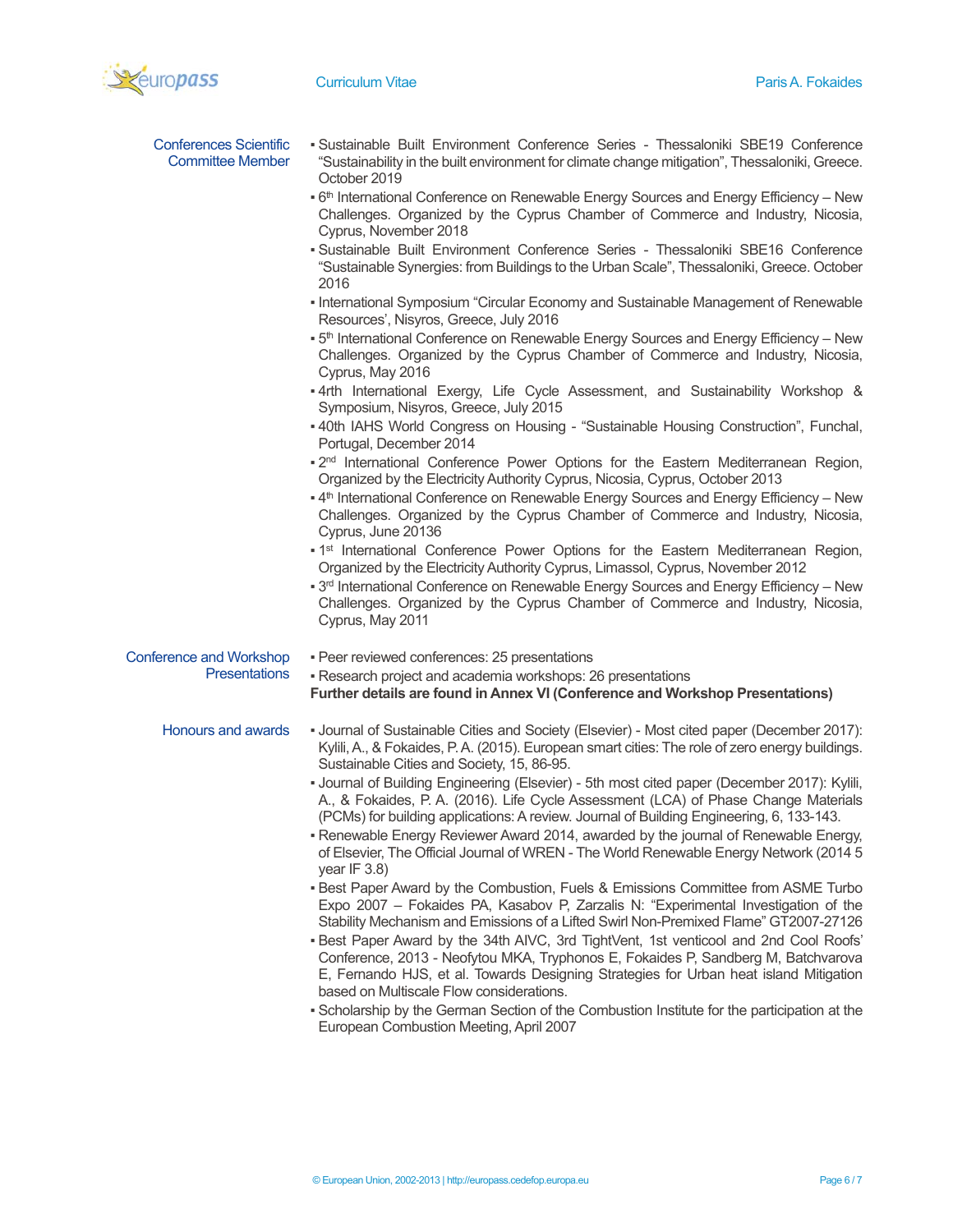

| Committees' Member • Member of the SET Plan Temporary Working Group 8, on Renewable Fuels and Bioenergy, |
|----------------------------------------------------------------------------------------------------------|
| as representative of the Republic of Cyprus, since 09/2016                                               |

- Member of the Research Committee of European Biomass Research Network (EUBREN) research committee – since 2016
- Cofounding member of the European Biomass Research Network (EUBREN), an initiative of the European Biomass Industries Association (EUBIA) – since 2014
- Member of the Management Committee (Cyprus Representative) of Cost Action CA 17128 Establishment of a Pan-European Network on the Sustainable Valorisation of Lignin– 07/2018-
- Member of the Management Committee (Cyprus Representative) of Cost Action TU 1104 Smart Energy Regions– 03/2013-02/2016
- Representative of the Cyprus Scientific and Technical Chamber (ETEK) in the committee for the implementation of 2012/27/EC Directive in Cyprus, Energy Service, Ministry of Commerce Industry and Tourism – since 01/2013
- Member of the Energy Committee of the Cyprus Scientific and Technical Chamber (ETEK) - 2008-2014, 2018 –
- Member of the Environmental Engineering Committee of the Cyprus Scientific and Technical Chamber (ETEK) - 2018 -
- Member of the Reflective Committee of CEN/CENELEC/JWG 1 "Energy audits", Cyprus Standardization Organization - 2009- 2013
- Member of the Reflective Committee of TC 371, Energy Efficiency of Buildings, Cyprus Standardization Organization - since 2013
- Representative of University of Cyprus in the Committee for the Implementation of 2002/91/EC Directive in Cyprus, Energy Service, Ministry of Commerce Industry and Tourism – 06/2009-05/2012

- Memberships Cyprus Scientific and Technical Chamber (ΕΤΕΚ)– since 2002
	- Cyprus Association of Mechanical Engineers (ΣΜΜΗΚ) since 2009
	- Institute for Solar Technology, Greece (IHT) since 2009
	- International Solar Energy Society (ISES) since 2018
	- The Combustion Institute Greek Section since 2007
	- VDI Verein Deutscher Ingenieure since 2006
	- ASHRAE American Society of Heating, Refrigerating and Air-Conditioning Engineers 2009-2012

Nicosia, 30<sup>th</sup> of December 2018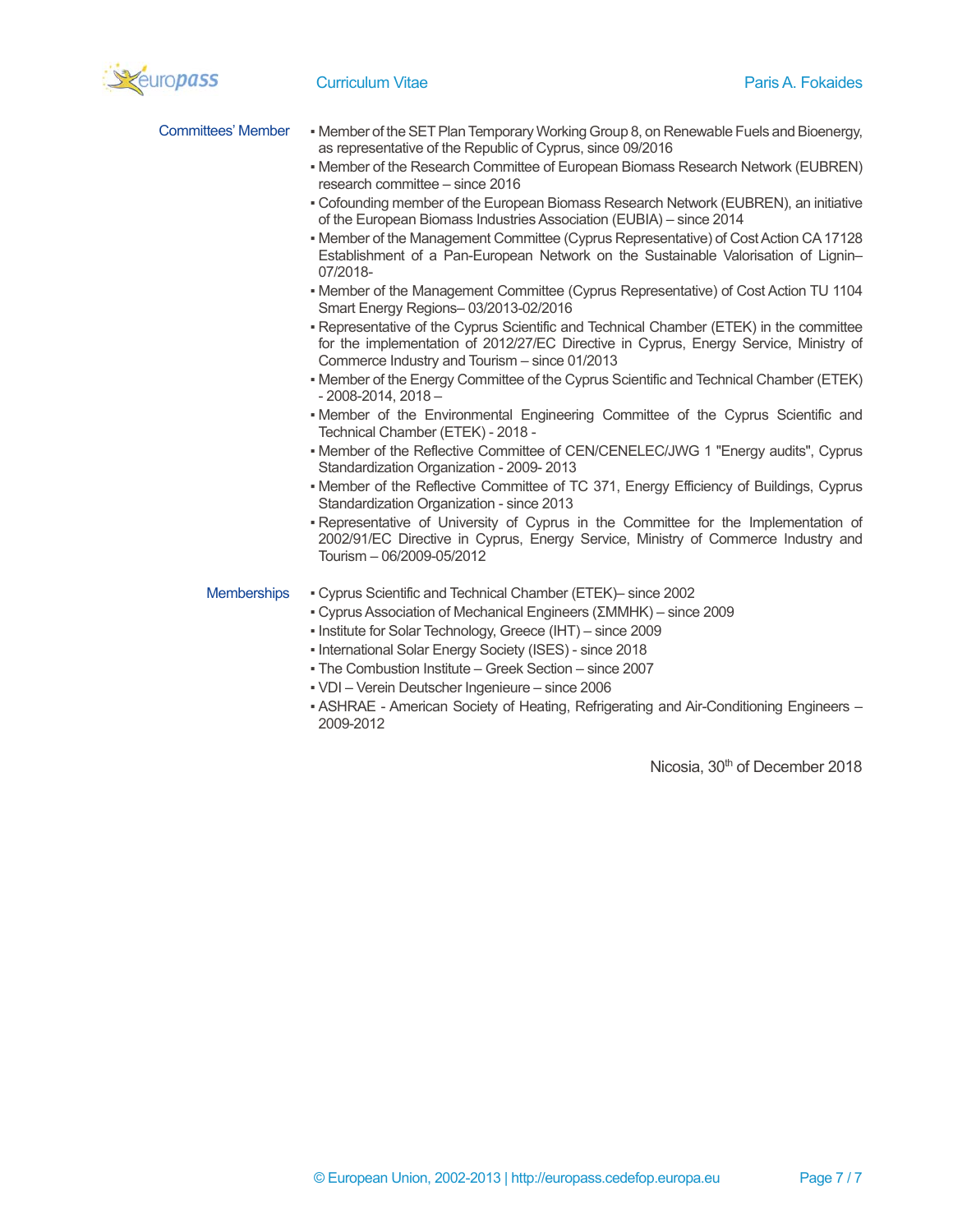| <b>Title of Project</b>       | Novel integrated approach for seismic and energy upgrading of existing               |
|-------------------------------|--------------------------------------------------------------------------------------|
|                               | buildings - ongoing                                                                  |
| Project Acronym               | <b>SupERB</b>                                                                        |
| <b>Funding Program</b>        | The Research Promotion Foundation Programmes for Research, Technological             |
|                               | Development and Innovation "Restart 2016-2020".                                      |
| Project Identifier            | Smart Growth, Integrated Projects                                                    |
| <b>Total Budget</b>           | 1146921€                                                                             |
| <b>Starting - Ending Date</b> | 12/2018-11/2021                                                                      |
| Consortium                    | 1. Cyprus University of Technology, Coordinator                                      |
|                               | 2.<br>University of Cyprus                                                           |
|                               | 3. Frederick Research Center, Cyprus                                                 |
|                               | 4. Tsircon Co. Ltd,                                                                  |
|                               | 5. Geoinvest Ltd,                                                                    |
|                               | 6. AuDeSy Ltd,                                                                       |
|                               | 7. Limassol Municipality,                                                            |
|                               | Technical Services on Construction Products, Ministry of Interior,<br>8.             |
|                               | Energy Service, Ministry of Energy, Commerce, Industry and Tourism,<br>9.            |
|                               | 10. Cyprus Scientific and Technical Chamber ETEK,                                    |
|                               | 11. Department of Civil Engineering, University of Patras - Foreign Research Or-     |
|                               | ganisation.                                                                          |
| <b>Project Objectives</b>     | General:                                                                             |
|                               | The objectives of the Project entitled "Novel integrated approach for Seismic and    |
|                               | EneRgy upgrading of existing Buildings" (SupERB) are to a) integrate innovative      |
|                               | materials and determine techniques enabling the simultaneous upgrading of both       |
|                               | seismic resistance and energy efficiency of existing buildings, b) evaluate these    |
|                               | techniques by testing both small and full-scale specimens, and c) propose a holistic |
|                               | and novel methodology for the optimum upgrading of existing buildings for seismic    |
|                               | resistance and energy efficiency, taking into account economic, technical, geo-lo-   |
|                               | cation, durability and environmental factors.                                        |
| <b>Work Packages</b>          | 1. WP1 Project Coordination                                                          |
|                               | 2. WP2 Dissemination of results                                                      |
|                               | 3. WP3 Investigation of mechanical and thermal properties of available ma-           |
|                               | terials                                                                              |
|                               | 4. WP4 Establishment of criteria for target performance level                        |
|                               | WP5 Laboratory-based design and testing of the PCM related upgrading<br>ა.           |
|                               | system                                                                               |
|                               | 6. WP6 Testing of the upgrading system for seismic and energy performance            |
|                               | evaluation                                                                           |
|                               | 7. WP7 Optimisation tool and upgrading methodology development                       |
|                               | <b>WP8 Application study</b><br>8.<br>9.                                             |
|                               | WP9 Software development and methodology guidelines                                  |
| <b>External References</b>    |                                                                                      |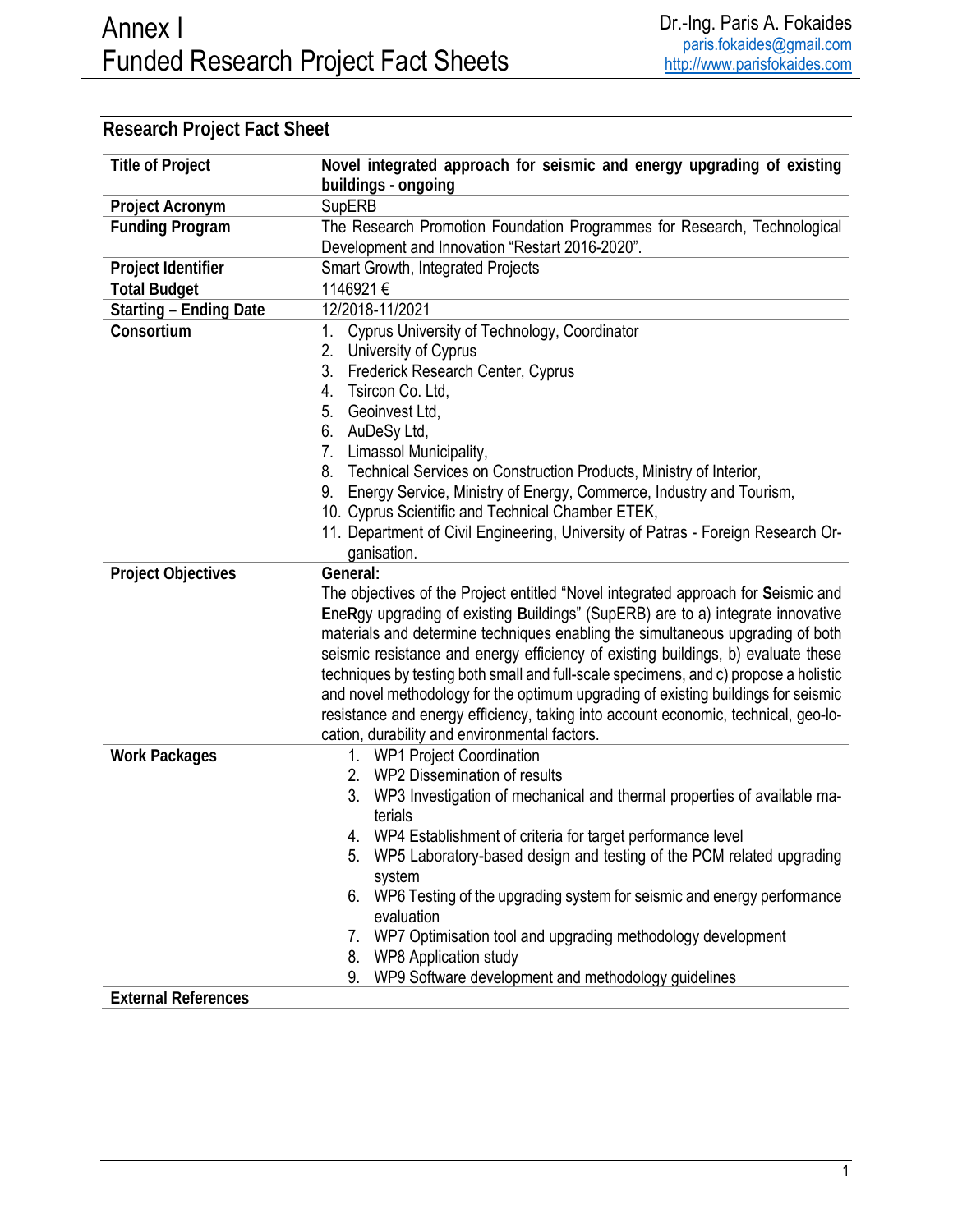| <b>Title of Project</b>       | Design and manufacturing of a novel Low-Density Polyethylene (LDPE) Film<br>for the construction industry, using recycled agricultural plastic waste (APW)<br>- ongoing                                                                                                                                                                                                                                                                                                                                                                                                                                                                                                                                                                                                                                                                                                                                                                                                                                                                                                                                                                                                                                                                                                                                                                                                                                                                                                                                                                                                                                                                                                                                                                                                                             |
|-------------------------------|-----------------------------------------------------------------------------------------------------------------------------------------------------------------------------------------------------------------------------------------------------------------------------------------------------------------------------------------------------------------------------------------------------------------------------------------------------------------------------------------------------------------------------------------------------------------------------------------------------------------------------------------------------------------------------------------------------------------------------------------------------------------------------------------------------------------------------------------------------------------------------------------------------------------------------------------------------------------------------------------------------------------------------------------------------------------------------------------------------------------------------------------------------------------------------------------------------------------------------------------------------------------------------------------------------------------------------------------------------------------------------------------------------------------------------------------------------------------------------------------------------------------------------------------------------------------------------------------------------------------------------------------------------------------------------------------------------------------------------------------------------------------------------------------------------|
| Project Acronym               | Recy-Film                                                                                                                                                                                                                                                                                                                                                                                                                                                                                                                                                                                                                                                                                                                                                                                                                                                                                                                                                                                                                                                                                                                                                                                                                                                                                                                                                                                                                                                                                                                                                                                                                                                                                                                                                                                           |
| <b>Funding Program</b>        | The Research Promotion Foundation Programmes for Research, Technological<br>Development and Innovation "Restart 2016-2020".                                                                                                                                                                                                                                                                                                                                                                                                                                                                                                                                                                                                                                                                                                                                                                                                                                                                                                                                                                                                                                                                                                                                                                                                                                                                                                                                                                                                                                                                                                                                                                                                                                                                         |
| Project Identifier            | Smart Growth, Research in Enterprises                                                                                                                                                                                                                                                                                                                                                                                                                                                                                                                                                                                                                                                                                                                                                                                                                                                                                                                                                                                                                                                                                                                                                                                                                                                                                                                                                                                                                                                                                                                                                                                                                                                                                                                                                               |
| <b>Total Budget</b>           | 199629€                                                                                                                                                                                                                                                                                                                                                                                                                                                                                                                                                                                                                                                                                                                                                                                                                                                                                                                                                                                                                                                                                                                                                                                                                                                                                                                                                                                                                                                                                                                                                                                                                                                                                                                                                                                             |
| <b>Starting - Ending Date</b> | 03/2019-02//2021                                                                                                                                                                                                                                                                                                                                                                                                                                                                                                                                                                                                                                                                                                                                                                                                                                                                                                                                                                                                                                                                                                                                                                                                                                                                                                                                                                                                                                                                                                                                                                                                                                                                                                                                                                                    |
| Consortium                    | Elysee Irrigation Ltd<br>1.                                                                                                                                                                                                                                                                                                                                                                                                                                                                                                                                                                                                                                                                                                                                                                                                                                                                                                                                                                                                                                                                                                                                                                                                                                                                                                                                                                                                                                                                                                                                                                                                                                                                                                                                                                         |
|                               | 2. Agricultural Research Intitute (ARI)                                                                                                                                                                                                                                                                                                                                                                                                                                                                                                                                                                                                                                                                                                                                                                                                                                                                                                                                                                                                                                                                                                                                                                                                                                                                                                                                                                                                                                                                                                                                                                                                                                                                                                                                                             |
|                               | 3.<br>Frederick Research Center (FRC)                                                                                                                                                                                                                                                                                                                                                                                                                                                                                                                                                                                                                                                                                                                                                                                                                                                                                                                                                                                                                                                                                                                                                                                                                                                                                                                                                                                                                                                                                                                                                                                                                                                                                                                                                               |
| <b>Project Objectives</b>     | General:<br>The project "Design and manufacturing of a novel Low-Density Polyethylene<br>(LDPE) Film for the construction industry, using recycled agricultural plastic waste<br>(APW) aims to the design and manufacturing of an innovative, environmental<br>friendly and economically viable Low Density Polyethylene (LDPE) film (Recy-Film)<br>for applications in the construction industry. The main innovation and environmen-<br>tal aspect of the proposed product is the raw material to be used, which will be<br>recycled agricultural plastic waste (APW), delivering a green building material<br>which can be considered for green public procurements (GPP). The main benefi-<br>ciary of the product is Elysee Irrigation Ltd, the largest manufacturer and supplier<br>of plastic systems for agricultural, domestic and public use in Cyprus. Recy-Film<br>will essentially replace the existing LDPE film product of Elysee, whose current<br>production line uses virgin, fossil fuel-based materials. LDPE films are installed in<br>buildings as vapour barriers, to reduce weed growth, and as a separating layer to<br>accommodate differential movements. The choice of construction LDPE films was<br>selected due to the contamination of APW with chemicals, a fact that forbids its<br>exploitation either for potable water pipes, or for irrigation plastics. For the manu-<br>facture of the Recy-Film, a pilot recycling unit, which will be able to handle 6 tonnes<br>of APW on a daily basis, will be installed at the industrial facilities of Elysee. The<br>project will also investigate the supply chains of APW from the source to the recy-<br>cling facilities for the design of a comprehensive collection system that will be<br>adopted by Elysee. |
| <b>Work Packages</b>          | WP1. Project Management<br>1.                                                                                                                                                                                                                                                                                                                                                                                                                                                                                                                                                                                                                                                                                                                                                                                                                                                                                                                                                                                                                                                                                                                                                                                                                                                                                                                                                                                                                                                                                                                                                                                                                                                                                                                                                                       |
|                               | <b>WP2. Dissemination Activities</b><br>2.                                                                                                                                                                                                                                                                                                                                                                                                                                                                                                                                                                                                                                                                                                                                                                                                                                                                                                                                                                                                                                                                                                                                                                                                                                                                                                                                                                                                                                                                                                                                                                                                                                                                                                                                                          |
|                               | 3.<br>WP3. Supply chain and collection of Agricultural Plastic Waste (APW)                                                                                                                                                                                                                                                                                                                                                                                                                                                                                                                                                                                                                                                                                                                                                                                                                                                                                                                                                                                                                                                                                                                                                                                                                                                                                                                                                                                                                                                                                                                                                                                                                                                                                                                          |
|                               | WP4. Recy-Film Design<br>4.                                                                                                                                                                                                                                                                                                                                                                                                                                                                                                                                                                                                                                                                                                                                                                                                                                                                                                                                                                                                                                                                                                                                                                                                                                                                                                                                                                                                                                                                                                                                                                                                                                                                                                                                                                         |
|                               | WP5. Recy-Film Manufacturing and Testing<br>5.                                                                                                                                                                                                                                                                                                                                                                                                                                                                                                                                                                                                                                                                                                                                                                                                                                                                                                                                                                                                                                                                                                                                                                                                                                                                                                                                                                                                                                                                                                                                                                                                                                                                                                                                                      |
|                               | WP6. Sustainability Aspects of Recy-Film<br>6.                                                                                                                                                                                                                                                                                                                                                                                                                                                                                                                                                                                                                                                                                                                                                                                                                                                                                                                                                                                                                                                                                                                                                                                                                                                                                                                                                                                                                                                                                                                                                                                                                                                                                                                                                      |
| <b>External References</b>    |                                                                                                                                                                                                                                                                                                                                                                                                                                                                                                                                                                                                                                                                                                                                                                                                                                                                                                                                                                                                                                                                                                                                                                                                                                                                                                                                                                                                                                                                                                                                                                                                                                                                                                                                                                                                     |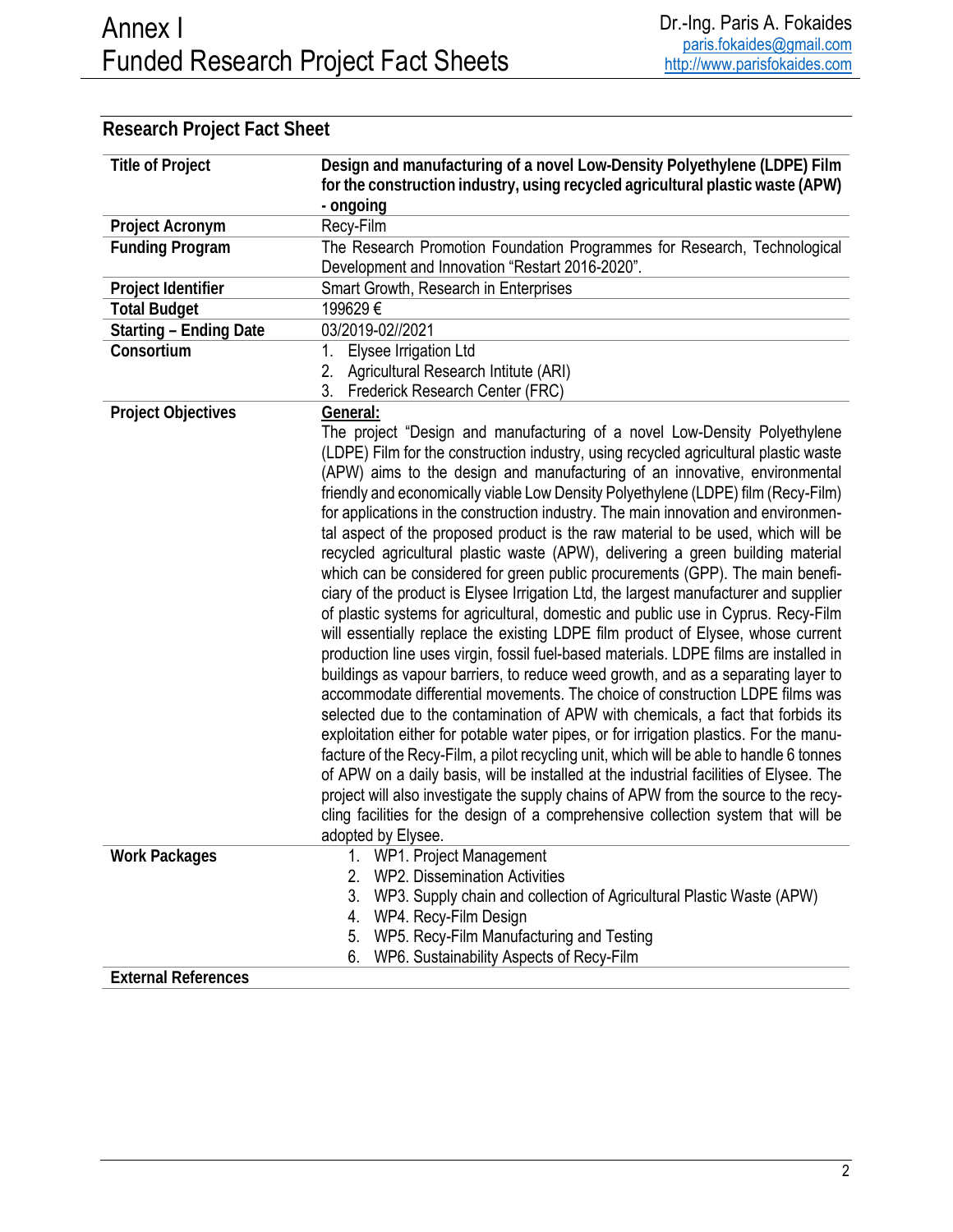| <b>Title of Project</b>       | Youth Employment Network for Energy Sustainability in ISlands - ongoing                                                    |
|-------------------------------|----------------------------------------------------------------------------------------------------------------------------|
| Project Acronym               | <b>YENESIS</b>                                                                                                             |
| <b>Funding Program</b>        | EEA and Norway Grants Fund for Youth Employment                                                                            |
| Project Identifier            |                                                                                                                            |
| <b>Total Budget</b>           | 2.920000 €                                                                                                                 |
| <b>Starting - Ending Date</b> | 10/2018-01/2022                                                                                                            |
| Consortium                    | 1. Cyprus Energy Agency, Coordinator                                                                                       |
|                               | 2. Network of Sustainable Greek Islands (DAFNI Network), Greece                                                            |
|                               | 3. Association of Estonian Islands (AEI), Estonia.                                                                         |
|                               | 4. Regional Agency for Energy and Environment of the Autonomous Region of<br>Madeira (AREAM), Portugal                     |
|                               | 5. The International Centre for Sustainable Development of Energy, Water and                                               |
|                               | Environment Systems (SDEWES), Croatia                                                                                      |
|                               | 6. Sapienza University of Rome - Department of Astronautical, Electrical and En-                                           |
|                               | ergy Engineering - DIAEE, Italy                                                                                            |
|                               | 7. Frederick University, Cyprus                                                                                            |
|                               | 8. Chrysalis LEAP Limited, Cyprus                                                                                          |
|                               | 9. Canary Islands Institute of Technology (ITC), Spain                                                                     |
|                               | 10. Møre and Romsdal County Authority, Norway                                                                              |
| <b>Project Objectives</b>     | The main objective of the project is to reduce unemployment of the target group by                                         |
|                               | creating green jobs in islands. The project directly addresses the Fund's principles                                       |
|                               | and priorities by firstly targeting young people between 25-29 who are also NEET.                                          |
|                               | By reducing the focus group to this age group and specific requirements, the part-                                         |
|                               | ners aim to support the discouraged young people who have stopped looking for                                              |
|                               | work and are therefore socially excluded. Furthermore, embracing the Smart Is-                                             |
|                               | lands Initiative and its principles of bottom-up approaches for innovation in islands,                                     |
|                               | the project puts transnationality at its core as it recognises the commonalities                                           |
|                               | amongst islands around Europe and understands the potential of exchanging good                                             |
|                               | practices, as well as joint endeavours.                                                                                    |
| <b>Work Packages</b>          | 1. Research Stage                                                                                                          |
|                               | Firstly, the expert needs to achieve a sustainable future will be identified                                               |
|                               | and summarised in a guide on sustainability competencies for green jobs.                                                   |
|                               | These should be in line with each country's Innovation Strategy for Smart<br>Specialisation.                               |
|                               |                                                                                                                            |
|                               | 2. Learning Stage                                                                                                          |
|                               | Once the participants are identified, they need to be equipped with the<br>necessary tools to achieve the desired outcome. |
|                               | 3. Application Stage                                                                                                       |
|                               | The final stage of the project will solidify the outcomes of the project with                                              |
|                               | the return of the participants to their home countries to work on local sus-                                               |
|                               | tainability projects.                                                                                                      |
| <b>External References</b>    |                                                                                                                            |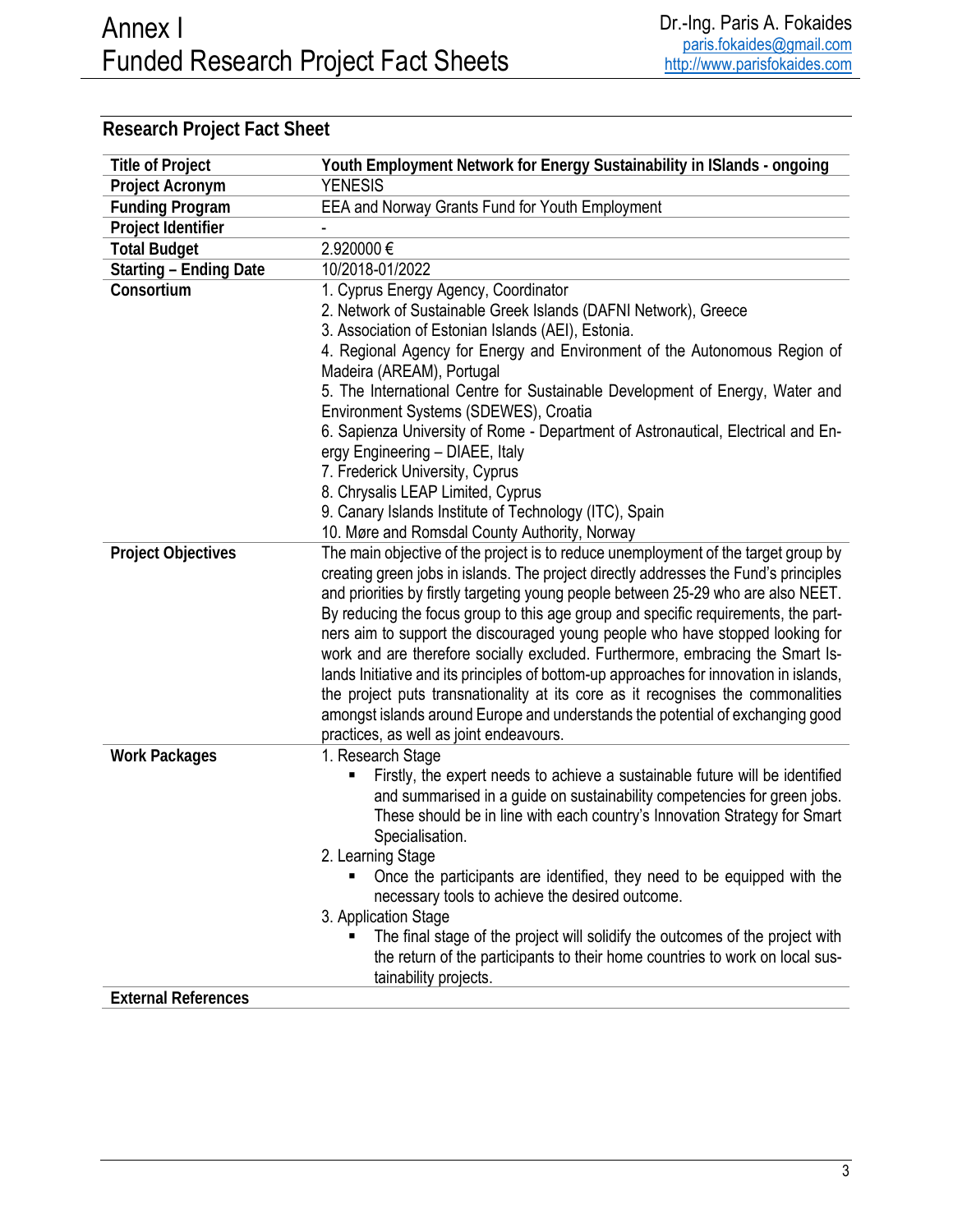| <b>Title of Project</b>       | STructural stABiLity risk assessment - ongoing                                       |
|-------------------------------|--------------------------------------------------------------------------------------|
| Project Acronym               | <b>STABLE</b>                                                                        |
| <b>Funding Program</b>        | Marie Skłodowska-Curie Research and Innovation Staff Exchange (MC RISE)              |
| Project Identifier            | H2020-MSCA-RISE-2018                                                                 |
| <b>Total Budget</b>           | 1182200€                                                                             |
| <b>Starting - Ending Date</b> | 11/2018-10/2022                                                                      |
| Consortium                    | 1. Alma Sistemi SRL (IT)                                                             |
|                               | 2. National Technical University of Athens - NTUA (GR)                               |
|                               | 3. Universita Degli Studi Di Roma La Sapienza (IT)                                   |
|                               | 4. Geosystems Hellas IT (GR)                                                         |
|                               | 5. Frederick University (CY)                                                         |
|                               | 6. Space Systems Solutions (CY)                                                      |
|                               | 7. Universita Degli Studi Della Tuscia (IT)                                          |
|                               | 8. Foundation for Research and Technology Hellas (GR)                                |
| <b>Project Objectives</b>     | STABLE addresses the design and development of a Thematic Platform, combin-          |
|                               | ing structural stability models, damage assessment simulation tools, advanced re-    |
|                               | mote sensing, in-situ monitoring technologies, geotechnics and cadastral data sets   |
|                               | with WebGIS application for mapping and long term monitoring of Cultural Heritage    |
|                               | (CH). This will enable effective monitoring and management of the CH to prevent,     |
|                               | or at least reduce, catastrophic damages. STABLE will coordinate the existing ex-    |
|                               | pertise and research efforts of the participant beneficiaries into a synergetic plan |
|                               | of collaborations and exchanges of personnel to offer a comprehensive transfer of    |
|                               | knowledge and training environment for the researchers in the specific area. The     |
|                               | development of Platform will constitute for scientist the way to share and improve   |
|                               | CH safeguard methods, and to professionals to apply the most advanced technol-       |
|                               | ogies in the related fields.                                                         |
| <b>Work Packages</b>          | <b>WP1 Monitoring System</b><br><b>WP2 Seismic movement</b>                          |
|                               |                                                                                      |
|                               | <b>WP3 Structural Stability</b><br><b>WP4 Thematic Platform</b>                      |
|                               |                                                                                      |
|                               | WP5 Data Integration and Feature Extraction<br><b>WP6 Demonstration</b>              |
|                               | WP7 Transfer of Knowledge, training and Networking                                   |
|                               | WP8 Communication, Dissemination and Exploitation                                    |
|                               | <b>WP9 Project Management</b>                                                        |
| <b>External References</b>    |                                                                                      |
|                               |                                                                                      |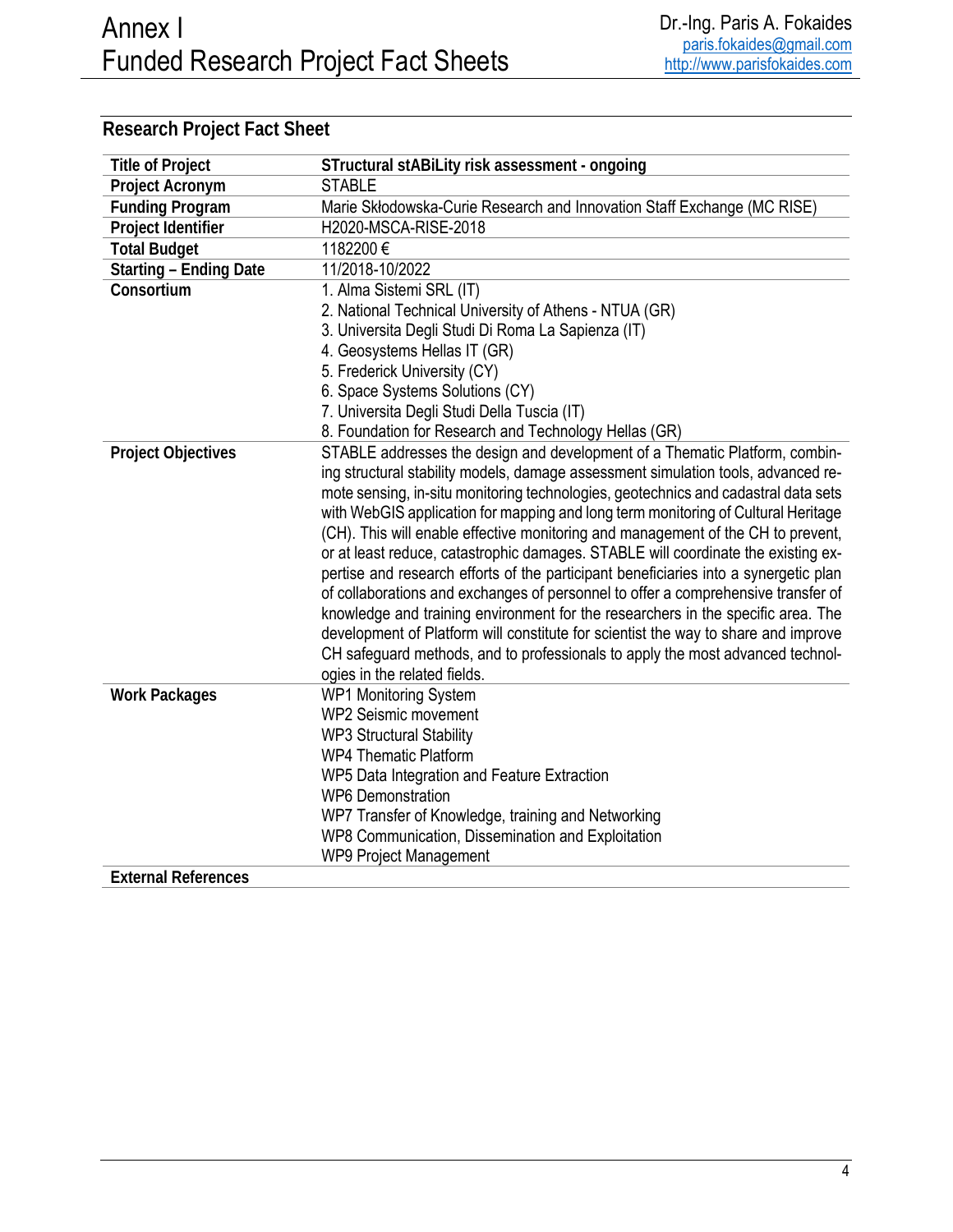| <b>Title of Project</b>       | Design and Development of the "Controlled Temperature Building Shell"                                                                                                                                                                                                                                                                                                                                                                                                                                                                                                                                                                                                                                                                                                                                                                                                                                                                                                                                                                                                                           |
|-------------------------------|-------------------------------------------------------------------------------------------------------------------------------------------------------------------------------------------------------------------------------------------------------------------------------------------------------------------------------------------------------------------------------------------------------------------------------------------------------------------------------------------------------------------------------------------------------------------------------------------------------------------------------------------------------------------------------------------------------------------------------------------------------------------------------------------------------------------------------------------------------------------------------------------------------------------------------------------------------------------------------------------------------------------------------------------------------------------------------------------------|
|                               | concept - ongoing                                                                                                                                                                                                                                                                                                                                                                                                                                                                                                                                                                                                                                                                                                                                                                                                                                                                                                                                                                                                                                                                               |
| Project Acronym               | <b>AENAOS</b>                                                                                                                                                                                                                                                                                                                                                                                                                                                                                                                                                                                                                                                                                                                                                                                                                                                                                                                                                                                                                                                                                   |
| <b>Funding Program</b>        | Sustainable Development and Competitiveness. Development of Innovative Prod-                                                                                                                                                                                                                                                                                                                                                                                                                                                                                                                                                                                                                                                                                                                                                                                                                                                                                                                                                                                                                    |
|                               | ucts, Services and Processes. Ministry of Energy, Commerce, Industry and Tour-                                                                                                                                                                                                                                                                                                                                                                                                                                                                                                                                                                                                                                                                                                                                                                                                                                                                                                                                                                                                                  |
|                               | ism, Republic of Cyprus                                                                                                                                                                                                                                                                                                                                                                                                                                                                                                                                                                                                                                                                                                                                                                                                                                                                                                                                                                                                                                                                         |
| Project Identifier            |                                                                                                                                                                                                                                                                                                                                                                                                                                                                                                                                                                                                                                                                                                                                                                                                                                                                                                                                                                                                                                                                                                 |
| <b>Total Budget</b>           | 246285€                                                                                                                                                                                                                                                                                                                                                                                                                                                                                                                                                                                                                                                                                                                                                                                                                                                                                                                                                                                                                                                                                         |
| <b>Starting - Ending Date</b> | 11/2017-05/2020                                                                                                                                                                                                                                                                                                                                                                                                                                                                                                                                                                                                                                                                                                                                                                                                                                                                                                                                                                                                                                                                                 |
| Consortium                    | 1. CrossWise Ltd, Coordinator                                                                                                                                                                                                                                                                                                                                                                                                                                                                                                                                                                                                                                                                                                                                                                                                                                                                                                                                                                                                                                                                   |
|                               | 2. Frederick University, Cyprus                                                                                                                                                                                                                                                                                                                                                                                                                                                                                                                                                                                                                                                                                                                                                                                                                                                                                                                                                                                                                                                                 |
|                               | 3. RTD Talos Ltd                                                                                                                                                                                                                                                                                                                                                                                                                                                                                                                                                                                                                                                                                                                                                                                                                                                                                                                                                                                                                                                                                |
| <b>Project Objectives</b>     | 1. The key objective of this project is to commercialize a novel concept, the<br>Controlled Temperature Building Shell. The operation principle of the Con-<br>trolled Temperature Building Shell is based on the continuous induction of<br>controlled-temperature air within the building envelope, conditioned with<br>the use of a heat pump, resulting to a steady building shell temperature.<br>2. The introduced concept will be validated both with the use of finite element<br>analysis (Comsol Multiphysics), as well as with the implementation of a<br>comprehensive life cycle assessment.<br>3. The validation of the experimental design will be achieved through the de-<br>velopment of pilot elements and optimization of their geometry. In particu-<br>lar, the project consortium will proceed with the construction of a small test<br>cell using the innovative element. The purpose of constructing the experi-<br>mental building is to carry out validation measurements of the experi-<br>mental design and, if necessary, to improve the geometry of the product. |
| <b>Work Packages</b>          | WP1: Project Management<br>WP2: Product Design<br>WP3: Pilot Development and Optimization<br><b>WP4: Demonstration Activities</b><br>WP5: Commercialisation and Market Penetration<br>WP6: New product certification                                                                                                                                                                                                                                                                                                                                                                                                                                                                                                                                                                                                                                                                                                                                                                                                                                                                            |
| <b>External References</b>    | Procedia Environmental Sciences, 38 (17), 130-139                                                                                                                                                                                                                                                                                                                                                                                                                                                                                                                                                                                                                                                                                                                                                                                                                                                                                                                                                                                                                                               |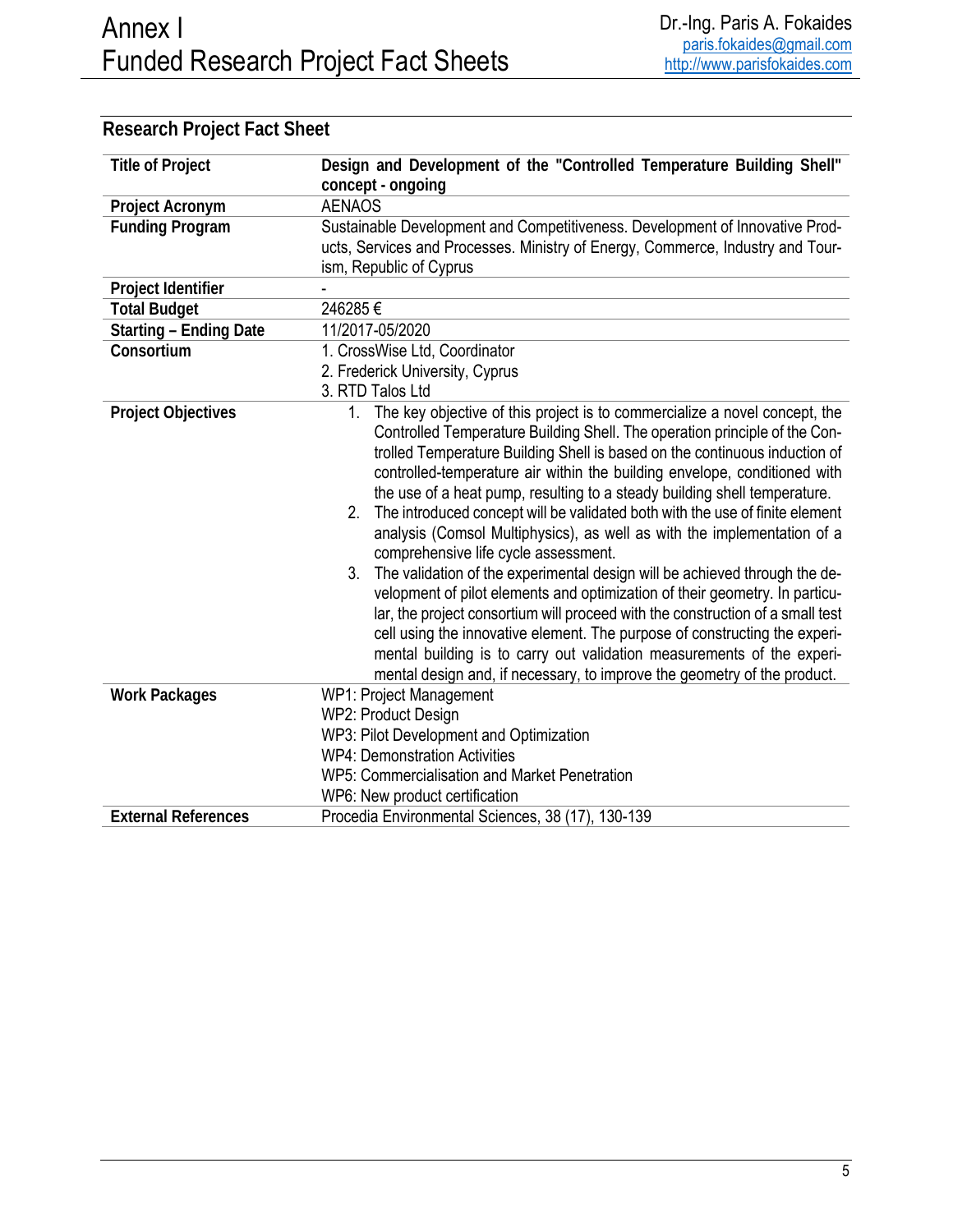| <b>Title of Project</b>       | Design and development of olive husk collection and management centres                                                                                                                                                                                                                                                                     |  |
|-------------------------------|--------------------------------------------------------------------------------------------------------------------------------------------------------------------------------------------------------------------------------------------------------------------------------------------------------------------------------------------|--|
|                               | for waste to energy purpose                                                                                                                                                                                                                                                                                                                |  |
| Project Acronym               | <b>KEDELEA</b>                                                                                                                                                                                                                                                                                                                             |  |
| <b>Funding Program</b>        | Cross-border co-operation programme Greece-Cyprus                                                                                                                                                                                                                                                                                          |  |
| Project Identifier            | <b>INTERREG IV, Greece Cyprus</b>                                                                                                                                                                                                                                                                                                          |  |
| <b>Total Budget</b>           | 569500€                                                                                                                                                                                                                                                                                                                                    |  |
| <b>Starting - Ending Date</b> | 10/2012-03/2015                                                                                                                                                                                                                                                                                                                            |  |
| Consortium                    | Frederick Research Centre, Coordinator<br>1.                                                                                                                                                                                                                                                                                               |  |
|                               | Agricultural Research Institute, Cyprus<br>2.                                                                                                                                                                                                                                                                                              |  |
|                               | 3. Yeri Municipality, Cyprus                                                                                                                                                                                                                                                                                                               |  |
|                               | 4. Agricultural Research Centre ELGO Demetra, Greece                                                                                                                                                                                                                                                                                       |  |
| <b>Project Objectives</b>     | 1. The assembly of an integrated model of provision and recording of the<br>generated annual olive husk amount, based on the feedback acquired<br>from the major olive mills and olive producers in the area of study, as well<br>as on indicators that associate to other stochastic factors (eg. climatic con-<br>ditions).              |  |
|                               | 2. The definition of minimum requirements for integrated collection and<br>transport systems of olive husk to the collection and management centres<br>in Greece and Cyprus.                                                                                                                                                               |  |
|                               | 3. The development of standards and a pilot operation management centre<br>of olive husk for the introduction of olive husk as a solid biofuel into the<br>market                                                                                                                                                                          |  |
|                               | 4. The identification of the best practices for olive husk's treatment using in-<br>novative methods that aim towards the reduction of the combustion emis-<br>sions as well as the increase of the process efficiency.                                                                                                                    |  |
|                               | 5. The development of an olive husk price observatory and the definition of<br>its operation specifications.                                                                                                                                                                                                                               |  |
|                               | 6. The identification of a permanent mechanism for assessing the potential<br>of olive husk in contributing in the energy mix of the participating countries<br>and the effort towards achieving the 2020 target.                                                                                                                          |  |
|                               | The promotion of the olive husk as an alternative fuel mainly for space<br>7.<br>heating as well as the promotion of its advantages over conventional fuels<br>in the participating countries through relevant dissemination activities,<br>which will include print publications, workshops, events and a regularly up-<br>dated website. |  |
| <b>Work Packages</b>          | WP1 - Definition of annual olive husk amount                                                                                                                                                                                                                                                                                               |  |
|                               | WP2- Definition of olive husk contribution to the indigenous energy balance                                                                                                                                                                                                                                                                |  |
|                               | WP3 - Definition of necessary framework for olive husk transport networks                                                                                                                                                                                                                                                                  |  |
|                               | WP4 - Olive husk collection and management points                                                                                                                                                                                                                                                                                          |  |
|                               | WP5 - Olive husk price watch                                                                                                                                                                                                                                                                                                               |  |
| <b>External References</b>    | Journal of Waste Management, 49, 346-363                                                                                                                                                                                                                                                                                                   |  |
|                               | Journal of Renewable Energy, 96, 33-41.                                                                                                                                                                                                                                                                                                    |  |
|                               | Journal of Biomass and Bioenergy, 84, 107-117                                                                                                                                                                                                                                                                                              |  |
|                               | Journal of Thermal Analysis and Calorimetry, 118(3), 1789-1796                                                                                                                                                                                                                                                                             |  |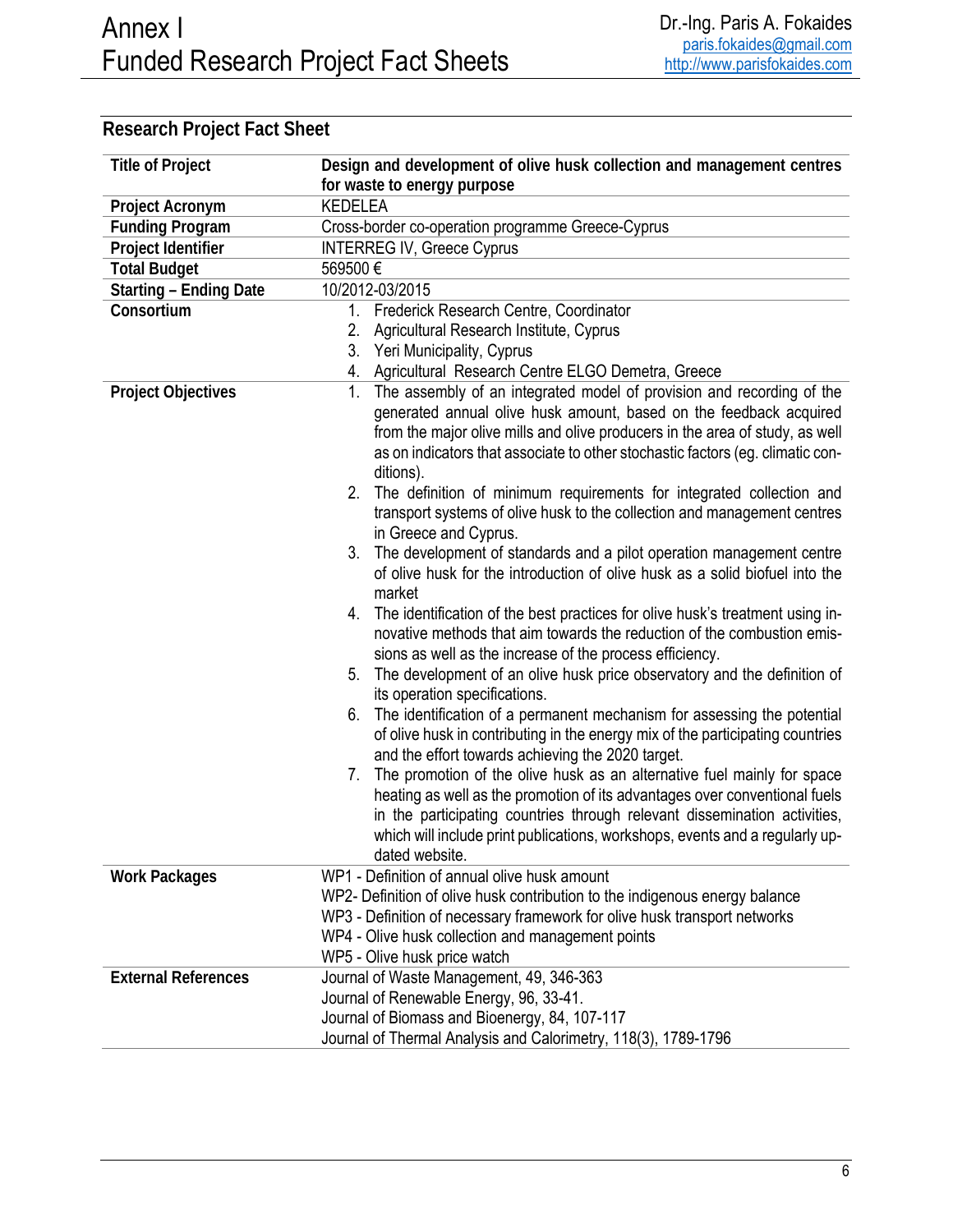#### **Title of Project Design, development and application of a technologically advanced system of natural daylight and artificial PV lighting - Hybrid Light Tube Project Acronym HyLighT Funding Program** SOLAR-ERA.NET Transnational Programs **Project Identifier** SOLAR – ERA.NET PV1 and CSP1 **Total Budget** 248000 € **Starting – Ending Date** 09/2014-09/2016 **Consortium** 1. Frederick Research Centre, Coordinator 2. PRKL Solar Century, Cyprus 3. AG Metall ITM Sp. z o.o., Poland **Project Objectives** 1. The development of a database for the parametric design and best practises for the manufacturing of hybrid light tubes of natural and artificial lighting 2. The testing and demonstration of the HyLighT concept. 3. The establishment of inspection procedures and standardised technical processes for constructive operation controls and energy characterisation of hybrid light tubes 4. The active involvement of the potential users in the downstream part of the value chain, 5. The boosting of the stakeholder's competiveness, through the upgrade of the existing light tube applications. The final product is anticipated to achieve breakthrough for this technology by considerably improving the performance and application conditions of conventional light tubes. Accordingly the commercialisation of the final product to the local and international markets is foreseen. **Work Packages** WP1 Project Management WP2 Literature Review – Applicable Codes and Standards WP 3 Modular scaled model design and investigation WP4 Prototype design and investigation WP 5 Production feasibility and guidelines WP 6 Project Dissemination and Exploitation of Results **External References** http://www.hylight-project.eu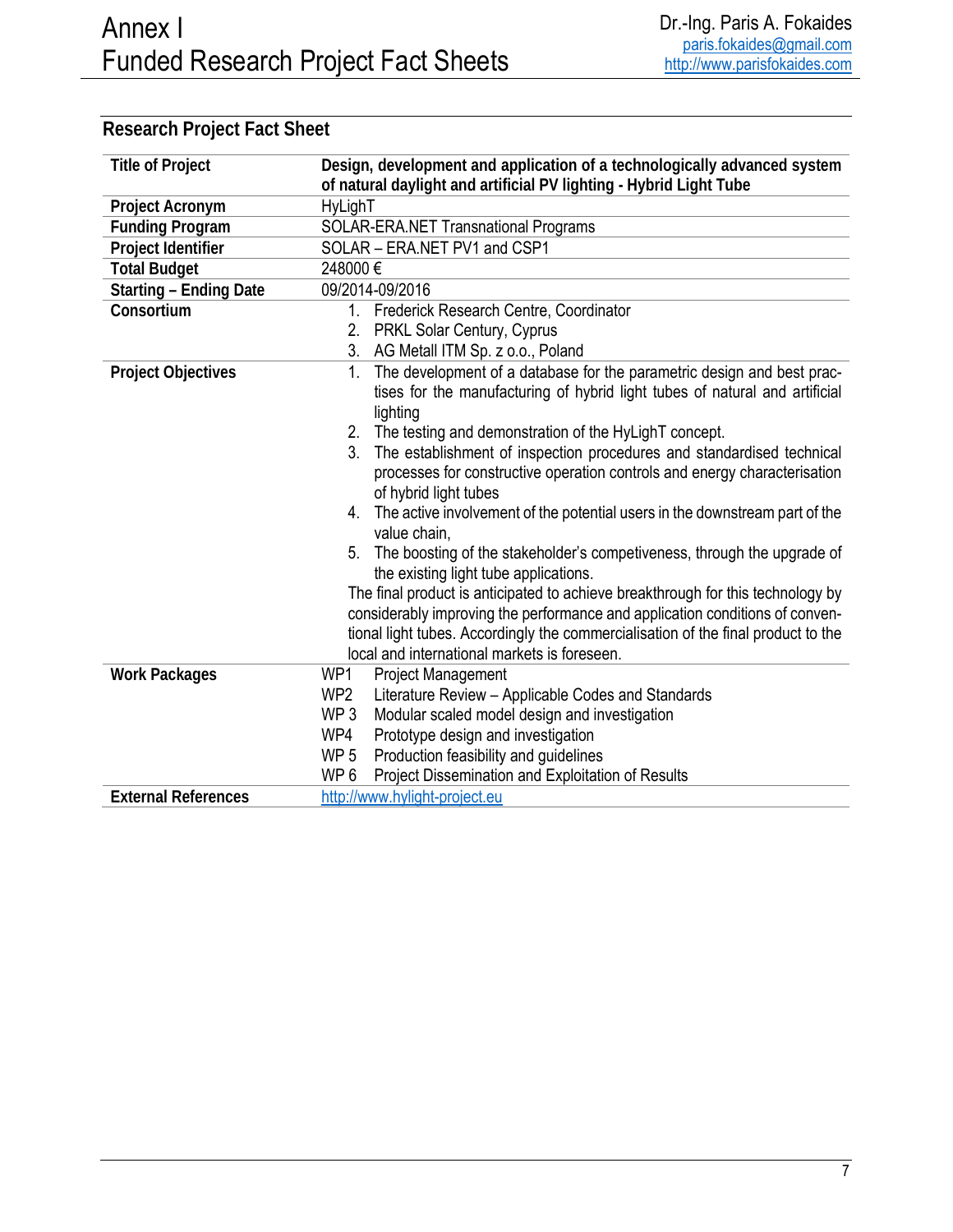#### **Title of Project Phase Change Material (PCM) enhanced plaster for upgrading the energy efficiency of contemporary and historic buildings Project Acronym** PCPlaster **Funding Program** M-ERANET **Project Identifier** M-ERA.NET 2012 **Total Budget** 240000 € **Starting – Ending Date** 08/2014-08/2016 **Consortium** 1. University of Cyprus, Coordinator 2. Frederick Research Center 3. Termokir Industries Ltd, Israel **Project Objectives** 1. The primary objective of the PCPLASTER project was the development of a novel, smart, cementless PCM-enhanced plaster with improved physical, chemical, mechanical and thermal properties, which would be appropriate for application in southern European climatic conditions. 2. A parametric study was adopted for the design and production of the PCMenhanced plasters, in order to keep the mix designs to the absolute minimum number required. Various techniques were utilized for the addition of the PCM to the matrix (e.g. microencapsulation and addition using porous aggregates as carriers) in an effort to find the optimum solution. 3. The thermophysical (i.e. thermal conductivity and thermal storage capacity), hygric (i.e. capillary absorption, porosity etc), mechanical (i.e. compressive and flexural strength) and durability (i.e. resistance to salt crystallization) properties of the various plasters produced were tested in the laboratory, following EN and international standardized testing methodologies. 4. The most appropriate and better behaving laboratory-produced plasters were applied on various substrates (brick and stone) in-situ (pilot applications) and their performance/ efficiency (i.e. thermal and physico-mechanical properties) was monitored continuously through field measurements, in order to verify and/or normalise the numerical results. 5. A Life Cycle Analysis performance of selected PCM-enhanced plasters was conducted, while a feasibility study was carried out to determine whether the new product would be able to enter the market at a competitive level. **Work Packages** WP1 Literature review, market survey and definition of PCM properties WP2 Design, lab production/testing and application of PCPLASTER WP 3 Computational analysis of PCMs and PCPLASTER thermal properties WP4 Life Cycle Assessment (LCA) of PCPLASTER WP 5 Project Dissemination and Exploitation of Results WP 6 Project Management **External References** Journal of Advances in Building Energy Research, 1-25 (Article in Press) Journal of Building Engineering, 6, 133-143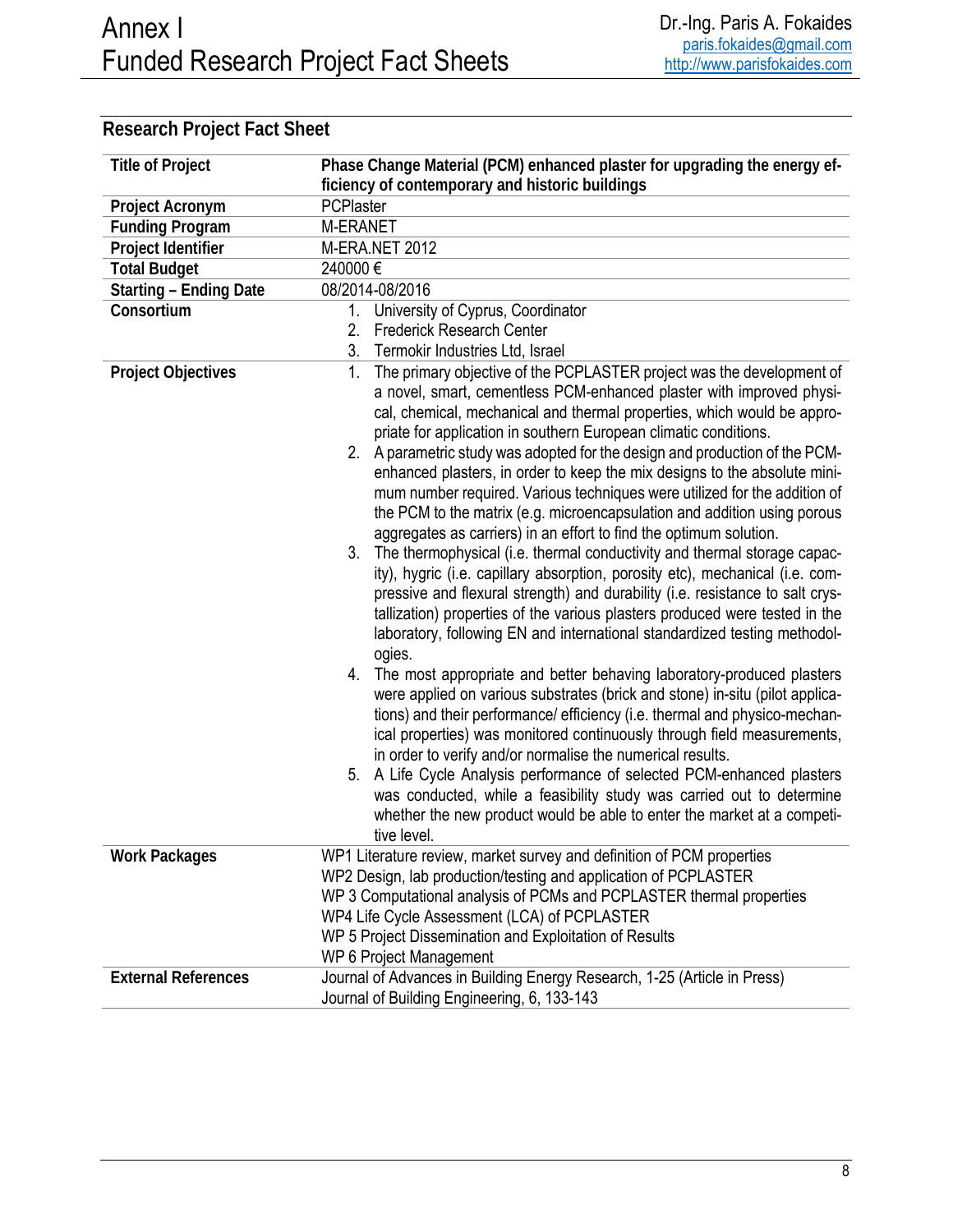| <b>Title of Project</b>       | Innovative Methods for Protection and Conservation of Sustainable Design<br>Elements of Vernacular Architecture in the Historic Centre of Nicosia                                                                                                                                                                                                                                                                                                                                                                                                                                                                                                                                                                                                                                                                                                                                                                                                                                                                                                                                                                                                                                                                                                                                                                                                                                                                                                                                                                                   |  |
|-------------------------------|-------------------------------------------------------------------------------------------------------------------------------------------------------------------------------------------------------------------------------------------------------------------------------------------------------------------------------------------------------------------------------------------------------------------------------------------------------------------------------------------------------------------------------------------------------------------------------------------------------------------------------------------------------------------------------------------------------------------------------------------------------------------------------------------------------------------------------------------------------------------------------------------------------------------------------------------------------------------------------------------------------------------------------------------------------------------------------------------------------------------------------------------------------------------------------------------------------------------------------------------------------------------------------------------------------------------------------------------------------------------------------------------------------------------------------------------------------------------------------------------------------------------------------------|--|
| Project Acronym               | <b>BioVernacular</b>                                                                                                                                                                                                                                                                                                                                                                                                                                                                                                                                                                                                                                                                                                                                                                                                                                                                                                                                                                                                                                                                                                                                                                                                                                                                                                                                                                                                                                                                                                                |  |
| <b>Funding Program</b>        | Project Technological Development and Innovation Δέσμη 2009-2010, Research<br>Promotion Foundation, Cyprus                                                                                                                                                                                                                                                                                                                                                                                                                                                                                                                                                                                                                                                                                                                                                                                                                                                                                                                                                                                                                                                                                                                                                                                                                                                                                                                                                                                                                          |  |
| Project Identifier            | ΑΝΘΡΩΠΙΣΤΙΚΕΣ/ΑΝΘΡΩ/0609/ΒΙΕ                                                                                                                                                                                                                                                                                                                                                                                                                                                                                                                                                                                                                                                                                                                                                                                                                                                                                                                                                                                                                                                                                                                                                                                                                                                                                                                                                                                                                                                                                                        |  |
| <b>Total Budget</b>           | 100000€                                                                                                                                                                                                                                                                                                                                                                                                                                                                                                                                                                                                                                                                                                                                                                                                                                                                                                                                                                                                                                                                                                                                                                                                                                                                                                                                                                                                                                                                                                                             |  |
| <b>Starting - Ending Date</b> | 06/2012-08/2014                                                                                                                                                                                                                                                                                                                                                                                                                                                                                                                                                                                                                                                                                                                                                                                                                                                                                                                                                                                                                                                                                                                                                                                                                                                                                                                                                                                                                                                                                                                     |  |
| Consortium                    | 1. Municipality of Nicosia, Coordinator                                                                                                                                                                                                                                                                                                                                                                                                                                                                                                                                                                                                                                                                                                                                                                                                                                                                                                                                                                                                                                                                                                                                                                                                                                                                                                                                                                                                                                                                                             |  |
|                               | 2. University of Cyprus                                                                                                                                                                                                                                                                                                                                                                                                                                                                                                                                                                                                                                                                                                                                                                                                                                                                                                                                                                                                                                                                                                                                                                                                                                                                                                                                                                                                                                                                                                             |  |
|                               | 3. ICOMOS, Cyprus                                                                                                                                                                                                                                                                                                                                                                                                                                                                                                                                                                                                                                                                                                                                                                                                                                                                                                                                                                                                                                                                                                                                                                                                                                                                                                                                                                                                                                                                                                                   |  |
|                               | 4. Frederick Research Centre                                                                                                                                                                                                                                                                                                                                                                                                                                                                                                                                                                                                                                                                                                                                                                                                                                                                                                                                                                                                                                                                                                                                                                                                                                                                                                                                                                                                                                                                                                        |  |
| <b>Project Objectives</b>     | 1. This research project explored innovative methods for the conservation<br>and restoration of traditional buildings, giving emphasis on the preserva-<br>tion of the elements of their bioclimatic design, by identifying factors that<br>contribute to a pleasant environment and thermal comfort.<br>2. A large number of traditional buildings within the historic centre of Nicosia<br>were studied, with focus on the areas of Kaimakli and Chrysaliniotissa.<br>The organic and typological structure of these buildings (orientation, ven-<br>tilation, shading and lighting) and the choice of building materials were in-<br>vestigated.<br>3. Temperature and humidity measurements were recorded during the differ-<br>ent seasons of the year in order to establish data tables for further analy-<br>sis. Through these qualitative and quantitative recordings, the study aimed<br>at identifying bioclimatic design principles and elements which have been<br>applied, over time, in traditional structures.<br>4. Modelling and simulation of data led to the identification of various param-<br>eters which improve the energy efficiency of buildings.<br>The overall goal of the program was to highlight the environmental aspects<br>5.<br>of vernacular architecture and to design a set of guidelines and proposals<br>for the proper restoration of traditional buildings, with emphasis on the<br>maintenance/enhancement of bioclimatic characteristics and environmen-<br>tally friendly approaches. |  |
| <b>Work Packages</b>          | WP1: Project Management<br>WP2: Project Dissemination and Exploitation of Results<br>WP3: Database of bioclimatic parameters of vernacular buildings in the historic<br>centre of Nicosia<br>WP4: Recordings of temperature and humidity, benchmarking of recorded data,                                                                                                                                                                                                                                                                                                                                                                                                                                                                                                                                                                                                                                                                                                                                                                                                                                                                                                                                                                                                                                                                                                                                                                                                                                                            |  |
|                               | laboratory measurements to determine the main characteristics of the principle tra-<br>ditional materials.<br>WP5: Modelling and Simulation of data                                                                                                                                                                                                                                                                                                                                                                                                                                                                                                                                                                                                                                                                                                                                                                                                                                                                                                                                                                                                                                                                                                                                                                                                                                                                                                                                                                                 |  |
|                               | WP6: Suggestions and Rehabilitation Proposals. Conclusions.                                                                                                                                                                                                                                                                                                                                                                                                                                                                                                                                                                                                                                                                                                                                                                                                                                                                                                                                                                                                                                                                                                                                                                                                                                                                                                                                                                                                                                                                         |  |
| <b>External References</b>    | http://www.biovernacular.ac.cy                                                                                                                                                                                                                                                                                                                                                                                                                                                                                                                                                                                                                                                                                                                                                                                                                                                                                                                                                                                                                                                                                                                                                                                                                                                                                                                                                                                                                                                                                                      |  |
|                               |                                                                                                                                                                                                                                                                                                                                                                                                                                                                                                                                                                                                                                                                                                                                                                                                                                                                                                                                                                                                                                                                                                                                                                                                                                                                                                                                                                                                                                                                                                                                     |  |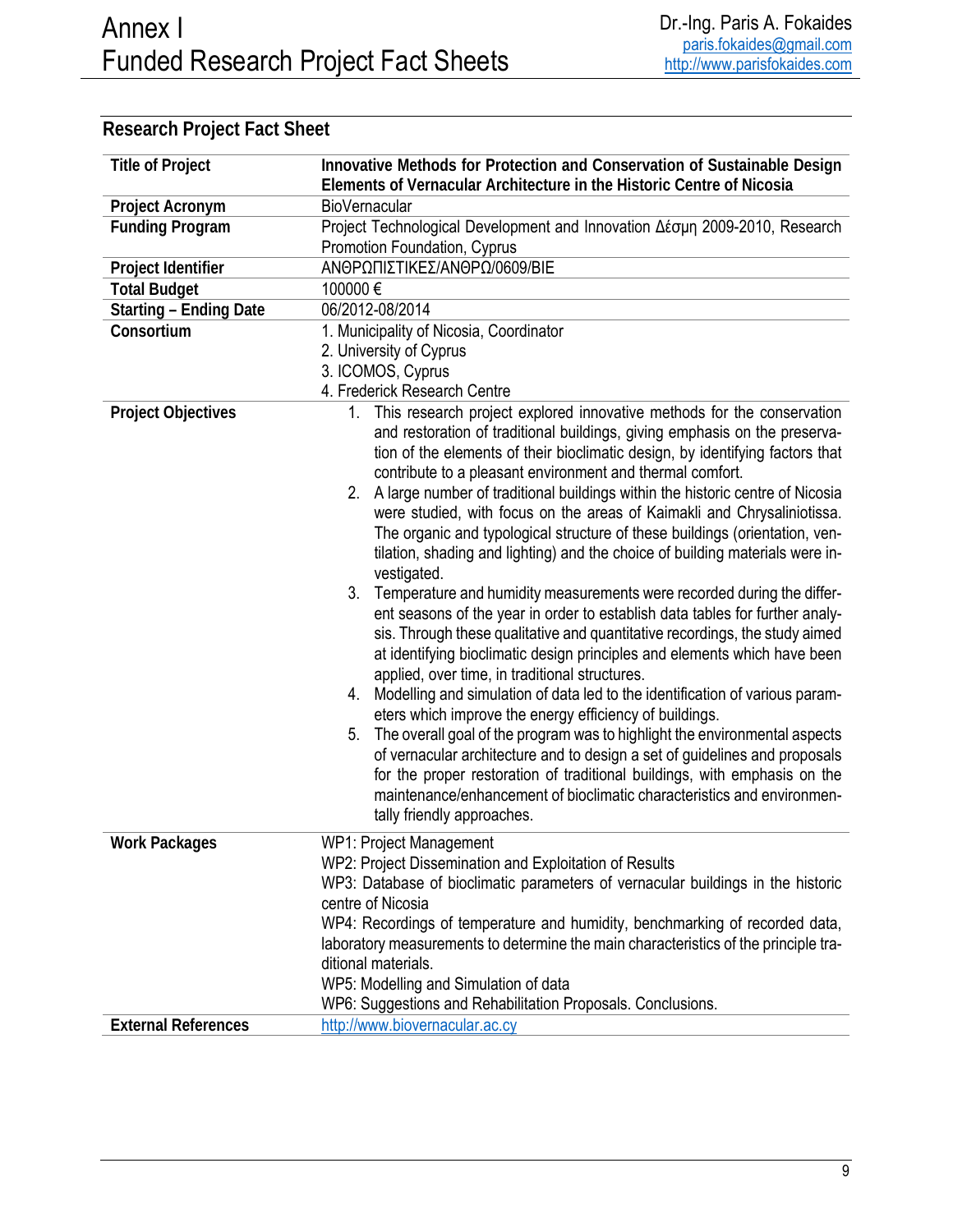| <b>Title of Project</b>       | A Concept for Promotion of Sustainable Retrofitting and Renovation in Early                                                                                                                                                                                                                                                                                                                                                                                                                                                                                                                                                                                                                                                                                                                                                                                                                                                                                                    |  |
|-------------------------------|--------------------------------------------------------------------------------------------------------------------------------------------------------------------------------------------------------------------------------------------------------------------------------------------------------------------------------------------------------------------------------------------------------------------------------------------------------------------------------------------------------------------------------------------------------------------------------------------------------------------------------------------------------------------------------------------------------------------------------------------------------------------------------------------------------------------------------------------------------------------------------------------------------------------------------------------------------------------------------|--|
|                               | <b>Stages</b>                                                                                                                                                                                                                                                                                                                                                                                                                                                                                                                                                                                                                                                                                                                                                                                                                                                                                                                                                                  |  |
| Project Acronym               | <b>ACES</b>                                                                                                                                                                                                                                                                                                                                                                                                                                                                                                                                                                                                                                                                                                                                                                                                                                                                                                                                                                    |  |
| <b>Funding Program</b>        | Strategic. Networking of RDI Programmes in. Construction and Operation of Build-                                                                                                                                                                                                                                                                                                                                                                                                                                                                                                                                                                                                                                                                                                                                                                                                                                                                                               |  |
|                               | ings                                                                                                                                                                                                                                                                                                                                                                                                                                                                                                                                                                                                                                                                                                                                                                                                                                                                                                                                                                           |  |
| Project Identifier            | <b>ERACOBUILD</b>                                                                                                                                                                                                                                                                                                                                                                                                                                                                                                                                                                                                                                                                                                                                                                                                                                                                                                                                                              |  |
| <b>Total Budget</b>           | 400000€                                                                                                                                                                                                                                                                                                                                                                                                                                                                                                                                                                                                                                                                                                                                                                                                                                                                                                                                                                        |  |
| <b>Starting - Ending Date</b> | 03/2011-09/2013                                                                                                                                                                                                                                                                                                                                                                                                                                                                                                                                                                                                                                                                                                                                                                                                                                                                                                                                                                |  |
| Consortium                    | 1. Frederick Research Centre, Coordinator                                                                                                                                                                                                                                                                                                                                                                                                                                                                                                                                                                                                                                                                                                                                                                                                                                                                                                                                      |  |
|                               | 2. KTH Royal Institute of Technology, Sweden                                                                                                                                                                                                                                                                                                                                                                                                                                                                                                                                                                                                                                                                                                                                                                                                                                                                                                                                   |  |
|                               | 3. DTU Technical University of Denmark                                                                                                                                                                                                                                                                                                                                                                                                                                                                                                                                                                                                                                                                                                                                                                                                                                                                                                                                         |  |
| <b>Project Objectives</b>     | 1. ACES project aimed to show how restoration that results in sustainable<br>development can be motivated by economic reasons. Also, this project<br>aimed to explain how quality assurance and how workers health issues<br>can contribute to this. Another objective of this project was to produce doc-<br>uments that would motivate stakeholders to continue their development<br>towards sustainable renovation.<br>2. The work focused on the building owners' interests and needs. It included<br>both innovative and well-known measures for improving a building with<br>respect to the performance wanted. It also focused on how the measures<br>in question would be possible to use in a structured way in a safe and<br>effective building process.<br>3. ACES project focused on early phases of a building project, when deci-<br>sions about technologies are to be done. The project dealt with how to<br>obtain the required building upgrade information. |  |
| <b>Work Packages</b>          | WP1: Visions and possibilities for building renovation                                                                                                                                                                                                                                                                                                                                                                                                                                                                                                                                                                                                                                                                                                                                                                                                                                                                                                                         |  |
|                               | WP2: Evaluation of economic and environmental benefits for restoration                                                                                                                                                                                                                                                                                                                                                                                                                                                                                                                                                                                                                                                                                                                                                                                                                                                                                                         |  |
|                               | WP3: Predictable quality                                                                                                                                                                                                                                                                                                                                                                                                                                                                                                                                                                                                                                                                                                                                                                                                                                                                                                                                                       |  |
|                               | WP4: Process and safety issues                                                                                                                                                                                                                                                                                                                                                                                                                                                                                                                                                                                                                                                                                                                                                                                                                                                                                                                                                 |  |
|                               | WP5: Quality control and dissemination of results                                                                                                                                                                                                                                                                                                                                                                                                                                                                                                                                                                                                                                                                                                                                                                                                                                                                                                                              |  |
|                               | WP6: Project management                                                                                                                                                                                                                                                                                                                                                                                                                                                                                                                                                                                                                                                                                                                                                                                                                                                                                                                                                        |  |
| <b>External References</b>    | http://www.research.frederick.ac.cy/aces                                                                                                                                                                                                                                                                                                                                                                                                                                                                                                                                                                                                                                                                                                                                                                                                                                                                                                                                       |  |
|                               |                                                                                                                                                                                                                                                                                                                                                                                                                                                                                                                                                                                                                                                                                                                                                                                                                                                                                                                                                                                |  |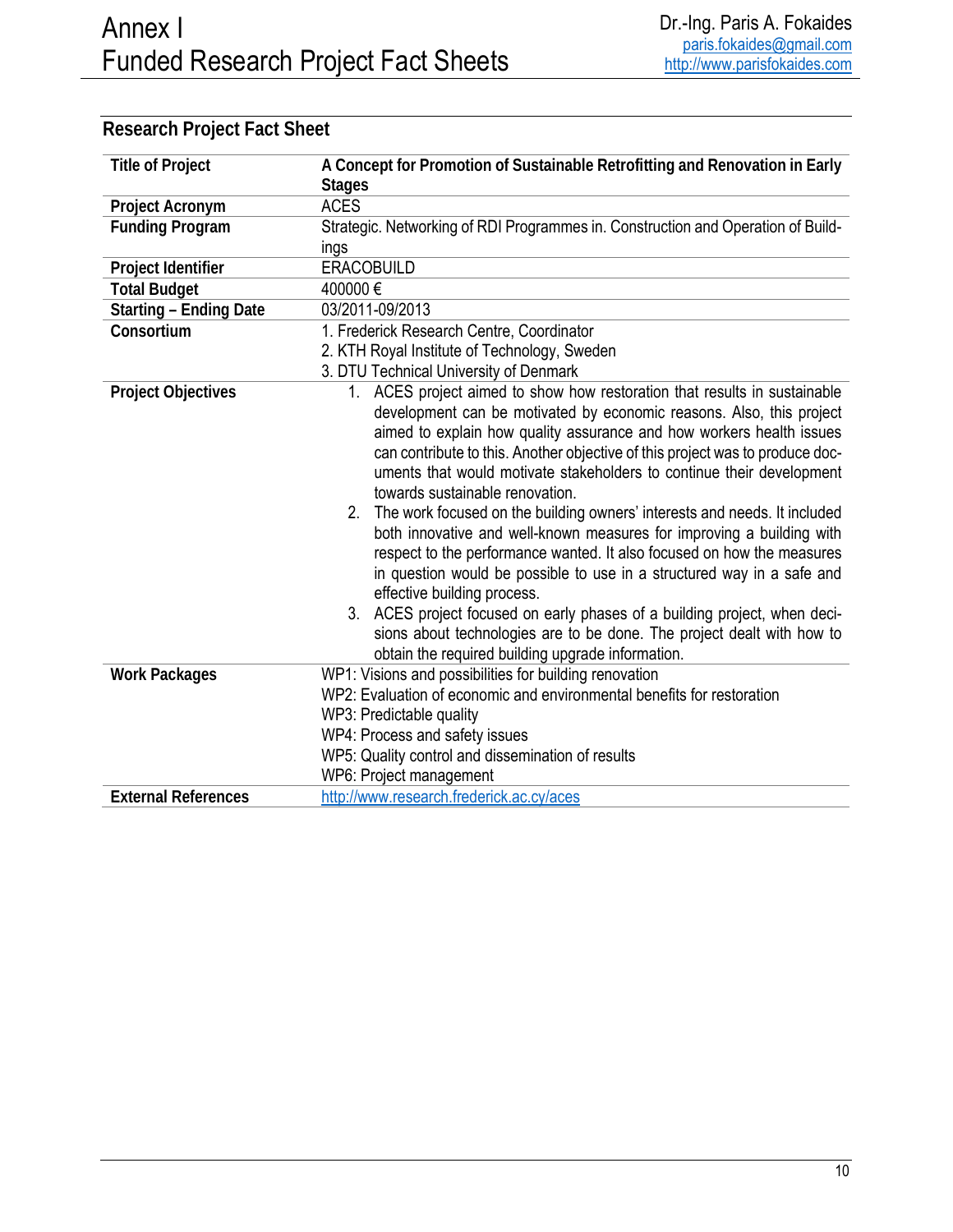| <b>Title of Project</b>       | Categorisation of buildings in Cyprus based on their energy efficiency                                                                                                                                                                                                                                                                                                                                                                                                                                                                                                                                                                                                                                                                                                                                                                                                                                                                                                                                                                                                                                                                                                                                                                                                                                                                                                                                                                                                |  |
|-------------------------------|-----------------------------------------------------------------------------------------------------------------------------------------------------------------------------------------------------------------------------------------------------------------------------------------------------------------------------------------------------------------------------------------------------------------------------------------------------------------------------------------------------------------------------------------------------------------------------------------------------------------------------------------------------------------------------------------------------------------------------------------------------------------------------------------------------------------------------------------------------------------------------------------------------------------------------------------------------------------------------------------------------------------------------------------------------------------------------------------------------------------------------------------------------------------------------------------------------------------------------------------------------------------------------------------------------------------------------------------------------------------------------------------------------------------------------------------------------------------------|--|
| Project Acronym               | <b>KTIPIA</b>                                                                                                                                                                                                                                                                                                                                                                                                                                                                                                                                                                                                                                                                                                                                                                                                                                                                                                                                                                                                                                                                                                                                                                                                                                                                                                                                                                                                                                                         |  |
| <b>Funding Program</b>        | Project Technological Development and Innovation Δέσμη 2009-2010, Research                                                                                                                                                                                                                                                                                                                                                                                                                                                                                                                                                                                                                                                                                                                                                                                                                                                                                                                                                                                                                                                                                                                                                                                                                                                                                                                                                                                            |  |
|                               | Promotion Foundation, Cyprus                                                                                                                                                                                                                                                                                                                                                                                                                                                                                                                                                                                                                                                                                                                                                                                                                                                                                                                                                                                                                                                                                                                                                                                                                                                                                                                                                                                                                                          |  |
| Project Identifier            | ΑΕΙΦΟΡΙΑ/ΑΣΤΙ/0308 (ΒΙΕ)/02                                                                                                                                                                                                                                                                                                                                                                                                                                                                                                                                                                                                                                                                                                                                                                                                                                                                                                                                                                                                                                                                                                                                                                                                                                                                                                                                                                                                                                           |  |
| <b>Total Budget</b>           | 120000€                                                                                                                                                                                                                                                                                                                                                                                                                                                                                                                                                                                                                                                                                                                                                                                                                                                                                                                                                                                                                                                                                                                                                                                                                                                                                                                                                                                                                                                               |  |
| <b>Starting - Ending Date</b> | 12/2008-03/2010                                                                                                                                                                                                                                                                                                                                                                                                                                                                                                                                                                                                                                                                                                                                                                                                                                                                                                                                                                                                                                                                                                                                                                                                                                                                                                                                                                                                                                                       |  |
| Consortium                    | 1. Cyprus University of Technology                                                                                                                                                                                                                                                                                                                                                                                                                                                                                                                                                                                                                                                                                                                                                                                                                                                                                                                                                                                                                                                                                                                                                                                                                                                                                                                                                                                                                                    |  |
|                               | 2. University of Cyprus                                                                                                                                                                                                                                                                                                                                                                                                                                                                                                                                                                                                                                                                                                                                                                                                                                                                                                                                                                                                                                                                                                                                                                                                                                                                                                                                                                                                                                               |  |
|                               | 3. Cyprus Scientific and Technical Chamber (ETEK)                                                                                                                                                                                                                                                                                                                                                                                                                                                                                                                                                                                                                                                                                                                                                                                                                                                                                                                                                                                                                                                                                                                                                                                                                                                                                                                                                                                                                     |  |
|                               | 4. Energy Service, Cyprus Ministry of Commerce Industry and Tourism, Cyprus                                                                                                                                                                                                                                                                                                                                                                                                                                                                                                                                                                                                                                                                                                                                                                                                                                                                                                                                                                                                                                                                                                                                                                                                                                                                                                                                                                                           |  |
|                               | 5. RTD Talos Ltd                                                                                                                                                                                                                                                                                                                                                                                                                                                                                                                                                                                                                                                                                                                                                                                                                                                                                                                                                                                                                                                                                                                                                                                                                                                                                                                                                                                                                                                      |  |
| <b>Project Objectives</b>     | 1. The recording and evaluation of the energy performance of the building<br>stock of Cyprus. This mapping is of particular importance as will be the<br>prerequisite for the specification of the highest limits for each category of<br>buildings, which is also prerequisite of the directive 2002/91/EC.<br>2. The classification and estimation of the upper and lower limits of energy<br>consumption per category of buildings based on today's consumptions,<br>which finally will lead to the specification of the various classes.<br>The formulation of specific proposals for the re-establishment of the limits,<br>3.<br>particularly of the two best classes, as well as to the assessment of the<br>optimum time for the materialization of the application of these limits so as<br>not to simply reflect the present situation but to show the willingness of the<br>state to improve the level of constructions.<br>4. The collection of data which will be further examined so as to lead to the<br>undertaking of measures and to the establishment of targeted actions for<br>the improvement of the energy performance as well as to the support of<br>decision making in the area of energy policy of Cyprus with respect to the<br>building construction industry.<br>The transfer of knowledge from and to the European and international en-<br>5.<br>vironment and the creation of a dataset which will concern the Cypriot re-<br>ality. |  |
| <b>Work Packages</b>          | WP1: Project Management                                                                                                                                                                                                                                                                                                                                                                                                                                                                                                                                                                                                                                                                                                                                                                                                                                                                                                                                                                                                                                                                                                                                                                                                                                                                                                                                                                                                                                               |  |
|                               | WP2: Project Dissemination and Exploitation of Results                                                                                                                                                                                                                                                                                                                                                                                                                                                                                                                                                                                                                                                                                                                                                                                                                                                                                                                                                                                                                                                                                                                                                                                                                                                                                                                                                                                                                |  |
|                               | WP3: Cypriot building stock processing                                                                                                                                                                                                                                                                                                                                                                                                                                                                                                                                                                                                                                                                                                                                                                                                                                                                                                                                                                                                                                                                                                                                                                                                                                                                                                                                                                                                                                |  |
|                               | WP4: Measurement of buildings energy performance<br>WP5: Buildings clustering based on their energy performance                                                                                                                                                                                                                                                                                                                                                                                                                                                                                                                                                                                                                                                                                                                                                                                                                                                                                                                                                                                                                                                                                                                                                                                                                                                                                                                                                       |  |
|                               |                                                                                                                                                                                                                                                                                                                                                                                                                                                                                                                                                                                                                                                                                                                                                                                                                                                                                                                                                                                                                                                                                                                                                                                                                                                                                                                                                                                                                                                                       |  |
|                               | WP6: Project management                                                                                                                                                                                                                                                                                                                                                                                                                                                                                                                                                                                                                                                                                                                                                                                                                                                                                                                                                                                                                                                                                                                                                                                                                                                                                                                                                                                                                                               |  |
| <b>External References</b>    | Journal of Applied Energy, 88(12), 4358-4365                                                                                                                                                                                                                                                                                                                                                                                                                                                                                                                                                                                                                                                                                                                                                                                                                                                                                                                                                                                                                                                                                                                                                                                                                                                                                                                                                                                                                          |  |
|                               | Journal of Energy and Buildings, 43(11), 3099-3105                                                                                                                                                                                                                                                                                                                                                                                                                                                                                                                                                                                                                                                                                                                                                                                                                                                                                                                                                                                                                                                                                                                                                                                                                                                                                                                                                                                                                    |  |
|                               | Journal of Energy and Buildings, 42(11), 2083-2089                                                                                                                                                                                                                                                                                                                                                                                                                                                                                                                                                                                                                                                                                                                                                                                                                                                                                                                                                                                                                                                                                                                                                                                                                                                                                                                                                                                                                    |  |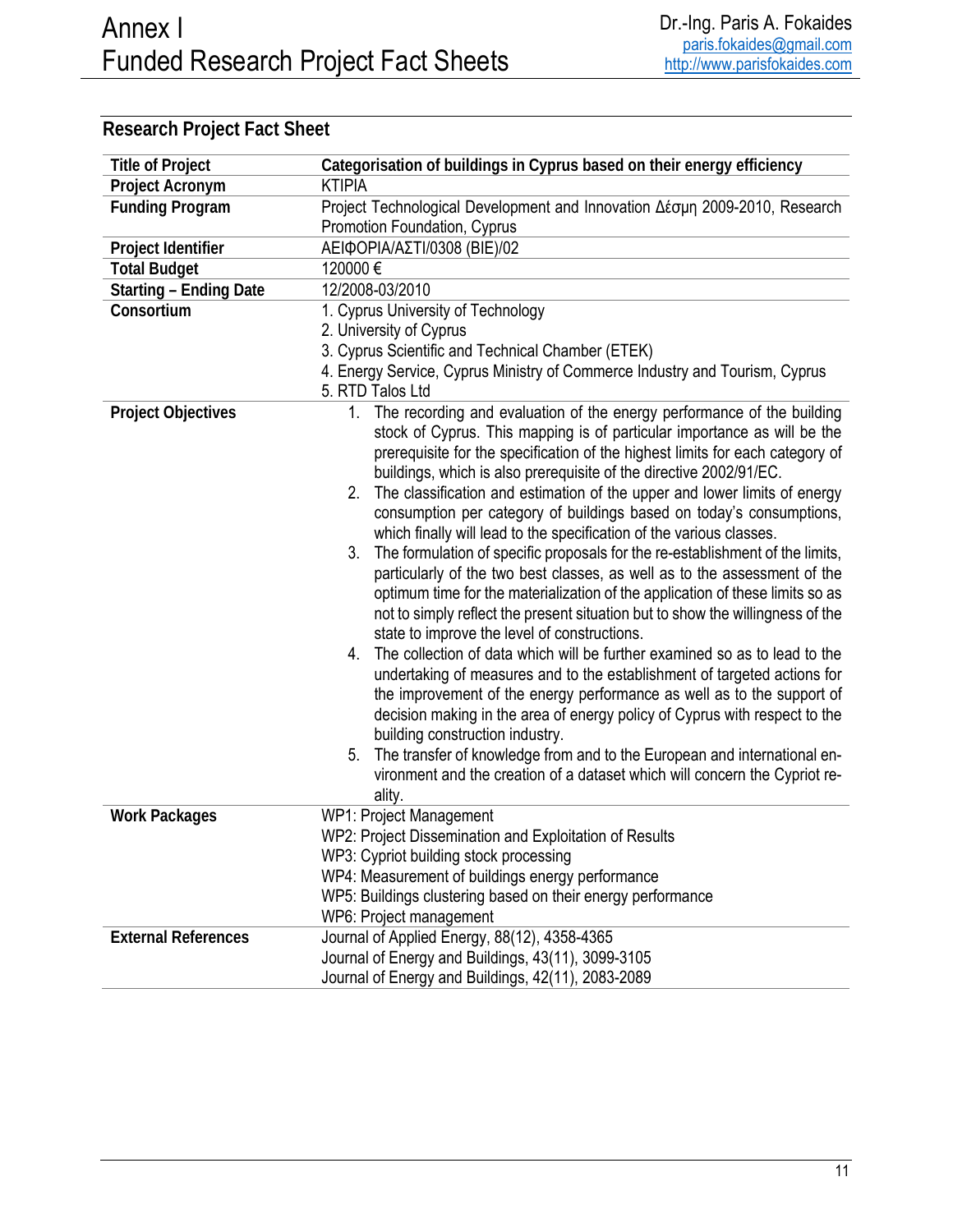| <b>Title of Project</b>       | Towards an optimisation of urban planning and architectural parameters for                |
|-------------------------------|-------------------------------------------------------------------------------------------|
|                               | energy use minimisation in Mediterranean cities                                           |
| Project Acronym               | <b>TOPEUM</b>                                                                             |
| <b>Funding Program</b>        | Strategic. Networking of RDI Programmes in. Construction and Operation of Build-          |
|                               | ings                                                                                      |
| Project Identifier            | <b>URBANNET</b>                                                                           |
| <b>Total Budget</b>           | $\approx 400000 \in$                                                                      |
| <b>Starting - Ending Date</b> | 03/2009-02/2012                                                                           |
| Consortium                    | 1. University of Cyprus, UCY; Coordinator (CY)                                            |
|                               | 2. Högskolan i Gävle (SW)                                                                 |
|                               | 3. Bulgarian Academy of Science - National Institute of Meteorology and Hydrol-           |
|                               | ogy, NIMH (BG)                                                                            |
|                               | 4. EXA-High Performance Computing (CY)                                                    |
|                               | 5. ATLANTIS (CY)                                                                          |
| <b>Project Objectives</b>     | The main objective of the project was to investigate the influence of different ur-       |
|                               | banization characteristics, such as the geometry and density of buildings within a        |
|                               | city, as well as of the building materials, on the intensity of the urban heating effect, |
|                               | for the case of a typical city in Cyprus. The key goal of the proposed project was        |
|                               | to improve the scientific understanding of how land cover changes associated with         |
|                               | urbanization in Southern Europe, affect local climate, surface energy flux, and air       |
|                               | quality characteristics. Allied with this goal was the prospect that the results from     |
|                               | this research would be applied by urban planners, environmental managers and              |
|                               | other decision-makers, for determining how urbanization has impacted the climate          |
|                               | and overall environment and in order to promote sustainable development.                  |
| <b>Work Packages</b>          | <b>WP1: Project Management</b>                                                            |
|                               | WP2: Identification of representative urban canopy areas                                  |
|                               | WP3: Review of the urban heat island studies in the participating countries               |
|                               | WP4: Wind tunnel measurements of velocity field                                           |
|                               | WP5: Field measurement of heat flux at buildings                                          |
|                               | WP6: Computational Modelling of urban air flow without and with heat transfer             |
|                               | WP7: Identification of best practices in urban planning                                   |
|                               | WP8: Cost Benefit Analysis                                                                |
|                               | WP9: Project Dissemination and Exploitation of Results                                    |
| <b>External References</b>    |                                                                                           |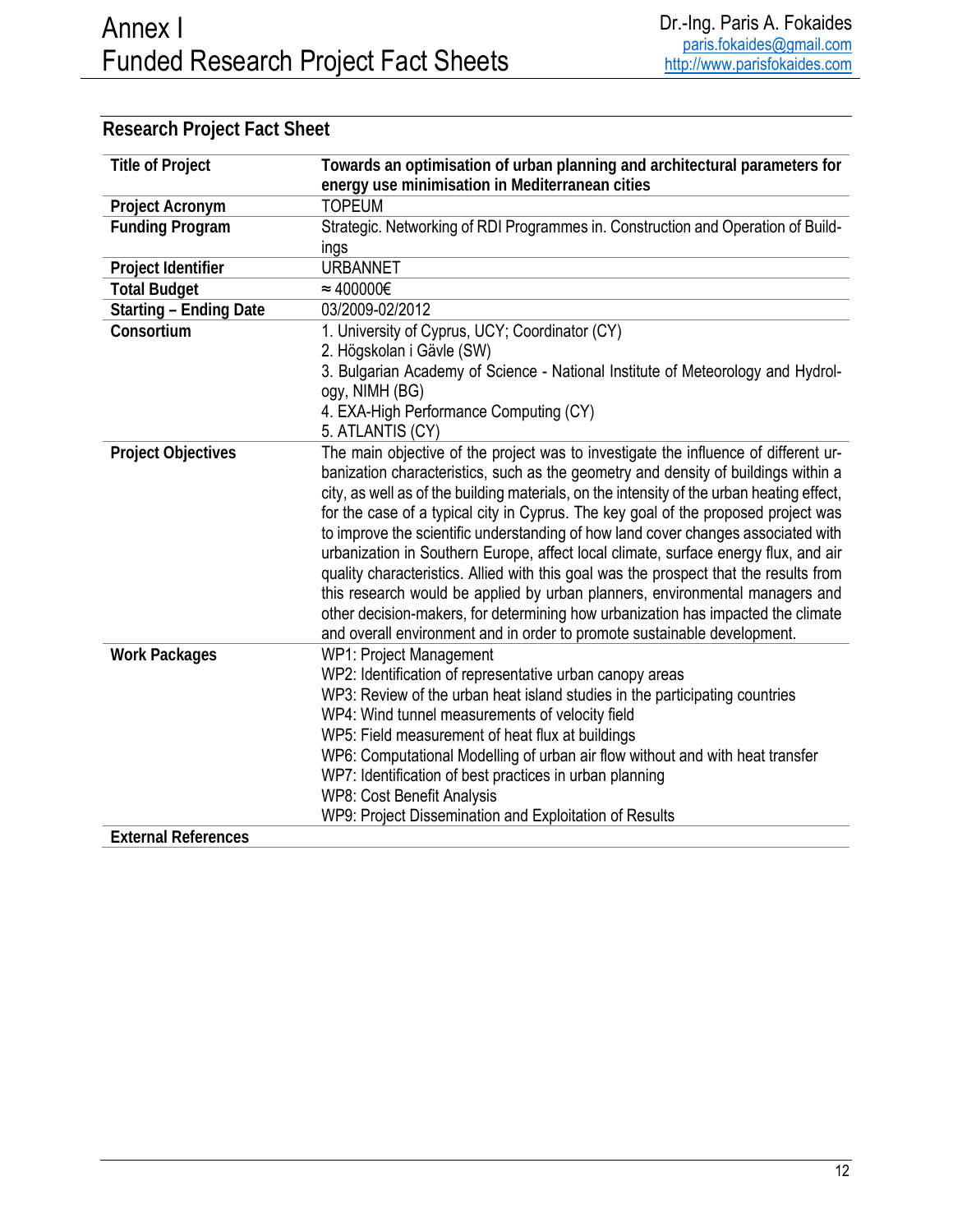| <b>Title of Project</b>       | Development of an Interdisciplinary Research Center of "Energy Efficiency              |  |
|-------------------------------|----------------------------------------------------------------------------------------|--|
|                               | of the Built Environment"                                                              |  |
| Project Acronym               | ΑΝΑΒΑΘΜΙΣΗ                                                                             |  |
| <b>Funding Program</b>        | Strategic. Networking of RDI Programmes in. Construction and Operation of Build-       |  |
|                               | ings                                                                                   |  |
| Project Identifier            | ΑΝΑΒΑΘΜΙΣΗ/ΠΑΓΙΟ/0308/33                                                               |  |
| <b>Total Budget</b>           | 400000€                                                                                |  |
| <b>Starting - Ending Date</b> | 12/2008-12/2012                                                                        |  |
| Consortium                    | 1. University of Cyprus, Coordinator                                                   |  |
|                               | 2. Cambridge University, UK                                                            |  |
|                               | 3. Massachusetts Institute of Technology (MIT), USA                                    |  |
|                               | 4. Cyprus Scientific and Technical Chamber (ETEK)                                      |  |
|                               | 5. Energy Service, Cyprus Ministry of Commerce Industry and Tourism, Cyprus            |  |
| <b>Project Objectives</b>     | The specific scientific and technological objectives of the project consist in the de- |  |
|                               | velopment of an integrated approach for the methodological approach of urban           |  |
|                               | climatology and environmental fluid issues, based on three pillars:                    |  |
|                               | 1. The implementation of comprehensive experimental thermofluids meas-                 |  |
|                               | urements on laboratory scale                                                           |  |
|                               | 2. The implementation of field measurements,                                           |  |
|                               | 3. The employment of advanced computational thermofluids methods                       |  |
|                               | Through the implementation of the project, the University of Cyprus attempted to       |  |
|                               | upgrade its existing hardware equipment as follows                                     |  |
|                               | 1. Upgrade its Particle Image Velocimetry (PIV) system from two-dimen-                 |  |
|                               | sional (2D) to three-dimensional (3D)                                                  |  |
|                               | 2. Develop a temperature measurement system in laboratory and field level              |  |
|                               | for urban climate measurements                                                         |  |
| <b>Work Packages</b>          | WP1: Project Management                                                                |  |
|                               | WP2: Project Dissemination and Exploitation of Results                                 |  |
|                               | WP3: Procurement, purchase and installation of hardware equipment                      |  |
|                               | WP4: Operation and calibration of equipment                                            |  |
|                               | WP5: Pilot studies: Processing and interpretation of measurements: Flow meas-          |  |
|                               | urements                                                                               |  |
|                               | WP6: Pilot studies: Processing and interpretation of measurements: Field meas-         |  |
|                               | urements                                                                               |  |
|                               | WP7: Horizontal interdisciplinary synergy: Sensors customization                       |  |
|                               | WP8: Horizontal interdisciplinary synergy: Thermal comfort and improvement of          |  |
|                               | wellbeing                                                                              |  |
|                               | WP9: Literature review: State of the art in urban climatology                          |  |
| <b>External References</b>    |                                                                                        |  |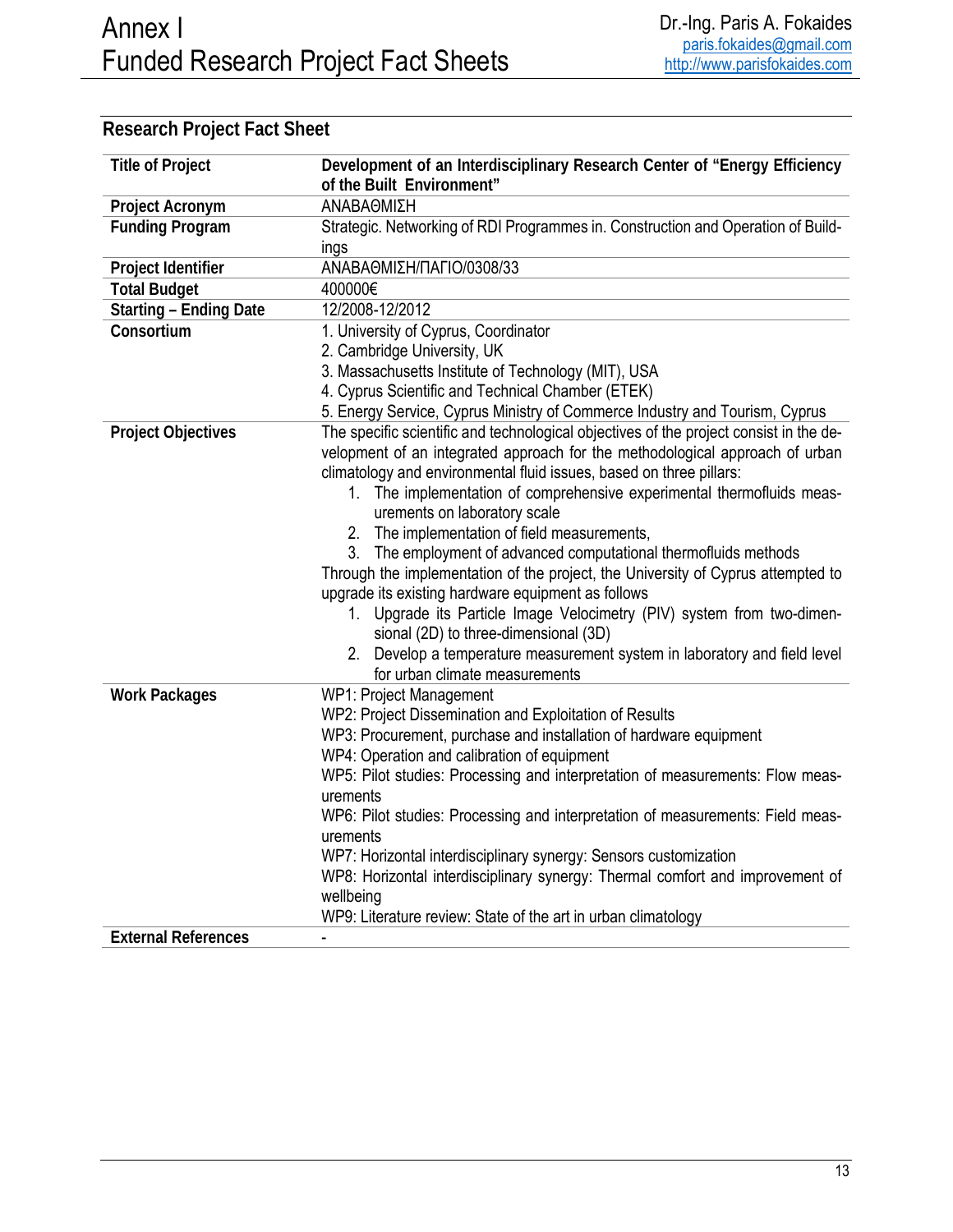| <b>Title of Project</b>       | "NEW Aero engine core Concepts",                                                      |                                                                                     |
|-------------------------------|---------------------------------------------------------------------------------------|-------------------------------------------------------------------------------------|
| Project Acronym               | <b>NEWAC</b>                                                                          |                                                                                     |
| <b>Funding Program</b>        | FP6 Integrated Project                                                                |                                                                                     |
| Project Identifier            | AIP5-CT-2006-030876 (FP6)                                                             |                                                                                     |
| <b>Total Budget</b>           | 71 M€                                                                                 |                                                                                     |
| <b>Starting - Ending Date</b> | 01/2007 - 12/2010                                                                     |                                                                                     |
| Consortium                    | MTU Aero Engines (DE) (coordinator)<br>Snecma (FR)<br>Volvo Aero Corporation (SW)     | Rolls Royce Plc (UK)<br>AVIO S.p.A (IT)<br>Turbomeca (FR)                           |
|                               | Rolls Royce Deutschland Ltd & Co KG (DE)                                              | Techspace Aero (BE)                                                                 |
|                               | Wytwonia Sprzetu Komunikacyjnego (PL)                                                 | ARTTIC S.A.S. (FR)                                                                  |
|                               | První Brněnská Strojírna (CZ)                                                         | Airbus France S.A.S (FR)                                                            |
|                               | Aristotle University of Thessaloniki (GR)<br>Centre de Recherche en Aéronautique (BE) | University of Cambridge (UK)<br>CEP(FR)                                             |
|                               | Cranfield University (UK)                                                             | Chalmers University of Technology (SW)                                              |
|                               | DLR (DE)                                                                              | Ecole Polytechnique de Lausanne (CH)                                                |
|                               | Ecole Centrale de Lyon (FR)                                                           | Loughborough Uiversity (UK)                                                         |
|                               | EnginSoft (IT)                                                                        | National Technical University of Athens (GR)                                        |
|                               | Office National d'Etudes et de Recherches Aer-                                        | PCA Engineers Limited (UK)                                                          |
|                               | ospatiales (FR)<br>University of Oxford (UK)                                          | Scitek Consultants Ltd (UK)                                                         |
|                               | University of Technology - Aachen (DE)                                                | Société des Nouvelles Applications des Tech-<br>niques de Surface (FR)              |
|                               | Université Belfort-Montbéliard (FR)                                                   | Sulzer Metco AG (CH)                                                                |
|                               | Steigerwald Strahltechnik GmbH (DE)                                                   | Università degli Studi di Firenze (IT)                                              |
|                               | University of Technology - Graz (AU)                                                  | University of Karlsruhe (DE)                                                        |
|                               | Université de Liège (BE)                                                              | University of Sussex (UK)                                                           |
|                               | University of Stuttgart (DE)                                                          | Vibro-Meter S.A. (CH)                                                               |
| <b>Project Objectives</b>     |                                                                                       | NEWAC was a European-level programme, under the leadership of MTU Aero En-          |
|                               |                                                                                       | gines, in which major European engine manufacturers, assisted by universities,      |
|                               |                                                                                       | research institutes and enterprises - 40 partners in all - focus on new core engine |
|                               |                                                                                       | concepts. NEWAC will develop and validate novel core engine technologies to fur-    |
|                               |                                                                                       | ther close the gap between the current emissions and the ACARE targets. NEWAC       |
|                               | is a 71 million Euro programme of which 40 million Euro is funded by the EC.          |                                                                                     |
|                               | Four core concepts were investigated:                                                 |                                                                                     |
|                               |                                                                                       | Intercooled Recuperative Core (SP 2) for the intercooled recuperative aero          |
|                               |                                                                                       | engine concept (IRA) operated at low OPR and using a LP(P) combustor                |
|                               | concept (SP 6)                                                                        |                                                                                     |
|                               |                                                                                       | Intercooled Core (SP 3) for a high OPR engine concept based on a 3 shaft            |
|                               | direct drive turbo fan (DDTF) with a LDI combustor (SP 6)                             |                                                                                     |
|                               | ٠                                                                                     | Active Core (SP 4) with active systems applicable for a geared turbo fan            |
|                               | (GTF) using a PERM combustor (SP 6)                                                   |                                                                                     |
|                               | ٠                                                                                     | Flow Controlled Core (SP 5) for the counter rotating turbo fan (CRTF) us-           |
|                               | ing a PERM or a LDI combustor (SP 6)                                                  |                                                                                     |
|                               |                                                                                       | The main NEWAC result will be fully validated novel technologies enabling a 6%      |
|                               | reduction in CO2 emissions and a further 16% reduction in NOx.                        |                                                                                     |
| <b>External References</b>    | http://www.newac.eu/                                                                  |                                                                                     |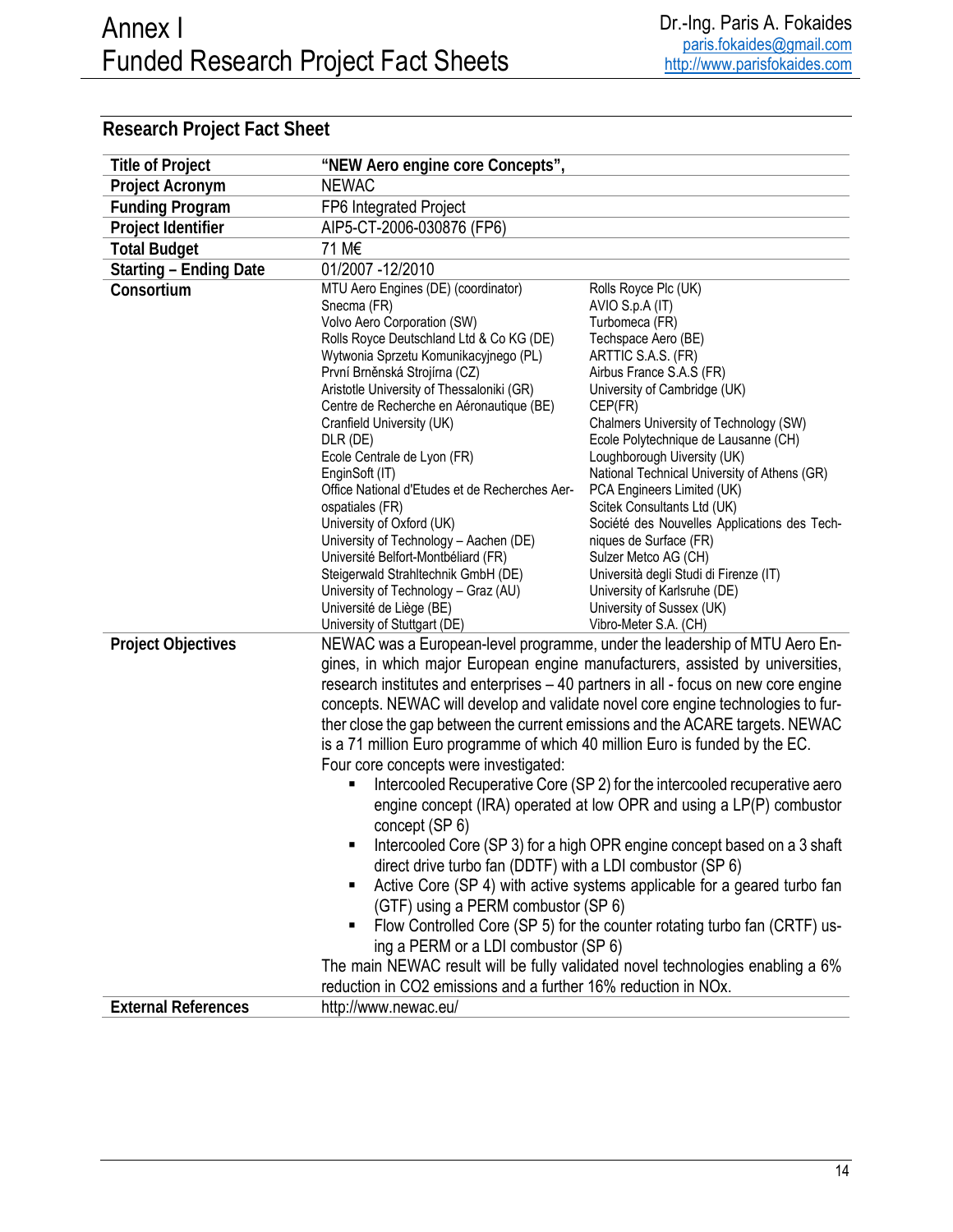| <b>Title of Project</b>       | <b>Towards Lean Combustion</b>                                                                                                                                   |                                                                                         |
|-------------------------------|------------------------------------------------------------------------------------------------------------------------------------------------------------------|-----------------------------------------------------------------------------------------|
| Project Acronym               | <b>TLC</b>                                                                                                                                                       |                                                                                         |
| <b>Funding Program</b>        | FP6-AEROSPACE, FP6-2003-AERO-1,                                                                                                                                  |                                                                                         |
| Project Identifier            | AST4-CT-2005-012326                                                                                                                                              |                                                                                         |
| <b>Total Budget</b>           | 7.55 M€                                                                                                                                                          |                                                                                         |
| <b>Starting - Ending Date</b> | $03/2005 - 03/2010$                                                                                                                                              |                                                                                         |
| Consortium                    | Rolls Royce Deutchland (DE)                                                                                                                                      | Karlsruhe Institut für Technologie (DE)                                                 |
|                               | MTU Aero Engines (DE)                                                                                                                                            | Univesita Degli Studi di Genova (IT)                                                    |
|                               | Avio S.P.A. (IT)                                                                                                                                                 | Univesita Degli Studi di Napoli (IT)                                                    |
|                               | Turbomeca (FR)                                                                                                                                                   | CERFACS (FR)                                                                            |
|                               | ONERA (FR)                                                                                                                                                       | Universidad de Zaragoza (SP)                                                            |
|                               | DLR (DE)                                                                                                                                                         | University of Rome ": a Sapienza" (IT)                                                  |
|                               | Lunds University (SW)                                                                                                                                            | Instytut Maszyn Przeplywowych (PL)                                                      |
|                               | CNRS (FR)                                                                                                                                                        | ACIES (FR)                                                                              |
|                               | Ecole Central de Nantes (FR)                                                                                                                                     | IRD (FR)                                                                                |
| <b>Project Objectives</b>     |                                                                                                                                                                  | The mitigation of aviation emissions in terms of their environmental impact is a        |
|                               |                                                                                                                                                                  | priority for both air quality (local impact) and the greenhouse effect (global impact). |
|                               |                                                                                                                                                                  | For a fixed engine cycle, the margin of progress depends on the combustor tech-         |
|                               |                                                                                                                                                                  | nology. Lean combustion is the breakthrough which should enable high-level re-          |
|                               |                                                                                                                                                                  | ductions in NOx emissions both during the LTO cycle (air quality) and at cruise         |
|                               |                                                                                                                                                                  | speeds (global impact). In addition, lean combustion also enhances particulate re-      |
|                               |                                                                                                                                                                  | duction. Injection systems form the most critical issue in achieving a satisfactory     |
|                               |                                                                                                                                                                  | level of lean combustion and will be the technological focus for the project. Within    |
|                               |                                                                                                                                                                  | this framework, a wide range of experiments will be carried out on mono-sector or       |
|                               |                                                                                                                                                                  | tubular combustors. This new program will be a crucial effort in achieving sufficient   |
|                               |                                                                                                                                                                  | maturity for the single annular combustor application. The objectives will be an        |
|                               |                                                                                                                                                                  | 80% reduction in NOx emissions in relation to the CAEP2 regulation limit during         |
|                               |                                                                                                                                                                  | the LTO cycle, and low NOx emission indices at cruise speed (EINOx=5g/kg as             |
|                               |                                                                                                                                                                  | target). Other gaseous emissions and soot performance characteristics will be also      |
|                               |                                                                                                                                                                  | precisely evaluated. In this prospect, the project will support the adaptation of most  |
|                               | advanced, non-intrusive laser-based measurement techniques to combustor-                                                                                         |                                                                                         |
|                               |                                                                                                                                                                  | sactual conditions and their application (in addition to intrusive techniques) to ex-   |
|                               |                                                                                                                                                                  | periments of various concepts of injection systems. The injection systems tested        |
|                               | will derive from the LOPOCOTEP program or other projects and from advanced<br>CFD optimization of new concepts. The entire range of operating conditions will be |                                                                                         |
|                               |                                                                                                                                                                  |                                                                                         |
|                               | experimentally evaluated (LTO points, cruise speeds). Auto-ignition and flashback                                                                                |                                                                                         |
|                               |                                                                                                                                                                  | risk issue as well as lean extinction limit will be assessed. Advanced CFD simula-      |
|                               |                                                                                                                                                                  | tion will also exploit the data from the fundamental experiments, thereby enabling      |
|                               | calibration of the latest codes in emissions predictions.                                                                                                        |                                                                                         |
| <b>External References</b>    | http://cordis.europa.eu/project/rcn/74772 en.html                                                                                                                |                                                                                         |
|                               | Journal of Flow, turbulence and combustion, 83(4), 511-533                                                                                                       |                                                                                         |
|                               | Journal of Engineering for Gas Turbines and Power, 130(1), 011508                                                                                                |                                                                                         |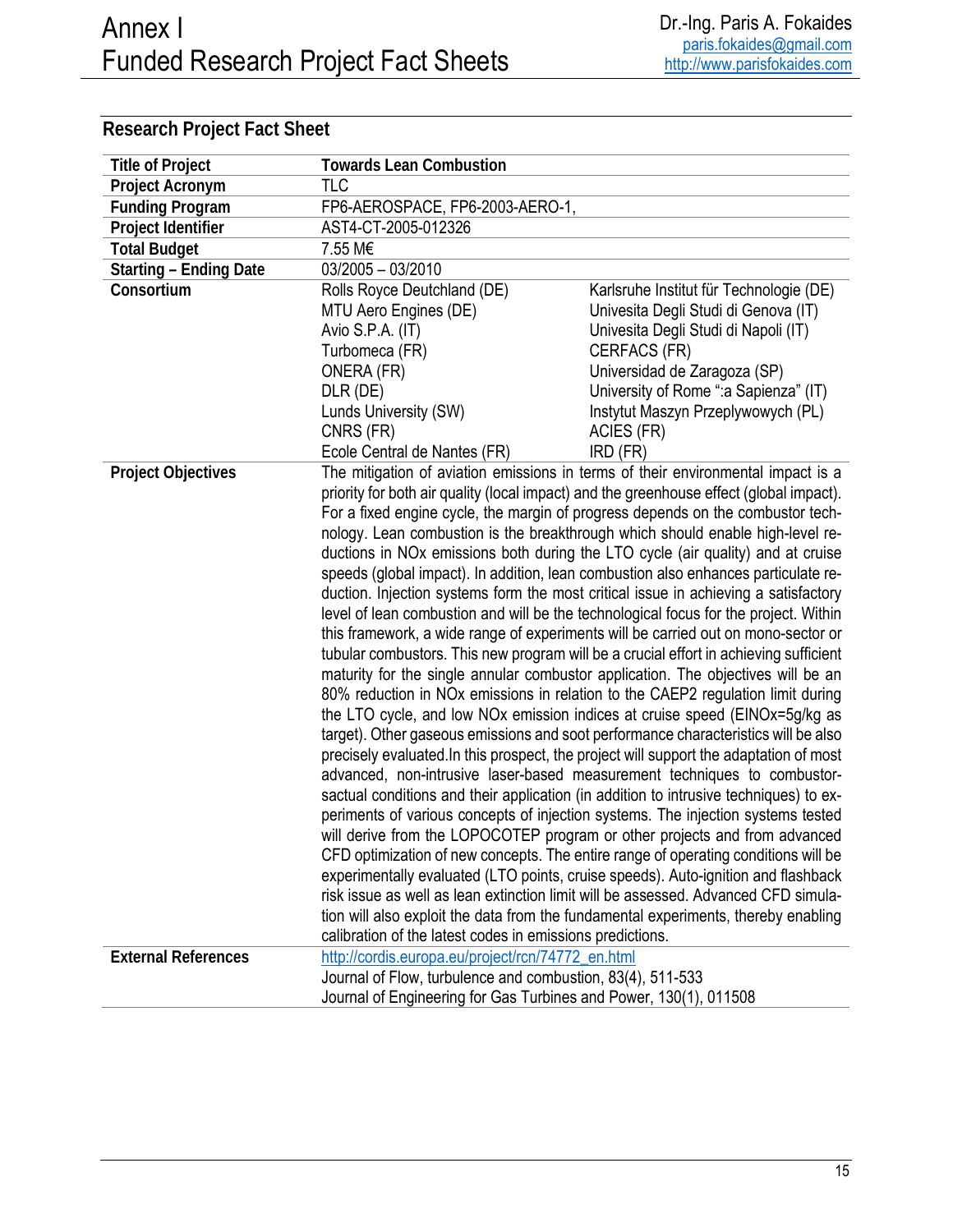| <b>Title of Project</b>       | Low pollutants combustor technology programme                                                                                                                                                                                                                                                                                                                                                                                                                                                                                                                                                                                                                                                                                                                                                                                                                                                                                                                                                                                                       |                                                                         |
|-------------------------------|-----------------------------------------------------------------------------------------------------------------------------------------------------------------------------------------------------------------------------------------------------------------------------------------------------------------------------------------------------------------------------------------------------------------------------------------------------------------------------------------------------------------------------------------------------------------------------------------------------------------------------------------------------------------------------------------------------------------------------------------------------------------------------------------------------------------------------------------------------------------------------------------------------------------------------------------------------------------------------------------------------------------------------------------------------|-------------------------------------------------------------------------|
| Project Acronym               | <b>LOPOCOTEP</b>                                                                                                                                                                                                                                                                                                                                                                                                                                                                                                                                                                                                                                                                                                                                                                                                                                                                                                                                                                                                                                    |                                                                         |
| <b>Funding Program</b>        | FP5-GROWTH                                                                                                                                                                                                                                                                                                                                                                                                                                                                                                                                                                                                                                                                                                                                                                                                                                                                                                                                                                                                                                          |                                                                         |
| Project Identifier            | G4RD-CT-2001-00447                                                                                                                                                                                                                                                                                                                                                                                                                                                                                                                                                                                                                                                                                                                                                                                                                                                                                                                                                                                                                                  |                                                                         |
| <b>Total Budget</b>           | 7.05 M€                                                                                                                                                                                                                                                                                                                                                                                                                                                                                                                                                                                                                                                                                                                                                                                                                                                                                                                                                                                                                                             |                                                                         |
| <b>Starting - Ending Date</b> | 04/2001 - 05/2005                                                                                                                                                                                                                                                                                                                                                                                                                                                                                                                                                                                                                                                                                                                                                                                                                                                                                                                                                                                                                                   |                                                                         |
| Consortium                    | CNRS (FR)                                                                                                                                                                                                                                                                                                                                                                                                                                                                                                                                                                                                                                                                                                                                                                                                                                                                                                                                                                                                                                           | Lund University (SW)                                                    |
|                               | DLR (DE)                                                                                                                                                                                                                                                                                                                                                                                                                                                                                                                                                                                                                                                                                                                                                                                                                                                                                                                                                                                                                                            | Avio SPA (IT)                                                           |
|                               | MTU Aero Engines (DE)                                                                                                                                                                                                                                                                                                                                                                                                                                                                                                                                                                                                                                                                                                                                                                                                                                                                                                                                                                                                                               | University of Cambridge (UK)                                            |
|                               | ONERA (FR)                                                                                                                                                                                                                                                                                                                                                                                                                                                                                                                                                                                                                                                                                                                                                                                                                                                                                                                                                                                                                                          | University of Florence (IT)                                             |
|                               | QINETIQ (UK)                                                                                                                                                                                                                                                                                                                                                                                                                                                                                                                                                                                                                                                                                                                                                                                                                                                                                                                                                                                                                                        | Loughborough University (UK)                                            |
|                               | <b>TURBOMECA (FR)</b>                                                                                                                                                                                                                                                                                                                                                                                                                                                                                                                                                                                                                                                                                                                                                                                                                                                                                                                                                                                                                               | Rolls-Royce Deutschland (DE)                                            |
|                               | Technical University of Munich (DE)                                                                                                                                                                                                                                                                                                                                                                                                                                                                                                                                                                                                                                                                                                                                                                                                                                                                                                                                                                                                                 |                                                                         |
| <b>Project Objectives</b>     | The challenge of this project is for European aero-engine manufacturers to develop<br>combustor concepts that reduce major pollutant emissions like NO <sub>x</sub> and CO <sub>2</sub> . This<br>project firstly investigates the individual combustor technologies like lean premixed<br>injection system, advanced cooling concepts and adapted diffusers. The work<br>builds upon the experience from previous programme such as Low NO <sub>x</sub> III, where<br>numerical and diagnostic tools were also developed. Secondly, it looks at integra-<br>tion and application of these technologies into combustor designs at realistic scales<br>and both evaluates and optimises the overall performance improvements. The co-<br>operation at a European level between 18 partners shows the strong interest,<br>which will also help to save cost and time. By the end of this programme the re-<br>sulting low pollutant combustion technologies should enhance the global competi-<br>tiveness of the European aero-engine manufacturing. |                                                                         |
| <b>External References</b>    | ogy-programme(LOPOCOTEP)-s15833.html                                                                                                                                                                                                                                                                                                                                                                                                                                                                                                                                                                                                                                                                                                                                                                                                                                                                                                                                                                                                                | http://www.2020-horizon.com/LOPOCOTEP-Low-pollutants-combustor-technol- |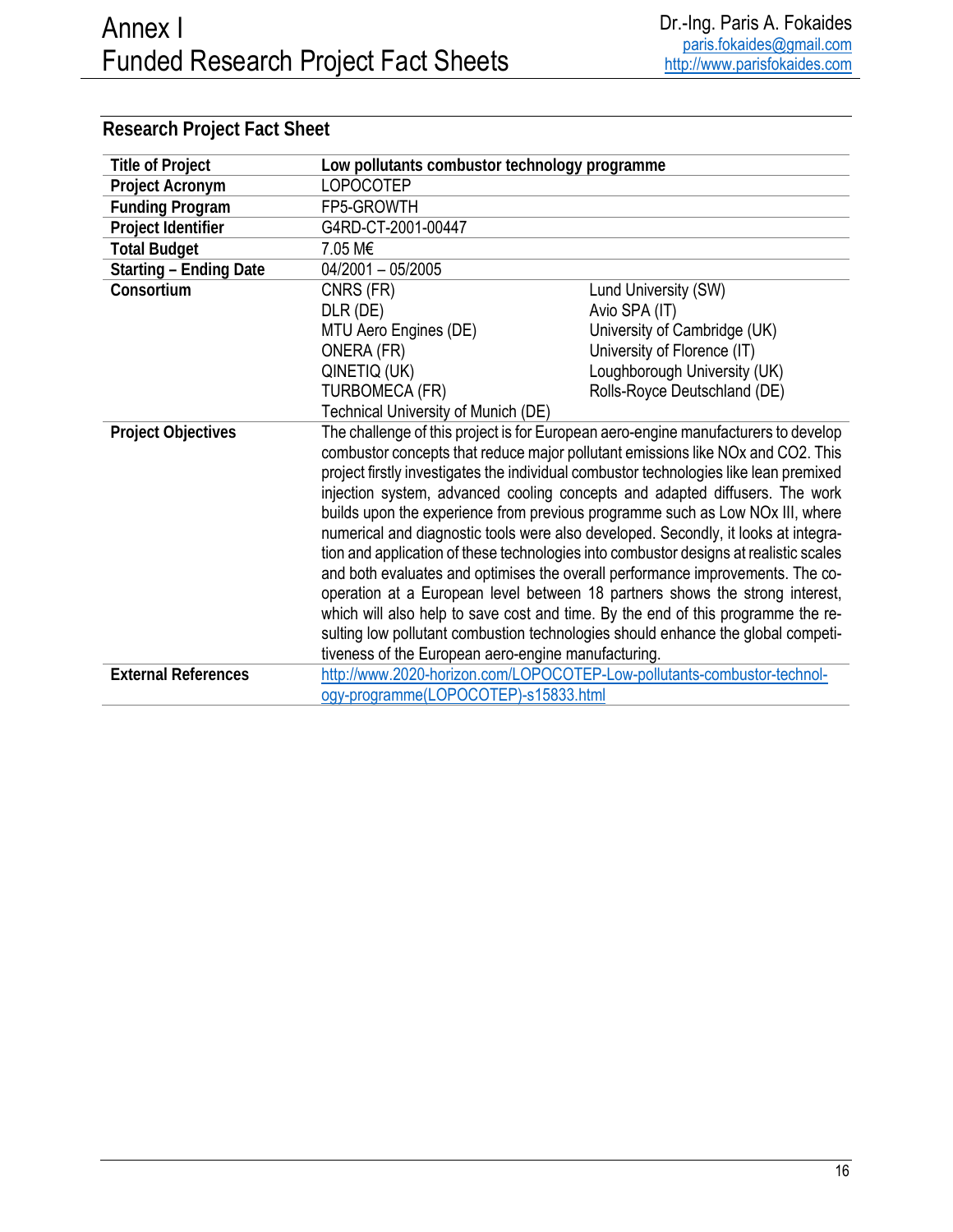| <b>Title of Project</b>       | Provision of Services by University Institutions for the Implementation of                                                                                                                                                                                                                                                                                                                                                                                                                                                                                                                                                                                                                                                                                                                                                         |
|-------------------------------|------------------------------------------------------------------------------------------------------------------------------------------------------------------------------------------------------------------------------------------------------------------------------------------------------------------------------------------------------------------------------------------------------------------------------------------------------------------------------------------------------------------------------------------------------------------------------------------------------------------------------------------------------------------------------------------------------------------------------------------------------------------------------------------------------------------------------------|
|                               | Written Exams for the Selection of Four (4) Candidates to be Employed as                                                                                                                                                                                                                                                                                                                                                                                                                                                                                                                                                                                                                                                                                                                                                           |
|                               | Energy Operators in Cyprus Energy Regulatory Authority (CERA)                                                                                                                                                                                                                                                                                                                                                                                                                                                                                                                                                                                                                                                                                                                                                                      |
| <b>Funding Body</b>           | <b>Cyprus Energy Regulatory Authority</b>                                                                                                                                                                                                                                                                                                                                                                                                                                                                                                                                                                                                                                                                                                                                                                                          |
| Project Identifier            | PAEK 05/2015                                                                                                                                                                                                                                                                                                                                                                                                                                                                                                                                                                                                                                                                                                                                                                                                                       |
| <b>Total Budget</b>           | 55000€                                                                                                                                                                                                                                                                                                                                                                                                                                                                                                                                                                                                                                                                                                                                                                                                                             |
| <b>Starting - Ending Date</b> | 09/2015-12/2015                                                                                                                                                                                                                                                                                                                                                                                                                                                                                                                                                                                                                                                                                                                                                                                                                    |
| Consortium                    | <b>Frederick University</b>                                                                                                                                                                                                                                                                                                                                                                                                                                                                                                                                                                                                                                                                                                                                                                                                        |
| <b>Project Objectives</b>     | The Cyprus Regulatory Authority for Energy conducted an open and competitive<br>tendering procedure for the purchase of services from University Institute for the<br>implementation of written examinations for the preselection of candidates for the<br>filling of four (4) permanent positions of Energy Officers in the Cyprus Energy Reg-<br>ulatory Authority (CERA).<br>The objective of this consulting service was the preparation of examination papers<br>for the implementation of the exams, as well as the organization of the exams at<br>Frederick's premises. In terms of the contract the papers were also marked and<br>the results were communicated to the contracting authority. The results were fol-<br>lowed by interviews, conducted by CERA, and the filling of four permanent posi-<br>tions at CERA. |
| <b>Work Packages</b>          | WP1 - Preparation of examination papers and other preparatory activities<br>WP2 - Implementation of exams<br>WP3 - Exams papers marking<br>WP4 - Communication of exams results to the contracting authority                                                                                                                                                                                                                                                                                                                                                                                                                                                                                                                                                                                                                       |
| Reference                     |                                                                                                                                                                                                                                                                                                                                                                                                                                                                                                                                                                                                                                                                                                                                                                                                                                    |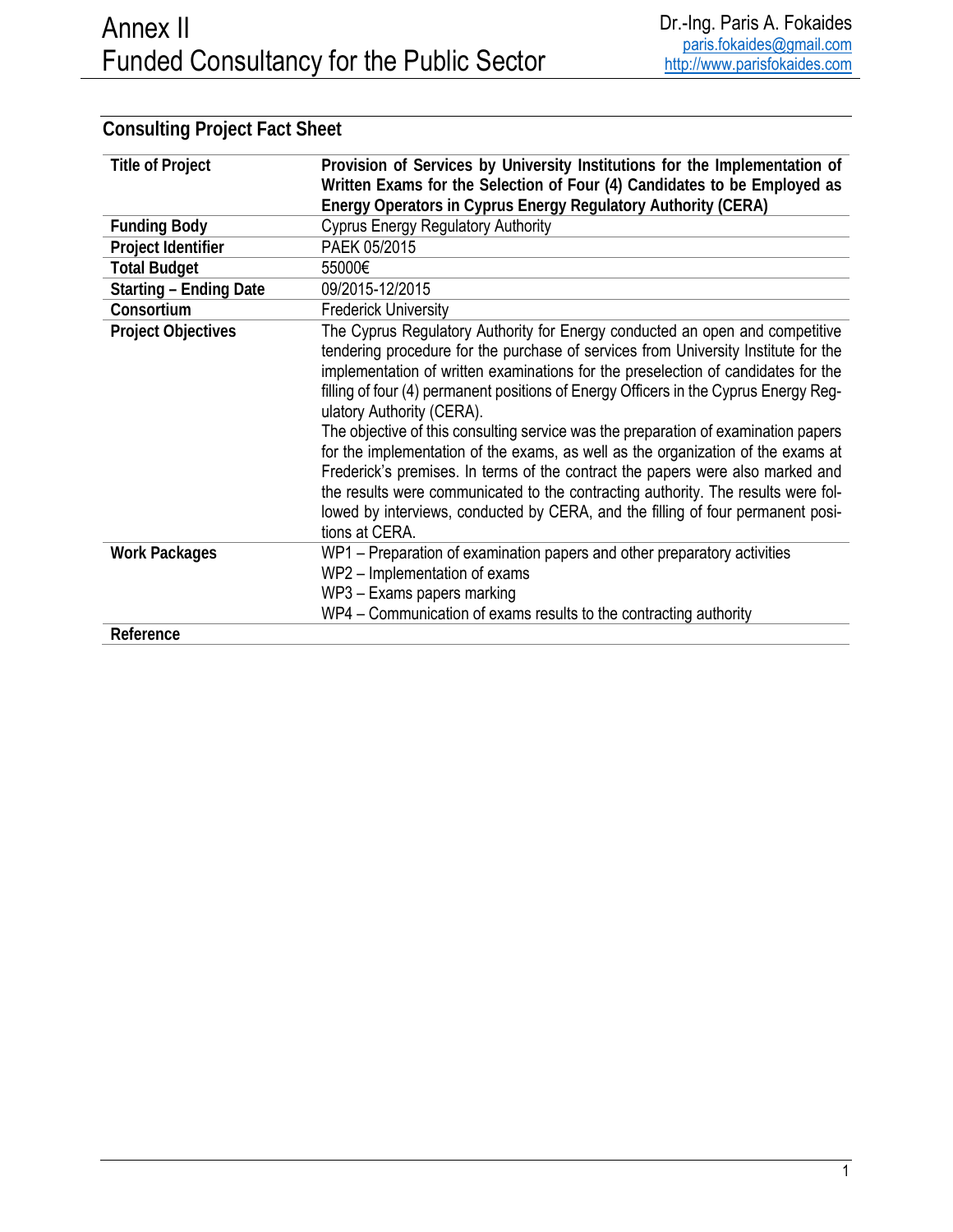| <b>Title of Project</b>       | Preparation of a Preliminary Draft Order of the Town Planning Council for                                                                                                                                                                                                                                                                                                                                                                                                                                                                                                                                                                                                                                                                                                                                                                                                                                                                                                                                                                                                                                                                                                                                                                                                                                                                                                                               |
|-------------------------------|---------------------------------------------------------------------------------------------------------------------------------------------------------------------------------------------------------------------------------------------------------------------------------------------------------------------------------------------------------------------------------------------------------------------------------------------------------------------------------------------------------------------------------------------------------------------------------------------------------------------------------------------------------------------------------------------------------------------------------------------------------------------------------------------------------------------------------------------------------------------------------------------------------------------------------------------------------------------------------------------------------------------------------------------------------------------------------------------------------------------------------------------------------------------------------------------------------------------------------------------------------------------------------------------------------------------------------------------------------------------------------------------------------|
|                               | Soil Sealing in Construction Projects                                                                                                                                                                                                                                                                                                                                                                                                                                                                                                                                                                                                                                                                                                                                                                                                                                                                                                                                                                                                                                                                                                                                                                                                                                                                                                                                                                   |
| <b>Funding Body</b>           | Ministry of Interior, Department of Urban Planning and Housing                                                                                                                                                                                                                                                                                                                                                                                                                                                                                                                                                                                                                                                                                                                                                                                                                                                                                                                                                                                                                                                                                                                                                                                                                                                                                                                                          |
| Project Identifier            |                                                                                                                                                                                                                                                                                                                                                                                                                                                                                                                                                                                                                                                                                                                                                                                                                                                                                                                                                                                                                                                                                                                                                                                                                                                                                                                                                                                                         |
| <b>Total Budget</b>           | 5000€                                                                                                                                                                                                                                                                                                                                                                                                                                                                                                                                                                                                                                                                                                                                                                                                                                                                                                                                                                                                                                                                                                                                                                                                                                                                                                                                                                                                   |
| <b>Starting - Ending Date</b> | 06/2014-02/2015                                                                                                                                                                                                                                                                                                                                                                                                                                                                                                                                                                                                                                                                                                                                                                                                                                                                                                                                                                                                                                                                                                                                                                                                                                                                                                                                                                                         |
| Consortium                    | Frederick University, Coordinator                                                                                                                                                                                                                                                                                                                                                                                                                                                                                                                                                                                                                                                                                                                                                                                                                                                                                                                                                                                                                                                                                                                                                                                                                                                                                                                                                                       |
| <b>Project Objectives</b>     | The objective of this project is the provision of services for the drafting of a Draft<br>Order of the Town Planning Council for Soil Sealing in Construction Projects.<br>The purpose of the projects was the preparation of a Preliminary Draft Order for<br>the Sealing of the Territory in the framework of the work of the Urban Council,<br>which set out the basic principles and parameters that would assist the Town Plan-<br>ning Authorities in formulating and imposing similar conditions regarding the seal-<br>ing of the terrain in the examination of applications for planning permission for de-<br>velopment of housing and building properties.<br>The Contractor used as a basis for his study the draft Order entitled "Provisions for<br>the sealing of the soil in relation to developments", prepared by the Department of<br>Town Planning and Housing and for the preparation of which was taken into ac-<br>count: the study "SEALPLAN: Preliminary Draft Minister of Interior Order in relation<br>to the percentage of sealing ", the views of various Government Departments and<br>Services and other competent bodies, the minutes of the interdepartmental com-<br>mission set up to study the issue, the presentations made n during the Workshop<br>for Stamping Ground, held on November 24, 2016 at the Department of Building<br>and Housing, and other items. |
| <b>Work Packages</b>          |                                                                                                                                                                                                                                                                                                                                                                                                                                                                                                                                                                                                                                                                                                                                                                                                                                                                                                                                                                                                                                                                                                                                                                                                                                                                                                                                                                                                         |
| Reference                     | Journal of Indoor and Built Environment, 25(7), 1136-1147                                                                                                                                                                                                                                                                                                                                                                                                                                                                                                                                                                                                                                                                                                                                                                                                                                                                                                                                                                                                                                                                                                                                                                                                                                                                                                                                               |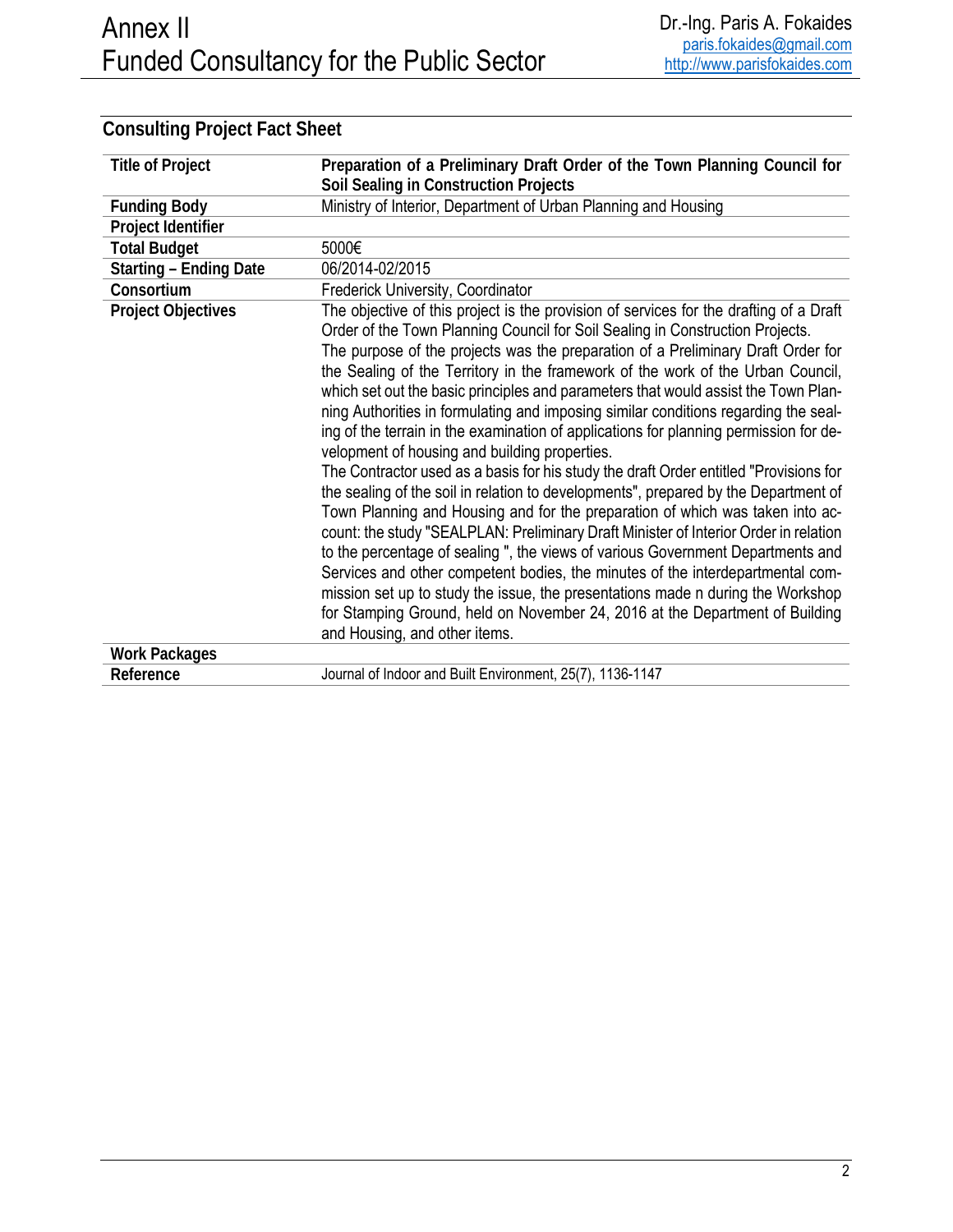| <b>Title of Project</b>       | Information and training of staff dealing with environmental legislation on<br>Strategic Environmental Assessment (SEA) and Environmental Impact As-                                                                                                                                                                                                                                                                                                                                                                                                                                                                                                                                                  |  |
|-------------------------------|-------------------------------------------------------------------------------------------------------------------------------------------------------------------------------------------------------------------------------------------------------------------------------------------------------------------------------------------------------------------------------------------------------------------------------------------------------------------------------------------------------------------------------------------------------------------------------------------------------------------------------------------------------------------------------------------------------|--|
|                               | sessment (EIA)                                                                                                                                                                                                                                                                                                                                                                                                                                                                                                                                                                                                                                                                                        |  |
| <b>Funding Body</b>           | Ministry of Agriculture, Rural Development and Environment - Department of En-<br>vironment                                                                                                                                                                                                                                                                                                                                                                                                                                                                                                                                                                                                           |  |
| Project Identifier            | Т.П. 02/2016                                                                                                                                                                                                                                                                                                                                                                                                                                                                                                                                                                                                                                                                                          |  |
| <b>Total Budget</b>           | 100000€                                                                                                                                                                                                                                                                                                                                                                                                                                                                                                                                                                                                                                                                                               |  |
| <b>Starting - Ending Date</b> | 09/2016-02/2017                                                                                                                                                                                                                                                                                                                                                                                                                                                                                                                                                                                                                                                                                       |  |
| Consortium                    | Frederick University, Coordinator                                                                                                                                                                                                                                                                                                                                                                                                                                                                                                                                                                                                                                                                     |  |
| <b>Project Objectives</b>     | Fulfillment of ex ante conditionality for the utilization of resources from the Eu-<br>1.<br>ropean Structural and Investment Funds for the period 2014-2020 regarding<br>the implementation of environmental legislation on the Strategic Environmental<br>Assessment (SEA) and Environmental Impact Assessment (EIA).<br>2. Provision of training programs, software preparation and development of an<br>educational video or website or guide on the environmental laws of SEA and<br>EIA.<br>3. Preparation of the Kick-off Report as well as the Final Report for submission<br>to the Managing Authority of the Operational Program "Competitiveness and<br>Sustainable Development 2014-2020" |  |
| <b>Work Packages</b>          | WP1 - Management<br>WP2 - Five training programs for two (2) civil servants per program, lasting five (5)<br>days, abroad<br>WP3 - A five (5) day training program in Cyprus<br>WP4 - A training program, lasting two (2) days, in Cyprus<br>WP5 - Two training programs, one (1) day each, in Cyprus<br>WP6 - Development of an educational website for SEA and EIA environmental<br>legislation<br>WP7 - Preparation and application of computer software and related instructions<br>for use on the different stages of environmental legislation SEA and EIA                                                                                                                                      |  |
| Reference                     | http://infoeia-sea.environment.moa.gov.cy/                                                                                                                                                                                                                                                                                                                                                                                                                                                                                                                                                                                                                                                            |  |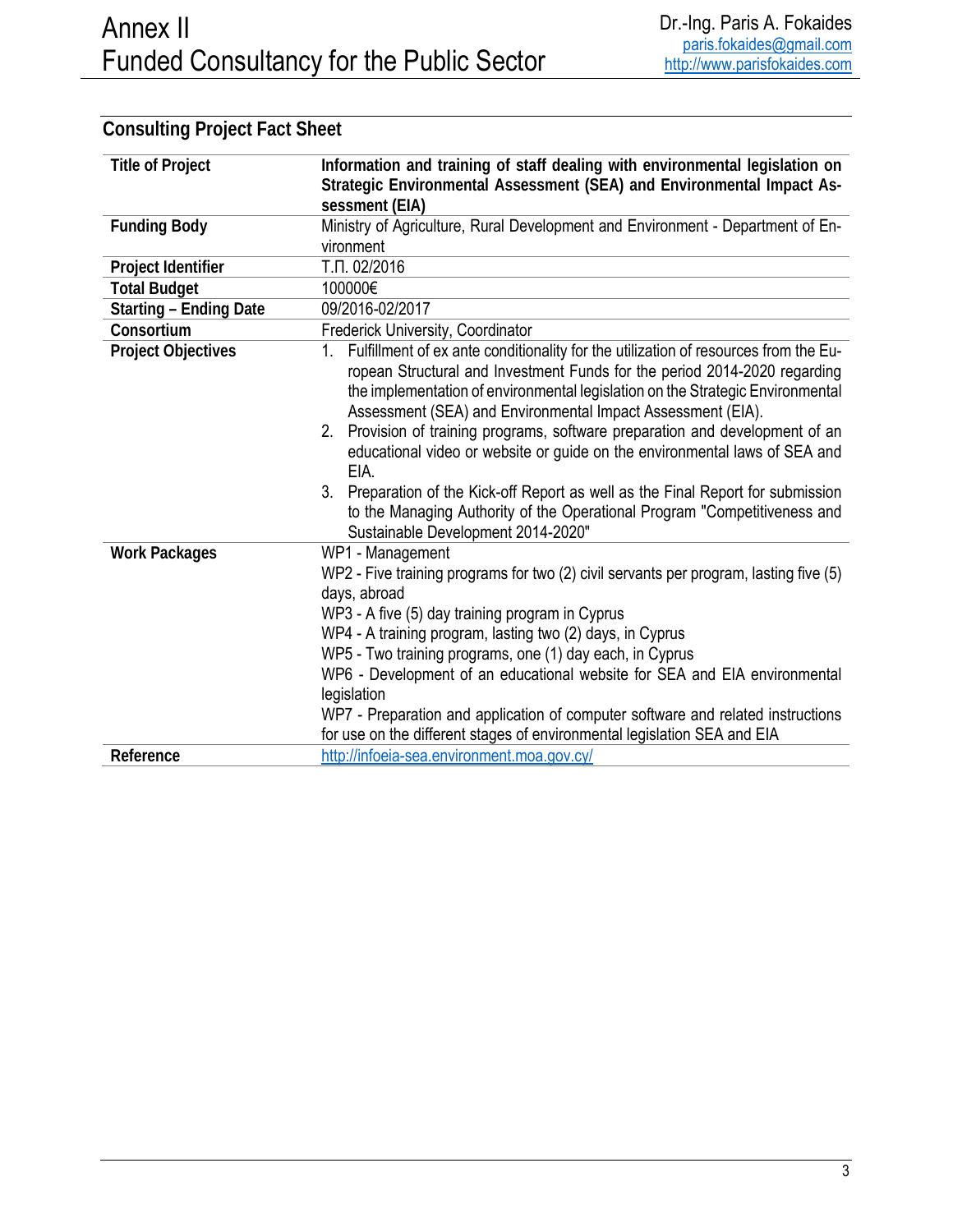| <b>Title of Project</b>       | Consultancy for the Elaboration of a Study on the Reduction and Utilization                                                                                                                                                                                                        |
|-------------------------------|------------------------------------------------------------------------------------------------------------------------------------------------------------------------------------------------------------------------------------------------------------------------------------|
|                               | of Biodegradable Waste in Cyprus                                                                                                                                                                                                                                                   |
| <b>Funding Body</b>           | Ministry of Agriculture, Rural Development and Environment - Department of En-                                                                                                                                                                                                     |
|                               | vironment                                                                                                                                                                                                                                                                          |
| Project Identifier            | Т.П. 08/2017                                                                                                                                                                                                                                                                       |
| <b>Total Budget</b>           | 20000€                                                                                                                                                                                                                                                                             |
| <b>Starting - Ending Date</b> | 09/2017-12/2017                                                                                                                                                                                                                                                                    |
| Consortium                    | Frederick University, Coordinator                                                                                                                                                                                                                                                  |
| <b>Project Objectives</b>     | The general objective of this Convention is to carry out the necessary studies<br>1.<br>in order to establish an Action Plan to prevent the creation and rational man-<br>agement of biodegradable waste (2008/98/EC) and the Directive on the Land-<br>fill of Waste (1999/31/EC) |
|                               | State-of-the-art documentation and quantification of the problem and the need<br>2.<br>to comply with the corresponding European obligations.                                                                                                                                      |
|                               | Market research concerning the perception of stakeholders on the current sta-<br>3.<br>tus of the waste management practices in Cyprus.                                                                                                                                            |
|                               | Drafting on the action plan of the Republic of Cyprus for a comprehensive<br>4.<br>management of biodegradable waste in Cyprus                                                                                                                                                     |
|                               | Costing of the proposed action plan through a feasibility and a cost-benefit<br>5.<br>analysis.                                                                                                                                                                                    |
| <b>Work Packages</b>          | WP1 - Management                                                                                                                                                                                                                                                                   |
|                               | WP2 – Current state of the art and requirements for the Republic of Cyprus to fulfil<br>the EU Acquis on waste management.                                                                                                                                                         |
|                               | WP3 - Market Research on Stakeholders Perception on Waste Management Pol-                                                                                                                                                                                                          |
|                               | icies in Cyprus                                                                                                                                                                                                                                                                    |
|                               | WP4 - Action Plan on the Reduction and Utilisation of Biodegradable Waste in                                                                                                                                                                                                       |
|                               | Cyprus                                                                                                                                                                                                                                                                             |
|                               | WP5 - Feasibility Assessment and Cost-Benefit Analysis of the Proposed Action<br>Plan                                                                                                                                                                                              |
| Reference                     |                                                                                                                                                                                                                                                                                    |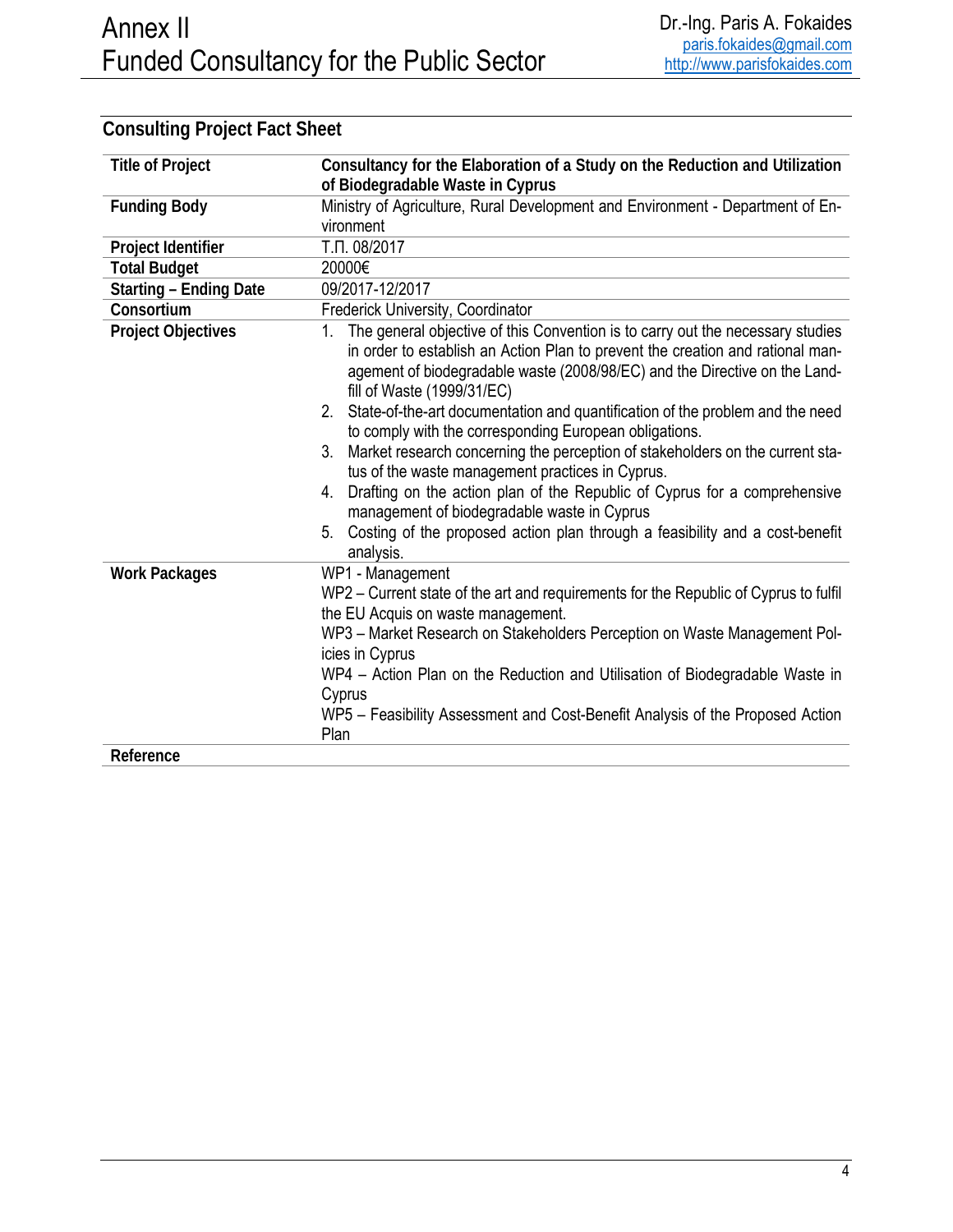| <b>Title of Project</b>       | Consultancy for the Elaboration of a Study on the Implementation of Rational                                                                                                                                                                                      |
|-------------------------------|-------------------------------------------------------------------------------------------------------------------------------------------------------------------------------------------------------------------------------------------------------------------|
|                               | Management of Solid Waste in the Public Sector                                                                                                                                                                                                                    |
| <b>Funding Body</b>           | Ministry of Agriculture, Rural Development and Environment - Department of En-                                                                                                                                                                                    |
|                               | vironment                                                                                                                                                                                                                                                         |
| Project Identifier            | Т.П. 06/2017                                                                                                                                                                                                                                                      |
| <b>Total Budget</b>           | 10000€                                                                                                                                                                                                                                                            |
| <b>Starting - Ending Date</b> | 09/2017-12/2017                                                                                                                                                                                                                                                   |
| Consortium                    | Frederick University, Coordinator                                                                                                                                                                                                                                 |
| <b>Project Objectives</b>     | The overall objective of the Convention is to draw up an Action Plan for the<br>1.<br>rational management of solid waste produced by the public sector, and the<br>adoption of procedures to be taken in order to reduce waste generated in the<br>public sector. |
|                               | Drafting of a register of all public buildings and spaces, including all waste<br>2.<br>generated (type and quantity)                                                                                                                                             |
|                               | 3. Documentation of processes and practices followed by the public sector for the<br>management of the waste generated                                                                                                                                            |
|                               | Drafting on the action plan of the Republic of Cyprus for a comprehensive<br>4.<br>management of waste produced by buildings of the public sector                                                                                                                 |
|                               | Costing of the proposed action plan through a feasibility and a cost-benefit<br>5.<br>analysis.                                                                                                                                                                   |
|                               | Publishing of a "Waste Management Best Practice Guide for the Public Sec-<br>6.<br>tor".                                                                                                                                                                          |
| <b>Work Packages</b>          | WP1 - Management                                                                                                                                                                                                                                                  |
|                               | WP2 – Register of buildings of public sector, and quantification of generated waste                                                                                                                                                                               |
|                               | WP3 - Action Plan on the Reduction of waste produced by buildings of the public                                                                                                                                                                                   |
|                               | sector                                                                                                                                                                                                                                                            |
|                               | WP4 - Feasibility Assessment and Cost-Benefit Analysis of the Proposed Action                                                                                                                                                                                     |
|                               | Plan                                                                                                                                                                                                                                                              |
|                               | WP5 - "Waste Management Best Practice Guide for the Public Sector".                                                                                                                                                                                               |
| Reference                     |                                                                                                                                                                                                                                                                   |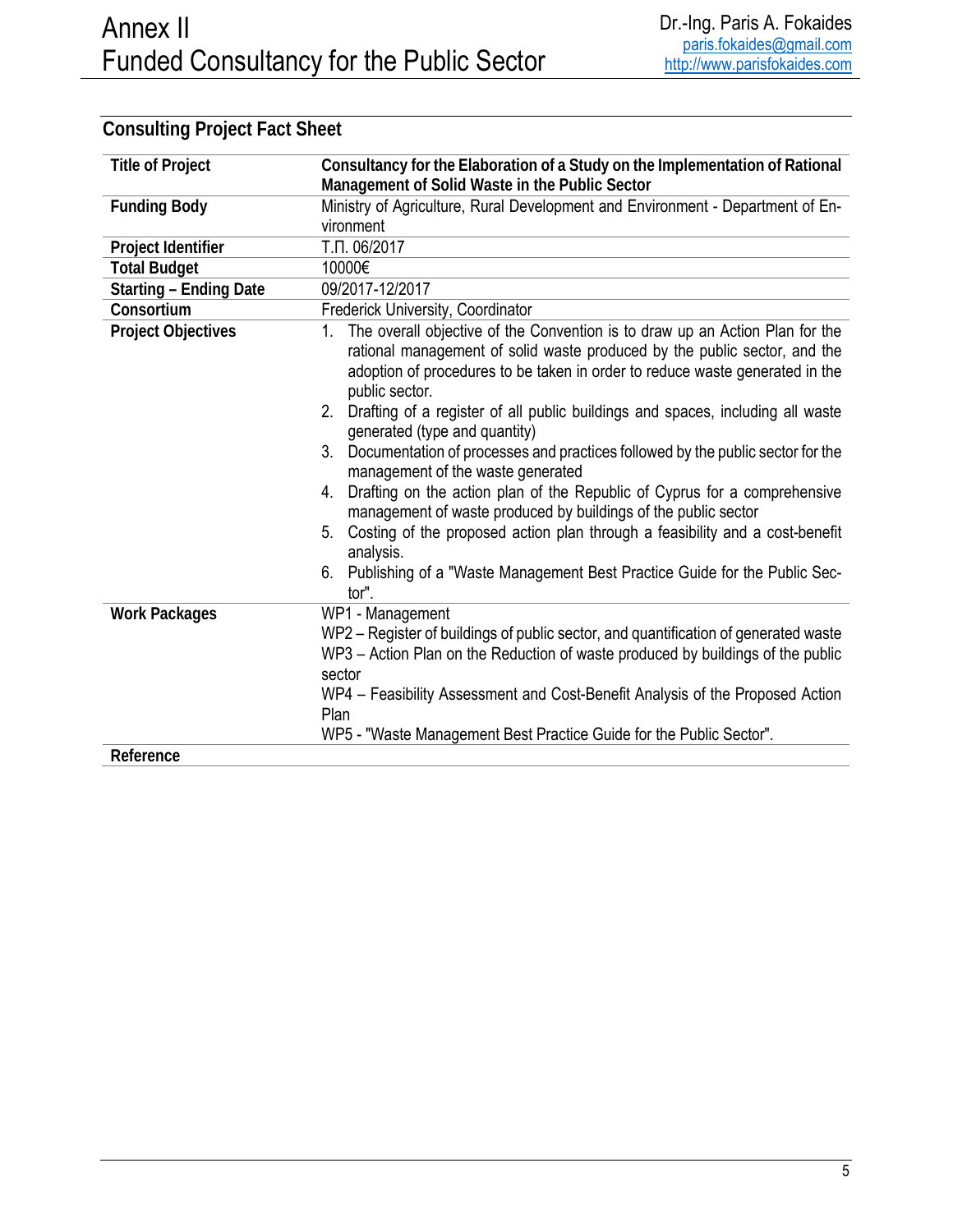| <b>Title of Project</b>       | Consultancy for the Elaboration of a Study on the calculation of cost - opti-<br>mal levels for minimum energy performance requirements for buildings in<br>accordance with Article 5 of Directive 2010/31/EU on the energy efficiency of<br>buildings                                                                                                                                                                                                                                                                                                                                          |
|-------------------------------|-------------------------------------------------------------------------------------------------------------------------------------------------------------------------------------------------------------------------------------------------------------------------------------------------------------------------------------------------------------------------------------------------------------------------------------------------------------------------------------------------------------------------------------------------------------------------------------------------|
| <b>Funding Body</b>           | Ministry of Energy, Commerce, Industry and Tourism - Energy Service                                                                                                                                                                                                                                                                                                                                                                                                                                                                                                                             |
| Project Identifier            | YEEBT/YE/01/2017                                                                                                                                                                                                                                                                                                                                                                                                                                                                                                                                                                                |
| <b>Total Budget</b>           | 25000€                                                                                                                                                                                                                                                                                                                                                                                                                                                                                                                                                                                          |
| <b>Starting - Ending Date</b> | 10/2017-03/2018                                                                                                                                                                                                                                                                                                                                                                                                                                                                                                                                                                                 |
| Consortium                    | Frederick University, Coordinator                                                                                                                                                                                                                                                                                                                                                                                                                                                                                                                                                               |
| <b>Project Objectives</b>     | The scope of the Convention is to provide services for the calculation of the<br>1.<br>cost-optimal energy efficiency levels for new buildings; and building units, for<br>existing buildings subject to large-scale renovation, as well as for elements of<br>the building being replaced or retrofitted, in accordance with the Regulation<br>(EU) 244/2012.                                                                                                                                                                                                                                  |
| <b>Work Packages</b>          | WP1 - Management<br>WP2 – Definition and energy analysis of 12 reference buildings in Cyprus<br>WP3 – Determination of energy efficiency and renewable energy measures to be<br>applied in each reference building<br>WP4 - Calculation of primary energy demand from the implementation of measures<br>and of the combinations of measures in sets defined above for each reference<br>building<br>WP5 – Definition of the level of optimal energy performance of each building and<br>comparison of calculated cost optimal levels with existing minimum energy effi-<br>ciency requirements. |
| Reference                     |                                                                                                                                                                                                                                                                                                                                                                                                                                                                                                                                                                                                 |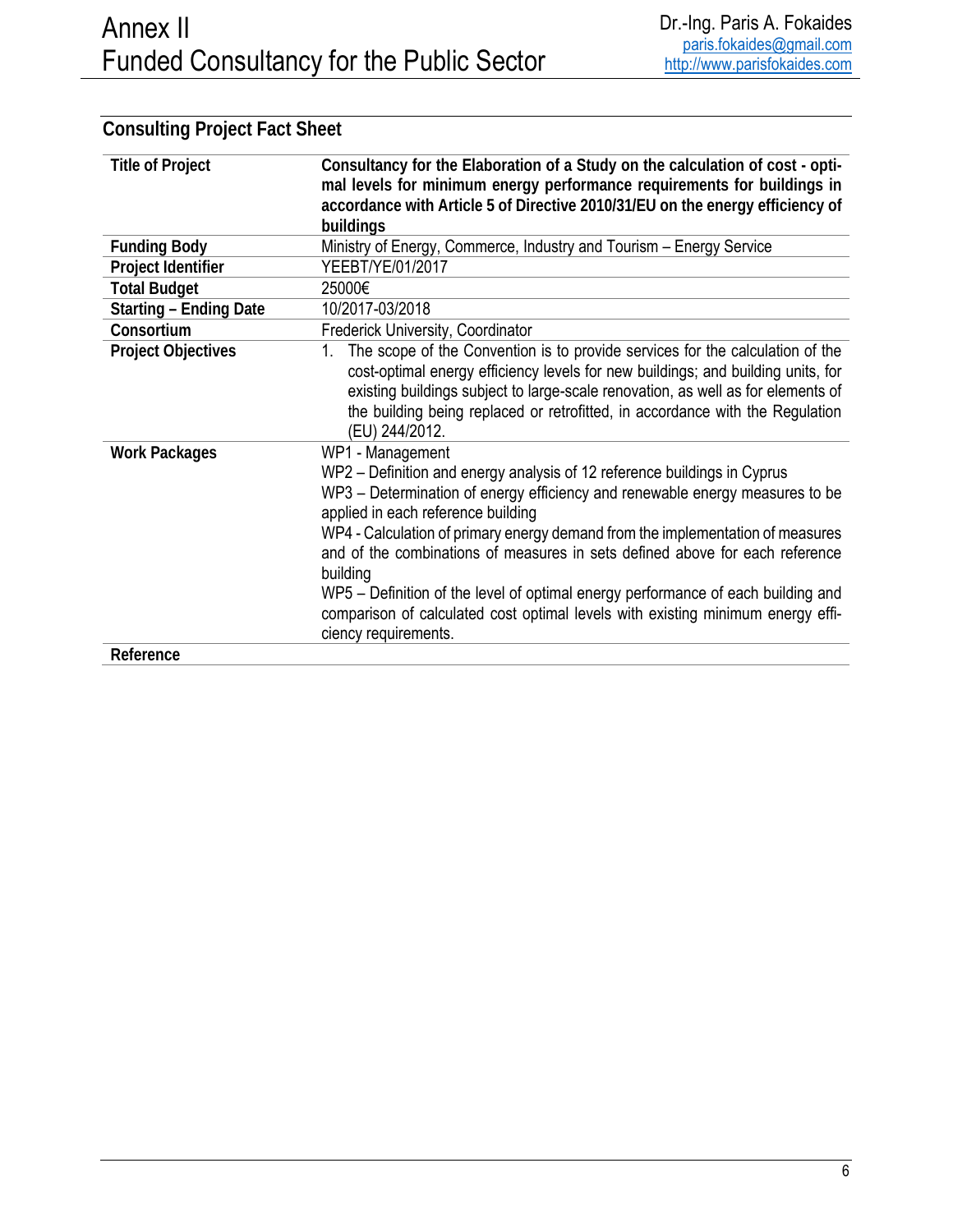#### Publication List, Dr.-Ing. Paris A. Fokaides, Preface

One of my main priorities is to expose to the scientific community the main findings of my research. In order to achieve this, I aim to the continuous publication of scientific articles in esteemed scientific journals as well as in well-established conference proceedings. As of December 2018, my publication metrics are as follows:

#### **Scopus**

- **Documents: 78**
- Citations: 1004
- $\blacksquare$  h-index: 19
- Co-authors: 101

#### **Google Scholar**

- Documents: 93
- Citations: 1442
- **h-index: 20**
- $\blacksquare$  i10-index: 32

My publications are listed according to the scientific field as well as according to the type

According to the scientific field, my publications are listed in:

- **Emerging Energy Technologies (45 publications)**
- Energy Assessment of the Built Environment (60 publications)

According to the type of publication, my studies are listed in:

- Peer-reviewed scientific articles published in scientific journals (54 publications)
- **Peer-reviewed scientific articles published in conference proceedings (51 publications)**
- Books (1 publication)
- Book Chapters in edited volumes (13 publications)
- **-** Dissertation/Thesis (1 publication)
- Patents (1 publication)

Two of the papers authored by myself and a PhD student I am supervising (Ms Kylili), are included within the 10 top cited papers of two journals of the Elsevier publisher.

- Journal of Sustainable Cities and Society (Elsevier) **Most cited paper** (since 2015): Kylili, A., & Fokaides, P. A. (2015). European smart cities: The role of zero energy buildings. Sustainable Cities and Society, 15, 86- 95.
- Journal of Building Engineering (Elsevier) **5th most cited paper**: Kylili, A., & Fokaides, P. A. (2016). Life Cycle Assessment (LCA) of Phase Change Materials (PCMs) for building applications: A review. Journal of Building Engineering, 6, 133-143.

Concerning my peer-reviewed scientific articles published in scientific journals, they are ranked according to the impact factor of the scientific journal in which they were published.

In October 2018 I joined the Editorial Board of Sustainability Journal of MDPI.

In May 2017 I joined the Editorial Board of Current Sustainable/Renewable Energy Reports of Springer.

In early 2016 I was invited by the editorial board of the Journal of Sustainable Architecture and Civil Engineering as guest editor of a special issue, which comprises invited papers submitted to the 5th International Conference on Renewable Energy Sources & Energy Efficiency, organized in May 2016 in Nicosia, Cyprus. The special issue was published in December 2016. In September 2017, I was invited to join the Editorial Board of the Journal of Sustainable Architecture and Civil Engineering.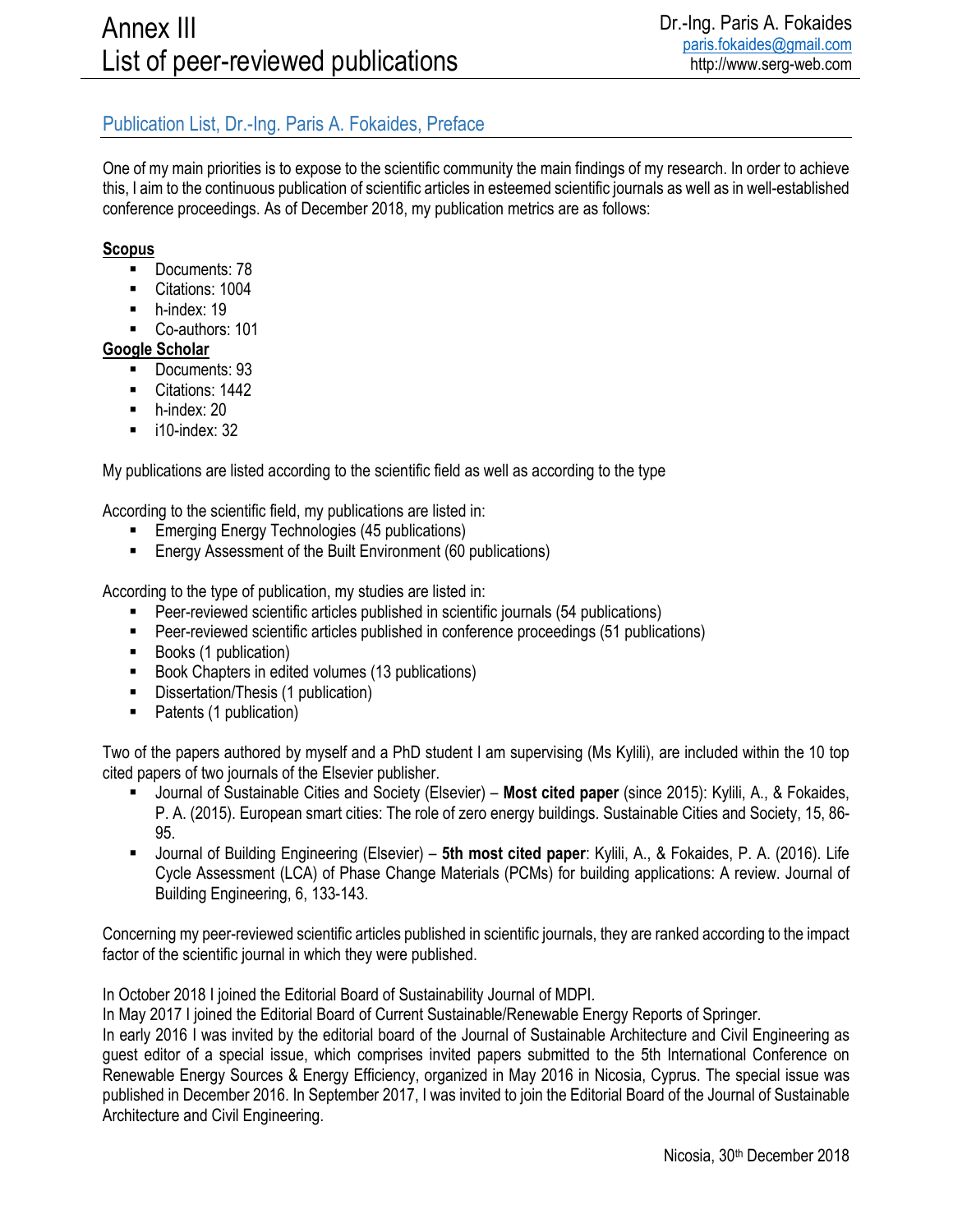#### Peer-reviewed Scientific Articles Published in Scientific Journals (1)

Emerging Energy Technologies (24)

- [1] Kylili, A., & **Fokaides, P. A.** (2015). Competitive auction mechanisms for the promotion renewable energy technologies: The case of the 50MW photovoltaics projects in Cyprus. **Renewable and Sustainable Energy Reviews, 42, 226-233.**
- [2] Kylili, A., **Fokaides, P.A.**, Ioannides, A., Kalogirou, S (2018). Environmental assessment of solar thermal systems for the industrial sector. **Journal of Cleaner Production**. Accepted for publication – under production.
- [3] Koroneos, C. J., **Fokaides, P. A.**, & Christoforou, E. A. (2014). Exergy analysis of a 300 MW lignite thermoelectric power plant. **Energy, 75, 304-311.**
- [4] Koroneos, C., **Fokaides, P.**, & Moussiopoulos, N. (2005). Cyprus energy system and the use of renewable energy sources. **Energy, 30(10), 1889-1901.**
- [5] Kavga, A., Souliotis, M., Koumoulos, E. P., **Fokaides, P. A.**, & Charitidis, C. A. (2018). Environmental and nanomechanical testing of an alternative polymer nanocomposite greenhouse covering material. **Solar Energy, 159, 1-9.**
- [6] Christoforou, E., & **Fokaides, P. A.** (2016). A review of olive mill solid wastes to energy utilization techniques. **Waste Management, 49, 346-363.**
- [7] Christoforou, E., Kylili, A., & **Fokaides, P. A.** (2016). Technical and economical evaluation of olive mills solid waste pellets. **Renewable Energy, 96, 33-41.**
- [8] Christoforou, E. A., & **Fokaides, P. A.** (2016). Life cycle assessment (LCA) of olive husk torrefaction. **Renewable Energy, 90, 257-266.**
- [9] Kylili, A., Christoforou, E., & **Fokaides, P. A.** (2016). Environmental evaluation of biomass pelleting using life cycle assessment. **Biomass and Bioenergy, 84, 107-117.**
- [10] **Fokaides, P. A.**, & Kylili, A. (2014). Towards grid parity in insular energy systems: The case of photovoltaics (PV) in Cyprus. **Energy Policy, 65, 223-228.**
- [11]Pyrgou, A., Kylili, A., & **Fokaides, P. A.** (2016). The future of the Feed-in Tariff (FiT) scheme in Europe: The case of photovoltaics. **Energy Policy, 95, 94-102.**
- [12]Souliotis, M., Panaras, G., **Fokaides, P. A.**, Papaefthimiou, S., & Kalogirou, S. A. (2018). Solar water heating for social housing: Energy analysis and life cycle assessment. **Energy and Buildings, 169, 157-171.**
- [13] **Fokaides, P. A.**, Tofas, L., Polycarpou, P., & Kylili, A. (2015). Sustainability aspects of energy crops in arid isolated island states: the case of Cyprus. **Land Use Policy, 49, 264-272.**
- [14] Fokaides, P. A., Kylili, A., Pyrgou, A., & Koroneos, C. J. (2014). Integration Potentials of Insular Energy Systems to Smart Energy Regions. **Energy Technology & Policy, 1(1), 70-83.**
- [15] **Fokaides, P. A.**, Miltiadous, I. C., Neophytou, M. K. A., & Spyridou, L. P. (2014). Promotion of wind energy in isolated energy systems: the case of the Orites wind farm. **Clean Technologies and Environmental Policy, 16(3), 477-488.**
- [16] **Fokaides, P.**, Weiß, M., Kern, M., & Zarzalis, N. (2009). Experimental and numerical investigation of swirl induced self-excited instabilities at the vicinity of an airblast nozzle. **Flow, turbulence and combustion, 83(4), 511-533.**
- [17] Christoforou, E. A., **Fokaides, P. A.**, & Kyriakides, I. (2014). Monte Carlo parametric modeling for predicting biomass calorific value. **Journal of Thermal Analysis and Calorimetry, 118(3), 1789-1796.**
- [18] **Fokaides, P. A.**, Kasabov, P., & Zarzalis, N. (2008). Experimental investigation of the stability mechanism and emissions of a lifted swirl nonpremixed flame. **Journal of Engineering for Gas Turbines and Power, 130(1), 011508.**
- [19]Christoforou, E., **Fokaides, P. A.**, Koroneos, C. J., & Recchia, L. (2016). Life Cycle Assessment of first generation energy crops in arid isolated island states: The case of Cyprus. **Sustainable Energy Technologies and Assessments**, 14, 1-8**.**
- [20]Christoforou, E. A., & **Fokaides, P. A.** (2014). A review of quantification practices for plant-derived biomass potential. **International Journal of Green Energy** 2015;12:368-378.
- [21]Kylili, A., & **Fokaides, P. A.** (2013). Investigation of building integrated photovoltaics potential in achieving the zero energy building target. **Indoor and Built Environment,** 1420326X13509392**.**
- [22]Christoforou, E. A., **Fokaides, P. A.**, Banks, S. W., Nowakowski, D., Bridgwater, A. V., Stefanidis, S., ... & Lappas, A. A. (2018). Comparative Study on Catalytic and Non-Catalytic Pyrolysis of Olive Mill Solid Wastes. **Waste and Biomass Valorization**, 9, 301-313.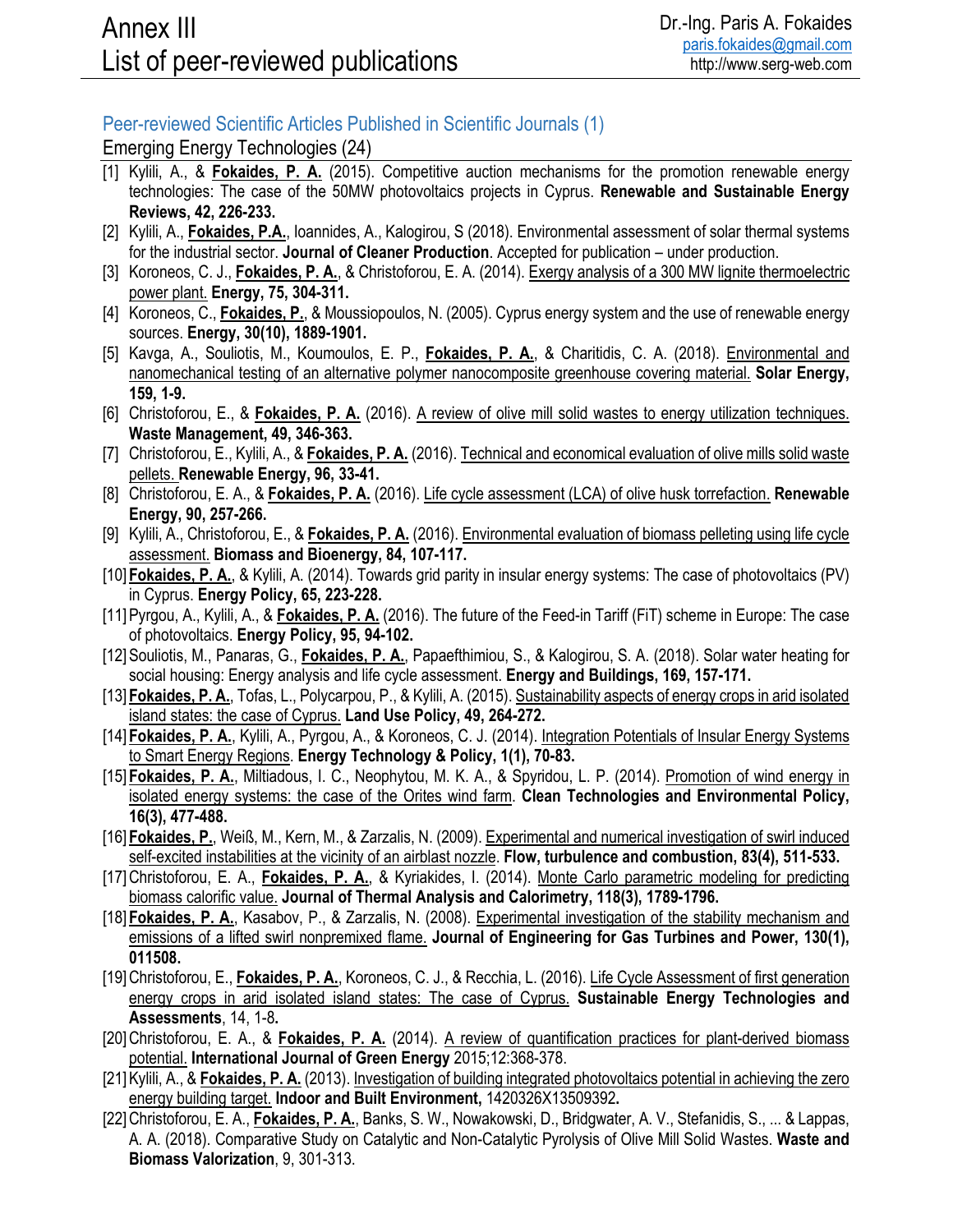- [23]Christoforou, E. A., & **Fokaides, P. A**. Thermochemical Properties of Pellets Derived from Agro-residues and the Wood Industry. **Waste and Biomass Valorization**, 1-6**.**
- [24]Kylili, A., Christoforou, E., **Fokaides, P. A.**, & Polycarpou, P. (2016). Multicriteria analysis for the selection of the most appropriate energy crops: the case of Cyprus. **International Journal of Sustainable Energy**, 35(1), 47-58**.**
- [25] **Fokaides, P. A.** (2019). Technological developments in land transportation in Cyprus in the early 20th century. **Case Studies on Transport Policy**. DOI: 10.1016/j.cstp.2019.01.003

#### Energy Assessment of the Built Environment (30)

- [1] Kylili, A., **Fokaides, P. A.**, & Jimenez, P. A. L. (2016). Key Performance Indicators (KPIs) approach in buildings renovation for the sustainability of the built environment: A review. **Renewable and Sustainable Energy Reviews**, 56, 906-915.
- [2] **Fokaides, P. A.**, & Kalogirou, S. A. (2011). Application of infrared thermography for the determination of the overall heat transfer coefficient (U-Value) in building envelopes. **Applied Energy**, 88(12), 4358-4365.
- [3] Kylili, A., **Fokaides, P. A.**, Christou, P., & Kalogirou, S. A. (2014). Infrared thermography (IRT) applications for building diagnostics: A review. **Applied Energy**, 134, 531-549.
- [4] Fokaides, P. A., Jurelionis, A., Gagyte, L., & Kalogirou, S. A. (2016). Mock target IR thermography for indoor air temperature measurement. **Applied Energy**, 164, 676-685.
- [5] Erdas, C., **Fokaides, P. A.**, & Charalambous, C. (2015). Ecological footprint analysis based awareness creation for energy efficiency and climate change mitigation measures enhancing the environmental management system of Limassol port. **Journal of Cleaner Production**, 108, 716-724.
- [6] Christoforou, E., Kylili, A., **Fokaides, P. A.**, & Ioannou, I. (2016). Cradle to site Life Cycle Assessment (LCA) of adobe bricks. **Journal of Cleaner Production**, 112, 443-452.
- [7] Reckien, D., Salvia, M., Heidrich, O., Church, J. M., Pietrapertosa, F., De Gregorio-Hurtado, S., ... & Orru, H. (2018). How are cities planning to respond to climate change? Assessment of local climate plans from 885 cities in the EU-28. **Journal of Cleaner Production.**
- [8] **Fokaides, P. A.**, Christoforou, E. A., & Kalogirou, S. A. (2014). Legislation driven scenarios based on recent construction advancements towards the achievement of nearly zero energy dwellings in the southern European country of Cyprus. **Energy**, 66, 588-597.
- [9] Kylili, A., Ilic, M., & **Fokaides, P. A.** (2017). Whole-building Life Cycle Assessment (LCA) of a passive house of the sub-tropical climatic zone. **Resources, Conservation and Recycling**, 116, 169-177.
- [10] **Fokaides P.A.**, Polycarpou, K, Kalogirou, S (2017). The impact of the implementation of the European Energy Performance of Buildings Directive on the European building stock: The case of the Cyprus Land Development Corporation, **Energy Policy,** 111, 1-8.
- [11] **Fokaides, P. A.**, Christoforou, E., Ilic, M., & Papadopoulos, A. (2016). Performance of a Passive House under subtropical climatic conditions. **Energy and Buildings**, 133, 14-31
- [12] **Fokaides, P. A.**, & Papadopoulos, A. M. (2014). Cost-optimal insulation thickness in dry and mesothermal climates: Existing models and their improvement. **Energy and Buildings**, 68, 203-212.
- [13] **Fokaides, P. A.**, Maxoulis, C. N., Panayiotou, G. P., Neophytou, M. K. A., & Kalogirou, S. A. (2011). Comparison between measured and calculated energy performance for dwellings in a summer dominant environment. **Energy and Buildings**, 43(11), 3099-3105.
- [14]Panayiotou, G. P., Kalogirou, S. A., Florides, G. A., Maxoulis, C. N., Papadopoulos, A. M., Neophytou, M., ... & Georgakis, G. (2010). The characteristics and the energy behaviour of the residential building stock of Cyprus in view of Directive 2002/91/EC. **Energy and Buildings**, 42(11), 2083-2089.
- [15] Kylili, A., & **Fokaides, P. A.** (2015). Numerical simulation of phase change materials for building applications: a review. **Advances in Building Energy Research**, 1-25.
- [16] Neophytou, M. A., Markides, C. N., & Fokaides, P. A. (2014). An experimental study of the flow through and over two dimensional rectangular roughness elements: Deductions for urban boundary layer parameterizations and exchange processes. **Physics of Fluids (1994-present), 26(8), 086603.**
- [17] Fokaides, P., Kylili, A., & Kyriakides, I. (2018). Boundary conditions accuracy effect on the numerical simulations of the thermal performance of building elements. **Energies, 1520, 1-19.**
- [18]Kylili, A., & **Fokaides, P. A.** (2015). European smart cities: The role of zero energy buildings. **Sustainable Cities and Society**, 15, 86-95.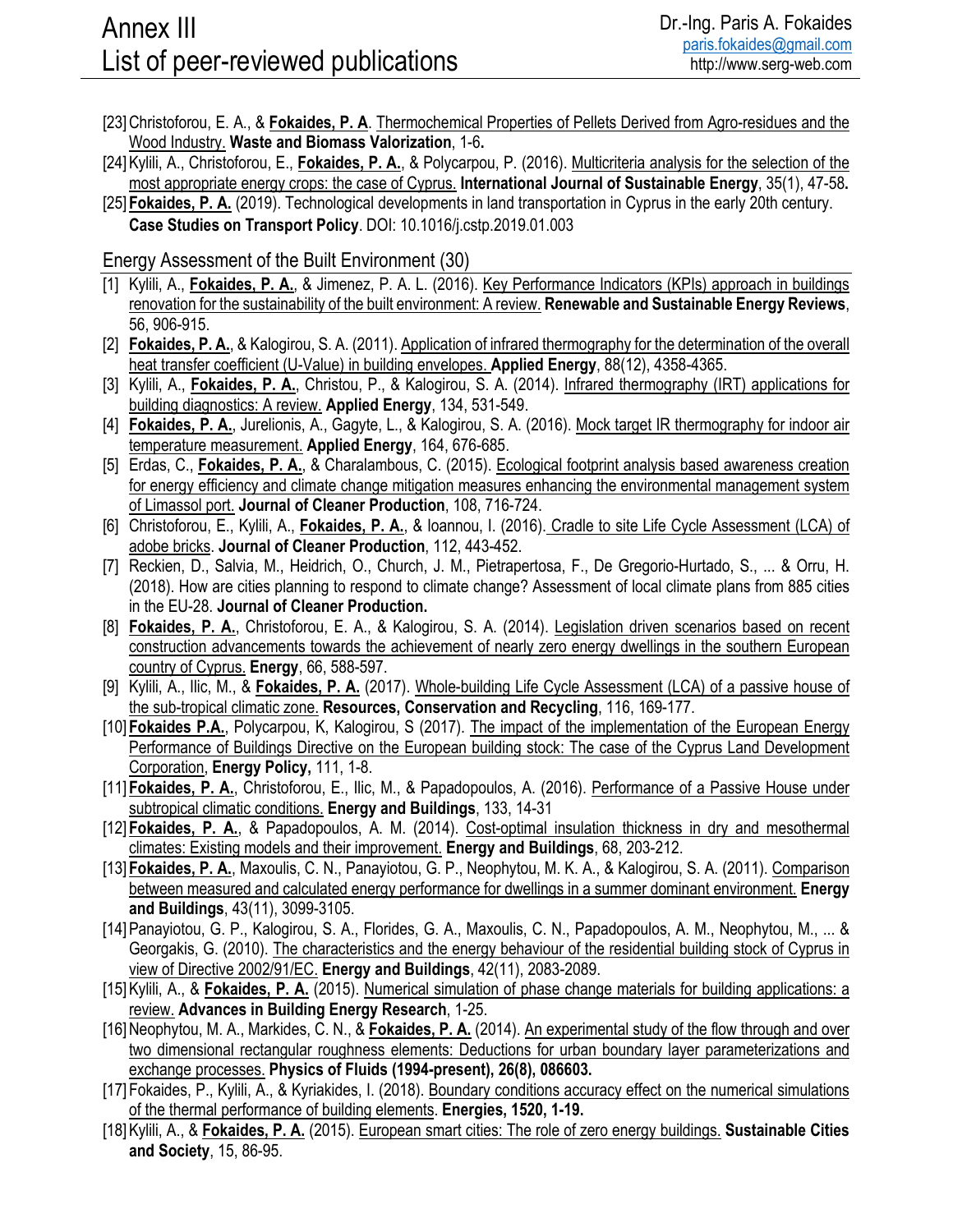- [19]Kylili, A, **Fokaides, P.A.** (2017). Policy trends for the sustainability assessment of construction materials: A review **Sustainable Cities and Society**, 35, 280-288
- [20] **Fokaides, P. A.**, Kylili, A., Nicolaou, L., & Ioannou, B. (2016). The effect of soil sealing on the urban heat island phenomenon. **Indoor and Built Environment**, 25(7), 1136-1147.
- [21]Chrysostomou, C., Kylili, A., Nicolaides, D., & **Fokaides, P. A.** (2015). Life Cycle Assessment of concrete manufacturing in small isolated states: the case of Cyprus. **International Journal of Sustainable Energy**, 1-15.
- [22]Kylili, A., & **Fokaides, P. A.** (2016). Life Cycle Assessment (LCA) of Phase Change Materials (PCMs) for building applications: A review. **Journal of Building Engineering**, 6, 133-143.
- [23]Panteli, C., Kylili, A., Stasiuliene, L., Seduikyte, L., **Fokaides, P.A.** (2018). A framework for building overhang design using Building Information Modeling and Life Cycle Assessment. **Journal of Building Engineering,** 20, 248-255
- [24] **Fokaides, P. A.**, Panayidou, A., Hadjichristos, C., Phocas, M.C. (2017). Application of non-linear programming to optimize buildings' solar exposure. **Journal of Building Engineering**, 11, 127-133.
- [25]Exizidou, P., Christoforou, E., & Fokaides, P. A. (2017). Numerical assessment of night ventilation impact on the thermal comfort of vernacular buildings. **Journal of Building Pathology and Rehabilitation**, 2(1), 2
- [26] **Fokaides, P. A.**, Kylili, A., & Kalogirou, S. A. (2015). Phase change materials (PCMs) integrated into transparent building elements: a review. **Materials for Renewable and Sustainable Energy**, 4(2), 1-13.
- [27]Kylili, A., **Fokaides, P. A.**, Vaiciunas, J., & Seduikyte, L. (2015). Integration of Building Information Modelling (BIM) and Life Cycle Assessment (LCA) for sustainable constructions. **Journal of Sustainable Architecture and Civil Engineering**, 13(4), 28-38.
- [28]Kylili, A., & Fokaides, P. A. (2017). A High Performance Controlled Temperature Building Shell for the Sustainable Upgrading of Buildings. **Procedia Environmental Sciences**, 38, 130-139.
- [29]Kylili, A., & Fokaides, P. A. (2017). EcoHestia: A Comprehensive Building Environmental Assessment Scheme, Based on Life Cycle Assessment. **Procedia Environmental Sciences**, 38, 515-521.
- [30]Pyrilli, D., Savvides, A.L., Fokaides, P.A. (2017). The Impact of Urban Design on the Realization of the Zero Energy Building Target Through On-site Energy Production: a Case Study. **Current Sustainable/Renewable Energy Reports,** doi 10.1007/s40518-017-0072-6.

#### Peer-reviewed Scientific Articles published in Conference Proceedings (1)

Emerging Energy Technologies (21)

- [1] **Fokaides, P.A.**, Valancius, R., Kylili, A. Ioannides, A., Souliotis, M., Jurelionis, A., Kalogirou, S. (2018). Environmental assessment of industrial solar thermal systems. EuroSun2018, **12th International Conference on Solar Energy for Buildings and Industry, Switzerland 2018.**
- [2] **Fokaides P.** (2018). Energy recovery alternatives of the olive oil industry byproducts. **27th European Biomass Conference and Exhibition, Denmark 2018.**
- [3] Erman, D., **Φωκαΐδης ΠΑ.** Ενεργειακή και περιβαλλοντική αξιολόγηση συσσωμάτων (πέλλετς) από στερεά απόβλητα της οινοβιομηχανίας **11ο Πανελλήνιο Συνέδριο για τις Ήπιες Μορφές Ενέργειας, Ινστιτούτο Ηλιακής Τεχνικής, 2018 Ελλάδα.**
- [4] Erman, D., Fokaides, PA., Polycarpou,P. (2018). Energy and environmental assessment of pellets produced from solid residues of the winery industry. **6th International Conference on Renewable Energy Sources and Energy Efficiency (RESEE2018), Cyprus 2018.**
- [5] Christoforou E, **Fokaides P.** (2015). Life Cycle Assessment of torrefaction and hydrothermal carbonization of olive husk. **23rd European Biomass Conference and Exhibition, Austria 2015.**
- [6] Christoforou E, **Fokaides P.** (2015). Comparative Life Cycle Assessment of torrefaction and hydrothermal carbonization processes. **Workshop of COST FP 1306 Valorisation of lignocellulosic biomass side streams for sustainable production of chemicals, materials & fuels using low environmental impact technologies, Serbia 2015.**
- [7] **Fokaides P**, Christoforou E, Kylili A, Polycarpou P, Christodoulou N, Stefanoudaki E et al. (2014). Olive husk management centers: The case of Cyprus and Crete. **22nd European Biomass Conference and Exhibition, Germany 2014.**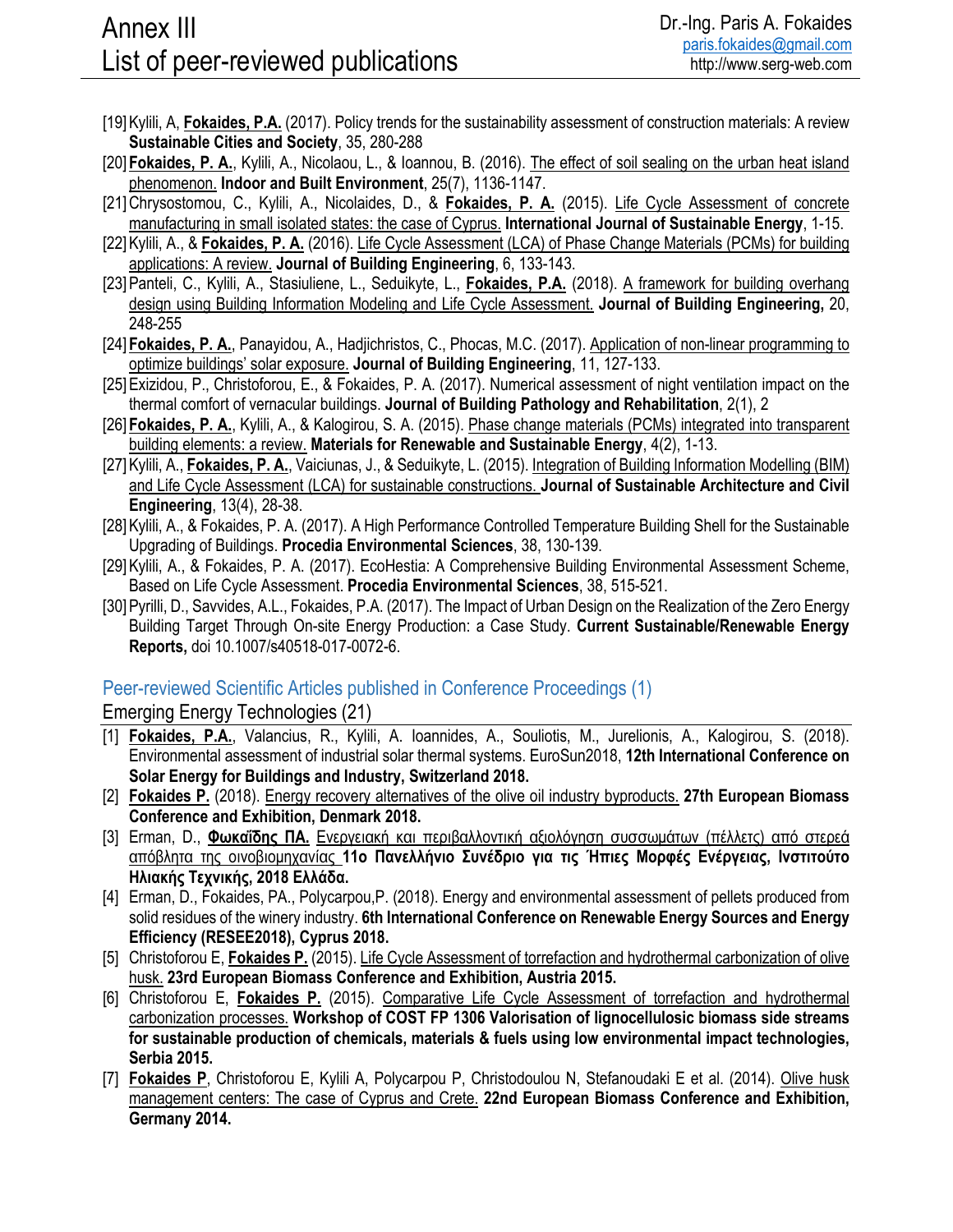- [8] Stefanoudaki E, Barbopoulou E, Antoniou C, Katzourakis M, **Fokaides P**, Christoforou E et al. (2014). Olive Husk Management Centers: The case of Cyprus and Crete. **4th International Conference on Industrial and Hazardous Waste Management, Greece 2014.**
- [9] Χριστοφόρου Η, **Φωκαΐδης ΠΑ.** Ανάλυση κύκλου ζωής ήπιας πυρόλυσης (φρύξης) στερεάς βιομάζας. (2014). **10ο Πανελλήνιο Συνέδριο για τις Ήπιες Μορφές Ενέργειας, Ινστιτούτο Ηλιακής Τεχνικής, 2014 Ελλάδα.**
- [10]Νιόβη Χριστοδούλου, Πολύκαρπος Πολυκάρπου, Χρύσα Αντωνίου, Μιχάλης Κατζουράκης, Ελένη Μπαρμποπούλου …, **Πάρις Φωκαΐδης** (2014). Σταθμοί συλλογής και διαχείρισης ελαιοπυρήνα για σκοπούς ενεργειακής αξιοποίησης. **10ο Πανελλήνιο Συνέδριο για τις Ήπιες Μορφές Ενέργειας, Ινστιτούτο Ηλιακής Τεχνικής, Ελλάδα 2014.**
- [11] **Fokaides PA.** European Roadmap for Energy and the Role of Cyprus Hydrocarbons (2013). **Power Options for the Eastern Mediterranean Region (POEM) Conference, Cyprus 2013.**
- [12]Emilianides AC, **Fokaides PA** (2012). The Exploration of Hydrocarbons in Cyprus: Implications, Problems and Perspectives. **Power Options for the Eastern Mediterranean Region (POEM) Conference, Cyprus 2012.**
- [13] **Fokaides PA**, Polycarpou P (2012). The role of biomass exploitation towards zero energy buildings. **Power Options for the Eastern Mediterranean Region (POEM) Conference, Cyprus 2012.**
- [14]Phocas MC, Michael A, **Fokaides P** (2011). Integrated interdisciplinary design. The environment as part of architectural education. **International Conference on Renewable Energies and Power Quality (ICREPQ' 11), Spain 2011.**
- [15]Kern M, **Fokaides PA**, Habisreuther P, Zarzalis N (2009). Applicability of a flamelet and a presumed JPDF 2 domain-1-step-kinetic turbulent reaction model for the simulation of a lifted swirl flame. **ASME Turbo Expo 2009, GT2009-59435, USA 2009.**
- [16] **Fokaides PA**, Kasabov P, Zarzalis N (2007). Experimental Investigation of the Stability Mechanism and Emissions of a Lifted Swirl Non-Premixed Flame. **ASME Turbo Expo 2007, GT2007-27126, Canada 2007** – Best Paper Award by the Combustion, Fuels & Emissions Committee of ASME Turbo Expo.
- [17] **Fokaides PA**, Zarzalis N (2007). Lean Blowout Dynamics of a Lifted Stabilized, Non-Premixed Swirl Flame. **European Combustion Meeting 2007, The Combustion Institute, ECM2007A73, Greece 2007.**
- [18] **Fokaides P**, Weiss M, Kern M, Zarzalis N (2007). Experimentelle Untersuchung und Numerische Simulation von drallinduzierten selbsterregten Instabilitäten am Brennermund eines Airblast-Zerstäubers. VDI Bericht Nr 1988, 2007, **Flammentag, Germany 2007.**
- [19]Odinius M, **Fokaides P**, Weiss M, Zarzalis N, Bockhorn H (2007). Bestimmung des integralen Zeitmasses in einer turbulenter Strömung aus LDA Messungen. **Fachtagung Laser Methoden in der Strömungsmesstechnik (GALA) Germany 2007.**
- [20] **Fokaides PA**; Tsiftes K (2007). Utilization of olive husk in energy sector in Cyprus. **1st Renewable Energy Sources & Energy Efficiency Conference, Cyprus 2007.**
- [21]Koroneos C, **Fokaides P**, Moussiopoulos N (2002). Cyprus energy system and the use of renewable energy sources. **4th I.S.E.S. Europe Solar Congress, Scientific-Technical Congress and Policy Forum "Renewable Energy for Local Communities of Europe" Italy 2002.**

#### Peer-reviewed Scientific Articles published in Conference Proceedings (2)

Energy Assessment of the Built Environment (30)

- [1] Seduikyte, L., Grazuleviciute-Vileniske, I., Mantas D., Fokaides P.A., Kylili, K. (2018). Evaluation of heritage buildings using environmental and life cycle approaches. **REHABEND 2018. Construction Pathology, Rehabilitation Technology and Heritage Management. Spain 2018.**
- [2] Παντελή, Χ., **Φωκαΐδης ΠΑ.** Βελτιστοποίηση Σχεδιασμού Προβόλου Σκίασης με Χρήση Μοντέλων Ψηφιοποίησης Κτηρίου (ΒΙΜ) και Ανάλυσης Κύκλου Ζωής (LCA) (2018). **11ο Πανελλήνιο Συνέδριο για τις Ήπιες Μορφές Ενέργειας, Ινστιτούτο Ηλιακής Τεχνικής, 2018 Ελλάδα.**
- [3] Kylili A, Theodoridou M, Ioannou I, **Fokaides P** (2016). Numerical heat transfer analysis of Phase Change Material (PCM) - enhanced plasters. **Comsol Conference, Germany 2016**.
- [4] Seduikyte L, Kylili A, Sadauskiene J, **Fokaides P** (2016). Preserving and managing heritage buildings in a sustainable way with integration of BIM – A review. **The 28th European Modelling & Simulation Symposium, Cyprus 2016.**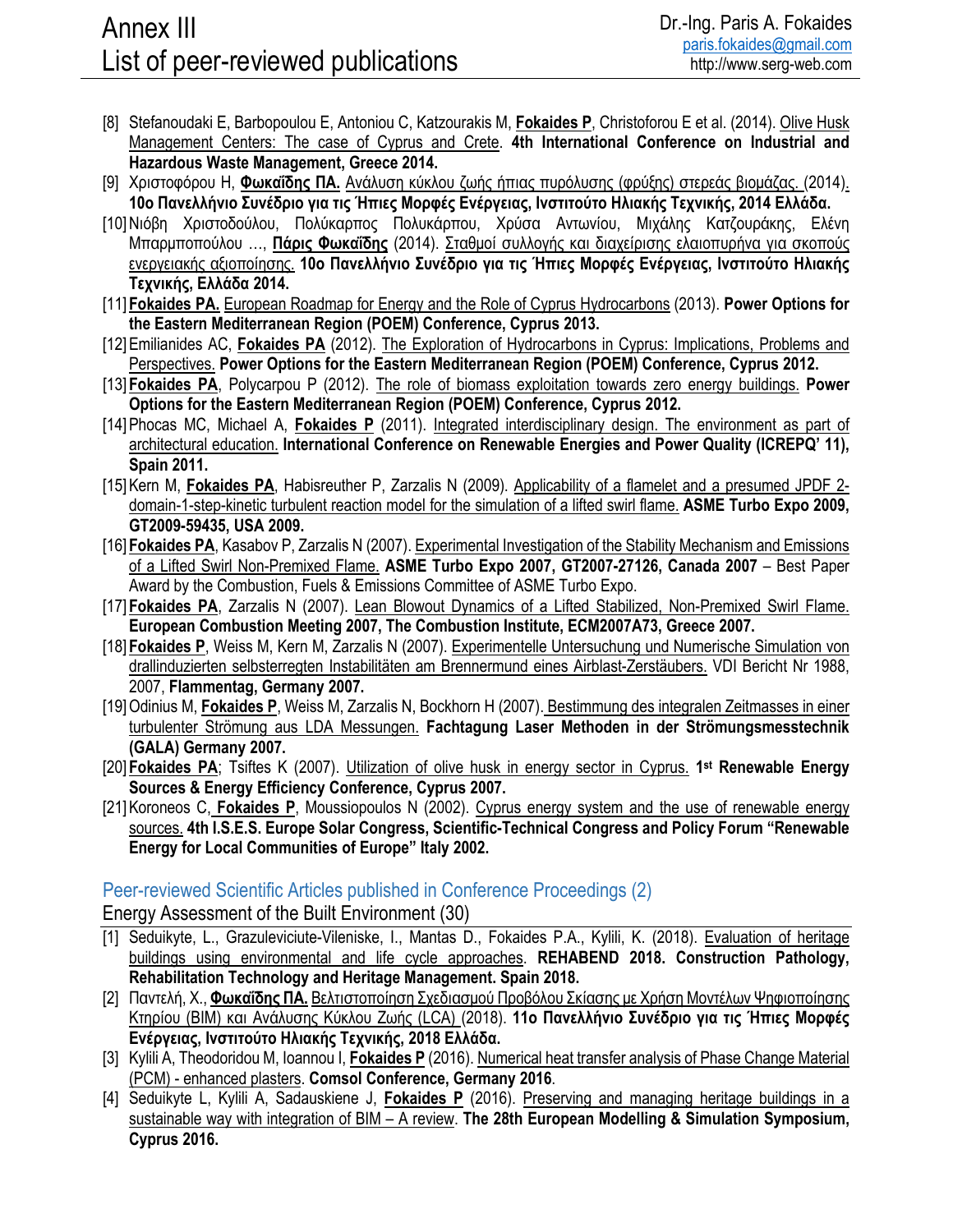- [5] Kylili A., **Fokaides PA**. (2016). Eco-Hestia: A Whole-Building Life Cycle Assessment (LCA) Tool. **International Symposium and Workshop ReGreece, Greece 2016.**
- [6] Kylili A, Juozas V., Seduikyte L, **Fokaides P** (2016). The use of Building Information Modelling (BIM) and Life Cycle Assessment (LCA) for the definition of the environmental performance of buildings. **5th International Conference on Renewable Energy Sources & Energy & Energy Efficiency, 2016**.
- [7] Kylili A, **Fokaides PA** (2016). A high performance controlled temperature building shell for the sustainable upgrading of buildings. **SBE16 "Sustainable Synergies from Buildings to the Urban Scale", Greece 2016.**
- [8] Kylili A, **Fokaides PA** (2016). Eco-Hestia: A comprehensive building environmental assessment scheme, based on Life Cycle Assessment. **SBE16 "Sustainable Synergies from Buildings to the Urban Scale", Greece 2016.**
- [9] Kylili A, **Fokaides PA**, Nicolaides D, Polycarpou P, Dalias P (2016). Alternative Sewage Sludge Management Routes in Cyprus. **4th International Conference on Sustainable Solid Waste Management, Cyprus 2016**.
- [10] **Fokaides PA,** Christoforou E, Ilic M, Papadopoulos A (2016). Monitored performance of a Passive House under subtropical climatic conditions. **20th International Passive House Conference Germany 2016**
- [11]Erdas C, **Fokaides PA,** Charalambous C (2014). Environmental management strategies towards reducing the ecological footprint of Limassol port. **International Conference "ADAPTtoCLIMATE", Cyprus, 2014.**
- [12]Neofytou MKA, Tryphonos E, **Fokaides P**, Sandberg M, Batchvarova E, Fernando HJS, et al. (2013). Towards Designing Strategies for Urban heat island Mitigation based on Multiscale Flow considerations. **34th AIVC, 3rd TightVent, 1st venticool and 2nd Cool Roofs' Conference, Greece, 2013** – Best Paper Award
- [13] Jensen PA, Maslesa E, Gohardani N, Björk F, Kanarachos S, **Fokaides P** (2013). Sustainability evaluation of retrofitting and renovation of buildings in early stages. **7th Nordic Conference on Construction Economics and Organisation 2013**
- [14] Frangou K, Christoforou E, **Fokaides PA**, Kanarachos A, Kanarachos S, Kanarachou G, Charalampous C. Quality Assessment: Methods in Construction Industry. (2013). **4th International conference on Renewable Energy Sources & Energy Efficiency (MSE), Cyprus, 2013**
- [15] **Fokaides PA**, Kanarachos A, Kanarachou G, Kanarachos S, Björk F, Gohardani N, Jensen PA, Maslesa E (2013). Promotion of sustainable renovation in Europe. **3rd International Exergy, Life Cycle Assessment, and Sustainability Workshop & Symposium (ELCAS3), Greece, 2013**
- [16] Markides CN, Fokaides P, Neophytou MKA. (2012). An experimental investigation of the flow and transfer processes in homogeneous urban street-canyon geometries using Particle Image Velocimetry. **7th International Symposium of Turbulence, Heat and Mass Transfer, 2012, Italy**
- [17] Savvides AL, **Fokaides PA** (2012). The impact of the promotion of the zero energy building's concept on the urban planning. **Power Options for the Eastern Mediterranean Region (POEM) Conference, 2012, Cyprus**
- [18] **Fokaides P**, Phocas MC, Charalambous N (2011). Aiming at sustainability through multilayering for the Cyprus News Agency building proposal. **COST 25 Final Conference, 2011, Austria**
- [19]Neophytou M, **Fokaides P**, Panagiotou I, Ioannou I, Petrou M, Sandberg M, Wigo H, Linden E, Batchvarova E, Videnov P, Dimitroff B, Ivanov A (2011). Towards optimization of urban planning and architectural parameters for energy use minimization in Mediterranean cities. **World Renewable Energy Congress, 2011, Sweden**
- [20] **Fokaides PA** (2011). Favourable scenarios towards zero energy buildings. **12th International Conference on Air Distribution in Rooms (ROOMVENT 2011), 2011, Norway**
- [21] **Fokaides PA**, Theodoridou M, Neophytou MK, Ioannou I (2011). The impact of salt crystallisation on the thermal emissivity of building materials. **Salt Weathering on Buildings and Stone Sculptures Conference, 2011, Cyprus**
- [22]**Φωκαΐδης ΠΑ**, Παναγιώτου ΙΓ, Νεοφύτου ΜΚ, Ιωάννου Ι, Πέτρου ΜΦ, Sandberg M, Batchvarova E (2011). Διερεύνηση φαινομένου αστικής νησίδας θερμότητας στην πόλη της Λευκωσίας. **Εθνικό Συνέδριο "Αρχιτεκτονική, Ενέργεια και Περιβάλλον στα Κτήρια και τις Πόλεις", 2011, Greece**
- [23] Markides CN, Fokaides PA, Neophytou MKA (2010). Flow and Exchange Processes in Homogeneous Urban Street Canyon Geometries: An Experimental Study Using Particle Image Velocimetry. **9th HSTAM International Congress on Mechanics, 2010, Cyprus**
- [24]Panayiotou GP, Maxoulis CN, Kalogirou SA, Florides GA, Papadopoulos AM, Neophytou M, et al. (2010). Cyprus Building Energy Performance Methodology: A Comparison of the Calculated and Measured Energy Consumption Results. **CESB 10 Prague Conference, 2010, The Czech Republic**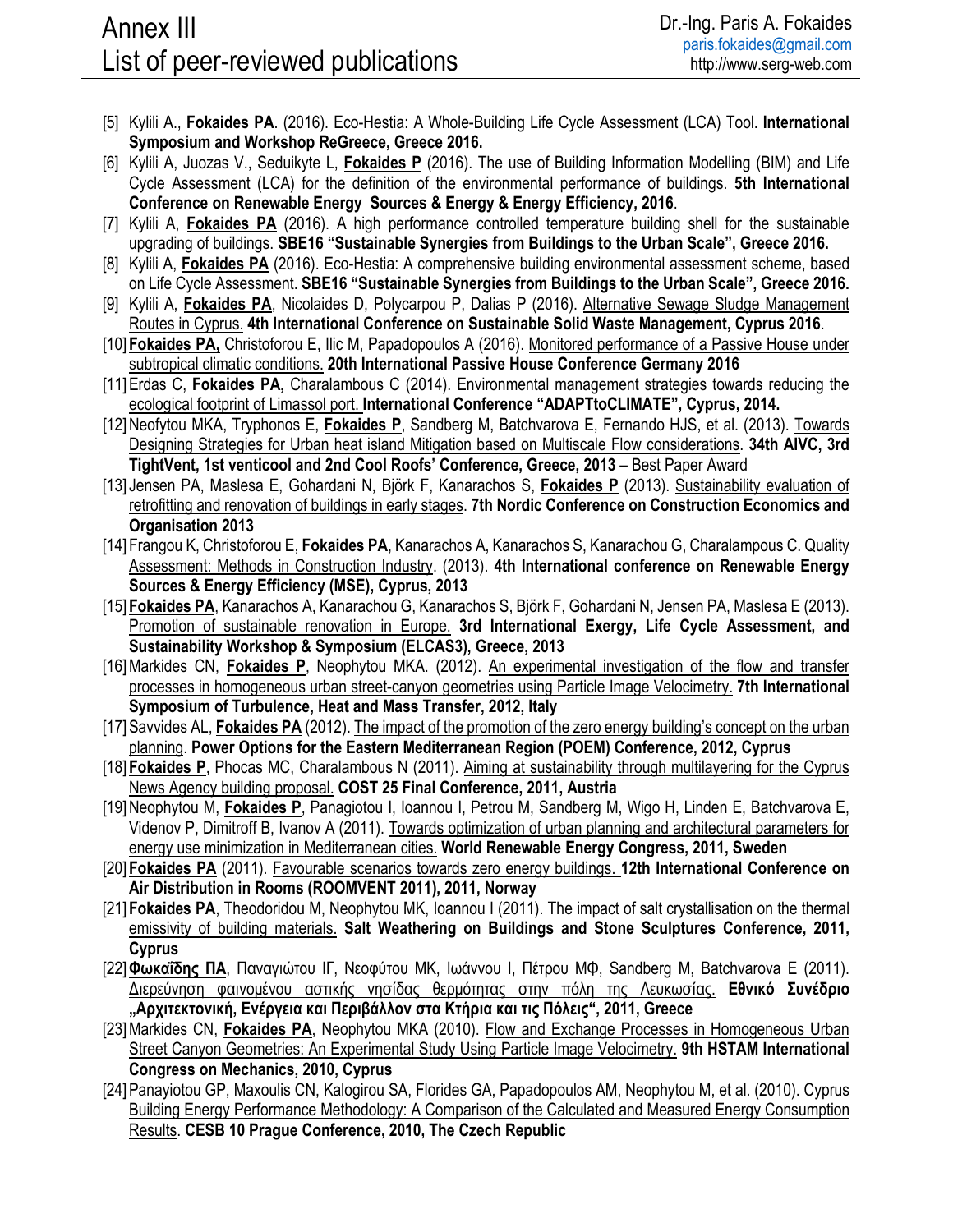- [25] Panayiotou GP, Maxoulis CN, Kalogirou SA, Florides GA, Papadopoulos AM, Neophytou M et al. (2010). The energy performance of the residential building stock in Cyprus in view of the EPBD Directive. **CESB 10 Prague Conference, 2010, The Czech Republic**
- [26]**Φωκαΐδης ΠΑ**, Νεοφύτου Μ (2009). Αλληλεπίδραση δομημένου περιβάλλοντος και αστικού μικροκλίματος. **9ο Πανελλήνιο Συνέδριο για τις Ήπιες Μορφές Ενέργειας, Ινστιτούτο Ηλιακής Τεχνικής, 2009, Κύπρος**
- [27] **Fokaides PA**, Markides CN, Neophytou M (2009). Ventilation characteristics of the built environment and their effects on the urban microclimate. **4th International Conference on Sustainable Development and Planning, Wessex Institute of Technology, 2009, Cyprus**
- [28]Kalogirou S, Florides G, Papadopoulos A, Neophytou M, **Fokaides PA**, Georgiou G et al. (2009).. Classification of buildings in Cyprus based on their energy efficiency. **4th International Conference on Sustainable Development and Planning, Wessex Institute of Technology, 2009, Cyprus**
- [29]**Φωκαΐδης ΠΑ**, Μαρκίδης ΧΝ, Παναγιώτου Ι, Νεοφύτου Μ (2009). Πειραματική διερεύνηση αλληλεπίδρασης δομημένου περιβάλλοντος και αστικού μικροκλίματος σε ανομοιογενείς γεωμετρίες κτιρίων. **7ο Πανελλήνιο Επιστημονικό Συνέδριο Χημικής Μηχανικής, 2009, Ελλάς.**
- [30]Maxoulis C, Kalogirou S, Florides G, Panayiotou G, Papadopoulos A, Neophytou M et al. (2009). Classification of residential buildings in Cyprus based on their energy performance. **Renewable Energy Sources & Energy Efficiency Conference, 2009, Cyprus**

#### Books (1)

[1] Christoforou, E., **Fokaides, P.A.** (2018). Advances in Solid Biofuels, Springer, Cham**, in Series Green Energy and Technology**.

#### Book Chapters (13)

- [1] Kylili, A., Seduikyte, L., **Fokaides, P.A.** (2018). Life Cycle Assessment of Polyurethane foam. **In Recycling of Polyurethane Foams. Accepted for publication. Academic Press.**
- [2] Kylili, A., **Fokaides, P.A.** (2018). Environmental assessment methodology for the measurement of the life cycle performance of construction materials for the urban environment. **In Handbook of Ecomaterials. Accepted for publication. Springer Nature.**
- [3] **Fokaides, P.A.**, Apanaviciene, R., Klumbyte, E. (2018). Energy Management **in Smart Cities. In Comprehensive Energy Systems. Accepted for publication. Academic Press.**
- [4] **Fokaides PA.** Energy recovery alternatives for the sustainable management of olive oil industry. (2017) In **Olive Mill Wastewater: Recent Advances for the Sustainable Management of Olive Oil Industry Ed Galanakis CM. (pp 79–96). Academic Press.**.
- [5] Pommeret A, Yang X, Wang H, Christoforou E, **Fokaides PA**, Lin CSK (2017). Techno-economic study and environmental assessment of food waste based biorefinery. **In Food waste reduction and valorisation**. **(pp. 121- 146). Springer International Publishing.**
- [6] Kylili A, **Fokaides PA**. Methodologies for Selection of Thermal Insulation Materials for Cost-Effective, Sustainable, and Energy-Efficient Retrofitting (2016). In **Cost-effective Energy Efficient Building Retrofitting Materials, Technologies, Optimization and Case Studies. Eds Pacheco-Torgal F, Granqvist C, Jelle B, Vanoli G, Bianco N, Kurnitski J. Woodhead Publishing Series in Civil and Structural Engineering, 23-55.**
- [7] **Fokaides PA,** Christoforou E. Life cycle sustainability assessment of biofuels, 2016. In **Handbook of Biofuels Production (Second Edition) Processes and Technologies. Eds Luque R, Lin CSK, Wilson K, Clark J. Woodhead Publishing Series in Energy, 41-60.**
- [8] Kylili A., **Fokaides PA**. Cost and value assessment standardisation: CEN's contribution in the building sector, 2015. In **COST Action TU1104 – Smart Energy Regions, Cost and Value. Eds . Jones P, Buhagiar V, Amparo López-Jiménez P, Djukic A. The Welsh School of Architecture, Cardiff University, 72-83.**
- [9] Christoforou E, **Fokaides PA**, 2015. A holistic cost and value assessment of large-scale renewable energy technologies installations: lessons learnt from Cyprus. In **COST Action TU1104 – Smart Energy Regions, Cost and Value. Eds . Jones P, Buhagiar V, Amparo López-Jiménez P, Djukic A. The Welsh School of Architecture, Cardiff University, 85-95.**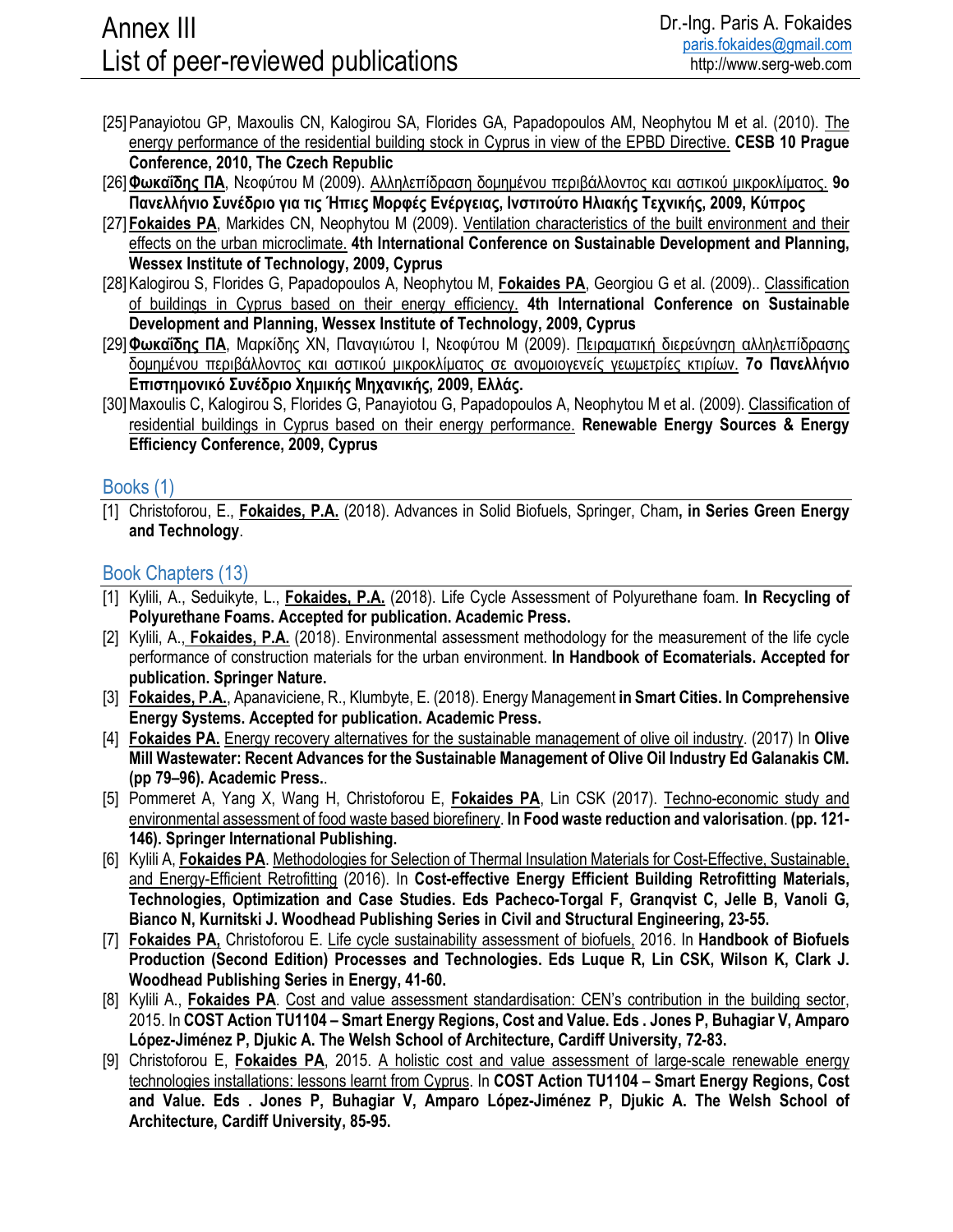- [10] **Fokaides PA**, Kylili A, 2014. Smart Energy Regions: Cyprus Case Study. In **COST Action TU1104 Smart Energy Regions. Eds . Jones P, Lang W, Patterson J and Geyer P. The Welsh School of Architecture, Cardiff University, 45-54.**
- [11] **Fokaides PA**, Poullikkas A, Christofides C, 2013. Lost in the National Labyrinths of Bureaucracy: The Case of Renewable Energy Governance in Cyprus. **In Renewable Energy Governance. Eds. Michalena E., Hills J, Maxwell J. Springer London, 69-81.**
- [12] **Fokaides PA**, Polycarpou P, 2013. Exploitation of olive solid waste for energy purposes. In **Renewable energy, economies, emerging technologies and global practices. Ed Poullikkas A. New York: Nova Science Publishers, Inc, 163-78.**
- [13] **Fokaides, PA**, 2011. Towards zero energy buildings (ZEB): the role of environmental technologies. In **Green and ecological technologies for urban planning: creating smart cities. Ed. Ercoskun O. Hershey, USA: IGI Global Publication, 93-111.**

### Dissertations/Thesis

[1] **Fokaides PA**. (2013). Experimentelle Analyse der Stabilisierungseigenschaften von abgehobenen eingeschlossenen nicht-vorgemischten Drallflammen. KIT Scientific Publishing.

#### **Patents**

[1] Zarzalis, N., Fokaides, P. A., & Merkle, K. (2005). Fuel Injection Apparatus, Patent No. DE, 10(2005), 022.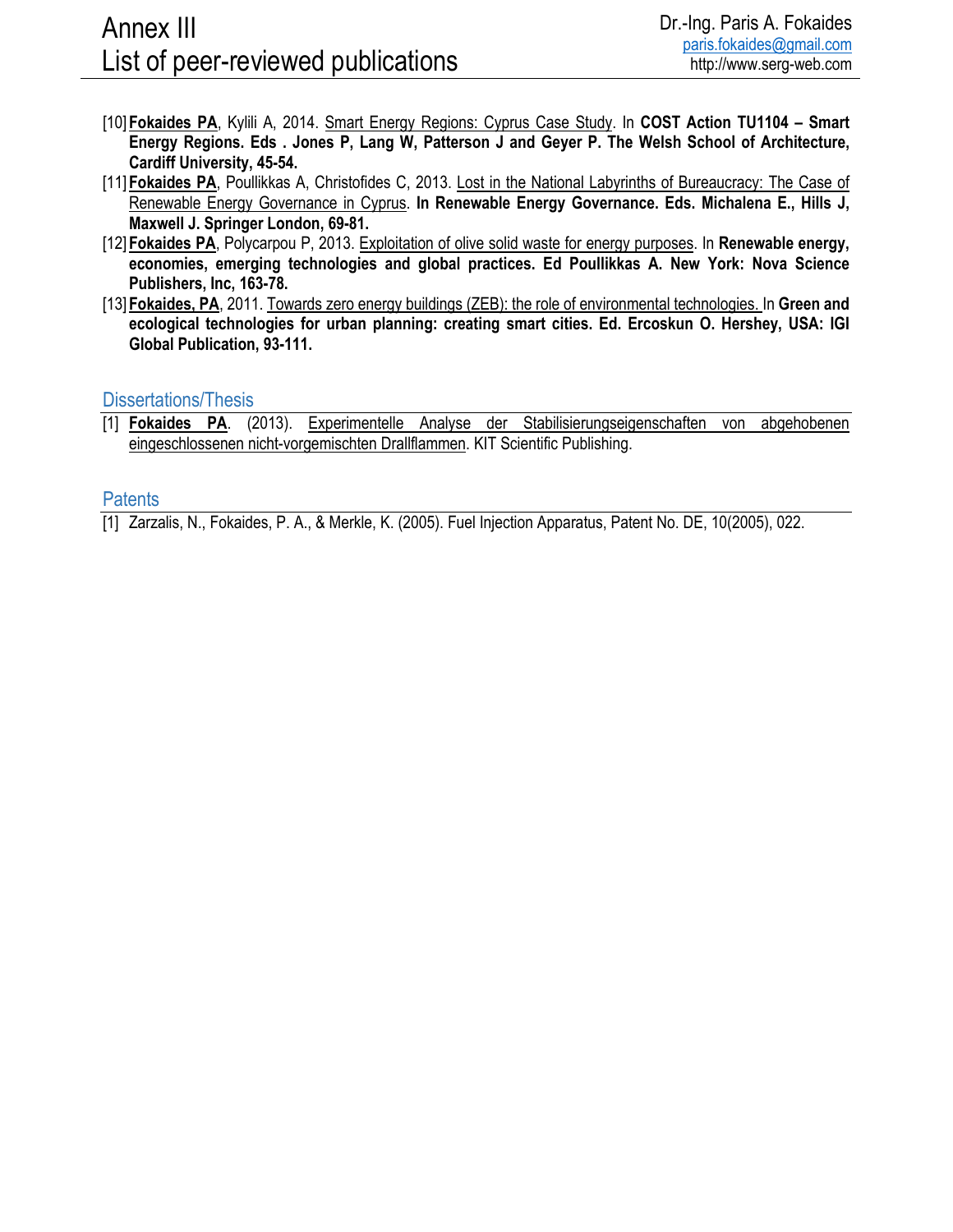# List of Scientific Journals\*

| #            | Name of Journal                                              | <b>Publisher</b>                                   | 2015 Impact<br>Factor        | 5-year Impact<br>Factor  |
|--------------|--------------------------------------------------------------|----------------------------------------------------|------------------------------|--------------------------|
| 1            | Renewable and Sustainable Energy Reviews                     | Elsevier                                           | 6.798                        | 7.896                    |
| $\mathbf{2}$ | <b>Applied Energy</b>                                        | Elsevier                                           | 5.746                        | 6.222                    |
| 3            | Journal of Cleaner Production                                | Elsevier                                           | 4.959                        | 5.315                    |
| 4            | Energy                                                       | Elsevier                                           | 4.292                        | 4.81                     |
| 5            | Solar Energy                                                 | Elsevier                                           | 4.018                        | 4.739                    |
| $\bf 6$      | Waste Management                                             | Elsevier                                           | 3.829                        | 4.297                    |
| 7            | Renewable Energy                                             | Elsevier                                           | 3.404                        | 4.068                    |
| 8            | Resources, Conservation and Recycling                        | Elsevier                                           | 3.28                         | 2.945                    |
| 9            | <b>Biomass and Bioenergy</b>                                 | Elsevier                                           | 3.249                        | 4.146                    |
| 10           | <b>Energy Policy</b>                                         | Elsevier                                           | 3.045                        | 3.701                    |
| 11           | <b>Energy and Buildings</b>                                  | Elsevier                                           | 2.973                        | 3.666                    |
| 12           | Land Use Policy                                              | Elsevier                                           | 2.768                        | 3.253                    |
| 13           | Energies                                                     | <b>MDPI</b>                                        | 2.676                        |                          |
| 14           | Advances in Building Energy Research                         | Taylor & Francis                                   | 2.33                         | $0.946**$                |
| 15           | Energy Technology & Policy                                   | Taylor & Francis                                   | 2.15                         | $1.022**$                |
| 16           | Physics of Fluids (1994-present)                             | <b>AIP Publishing</b>                              | 2.017                        | 2.186                    |
| 17           | Clean Technologies and Environmental Policy                  | Springer                                           | 1.934                        | 2.052                    |
| 18           | Flow, Turbulence and Combustion                              | Springer                                           | 1.863                        | 1.74                     |
| 19           | Journal of Thermal Analysis and Calorimetry                  | Springer                                           | 1.781                        |                          |
| 20           | Journal of Engineering for Gas Turbines and Power            | American Society of<br><b>Mechanical Engineers</b> | 1.18                         | $1.095**$                |
| 21           | Sustainable Energy Technologies and Assessments              | Elsevier                                           | 1.089                        | 1.057                    |
| 22           | <b>International Journal of Green Energy</b>                 | Taylor & Francis                                   | 1.06                         | $1.84**$                 |
| 23           | Sustainable Cities and Society                               | Elsevier                                           | 1.044                        | 1.023                    |
| 24           | Indoor and Built Environment                                 | Sage Publications                                  | 0.943                        | 0.832                    |
| 25           | Waste and Biomass Valorization                               | Springer                                           | 0.915                        | $\overline{a}$           |
| 26           | International Journal of Sustainable Energy                  | Taylor & Francis                                   | 0.76                         | $1.05***$                |
| 27           | Case Studies on Transport Policy                             | Elsevier                                           |                              |                          |
| 28           | Current Sustainable/Renewable Energy Reports                 | Springer                                           | $\blacksquare$               | $\overline{\phantom{m}}$ |
| 29           | Procedia Environmental Sciences                              | Elsevier                                           | $\overline{a}$               |                          |
| 30           | Journal of Building Pathology and Rehabilitation             | Springer                                           | $\overline{a}$               |                          |
| 31           | Journal of Building Engineering                              | Elsevier                                           |                              |                          |
| 32           | Materials for Renewable and Sustainable Energy               | Springer                                           | $\qquad \qquad \blacksquare$ |                          |
| 33           | Journal of Sustainable Architecture and Civil<br>Engineering | Kaunas University of<br>Technology                 |                              |                          |

\* Ranked according to 2015 Impact Factor.

\*\* Impact factors retrieved from ResearchGate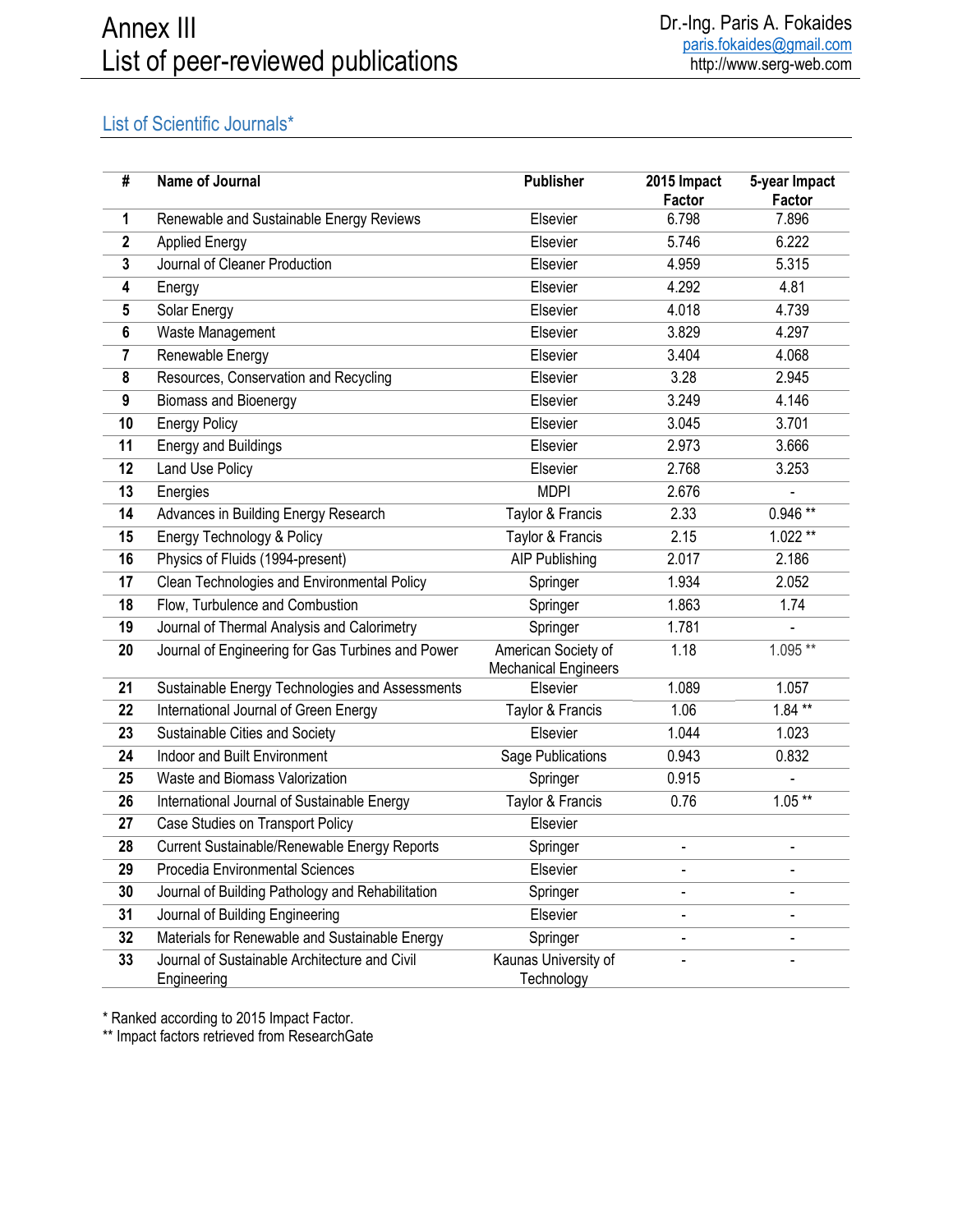## Teaching Experience, Dr.-Ing. Paris A. Fokaides

## **Contents**

| 10. University of Cyprus, Department of Civil and Environmental Engineering, BSc in Civil and Environmental Engineering  6 |  |
|----------------------------------------------------------------------------------------------------------------------------|--|
|                                                                                                                            |  |
|                                                                                                                            |  |
|                                                                                                                            |  |
|                                                                                                                            |  |
|                                                                                                                            |  |

- My teaching at university level started in January 2003, as a teaching assistant and laboratory assistant at the Department of Chemical Engineering of Karlsruhe University, where until the spring semester of 2007, I assisted it in a total of five courses in the field of physical processes and chemical engineering.
- Between 2008 and 2012, I served as a special scientist at the University of Cyprus, where I taught a total of four courses, three on a permanent and one elective course during the spring semester of 2009. These courses were offered in the undergraduate program of Civil and Environmental Engineering (Experimental Fluid Mechanics) and in the Graduate program of Energy Technologies and Sustainable Design (Energy Design of Buildings, Renewable Energy Sources Management).
- From 2012 to 2018 I was a visiting lecturer at Frederick University, and in March 2018 I became an Assistant Professor. I offer on a permanent basis courses for four Departments of the Engineering School (Civil Engineering, Mechanical Engineering, Quantity Surveying, Architects) and in 3 Postgraduate Programmes (Sustainable Energy Systems - program coordinator, Oil Gas and Offshore Engineering, Engineering Management). My teaching subjects are mainly in the field of energy systems and buildings analysis, fluid mechanics, and physical and chemical processes.
- Also since 2015 I am collaborating teaching staff at the Open University of Cyprus, in the Program of Sustainable Energy Systems, of which I am also the academic coordinator.
- I also offered more than 400 hours teaching seminars under the auspices of other teaching bodies in subjects related to the field of energy and engineering, most which concern programmes approved by the Human Resources Development Authority of Cyprus. In November 2015 I was nominated as a trainer by the Human Resource Development Authority of Cyprus.

Nicosia, 30th of December 2018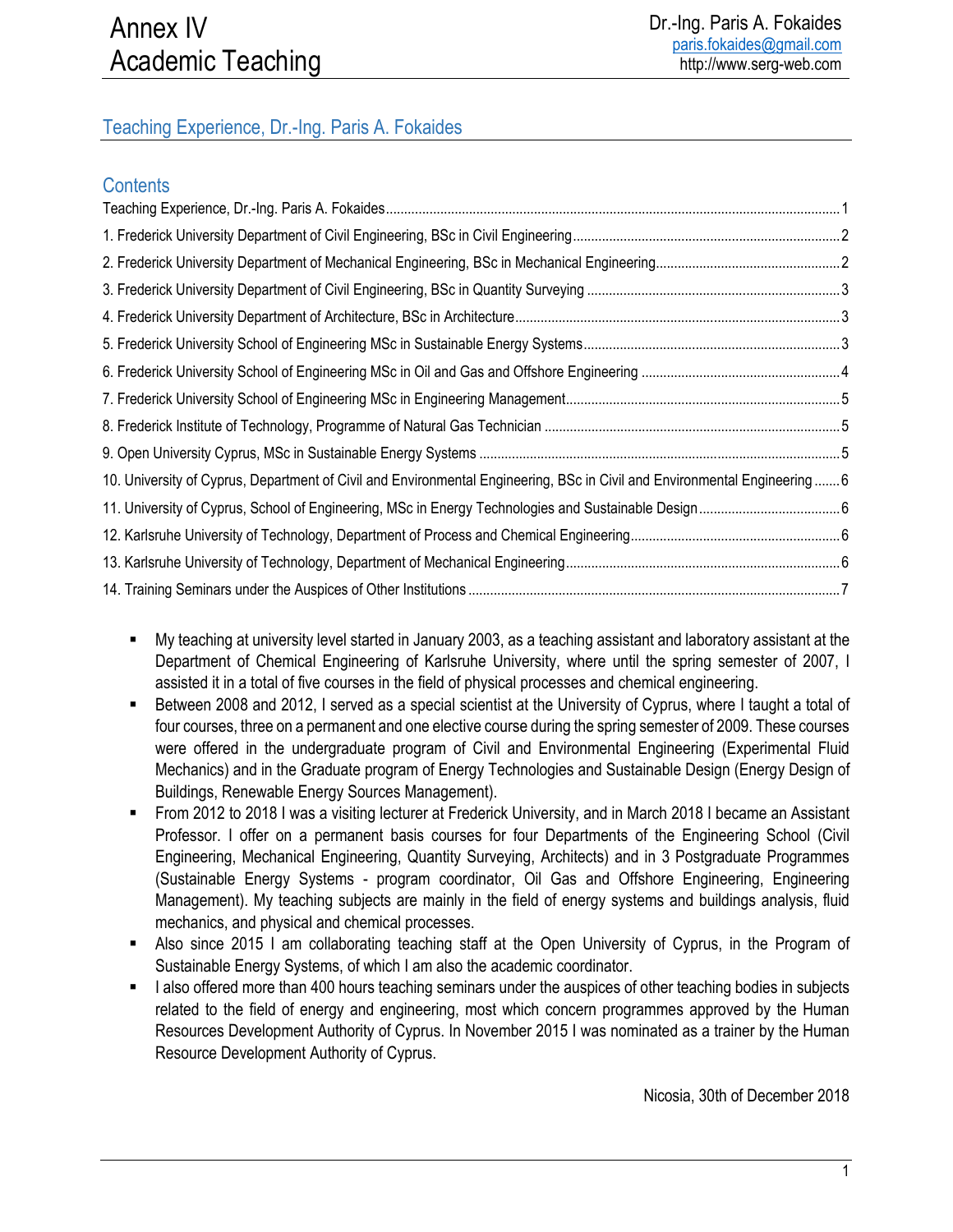1. Frederick University Department of Civil Engineering, BSc in Civil Engineering

| Code                     | <b>Title</b>                                                                                     | <b>Semester Taught</b>            |  |
|--------------------------|--------------------------------------------------------------------------------------------------|-----------------------------------|--|
| <b>CEH 240</b>           | <b>Fluid Mechanics</b>                                                                           | S13, S14, S15, S16, S17, S18, S19 |  |
| <b>Brief Description</b> | • Basic fluids properties • Physics of fluids in rest, hydrostatic pressure, pressure variation, |                                   |  |
|                          | buoyancy • Physics of fluids in motion, Bernoulli equation, velocity and acceleration field      |                                   |  |
| Code                     | Title                                                                                            | <b>Semester Taught</b>            |  |
| <b>CESU 310</b>          | <b>Energy Design of Buildings</b>                                                                | S13, S14, S15, S16, S17, S18, S19 |  |
| <b>Brief Description</b> | • Basic principles of energy transfer from and to the building envelope • Indoor thermal         |                                   |  |
|                          | comfort, indoor comfort indicators • Best practices in building's thermal insulation • Overall   |                                   |  |
|                          | heat transfer coefficient of building elements • Building's heat losses • Energy performance     |                                   |  |
|                          | certification (EPCs) calculations and issuance                                                   |                                   |  |
| Code                     | Title                                                                                            | <b>Semester Taught</b>            |  |
| <b>CESU 420</b>          | <b>Structural aspects in renewable energy applications</b>   F14                                 |                                   |  |
| <b>Brief Description</b> | • Basic concepts of renewable energy sources applications • Large structures deemed              |                                   |  |
|                          | necessary for the proper operation of renewable energy sources power plants • Structures         |                                   |  |
|                          | related to on ground, coastal and underground renewable energy technologies applications         |                                   |  |
| Code                     | <b>Title</b>                                                                                     | <b>Semester Taught</b>            |  |
| <b>CES 390</b>           | <b>Engineering Professionalism and Ethics</b>                                                    | S <sub>13</sub>                   |  |
| <b>Brief Description</b> | • Societal context of the civil engineering profession • Ethical responsibilities of practicing  |                                   |  |
|                          | engineers ● Codes of professional contact ● Responsibilities and rights                          |                                   |  |

### 2. Frederick University Department of Mechanical Engineering, BSc in Mechanical Engineering

| Code                     | <b>Title</b>                                                                                       | <b>Semester Taught</b>            |  |
|--------------------------|----------------------------------------------------------------------------------------------------|-----------------------------------|--|
| <b>AMEE 202</b>          | <b>Fluid Mechanics</b>                                                                             | S <sub>15</sub>                   |  |
| <b>Brief Description</b> | • Properties of fluids • Pressure and fluid statics • Fluid Kinematics • Momentum analysis         |                                   |  |
|                          | of flow systems • Flow in Pipes                                                                    |                                   |  |
| Code                     | <b>Title</b>                                                                                       | <b>Semester Taught</b>            |  |
| <b>AMEE 310</b>          | <b>Hydraulics and Pneumatics</b>                                                                   | F12, F13, F14, F15, F16, F17, F18 |  |
| <b>Brief Description</b> | • Introduction to hydraulic power systems • Ideal and real analysis of hydraulic systems           |                                   |  |
|                          | components, including oils, transmission lines, pumps, valves, actuators and accessories $\bullet$ |                                   |  |
|                          | Introduction to pneumatic power systems                                                            |                                   |  |
| Code                     | <b>Title</b>                                                                                       | Semester Taught                   |  |
| <b>ASOG 300</b>          | <b>Mass and Energy Balance</b><br>F15, F17                                                         |                                   |  |
| <b>Brief Description</b> | • Thermophyscial properties of pure substances and mixtures • Mass balances for non-               |                                   |  |
|                          | reacting and reacting flows • Energy balances in non-reacting systems • Computational              |                                   |  |
|                          | Applications                                                                                       |                                   |  |
| Code                     | <b>Title</b>                                                                                       | <b>Semester Taught</b>            |  |
| <b>ASOG 400</b>          | Upstream Technologies<br>Oil<br>and<br><b>Gas</b>                                                  | F <sub>18</sub>                   |  |
|                          | (co-teaching with Dr Constantinos Hadjiyiannis)                                                    |                                   |  |
| <b>Brief Description</b> | • Reservoir Engineering: Reservoir Rock Properties • Fluid Saturation • Permeability,              |                                   |  |
|                          | Capillary Pressure • Saturation, Wettability • Capillary Pressure of Reservoir Rock,               |                                   |  |
|                          | <b>Capillary Hysteresis</b>                                                                        |                                   |  |
| Code                     | Title                                                                                              | <b>Semester Taught</b>            |  |
| <b>ASOG 402</b>          | <b>Fundamentals of pipeline design</b>                                                             | S <sub>16</sub> , S <sub>18</sub> |  |
| <b>Brief Description</b> | • Elemental analysis of pipeline design for natural gas transportation • Equations used for        |                                   |  |
|                          | calculation of pressure drop due to friction . Pipping in series and in parallel analysis .        |                                   |  |
|                          | Compressor stations versus pipe loops • Computational Applications                                 |                                   |  |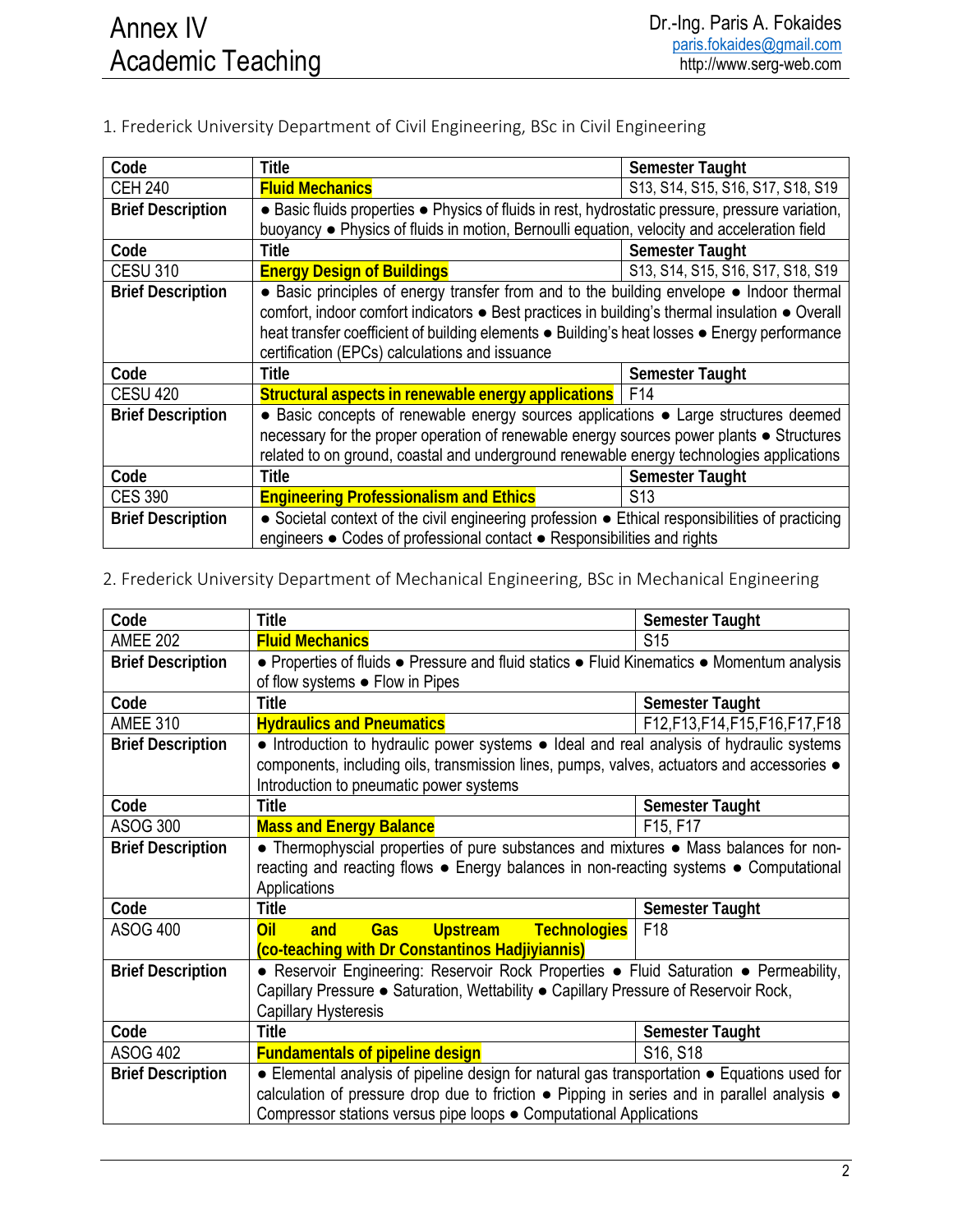2. Frederick University Department of Mechanical Engineering, BSc in Mechanical Engineering (cont'd)

| Code                     | Title                                                                                                                                                                                                    | Semester Taught |
|--------------------------|----------------------------------------------------------------------------------------------------------------------------------------------------------------------------------------------------------|-----------------|
| ASOG 403                 | <b>Industrial Processes</b>                                                                                                                                                                              | F16, F18        |
| <b>Brief Description</b> | • Process design of heat exchangers • Process design of distillation columns • Process<br>design of absorbers • Petroleum refining • Modelling of heat exchangers • Modelling of<br>distillation columns |                 |

3. Frederick University Department of Civil Engineering, BSc in Quantity Surveying

| Code                     | <b>Title</b>                                                                                                                                                                                                                                                                    | <b>Semester Taught</b> |  |
|--------------------------|---------------------------------------------------------------------------------------------------------------------------------------------------------------------------------------------------------------------------------------------------------------------------------|------------------------|--|
| <b>AQSE 430</b>          | <b>Evaluating Sustainable Development</b>                                                                                                                                                                                                                                       | S <sub>14</sub>        |  |
| <b>Brief Description</b> | • Sustainability aspects in the built environment • Sustainable building materials and energy<br>technologies for the built environment . Whole life costing concept in the built environment<br>• Sustainability schemes for eco-friendly buildings                            |                        |  |
| Code                     | <b>Title</b>                                                                                                                                                                                                                                                                    | <b>Semester Taught</b> |  |
| <b>AQSM 475</b>          | <b>Facilities Management</b>                                                                                                                                                                                                                                                    | F13, S19               |  |
| <b>Brief Description</b> | Basic concepts in facilities management • Building services and building<br>$\bullet$<br>electromechanical equipment · Facilities planning · In-house versus outsourcing of<br>facilities management · Facilities management service providers                                  |                        |  |
| Code                     | <b>Title</b>                                                                                                                                                                                                                                                                    | <b>Semester Taught</b> |  |
| <b>AQSM 250</b>          | <b>Management of products and finance</b>                                                                                                                                                                                                                                       | <b>S17</b>             |  |
| <b>Brief Description</b> | • Basic concepts of life cycle costing • Break even, discounted cash flow, internal rate of<br>return, net present value of construction projects. • Multi-criteria decision making for project<br>management • Feasibility analysis and business plan of construction projects |                        |  |

### 4. Frederick University Department of Architecture, BSc in Architecture

| Code                     | Title                                                                                                   | <b>Semester Taught</b>  |  |
|--------------------------|---------------------------------------------------------------------------------------------------------|-------------------------|--|
| APX 333                  | <b>Buildings Environmental Design</b>                                                                   | S15, S16, S17, S18, S19 |  |
|                          | (co-teaching with Dr Nikos Georgiou)                                                                    |                         |  |
| <b>Brief Description</b> | • Passive buildings design • Building integration of renewable energy technologies •                    |                         |  |
|                          | Building services and energy efficiency of buildings $\bullet$ Low energy buildings standards $\bullet$ |                         |  |
|                          | <b>Buildings sustainability schemes</b>                                                                 |                         |  |

| Code                     | Title                                                                                                                                                                                                                                                                                                                                                          | <b>Semester Taught</b>  |
|--------------------------|----------------------------------------------------------------------------------------------------------------------------------------------------------------------------------------------------------------------------------------------------------------------------------------------------------------------------------------------------------------|-------------------------|
| <b>MES 503</b>           | <b>Energy and Environmental Policies</b>                                                                                                                                                                                                                                                                                                                       | F12, F13, F14, F15, S17 |
| <b>Brief Description</b> | • Introduction of the major concepts that govern the energy policy decision making in<br>national and European level • Aspects of efficient use of energy in various sectors<br>(buildings, products, end-use) • Energy-related environmental policies • Clean secure and<br>affordable energy by means of secure energy supply and alternative energy sources |                         |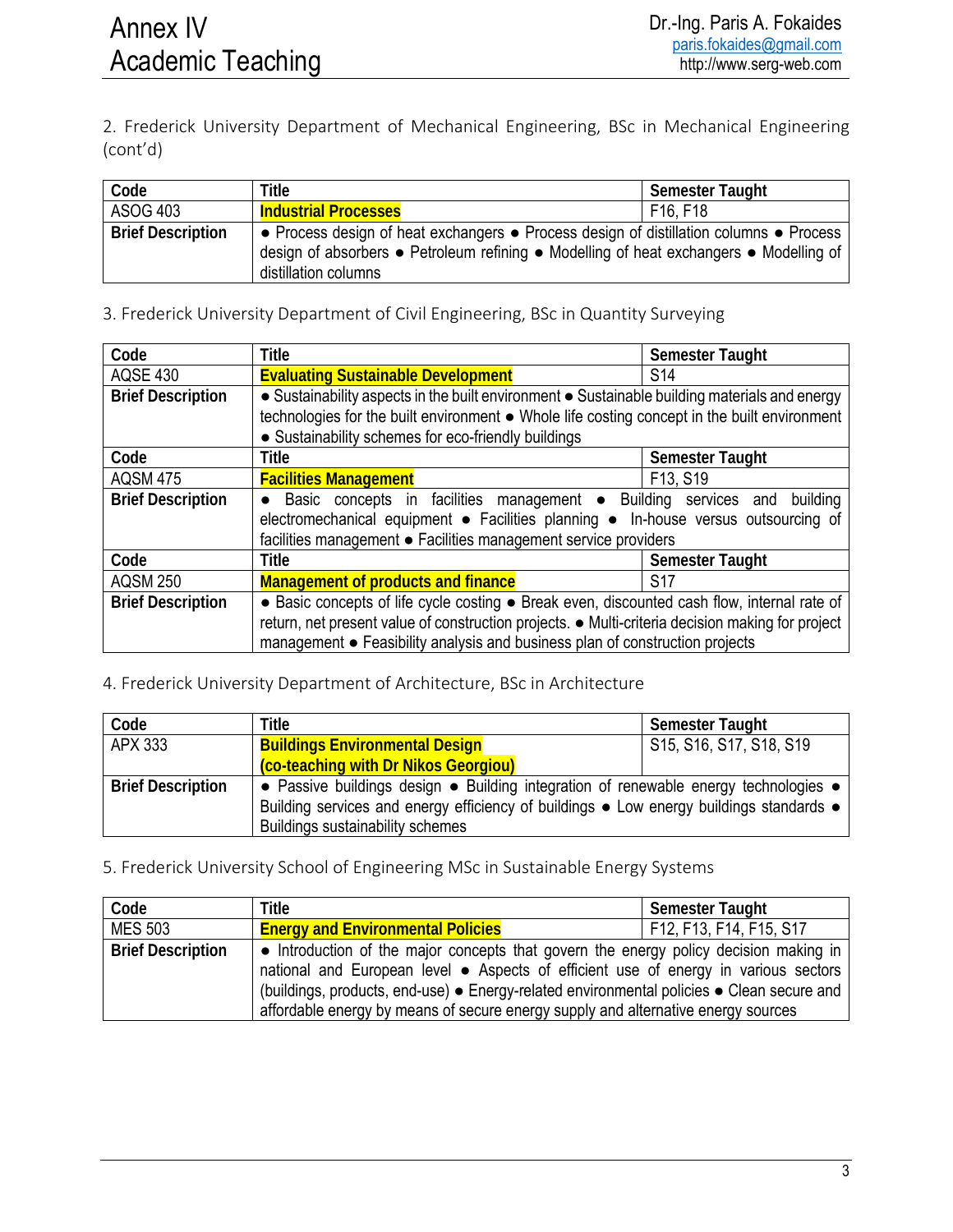| Code                                                                                                                      | <b>Title</b>                                                                                 | <b>Semester Taught</b>       |  |
|---------------------------------------------------------------------------------------------------------------------------|----------------------------------------------------------------------------------------------|------------------------------|--|
| <b>MES 511</b>                                                                                                            | <b>Power Generation Technologies</b>                                                         | S13, S14                     |  |
| <b>Brief Description</b>                                                                                                  | • Types and operation of power generation technologies based on fossil fuels • Factors       |                              |  |
|                                                                                                                           | influencing performance of thermal power plants, via calculation of thermodynamic data,      |                              |  |
|                                                                                                                           | construction of graphs of thermodynamic cycles and energy balance of various types of gas    |                              |  |
|                                                                                                                           | turbines, steam turbines and combined cycle plants . Methodologies for test, assessment      |                              |  |
|                                                                                                                           | and design of thermal power plants and basic components configuration.                       |                              |  |
| Code                                                                                                                      | <b>Title</b>                                                                                 | <b>Semester Taught</b>       |  |
| <b>MES 520</b>                                                                                                            | <b>Renewable Energy</b>                                                                      | F12, S15, S16, F16, F17, F18 |  |
| <b>Brief Description</b>                                                                                                  | • Theory and practice of renewable energy technologies • Renewable energy potential          |                              |  |
|                                                                                                                           | analysis • Technical, environmental and economic considerations of renewable energy          |                              |  |
|                                                                                                                           | technologies applications · Pre-engineering of renewable energy technologies applications    |                              |  |
| Code                                                                                                                      | <b>Title</b>                                                                                 | <b>Semester Taught</b>       |  |
| <b>MES 521</b>                                                                                                            | <b>Sustainable Built Environment</b><br>S13, S14                                             |                              |  |
| <b>Brief Description</b>                                                                                                  | • Theoretical foundations of sustainability in the built environment • Solutions for the     |                              |  |
|                                                                                                                           | improvement of energy and environmental performance of the built environment . Tools and     |                              |  |
|                                                                                                                           | methods for assessing the sustainability of the built environment • Sustainability schemes   |                              |  |
|                                                                                                                           | for the built environment . Ecological footprint analysis of products and processes          |                              |  |
| Code                                                                                                                      | <b>Title</b>                                                                                 | <b>Semester Taught</b>       |  |
| <b>MES 530</b>                                                                                                            | <b>Energy Design of Buildings and Audits</b>                                                 | F16, S18, S19                |  |
|                                                                                                                           | (co-teaching with Dr Agis Papadopoulos)                                                      |                              |  |
| • Aspects of the energy design of buildings that are related to the sustainable energy field.<br><b>Brief Description</b> |                                                                                              |                              |  |
|                                                                                                                           | • Energy interaction between the building shell and the environment • Buildings shell design |                              |  |
|                                                                                                                           | towards minimizing energy losses to the environment . Energy behaviour of building           |                              |  |
|                                                                                                                           | elements • Whole buildings energy analysis                                                   |                              |  |
| Code                                                                                                                      | <b>Title</b>                                                                                 | Semester Taught              |  |
| <b>MES 552</b>                                                                                                            | <b>Energy and Environmental Evaluation Tools</b><br>F <sub>13</sub>                          |                              |  |
| <b>Brief Description</b>                                                                                                  | • Theoretical background of concepts for environmental and energy evaluation • Analytical    |                              |  |
|                                                                                                                           | and operational tools for environmental and energy evaluation tools . Environmental and      |                              |  |
|                                                                                                                           | energy rating systems • Environmental Management Systems (EMS) • Life Cycle                  |                              |  |
|                                                                                                                           | <b>Assessment of Products</b>                                                                |                              |  |

### 6. Frederick University School of Engineering MSc in Oil and Gas and Offshore Engineering

| Code                     | Title                                                                                           | <b>Semester Taught</b>                                                                 |
|--------------------------|-------------------------------------------------------------------------------------------------|----------------------------------------------------------------------------------------|
| <b>MOE 504</b>           | <b>Process Engineering</b>                                                                      | F12, F13, F14, F15                                                                     |
| <b>Brief Description</b> |                                                                                                 | • Introduction to process engineering • Presentation and analysis of main physical and |
|                          | chemical processes ● Applied process engineering in the oil and gas industry                    |                                                                                        |
| Code                     | Title                                                                                           | <b>Semester Taught</b>                                                                 |
| <b>MOE 505</b>           | <b>Process Modelling and Simulation</b>                                                         | S <sub>15</sub>                                                                        |
| <b>Brief Description</b> | • Introduction to process modelling and simulation • Simulation of oil and gas industry         |                                                                                        |
|                          | processes including mixing, splitting, distillation, and chemical reactors . Design, simulation |                                                                                        |
|                          | and optimization steps of process engineering problems                                          |                                                                                        |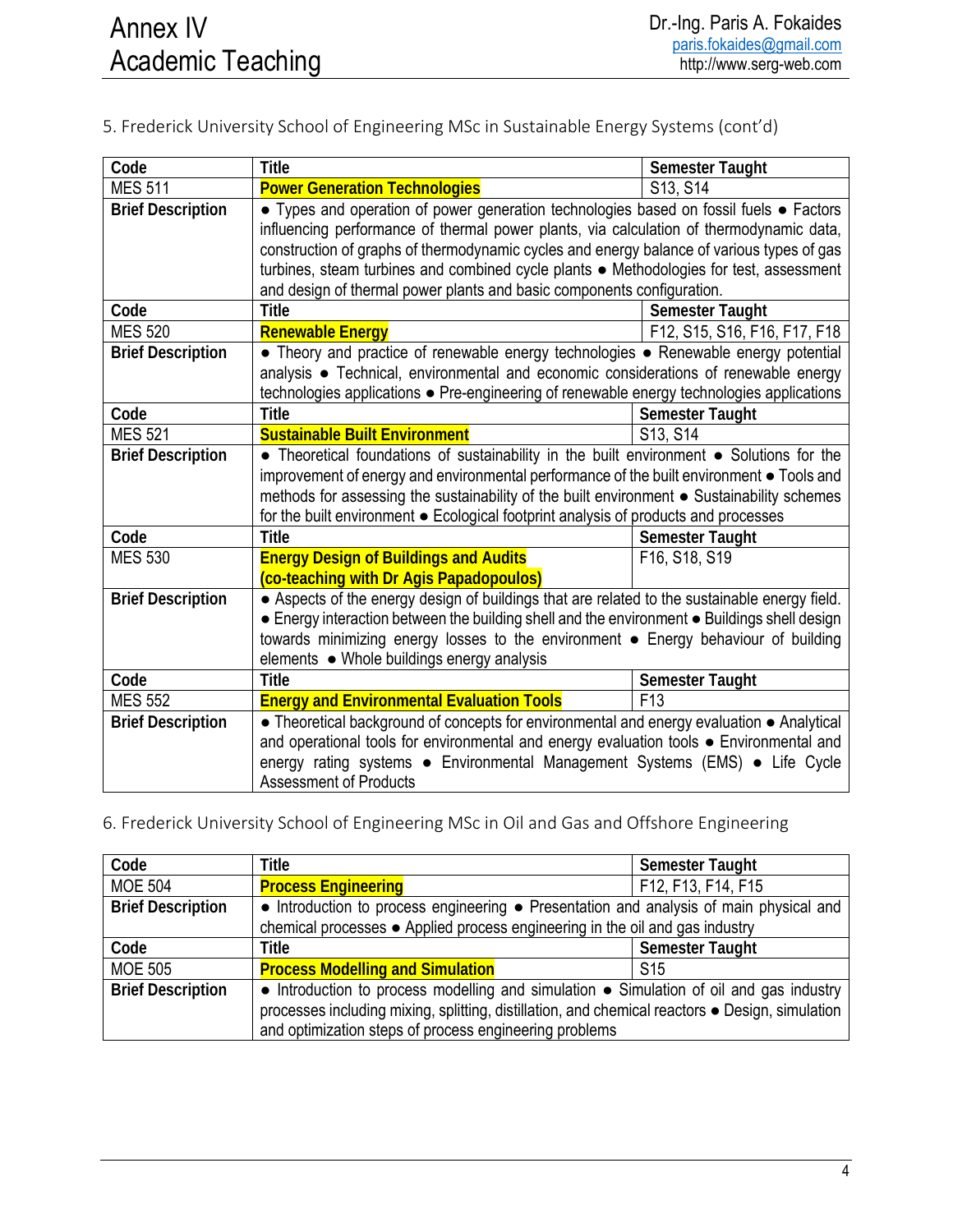### 7. Frederick University School of Engineering MSc in Engineering Management

| Code                     | <b>Title</b>                                                                                                                                                                                                                                                                              | <b>Semester Taught</b>            |  |
|--------------------------|-------------------------------------------------------------------------------------------------------------------------------------------------------------------------------------------------------------------------------------------------------------------------------------------|-----------------------------------|--|
| <b>MEM 514</b>           | <b>Environmental Management</b>                                                                                                                                                                                                                                                           | S <sub>12</sub>                   |  |
| <b>Brief Description</b> | • Introduction to sustainable development • Management of main environmental sources<br>(water, air, waste, energy) • Holistic environmental management through tailored systems<br>• Environmental Management Systems • Products life cycle assessment                                   |                                   |  |
| Code                     | <b>Title</b>                                                                                                                                                                                                                                                                              | <b>Semester Taught</b>            |  |
| <b>MEM 522</b>           | <b>Facilities Management</b>                                                                                                                                                                                                                                                              | S <sub>12</sub> , S <sub>13</sub> |  |
| <b>Brief Description</b> | Basic concepts in facilities management • Building services and building<br>$\bullet$<br>electromechanical equipment • In-house versus outsourcing of facilities management •<br>Facilities management contracts • Facilities management processes • Facilities and quality<br>management |                                   |  |

8. Frederick Institute of Technology, Programme of Natural Gas Technician

| Code                     | <b>Title</b>                                                                                 | Semester Taught    |  |
|--------------------------|----------------------------------------------------------------------------------------------|--------------------|--|
| ΦΑΕΡ 102                 | Introduction to the Technology of Natural Gas                                                | F13, F14, F15, F16 |  |
| <b>Brief Description</b> | • Natural gas properties • Natural gas uses for heating and power production • Natural gas   |                    |  |
|                          | market and the role of natural gas installation technician • Transportation and storage of   |                    |  |
|                          | natural gas facilities . Environmental impact due to the usage of natural gas                |                    |  |
| Code                     | <b>Title</b>                                                                                 | Semester Taught    |  |
| ΦΑΕΡ 201                 | <b>Natural Gas Transportation</b>                                                            | F <sub>14</sub>    |  |
| <b>Brief Description</b> | • Natural gas supply chain • Design of natural gas pipelines • Materials and installation    |                    |  |
|                          | techniques of different natural gas pipelines • Natural gas storage facilities • Legislation |                    |  |
|                          | concerning the transportation and storage of natural gas • Natural gas pumping stations      |                    |  |
|                          | and SCADA systems                                                                            |                    |  |

### 9. Open University Cyprus, MSc in Sustainable Energy Systems

| Code                     | <b>Title</b>                                                                                  | <b>Semester Taught</b> |
|--------------------------|-----------------------------------------------------------------------------------------------|------------------------|
| <b>SES 512</b>           | <b>Renewable Energy for the Built Environment</b>                                             | F15, F17               |
| <b>Brief Description</b> | • Theory and practice of renewable energy technologies • Renewable energy potential           |                        |
|                          | analysis • Technical, environmental and economic considerations of renewable energy           |                        |
|                          | technologies applications • Pre-engineering of renewable energy technologies applications     |                        |
| Code                     | <b>Title</b>                                                                                  | Semester Taught        |
| <b>SES 521</b>           | <b>Energy Design of Buildings</b>                                                             | S16, S17, S18          |
| <b>Brief Description</b> | • Aspects of the energy design of buildings that are related to the sustainable energy field. |                        |
|                          | • Energy interaction between the building shell and the environment • Buildings shell design  |                        |
|                          | towards minimizing energy losses to the environment • Energy behaviour of building            |                        |
|                          | elements ● Whole buildings energy analysis                                                    |                        |
| Code                     | <b>Title</b>                                                                                  | <b>Semester Taught</b> |
| <b>SES 611</b>           | <b>Energy and Environmental Policies</b>                                                      | F <sub>16</sub>        |
| <b>Brief Description</b> | • Introduction of the major concepts that govern the energy policy decision making in         |                        |
|                          | national and European level • Aspects of efficient use of energy in various sectors           |                        |
|                          | (buildings, products, end-use) · Energy-related environmental policies · Clean secure and     |                        |
|                          | affordable energy by means of secure energy supply and alternative energy sources             |                        |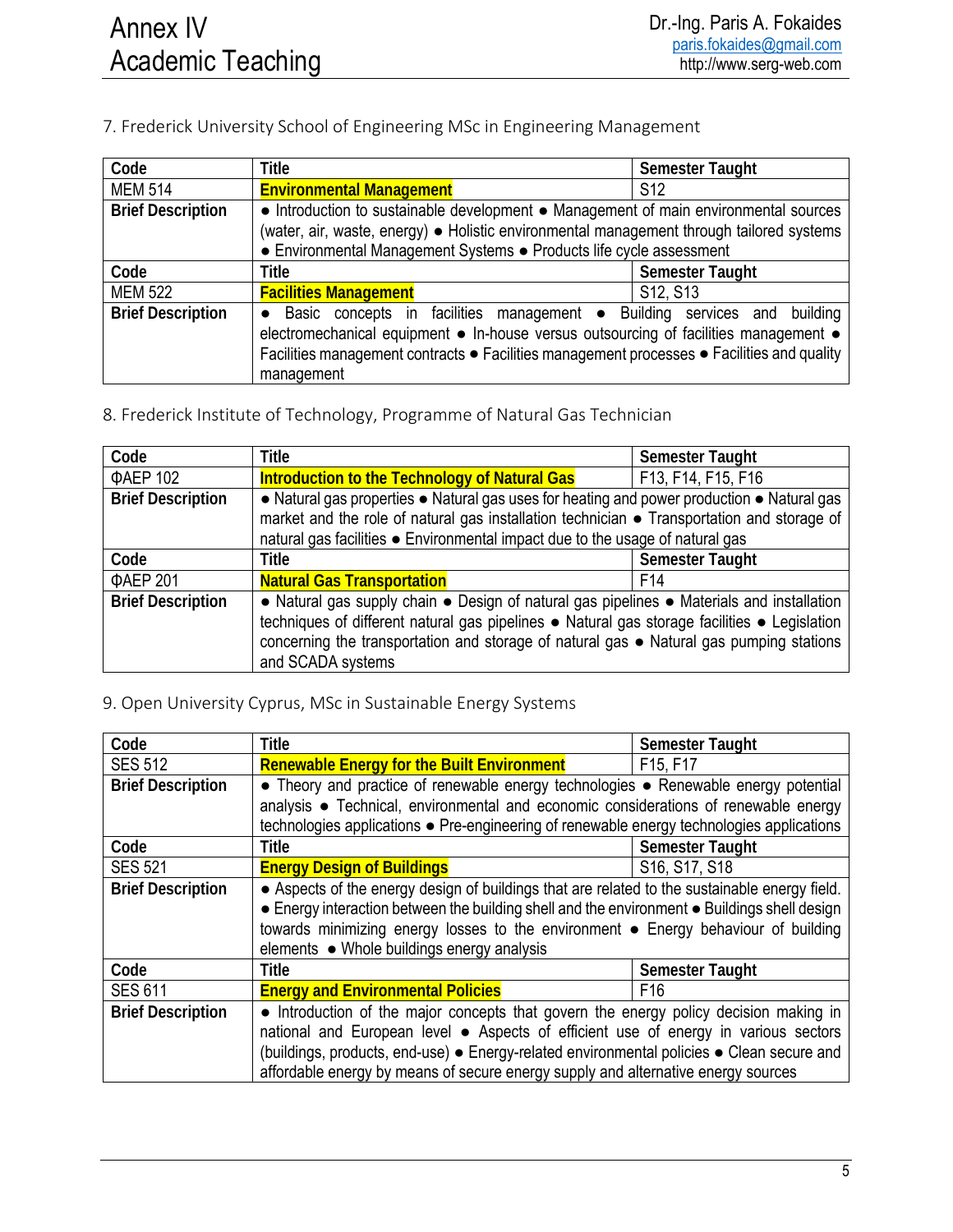10. University of Cyprus, Department of Civil and Environmental Engineering, BSc in Civil and Environmental Engineering

| Code                     | <b>Title</b>                                                                                                                                                                                                                                                                                                         | <b>Semester Taught</b>       |
|--------------------------|----------------------------------------------------------------------------------------------------------------------------------------------------------------------------------------------------------------------------------------------------------------------------------------------------------------------|------------------------------|
| <b>CEE 272</b>           | <b>Experimental Fluid Mechanics</b>                                                                                                                                                                                                                                                                                  | F09, F10, F11                |
| <b>Brief Description</b> | • Introduction in experimental fluid mechanics • Bernoulli theorem application • Drag force<br>definition • Hydrostatic forces in inclined surfaces • Jet impact force • Viscosity definition<br>through submerging of objects • Friction measurement in pipe flows • Demonstration of<br>Reynolds - Osborne Theorem |                              |
| Code                     | <b>Title</b>                                                                                                                                                                                                                                                                                                         | Semester Taught              |
| <b>CEE 483</b>           | <b>Transport Phenomena in Environmental Engineering</b>                                                                                                                                                                                                                                                              | $\overline{\phantom{0}}$ S09 |
| <b>Brief Description</b> | • Pollutants transport mechanisms (displacement, diffusion and dispersion) in the air, water<br>and soil . Gaussian plume models . Lagrange models . Taylor dispersion . Development<br>of air quality assessment models                                                                                             |                              |

11. University of Cyprus, School of Engineering, MSc in Energy Technologies and Sustainable Design

| Code                     | <b>Title</b>                                                                                                                                                                                                                                                                                                                      | <b>Semester Taught</b>  |
|--------------------------|-----------------------------------------------------------------------------------------------------------------------------------------------------------------------------------------------------------------------------------------------------------------------------------------------------------------------------------|-------------------------|
| <b>CEE 575</b>           | <b>Energy Design of Buildings</b>                                                                                                                                                                                                                                                                                                 | F08, S09, S10, S11, S12 |
| <b>Brief Description</b> | • Aspects of the energy design of buildings that are related to the sustainable energy field.<br>• Energy interaction between the building shell and the environment • Buildings shell design<br>towards minimizing energy losses to the environment • Energy behaviour of building<br>elements ● Whole buildings energy analysis |                         |
| Code                     | <b>Title</b>                                                                                                                                                                                                                                                                                                                      | Semester Taught         |
| <b>CEE 596</b>           | <b>Renewable Energy Technologies Management</b>                                                                                                                                                                                                                                                                                   | F08, F10, F11, S12      |
| <b>Brief Description</b> | • Theory and practice of renewable energy technologies • Renewable energy potential<br>analysis • Technical, environmental and economic considerations of renewable energy<br>technologies applications • Pre-engineering of renewable energy technologies applications                                                           |                         |

12. Karlsruhe University of Technology, Department of Process and Chemical Engineering

**Teaching Assistant and Lab Tutor in following courses:** 

- **22999:** Introduction to Process Engineering, Lab Tutor (F06)
- 22514: Non-reacting and Reacting Turbulent Flows (S06)
- 22542: Applied Combustion Technology, Teaching Assistant (F03)
- 22542: Applied Combustion Technology, Lab Tutor (F03, F04, F05, F06)

13. Karlsruhe University of Technology, Department of Mechanical Engineering

**Teaching Assistant in following course:** 

■ 22512: Heat and mass transfer for Mechanical Engineers (S03, S04, S05)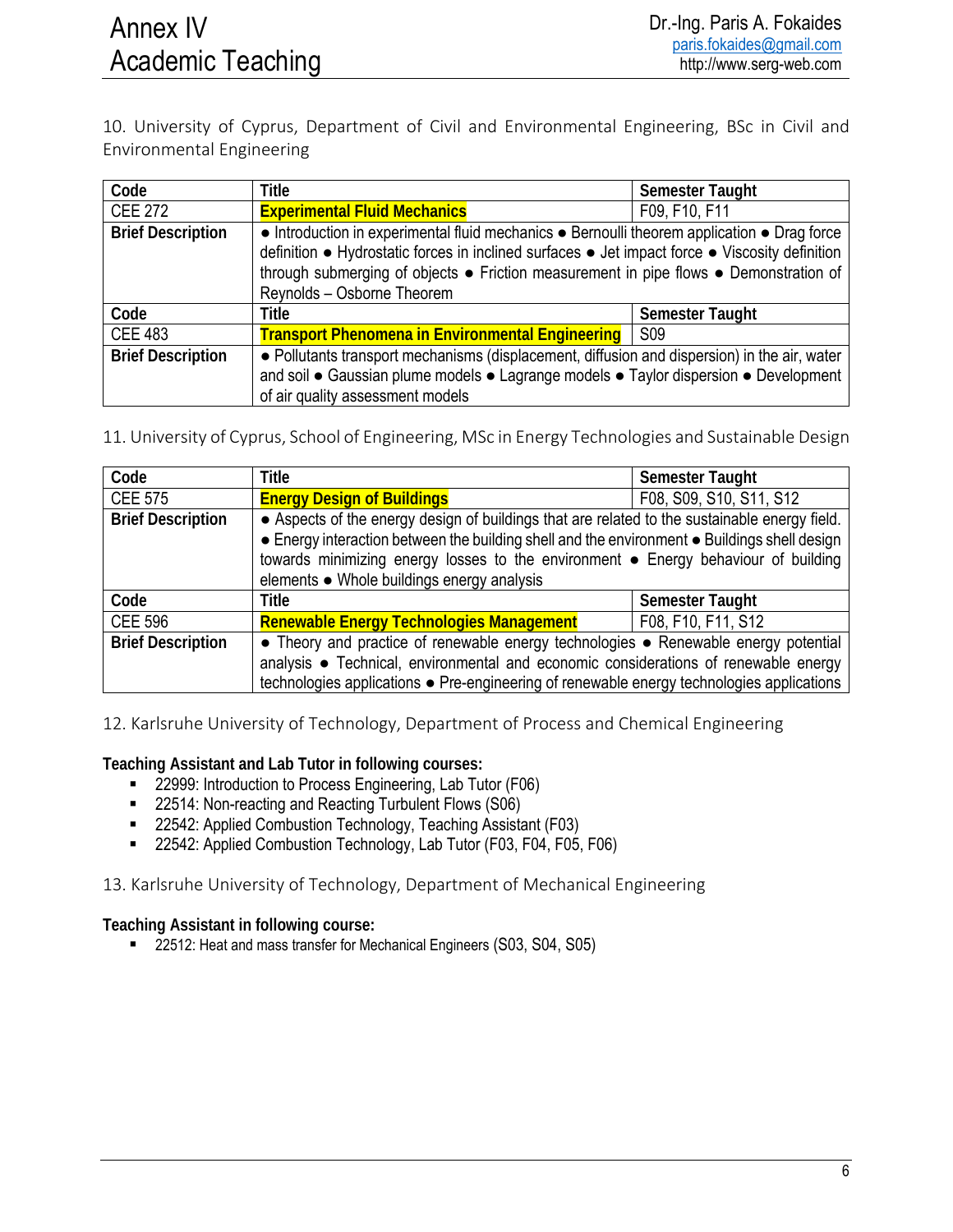# Annex IV Teaching Experience

14. Training Seminars under the Auspices of Other Institutions

| Date       | Title                                                                                                        | Institution                                           | Duration | <b>Details</b>                                                                            |
|------------|--------------------------------------------------------------------------------------------------------------|-------------------------------------------------------|----------|-------------------------------------------------------------------------------------------|
| 10/2009    | Energy efficiency of buildings                                                                               | Cyprus Energy Agency                                  | 12 hours | Approved by Human Resources Development Authority, Cyprus                                 |
| 12/2009    | Multicriteria analysis for decision making                                                                   | <b>RTD Talos Ltd</b>                                  | 8 hours  | Approved by Human Resources Development Authority, Cyprus                                 |
| 11/2010    | Energy efficiency of buildings                                                                               | Cyprus Energy Agency                                  | 12 hours | Approved by Human Resources Development Authority, Cyprus                                 |
| 01-03/2011 | <b>Environmental Management</b>                                                                              | <b>Higher Hotel Institute Cyprus</b>                  | 60 hours | Training Seminar for Unemployed of the Hospitality Industry                               |
| 05/2011    | <b>Quality Management</b>                                                                                    | <b>Cyprus Productivity Centre</b>                     | 7 hours  | Training Seminar for Higher Education Unemployed Graduates                                |
| 05/2011    | Technical Session "Thermography"<br>Urban Physics and interactions across the<br>scales, Spring School 2012. | University of Cyprus                                  | 6 hours  | International specialised Workshop for doctoral students and<br>postdoctoral researchers. |
| 05/2011    | Green energy and plot exploitation for<br>medium and large scale projects                                    | Leaf Research Ltd                                     | 7 hours  | Approved by Human Resources Development Authority, Cyprus                                 |
| 05/2011    | Energy saving and use of renewable energy<br>technologies in enterprises                                     | <b>Confectioners Federation Cyprus</b>                | 6 hours  | Approved by Human Resources Development Authority, Cyprus                                 |
| 05/2011    | Energy saving and use of renewable energy<br>technologies in enterprises                                     | EuroSuccess Ltd                                       | 7 hours  | Approved by Human Resources Development Authority, Cyprus                                 |
| 07/2011    | IR Thermography practices in the industry                                                                    | Swedish Levant Trading Ltd                            | 6 hours  | Approved by Human Resources Development Authority, Cyprus                                 |
| 10/2011    | IR Thermography practices in the industry                                                                    | Swedish Levant Trading Ltd                            | 7 hours  | Approved by Human Resources Development Authority, Cyprus                                 |
| 10/2011    | Energy certification of existing buildings                                                                   | Cyprus Energy Agency                                  | 14 hours | Approved by Human Resources Development Authority, Cyprus                                 |
| 11/2011    | Energy efficiency of Buildings                                                                               | HAP Schools, Cyprus                                   | 14 hours | Approved by Human Resources Development Authority, Cyprus                                 |
| 11/2011    | Energy saving and use renewable energy<br>sources in enterprises                                             | EuroSuccess Ltd                                       | 7 hours  | Approved by Human Resources Development Authority, Cyprus                                 |
| 01-03/2012 | <b>Environmental Management</b>                                                                              | <b>Higher Hotel Institute Cyprus</b>                  | 78 hours | Training Seminar for Unemployed of the Hospitality Industry                               |
| 04/2012    | <b>Energy Efficiency of Buildings</b>                                                                        | <b>HAP Schools</b>                                    | 14 hours | Approved by Human Resources Development Authority, Cyprus                                 |
| 06/2012    | Investing in Renewable Energy Technologies                                                                   | <b>KPMG Ltd</b>                                       | 3 hours  | KPMG Academy - Internal Seminar                                                           |
| 10/2012    | Investing in Renewable Energy Technologies                                                                   | Piraeus Bank                                          | 3 hours  | <b>Internal Seminar</b>                                                                   |
| 03/2013    | Energy upgrade of buildings in Cyprus                                                                        | Scientific and Technological<br>Chamber Cyprus (ETEK) | 3 hours  | Workshop                                                                                  |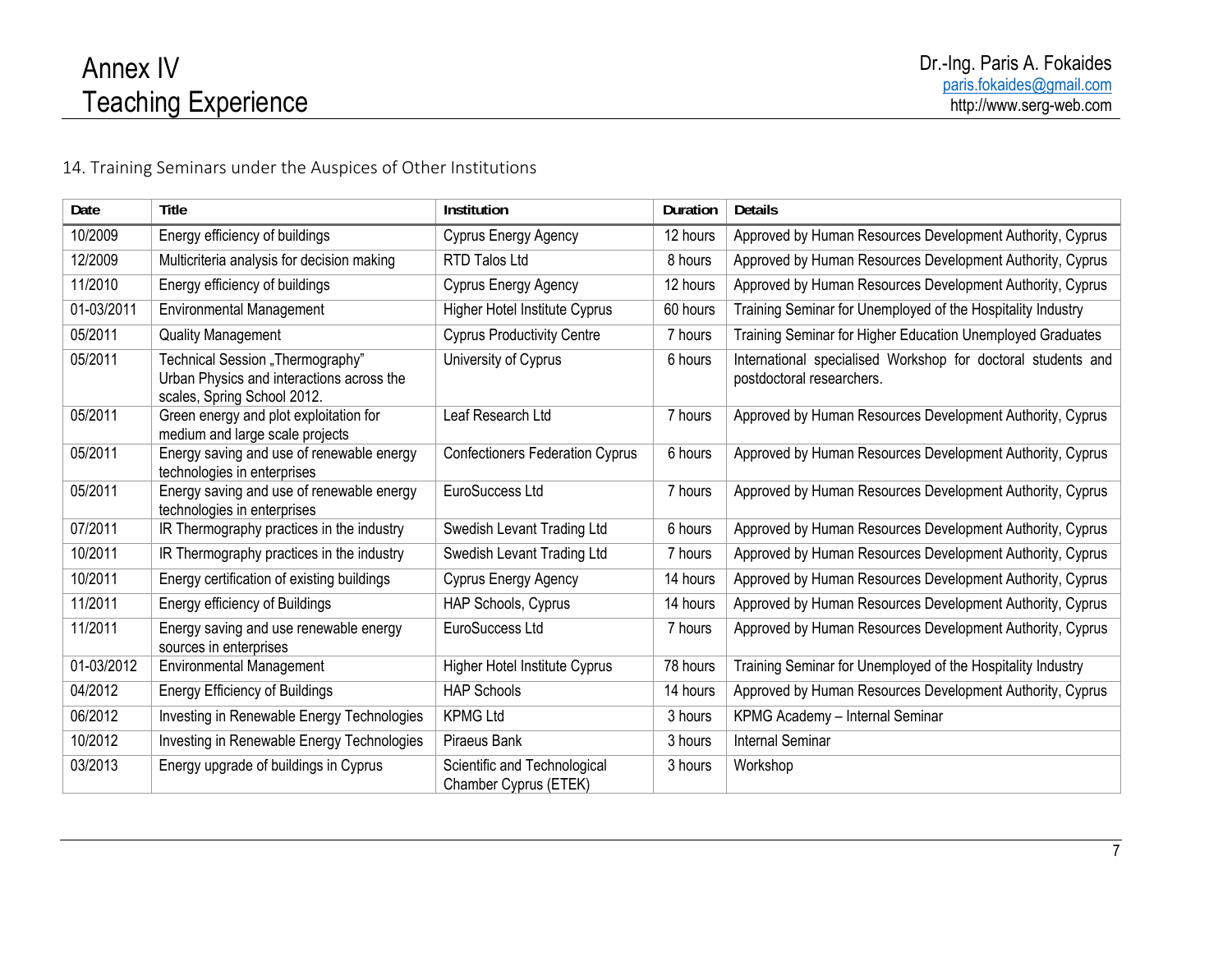# Annex IV Teaching Experience

| Date       | <b>Title</b>                                 | Institution                          | Duration  | <b>Seminar Type</b>                                       |
|------------|----------------------------------------------|--------------------------------------|-----------|-----------------------------------------------------------|
| 05/2015    | <b>Boilers Auditors Certification</b>        | <b>Frederick Training Center</b>     | 20 hours  | Approved by the Ministry of Energy, Cyprus                |
| 11/2015    | <b>Boilers Auditors Certification</b>        | <b>Frederick Training Center</b>     | 20 hours  | Approved by the Ministry of Energy, Cyprus                |
| 01-05/2016 | <b>Environmental Management</b>              | <b>Higher Hotel Institute Cyprus</b> | 72 hours  | <b>Culinary Arts Department</b>                           |
| 07/2016    | IR Thermography practices in the industry    | Medochemie Ltd                       | 6 hours   | Approved by Human Resources Development Authority, Cyprus |
| 10-12/2016 | <b>Environmental Management</b>              | <b>Higher Hotel Institute Cyprus</b> | 24 hours  | <b>Hospitality Management Department</b>                  |
| 02-03/2018 | <b>Boilers Auditors Certification</b>        | <b>Frederick Training Center</b>     | 20 hours  | Approved by the Ministry of Energy, Cyprus                |
| 11/2018    | Building Shell and Thermal Bridges in Nearly | <b>Cyprus Association of Civil</b>   | 7 hours   | Approved by Human Resources Development Authority, Cyprus |
|            | Zero Energy Buildings                        | Engineers                            |           |                                                           |
| Total      |                                              |                                      | 431 hours |                                                           |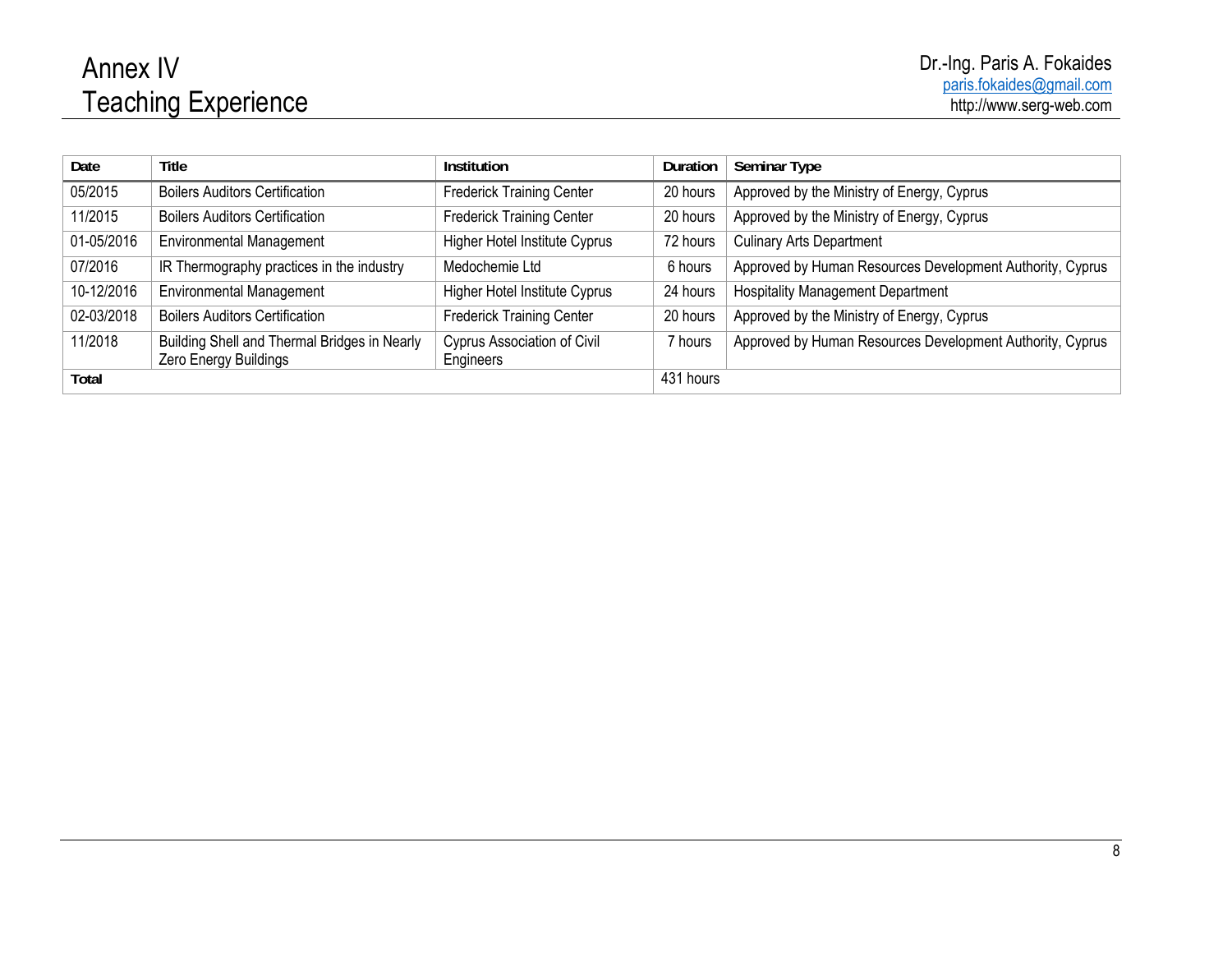## Graduate Students Mentoring, Dr.-Ing. Paris A. Fokaides

| <b>Contents</b>                                                                                      |  |
|------------------------------------------------------------------------------------------------------|--|
|                                                                                                      |  |
|                                                                                                      |  |
|                                                                                                      |  |
|                                                                                                      |  |
|                                                                                                      |  |
|                                                                                                      |  |
|                                                                                                      |  |
|                                                                                                      |  |
| 8. University of Cyprus, School of Engineering, MSc in Energy Technologies and Sustainable Design 24 |  |
|                                                                                                      |  |

Within my main teaching activities the mentoring of graduate students thesis and dissertations is included.

The projects that I supervise, are implemented in the following scientific fields:

- Experimental and computational analysis of emerging and sustainable energy technologies
- **EXECOMPUTATION COMPUTE:** Computational analysis of physical processes
- Experimental building physics Whole building and building elements energy analysis
- Computational building physics Whole building and building elements energy analysis

As of December 2018, I have mentored a total of 99 thesis, in the following institutions and programs

- **27 projects in the MSc Programme of Sustainable Energy Systems of Frederick University**
- 23 projects in the BSc Programme of Civil Engineering of Frederick University
- 10 projects in the BSc Programme of Quantity Surveying of Frederick University
- 10 projects in the MSc Programme of Sustainable Energy Systems of the Open University Cyprus
- 9 projects in the MSc Programme of Oil and Gas and Offshore Engineering of Frederick University
- 8 projects in the MSc Programme of Engineering Management of Frederick University
- 5 projects in the MSc Programme of Energy Technologies and Sustainable Design of the University of Cyprus
- 5 projects in the BSc Programme of Mechanical Engineering of Frederick University
- 2 projects in the BSc Programme of Chemical Engineering of the Karlsruhe University of Technology

This annex of my CV includes brief information concerning these projects (Thesis Title, Programme of Studies, Course, Area of Study, Student's Name, Students Reg. Number, Supervisor, Supervisory Committee, Semester).

Nicosia, 30th of December 2018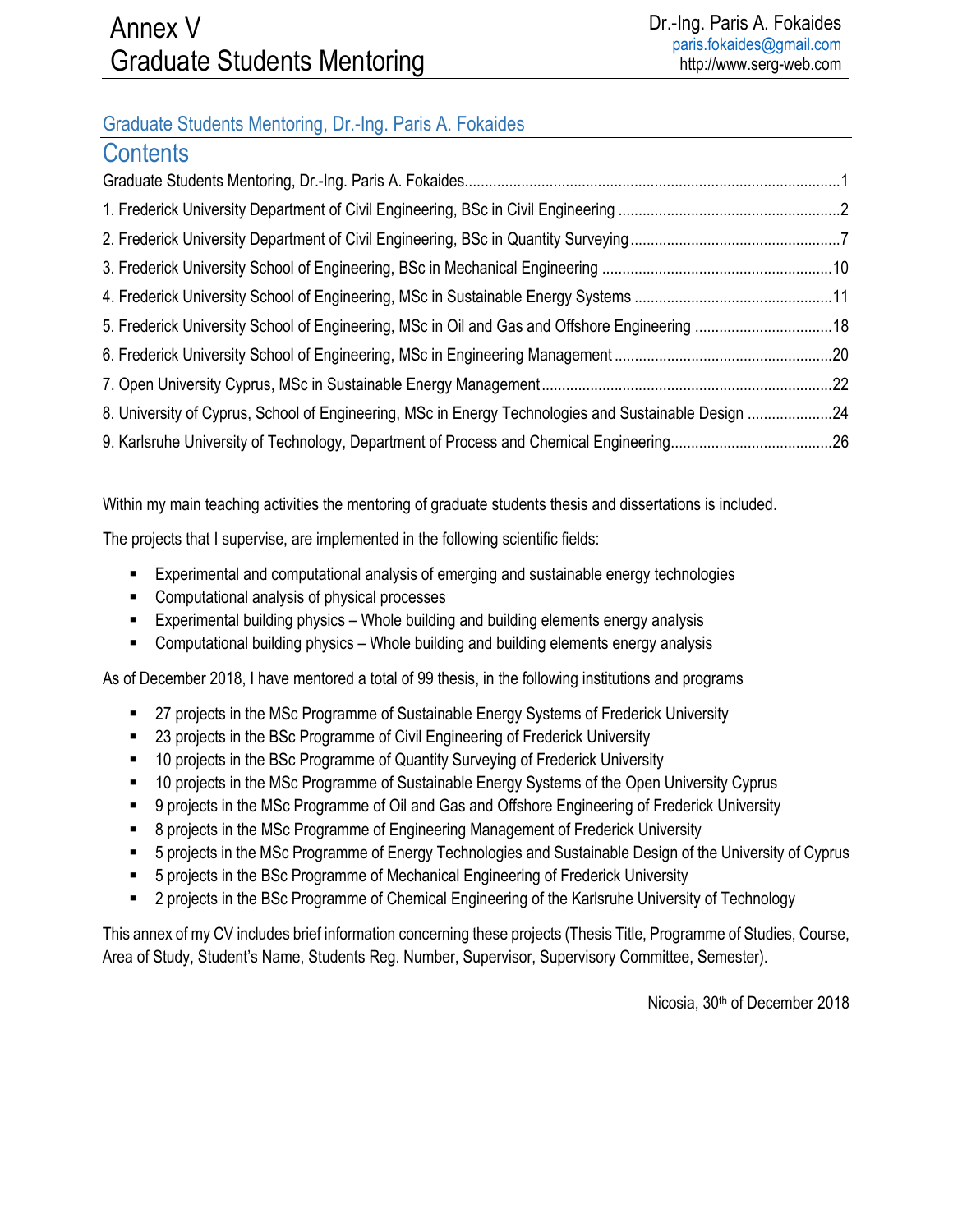|                              | 1. Frederick University Department of Civil Engineering, BSc in Civil Engineering       |
|------------------------------|-----------------------------------------------------------------------------------------|
| <b>Thesis Title</b>          | Monitoring of the energy performance of a residence in Cyprus                           |
| <b>Programme of Studies</b>  | BSc in Civil Engineering, Frederick University, Cyprus                                  |
| <b>Course</b>                | CEP 400 Senior Project                                                                  |
| <b>Area of Study</b>         | Computational Building Physics - Whole Building Energy Analysis                         |
|                              | Experimental Building Physics - In-situ Measurements                                    |
| <b>Student's Name</b>        | Nikos Michael                                                                           |
| <b>Students Reg. Number</b>  | 4780                                                                                    |
| Supervisor                   | Dr.-Ing. Paris A. Fokaides, V. Lecturer, Civil Engineering Department                   |
| <b>Supervisory Committee</b> | Dr. Antonis Kanelopoulos, Lecturer, Civil Engineering Department                        |
|                              | Dr. Demetris Nicolaides, Lecturer, Civil Engineering Department                         |
| <b>Semester</b>              | Spring Semester 2013                                                                    |
| <b>Thesis Title</b>          | Investigation of the impact of the reference building on the energy classifica-         |
|                              | tion of buildings                                                                       |
| <b>Programme of Studies</b>  | BSc in Civil Engineering, Frederick University, Cyprus                                  |
| <b>Course</b>                | CEP 400 Senior Project                                                                  |
| <b>Area of Study</b>         | Computational Building Physics - Whole Building Energy Analysis                         |
| <b>Student's Name</b>        | Leontios Tselepos                                                                       |
| <b>Students Reg. Number</b>  | 6159                                                                                    |
| <b>Supervisor</b>            | Dr.-Ing. Paris A. Fokaides, V. Lecturer, Civil Engineering Department                   |
| <b>Supervisory Committee</b> | Dr. Petros Christou, Ass. Professor, Civil Engineering Department                       |
|                              | Dr. Demetris Nicolaides, Lecturer, Civil Engineering Department                         |
| <b>Semester</b>              | Fall Semester 2013                                                                      |
| <b>Thesis Title</b>          | Renovation of existing building towards energy performance improvement                  |
| <b>Programme of Studies</b>  | BSc in Civil Engineering, Frederick University, Cyprus                                  |
|                              |                                                                                         |
| <b>Course</b>                | CEP 400 Senior Project                                                                  |
| <b>Area of Study</b>         | Computational Building Physics - Whole Building Energy Analysis                         |
| <b>Student's Name</b>        | Panagiotis Georgiou                                                                     |
| <b>Students Reg. Number</b>  | 4101                                                                                    |
| <b>Supervisor</b>            | Dr.-Ing. Paris A. Fokaides, V. Lecturer, Civil Engineering Department                   |
| <b>Supervisory Committee</b> | Dr. George Michaelides, Ass. Professor, Civil Engineering Department                    |
|                              | Dr. Christakis Onisiphorou, Lecturer, Civil Engineering Department                      |
| <b>Semester</b>              | Fall Semester 2013                                                                      |
| <b>Thesis Title</b>          | Design and construction of building element samples presenting energy in-               |
|                              | sulation techniques in the building sector                                              |
| <b>Programme of Studies</b>  | BSc in Civil Engineering, Frederick University, Cyprus                                  |
| Course                       | CEP 400 Senior Project                                                                  |
| <b>Area of Study</b>         | <b>Experimental Building Physics</b>                                                    |
| <b>Student's Name</b>        | Antonis Matsangos                                                                       |
| <b>Students Reg. Number</b>  | 4167                                                                                    |
| <b>Supervisor</b>            | Dr.-Ing. Paris A. Fokaides, V. Lecturer, Civil Engineering Department                   |
| <b>Supervisory Committee</b> | Dr. Petros Christou, Ass. Professor, Civil Engineering Department                       |
| <b>Semester</b>              | Dr. Demetris Nicolaides, Lecturer, Civil Engineering Department<br>Spring Semester 2014 |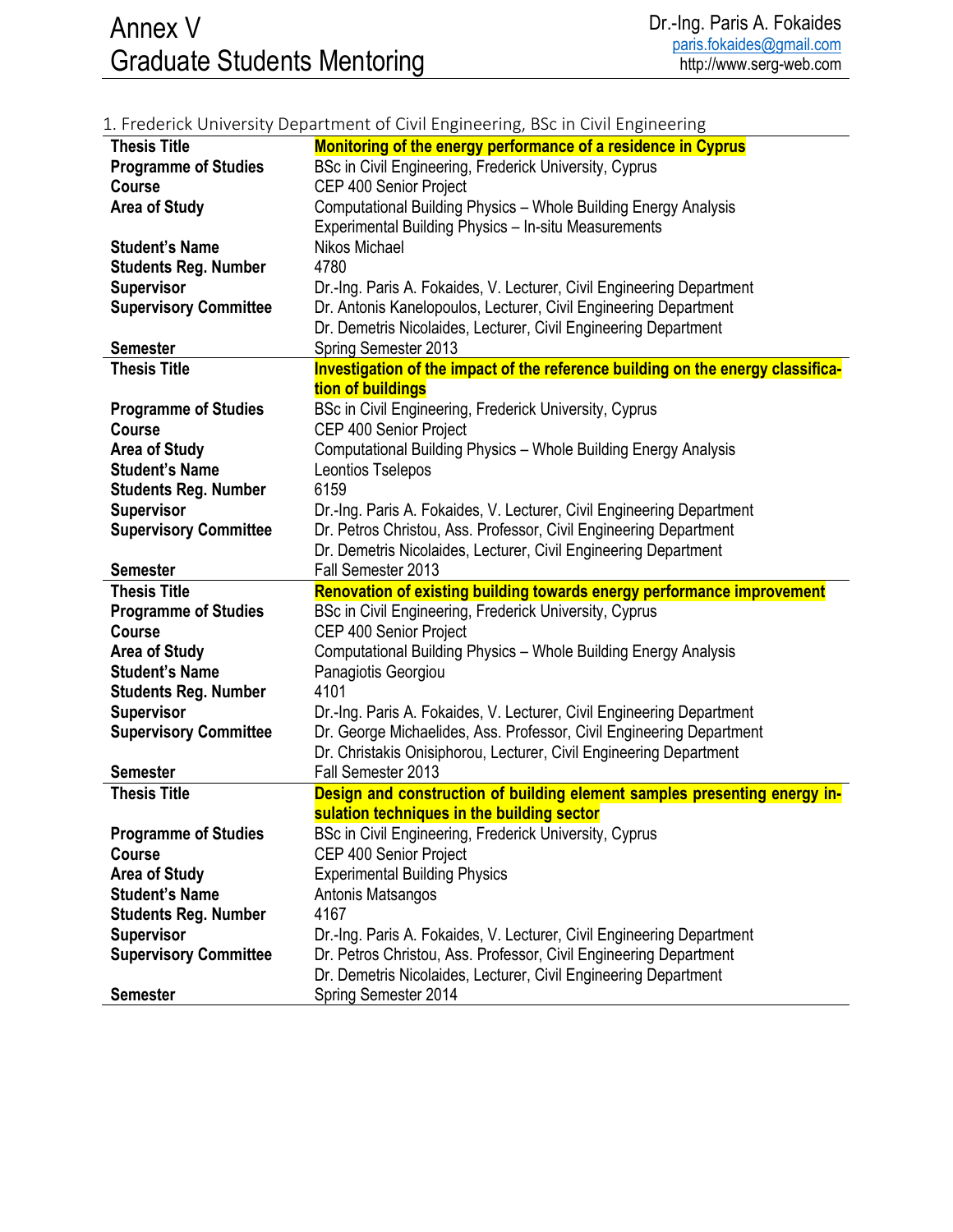## 1. Frederick University Department of Civil Engineering, BSc in Civil Engineering (cont'd)

| <b>Thesis Title</b>          | Infrared thermography (IRT) for building diagnostics and possible ways of im-           |
|------------------------------|-----------------------------------------------------------------------------------------|
|                              | proving the thermal performance of the building shell                                   |
| <b>Programme of Studies</b>  | BSc in Civil Engineering, Frederick University, Cyprus                                  |
| <b>Course</b>                | CEP 400 Senior Project                                                                  |
| <b>Area of Study</b>         | Experimental Building Physics - In-situ Measurements                                    |
| <b>Student's Name</b>        | Panagiotis Konstantinou                                                                 |
| <b>Students Reg. Number</b>  | 5934                                                                                    |
| <b>Supervisor</b>            | Dr.-Ing. Paris A. Fokaides, V. Lecturer, Civil Engineering Department                   |
| <b>Supervisory Committee</b> | Dr. Petros Christou, Ass. Professor, Civil Engineering Department                       |
|                              | Dr. Antonis Michael, Lecturer, Civil Engineering Department                             |
| <b>Semester</b>              | Spring Semester 2014                                                                    |
| <b>Thesis Title</b>          | <b>Building's energy upgrade in Cyprus</b>                                              |
| <b>Programme of Studies</b>  | BSc in Civil Engineering, Frederick University, Cyprus                                  |
| <b>Course</b>                | CEP 400 Senior Project                                                                  |
| <b>Area of Study</b>         | Computational Building Physics - Whole Building Energy Analysis                         |
| <b>Student's Name</b>        | Rafaella Apousel                                                                        |
| <b>Students Reg. Number</b>  | 5891                                                                                    |
| <b>Supervisor</b>            | Dr.-Ing. Paris A. Fokaides, V. Lecturer, Civil Engineering Department                   |
| <b>Supervisory Committee</b> | Dr. George Michaelides, Ass. Professor, Civil Engineering Department                    |
|                              | Dr. Christakis Onisiphorou, Lecturer, Civil Engineering Department                      |
| <b>Semester</b>              | Spring Semester 2014                                                                    |
|                              |                                                                                         |
| <b>Thesis Title</b>          | Life Cycle Assessment of selected building materials applied in Cyprus                  |
| <b>Programme of Studies</b>  | BSc in Civil Engineering, Frederick University, Cyprus                                  |
| <b>Course</b>                | CEP 400 Senior Project                                                                  |
| <b>Area of Study</b>         | Computational Building Physics - Life Cycle Assessment                                  |
| <b>Student's Name</b>        | Panagiotis Ilia                                                                         |
| <b>Students Reg. Number</b>  | 6020                                                                                    |
| <b>Supervisor</b>            | Dr.-Ing. Paris A. Fokaides, V. Lecturer, Civil Engineering Department                   |
| <b>Supervisory Committee</b> | Dr. Petros Christou, Ass. Professor, Civil Engineering Department                       |
|                              | Dr. Demetris Nicolaides, Lecturer, Civil Engineering Department                         |
| <b>Semester</b>              | Spring Semester 2014                                                                    |
| <b>Thesis Title</b>          | <b>Numerical analysis of energy behaviour of thermal bridges</b>                        |
| <b>Programme of Studies</b>  | BSc in Civil Engineering, Frederick University, Cyprus                                  |
| <b>Course</b>                | CEP 400 Senior Project                                                                  |
| <b>Area of Study</b>         | <b>Computational Building Physics- Finite Elements Methods</b>                          |
| <b>Student's Name</b>        | George Nicolaidis                                                                       |
| <b>Students Reg. Number</b>  | 1965                                                                                    |
| <b>Supervisor</b>            | Dr.-Ing. Paris A. Fokaides, V. Lecturer, Civil Engineering Department                   |
| <b>Supervisory Committee</b> | Dr. Petros Christou, Ass. Professor, Civil Engineering Department                       |
| <b>Semester</b>              | Dr. Demetris Nicolaides, Lecturer, Civil Engineering Department<br>Spring Semester 2014 |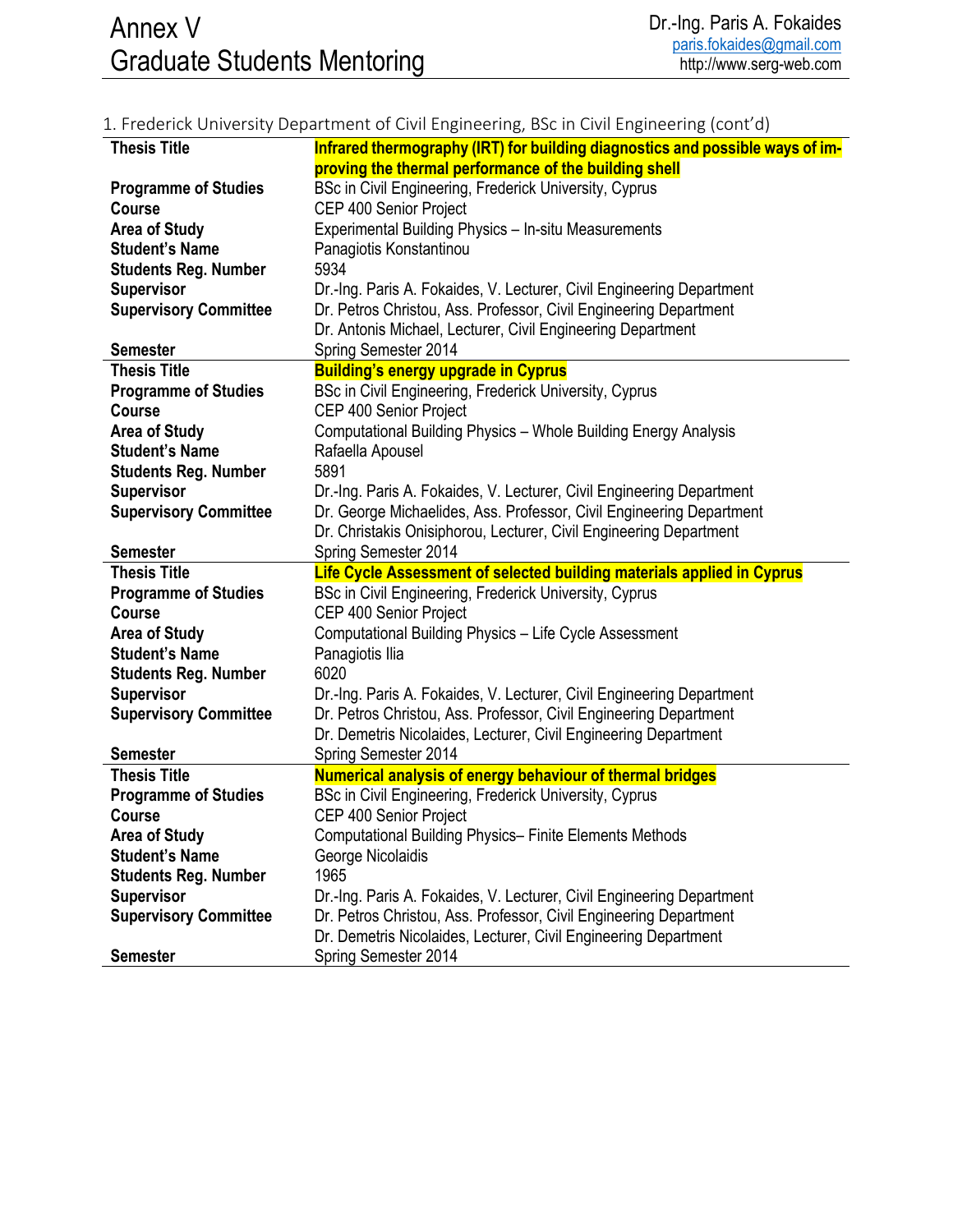# Annex V Graduate Students Mentoring

|                              | 1. Frederick University Department of Civil Engineering, BSc in Civil Engineering (cont'd) |
|------------------------------|--------------------------------------------------------------------------------------------|
| <b>Thesis Title</b>          | Numerical evaluation of thermal behaviour of a vernacular building in Nicosia              |
| <b>Programme of Studies</b>  | BSc in Civil Engineering, Frederick University, Cyprus                                     |
| <b>Course</b>                | CEP 400 Senior Project                                                                     |
| <b>Area of Study</b>         | <b>Computational Building Physics- Finite Elements Methods</b>                             |
| <b>Student's Name</b>        | Marios Michael                                                                             |
| <b>Students Reg. Number</b>  | 5275                                                                                       |
| <b>Supervisor</b>            | Dr.-Ing. Paris A. Fokaides, V. Lecturer, Civil Engineering Department                      |
| <b>Supervisory Committee</b> | Dr. Petros Christou, Ass. Professor, Civil Engineering Department                          |
|                              | Dr. Demetris Nicolaides, Lecturer, Civil Engineering Department                            |
| <b>Semester</b>              | Fall Semester 2014                                                                         |
| <b>Thesis Title</b>          | <b>Structural and energy aspects of BIPVs in Cyprus</b>                                    |
| <b>Programme of Studies</b>  | BSc in Civil Engineering, Frederick University, Cyprus                                     |
| <b>Course</b>                | CEP 400 Senior Project                                                                     |
| <b>Area of Study</b>         | Sustainable Energy Technologies - Structural Aspects                                       |
| <b>Student's Name</b>        | Panagiota Tsitsi                                                                           |
| <b>Students Reg. Number</b>  | 6126                                                                                       |
| <b>Supervisor</b>            | Dr.-Ing. Paris A. Fokaides, V. Lecturer, Civil Engineering Department                      |
| <b>Supervisory Committee</b> | Dr. Christos Anastasiou, Ass. Professor, Civil Engineering Department                      |
|                              | Dr. Petros Christou, Ass. Professor, Civil Engineering Department                          |
| <b>Semester</b>              | Fall Semester 2014                                                                         |
|                              |                                                                                            |
| <b>Thesis Title</b>          | Structural aspects of Renewable Energy Technologies in the built environ-                  |
|                              | ment                                                                                       |
| <b>Programme of Studies</b>  | BSc in Civil Engineering, Frederick University, Cyprus                                     |
| <b>Course</b>                | CEP 400 Senior Project                                                                     |
| <b>Area of Study</b>         | Sustainable Energy Technologies - Structural Aspects                                       |
| <b>Student's Name</b>        | Avraam Papaloizou                                                                          |
| <b>Students Reg. Number</b>  | 5866                                                                                       |
| <b>Supervisor</b>            | Dr.-Ing. Paris A. Fokaides, V. Lecturer, Civil Engineering Department                      |
| <b>Supervisory Committee</b> | Dr. Christos Anastasiou, Ass. Professor, Civil Engineering Department                      |
|                              | Dr. Petros Christou, Ass. Professor, Civil Engineering Department                          |
| <b>Semester</b>              | Spring Semester 2015                                                                       |
| <b>Thesis Title</b>          | <b>Energy upgrade of a building block in Cyprus</b>                                        |
| <b>Programme of Studies</b>  | BSc in Civil Engineering, Frederick University, Cyprus                                     |
| Course                       | CEP 400 Senior Project                                                                     |
| <b>Area of Study</b>         | Computational Building Physics - Whole Building Energy Analysis                            |
| <b>Student's Name</b>        | Petros Neophytou                                                                           |
| <b>Students Reg. Number</b>  | 8111                                                                                       |
| <b>Supervisor</b>            | Dr.-Ing. Paris A. Fokaides, V. Lecturer, Civil Engineering Department                      |
| <b>Supervisory Committee</b> | Dr. Christos Anastasiou, Ass. Professor, Civil Engineering Department                      |
| <b>Semester</b>              | Dr. Petros Christou, Ass. Professor, Civil Engineering Department<br>Spring Semester 2015  |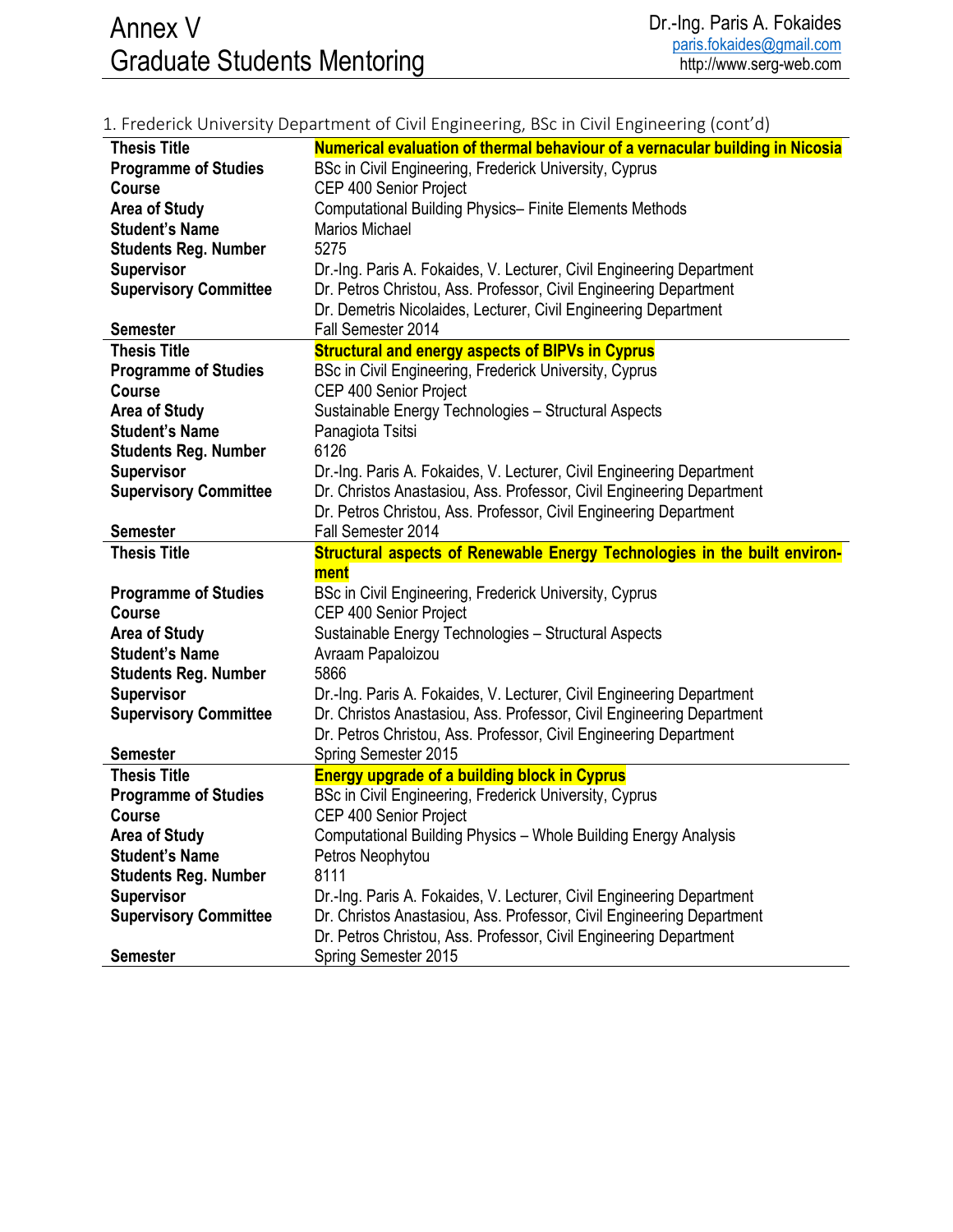|                                                  | 1. Frederick University Department of Civil Engineering, BSc in Civil Engineering (cont'd) |
|--------------------------------------------------|--------------------------------------------------------------------------------------------|
| <b>Thesis Title</b>                              | <b>Life Cycle Assessment of a Phase Change Material</b>                                    |
| <b>Programme of Studies</b>                      | BSc in Civil Engineering, Frederick University, Cyprus                                     |
| <b>Course</b>                                    | CEP 400 Senior Project                                                                     |
| <b>Area of Study</b>                             | Computational Building Physics - Life Cycle Assessment                                     |
| <b>Student's Name</b>                            | Avraam Avraam                                                                              |
| <b>Students Reg. Number</b>                      | 6399                                                                                       |
| <b>Supervisor</b>                                | Dr.-Ing. Paris A. Fokaides, V. Lecturer, Civil Engineering Department                      |
| <b>Supervisory Committee</b>                     | Dr. Petros Christou, Ass. Professor, Civil Engineering Department                          |
|                                                  | Dr. Demetris Nicolaides, Lecturer, Civil Engineering Department                            |
| <b>Semester</b>                                  | Spring Semester 2015                                                                       |
| <b>Thesis Title</b>                              | <b>Implementation of energy audit of Frederick University SEAS Lab</b>                     |
| <b>Programme of Studies</b>                      | BSc in Civil Engineering, Frederick University, Cyprus                                     |
| <b>Course</b>                                    | CEP 400 Senior Project                                                                     |
| <b>Area of Study</b>                             | Computational Building Physics - Whole Building Energy Analysis                            |
|                                                  | Experimental Building Physics - In-situ Measurements                                       |
| <b>Student's Name</b>                            | Christiana Panteli                                                                         |
| <b>Students Reg. Number</b>                      | 5808                                                                                       |
| <b>Supervisor</b>                                | Dr.-Ing. Paris A. Fokaides, V. Lecturer, Civil Engineering Department                      |
| <b>Supervisory Committee</b>                     | Dr. Petros Christou, Ass. Professor, Civil Engineering Department                          |
|                                                  | Dr. Demetris Nicolaides, Lecturer, Civil Engineering Department                            |
| <b>Semester</b>                                  | Spring Semester 2015                                                                       |
| <b>Thesis Title</b>                              | <b>Energy Audits in existing buildings</b>                                                 |
| <b>Programme of Studies</b>                      | BSc in Civil Engineering, Frederick University, Cyprus                                     |
| <b>Course</b>                                    | CEP 400 Senior Project                                                                     |
| <b>Area of Study</b>                             | Computational Building Physics - Whole Building Energy Analysis                            |
|                                                  | Experimental Building Physics - In-situ Measurements                                       |
| <b>Student's Name</b>                            | Christos Karkanias                                                                         |
| <b>Students Reg. Number</b>                      | 5749                                                                                       |
| <b>Supervisor</b>                                | Dr.-Ing. Paris A. Fokaides, V. Lecturer, Civil Engineering Department                      |
| <b>Supervisory Committee</b>                     | Dr. Petros Christou, Ass. Professor, Civil Engineering Department                          |
|                                                  | Dr. Demetris Nicolaides, Lecturer, Civil Engineering Department                            |
| <b>Semester</b>                                  | Spring Semester 2015                                                                       |
| <b>Thesis Title</b>                              | <b>Setup and testing of a Hydrology Bench</b>                                              |
| <b>Programme of Studies</b>                      | BSc in Civil Engineering, Frederick University, Cyprus                                     |
| Course                                           | CEP 400 Senior Project<br><b>Experimental Fluid Mechanics</b>                              |
| <b>Area of Study</b><br><b>Student's Name(s)</b> |                                                                                            |
| <b>Students Reg. Number(s)</b>                   | Antonis Georgiou, Plastiras Plastira<br>6556, 6439                                         |
| <b>Supervisor</b>                                | Dr.-Ing. Paris A. Fokaides, V. Lecturer, Civil Engineering Department                      |
| <b>Supervisory Committee</b>                     | Dr. George Michaelides, Ass. Professor, Civil Engineering Department                       |
|                                                  | Dr. Christakis Onisiphorou, Lecturer, Civil Engineering Department                         |
| <b>Semester</b>                                  | Fall Semester 2015                                                                         |
|                                                  |                                                                                            |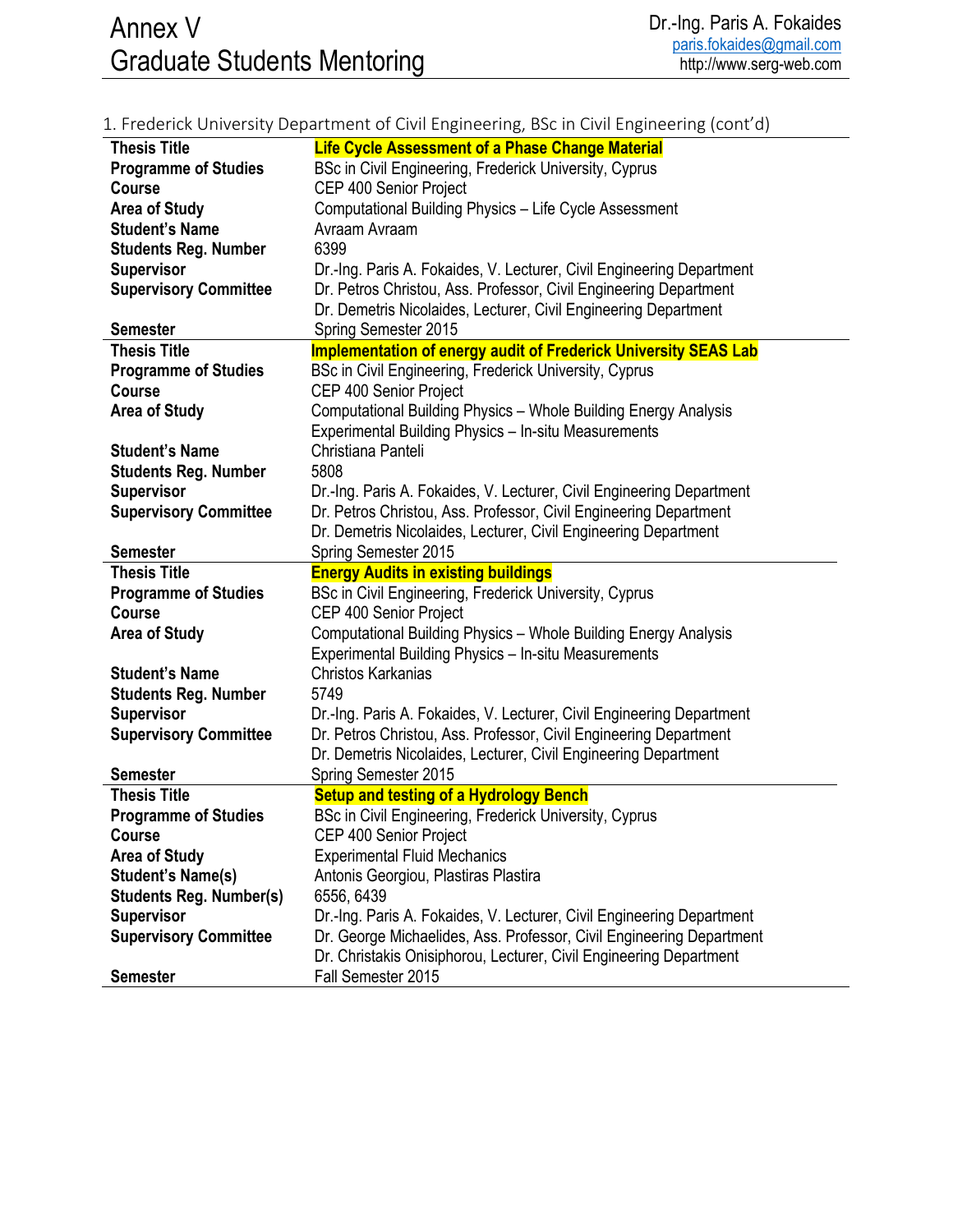## 1. Frederick University Department of Civil Engineering, BSc in Civil Engineering (cont'd)

| <b>Thesis Title</b>          | The characteristics and the energy behaviour of the residential building stock        |
|------------------------------|---------------------------------------------------------------------------------------|
|                              | of "Cyprus land development corporation".                                             |
| <b>Programme of Studies</b>  | BSc in Civil Engineering, Frederick University, Cyprus                                |
| <b>Course</b>                | CEP 400 Senior Project                                                                |
| <b>Area of Study</b>         | Computational Building Physics - Whole Building Energy Analysis                       |
| <b>Student's Name</b>        | Kyriakos Polycarpou                                                                   |
| <b>Students Reg. Number</b>  | 7209                                                                                  |
| <b>Supervisor</b>            | Dr.-Ing. Paris A. Fokaides, V. Lecturer, Civil Engineering Department                 |
| <b>Supervisory Committee</b> | Dr. Petros Christou, Ass. Professor, Civil Engineering Department                     |
|                              | Dr. Demetris Nicolaides, Lecturer, Civil Engineering Department                       |
| <b>Semester</b>              | Spring Semester 2016                                                                  |
| <b>External Reference</b>    | http://www.sciencedirect.com/science/article/pii/S0301421517305694                    |
| <b>Thesis Title</b>          | Comparative environmental assessment of a contemporary building and a                 |
|                              | building with a steel frame using Life Cycle Assessment (LCA)                         |
| <b>Programme of Studies</b>  | BSc in Civil Engineering, Frederick University, Cyprus                                |
| <b>Course</b>                | CEP 400 Senior Project                                                                |
| <b>Area of Study</b>         | Computational Building Physics - Life Cycle Assessment                                |
| <b>Student's Name</b>        | Maria Nicolaou                                                                        |
| <b>Students Reg. Number</b>  | 6408                                                                                  |
| <b>Supervisor</b>            | Dr.-Ing. Paris A. Fokaides, V. Lecturer, Civil Engineering Department                 |
| <b>Supervisory Committee</b> | Dr. George Michaelides, Ass. Professor, Civil Engineering Department                  |
|                              | Dr. Christakis Onisiphorou, Lecturer, Civil Engineering Department                    |
| <b>Semester</b>              | Spring Semester 2016                                                                  |
|                              |                                                                                       |
|                              |                                                                                       |
| <b>Thesis Title</b>          | Technical and Feasibility Analysis of Fenestration for a Sustainable Struc-           |
|                              | tures                                                                                 |
| <b>Programme of Studies</b>  | BSc in Civil Engineering, Frederick University, Cyprus                                |
| <b>Course</b>                | CEP 400 Senior Project                                                                |
| <b>Area of Study</b>         | Computational Building Physics - Whole Building Energy Analysis                       |
| <b>Student's Name</b>        | Christina Chatzoglou                                                                  |
| <b>Students Reg. Number</b>  | 9710                                                                                  |
| <b>Supervisor</b>            | Dr.-Ing. Paris A. Fokaides, V. Lecturer, Civil Engineering Department                 |
| <b>Supervisory Committee</b> | Dr. George Michaelides, Ass. Professor, Civil Engineering Department                  |
|                              | Dr. Christakis Onisiphorou, Lecturer, Civil Engineering Department                    |
| <b>Semester</b>              | Spring Semester 2016                                                                  |
| <b>Thesis Title</b>          | Heat Flux Variation Through An Opaque Wall Based On The Position Of The               |
|                              | <b>Insulating Material</b>                                                            |
| <b>Programme of Studies</b>  | BSc in Civil Engineering, Frederick University, Cyprus                                |
| <b>Course</b>                | CEP 400 Senior Project                                                                |
| <b>Area of Study</b>         | <b>Computational Building Physics- Finite Elements Methods</b>                        |
| <b>Student's Name</b>        | <b>Christos Galazis</b>                                                               |
| <b>Students Reg. Number</b>  | 7896                                                                                  |
| <b>Supervisor</b>            | Dr.-Ing. Paris A. Fokaides, V. Lecturer, Civil Engineering Department                 |
| <b>Supervisory Committee</b> | Dr. Petros Christou, Ass. Professor, Civil Engineering Department                     |
| <b>Semester</b>              | Dr. Demetris Nicolaides, Lecturer, Civil Engineering Department<br>Fall Semester 2016 |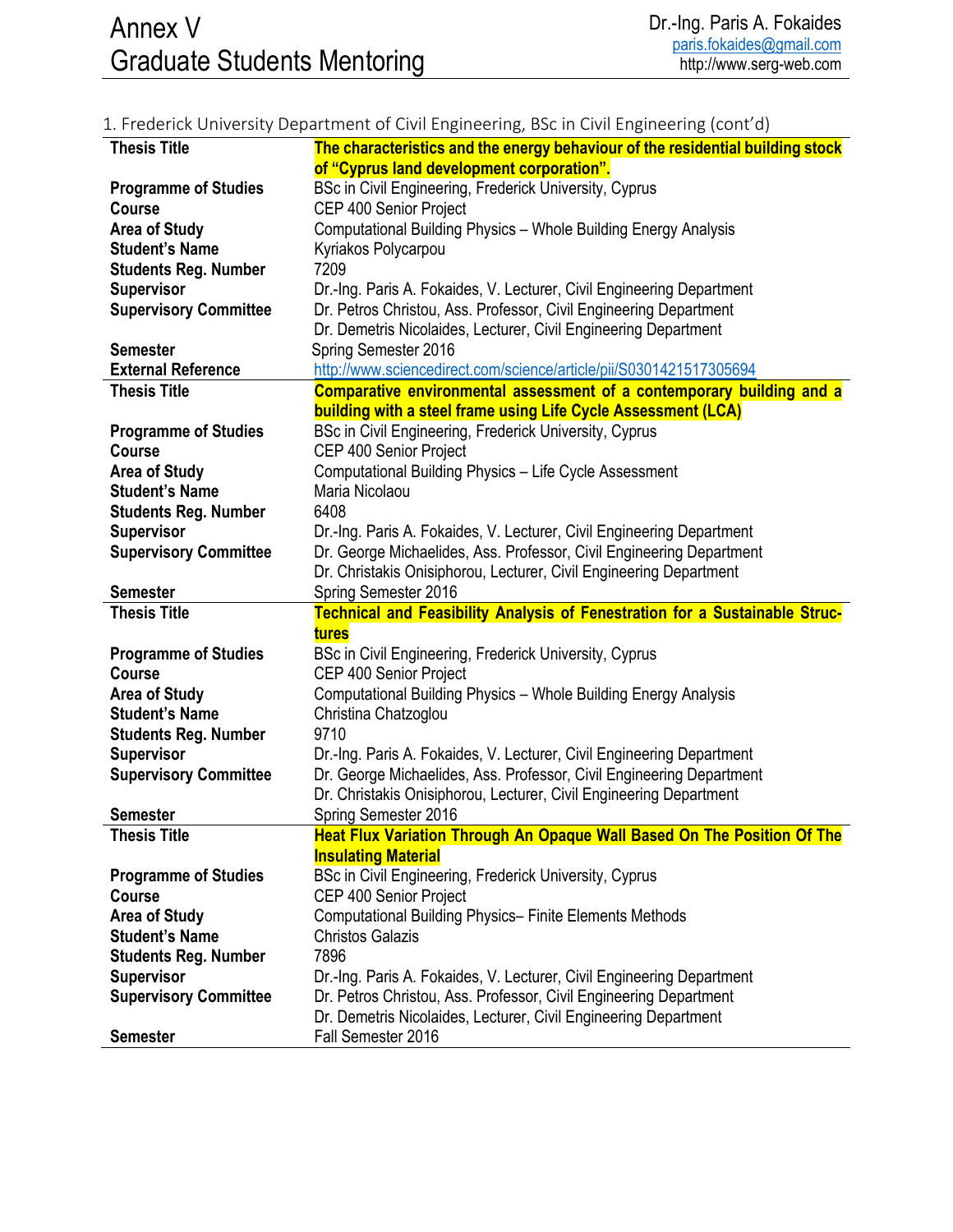## 1. Frederick University Department of Civil Engineering, BSc in Civil Engineering (cont'd)

| <b>Thesis Title</b>                          | Investigation of indoor thermal comfort conditions during summer period un-           |
|----------------------------------------------|---------------------------------------------------------------------------------------|
|                                              | der subtropical environmental conditions                                              |
| <b>Programme of Studies</b>                  | BSc in Civil Engineering, Frederick University, Cyprus                                |
| <b>Course</b>                                | CEP 400 Senior Project                                                                |
| <b>Area of Study</b>                         | Computational Building Physics - Whole Building Energy Analysis                       |
|                                              | Experimental Building Physics - In-situ Measurements                                  |
| <b>Student's Name</b>                        | Kyriakos Xystouris                                                                    |
| <b>Students Reg. Number</b>                  | 8360                                                                                  |
| <b>Supervisor</b>                            | Dr.-Ing. Paris A. Fokaides, V. Lecturer, Civil Engineering Department                 |
| <b>Supervisory Committee</b>                 | Dr. Petros Christou, Ass. Professor, Civil Engineering Department                     |
|                                              | Dr. Demetris Nicolaides, Lecturer, Civil Engineering Department                       |
| <b>Semester</b>                              | Fall Semester 2016                                                                    |
| <b>Thesis Title</b>                          | Whole building energy analysis with the use of energy performance certifica-          |
|                                              | tion tools                                                                            |
| <b>Programme of Studies</b>                  | BSc in Civil Engineering, Frederick University, Cyprus                                |
| Course                                       | CEP 400 Senior Project                                                                |
| <b>Area of Study</b>                         | Computational Building Physics - Whole Building Energy Analysis                       |
| <b>Student's Name</b>                        | losif Kapelakis                                                                       |
| <b>Students Reg. Number</b>                  | 10273                                                                                 |
| <b>Supervisor</b>                            | Dr.-Ing. Paris A. Fokaides, V. Lecturer, Civil Engineering Department                 |
| <b>Supervisory Committee</b>                 | Dr. Petros Christou, Assoc. Professor, Civil Engineering Department                   |
|                                              | Dr. Christos Anastasiou, Assoc. Professor, Civil Engineering Department               |
| <b>Semester</b>                              | Fall Semester 2017                                                                    |
| <b>Thesis Title</b>                          |                                                                                       |
|                                              | Experimental and numerical investigation of the performance of reflective<br>coatings |
|                                              |                                                                                       |
| <b>Programme of Studies</b><br><b>Course</b> | BSc in Civil Engineering, Frederick University, Cyprus                                |
|                                              | CEP 400 Senior Project                                                                |
| <b>Area of Study</b>                         | Computational Building Physics - Finite Elements                                      |
|                                              | Experimental Building Physics - In-situ Measurements                                  |
| <b>Student's Name</b>                        | Constantina Christodoulou                                                             |
| <b>Students Reg. Number</b>                  | 8587                                                                                  |
| <b>Supervisor</b>                            | Dr.-Ing. Paris A. Fokaides, V. Lecturer, Civil Engineering Department                 |
| <b>Supervisory Committee</b>                 | Dr. Petros Christou, Assoc. Professor, Civil Engineering Department                   |
|                                              | Dr. Demetris Nicolaides, Ass. Professor, Civil Engineering Department                 |
| <b>Semester</b>                              | Spring Semester 2018                                                                  |

### 2. Frederick University Department of Civil Engineering, BSc in Quantity Surveying

| <b>Thesis Title</b>          | Quantity surveying aspects of renewable energy technologies applications |
|------------------------------|--------------------------------------------------------------------------|
| <b>Programme of Studies</b>  | BSc in Quantity Surveying, Frederick University, Cyprus                  |
| <b>Course</b>                | ASSP 450 Senior Project                                                  |
| <b>Area of Study</b>         | Sustainable Energy Technologies - Structural Aspects                     |
| <b>Student's Name</b>        | Andreas Michael                                                          |
| <b>Students Reg. Number</b>  | 5777                                                                     |
| <b>Supervisor</b>            | Dr.-Ing. Paris A. Fokaides, V. Lecturer, Civil Engineering Department    |
| <b>Supervisory Committee</b> | Dr. Christakis Onisiphorou, Lecturer, Civil Engineering Department       |
|                              | Dr. Skevi Perdikou, Lecturer, Civil Engineering Department               |
| <b>Semester</b>              | Spring Semester 2014                                                     |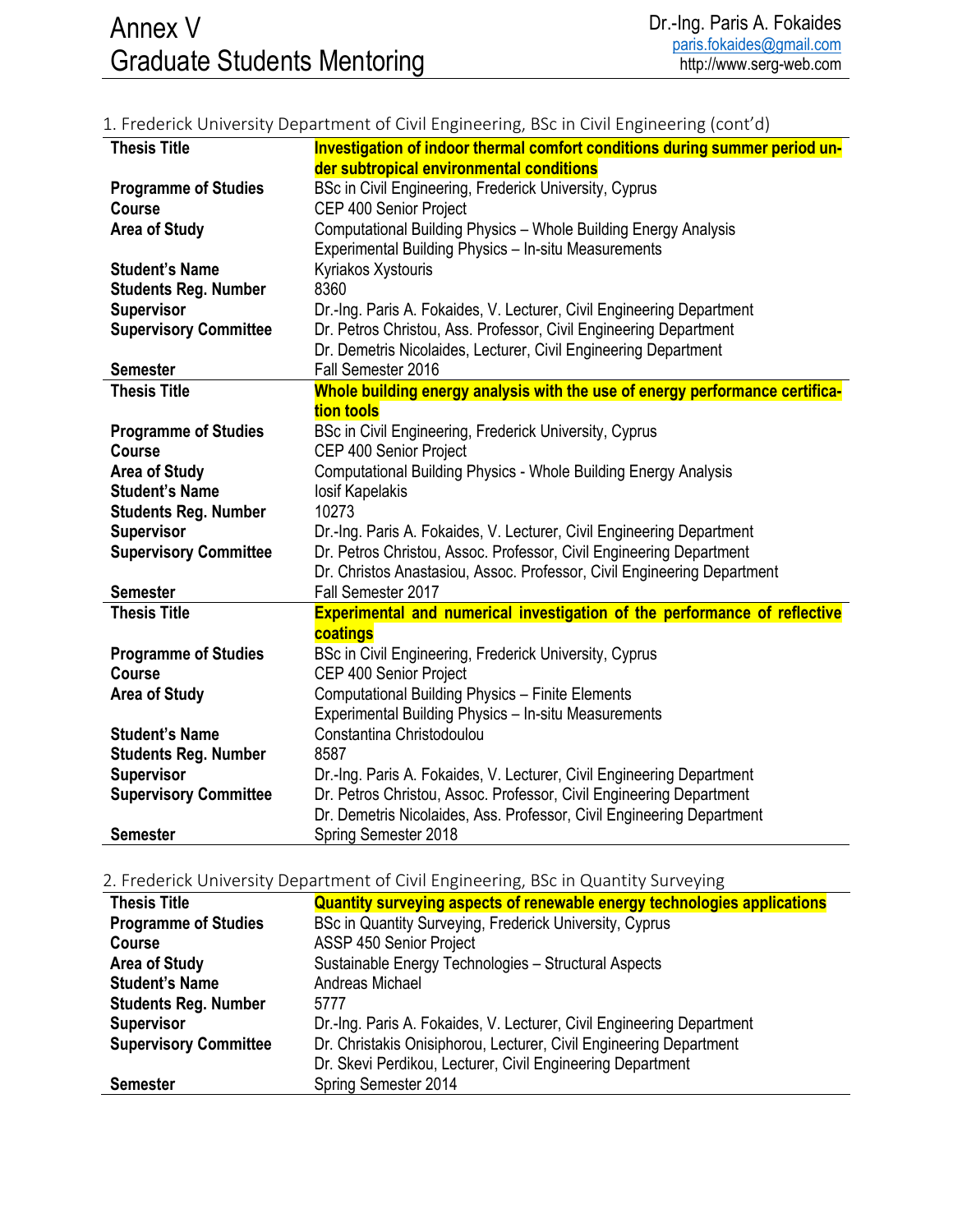| <b>Thesis Title</b>          | The cost of achieving energy efficient performance of large constructions      |
|------------------------------|--------------------------------------------------------------------------------|
| <b>Programme of Studies</b>  | BSc in Quantity Surveying, Frederick University, Cyprus                        |
| Course                       | ASSP 450 Senior Project                                                        |
| <b>Area of Study</b>         | Computational Building Physics - Whole Building Energy Analysis                |
| <b>Student's Name</b>        | <b>Stylianos Mesimeris</b>                                                     |
| <b>Students Reg. Number</b>  | 4129                                                                           |
| <b>Supervisor</b>            | Dr.-Ing. Paris A. Fokaides, V. Lecturer, Civil Engineering Department          |
| <b>Supervisory Committee</b> | Dr. Christakis Onisiphorou, Lecturer, Civil Engineering Department             |
|                              |                                                                                |
|                              | Dr. Skevi Perdikou, Lecturer, Civil Engineering Department                     |
| <b>Semester</b>              | Spring Semester 2014                                                           |
| <b>Thesis Title</b>          | <b>Sustainability schemes and building materials</b>                           |
| <b>Programme of Studies</b>  | BSc in Quantity Surveying, Frederick University, Cyprus                        |
| <b>Course</b>                | ASSP 450 Senior Project                                                        |
| <b>Area of Study</b>         | Computational Building Physics - Sustainability Assessment                     |
| <b>Student's Name</b>        | Ioannis Koutsoumpas                                                            |
| <b>Students Reg. Number</b>  | 6060                                                                           |
| <b>Supervisor</b>            | Dr.-Ing. Paris A. Fokaides, V. Lecturer, Civil Engineering Department          |
| <b>Supervisory Committee</b> | Dr. Christakis Onisiphorou, Lecturer, Civil Engineering Department             |
|                              | Dr. George Papadopoulos, V. Lecturer, Civil Engineering Department             |
| <b>Semester</b>              | Spring Semester 2015                                                           |
| <b>Thesis Title</b>          | <b>Thermal insulation options of single dwelling in Cyprus</b>                 |
| <b>Programme of Studies</b>  | BSc in Quantity Surveying, Frederick University, Cyprus                        |
| <b>Course</b>                | ASSP 450 Senior Project                                                        |
| <b>Area of Study</b>         | Computational Building Physics - Whole Building Energy Analysis                |
| <b>Student's Name</b>        | Panagiotis Tafouna                                                             |
| <b>Students Reg. Number</b>  | 5733                                                                           |
| <b>Supervisor</b>            | Dr.-Ing. Paris A. Fokaides, V. Lecturer, Civil Engineering Department          |
| <b>Supervisory Committee</b> | Dr. Christakis Onisiphorou, Lecturer, Civil Engineering Department             |
|                              | Dr. George Papadopoulos, V. Lecturer, Civil Engineering Department             |
| <b>Semester</b>              | Spring Semester 2015                                                           |
| <b>Thesis Title</b>          | <b>Optimization of Quantity Surveying KPIs for large construction projects</b> |
| <b>Programme of Studies</b>  | BSc in Quantity Surveying, Frederick University, Cyprus                        |
| <b>Course</b>                | ASSP 450 Senior Project                                                        |
| <b>Area of Study</b>         | Computational Building Physics - Sustainability Assessment                     |
| <b>Student's Name</b>        | Maria Konnidou                                                                 |
| <b>Students Reg. Number</b>  | 7946                                                                           |
| <b>Supervisor</b>            | Dr.-Ing. Paris A. Fokaides, V. Lecturer, Civil Engineering Department          |
| <b>Supervisory Committee</b> | Dr. Christakis Onisiphorou, Lecturer, Civil Engineering Department             |
|                              | Dr. George Papadopoulos, V. Lecturer, Civil Engineering Department             |
| <b>Semester</b>              | Spring Semester 2015                                                           |
| <b>Thesis Title</b>          | <b>Quantity surveying aspects of zero energy dwellings</b>                     |
| <b>Programme of Studies</b>  | BSc in Quantity Surveying, Frederick University, Cyprus                        |
| <b>Course</b>                | ASSP 450 Senior Project                                                        |
| <b>Area of Study</b>         | <b>Computational Building Physics - Whole Building Energy Analysis</b>         |
| <b>Student's Name</b>        | Marios Georgiou                                                                |
| <b>Students Reg. Number</b>  | 6535                                                                           |
| <b>Supervisor</b>            | Dr.-Ing. Paris A. Fokaides, V. Lecturer, Civil Engineering Department          |
| <b>Supervisory Committee</b> | Dr. Christakis Onisiphorou, Lecturer, Civil Engineering Department             |
|                              |                                                                                |
|                              | Dr. George Papadopoulos, V. Lecturer, Civil Engineering Department             |
| <b>Semester</b>              | Spring Semester 2015                                                           |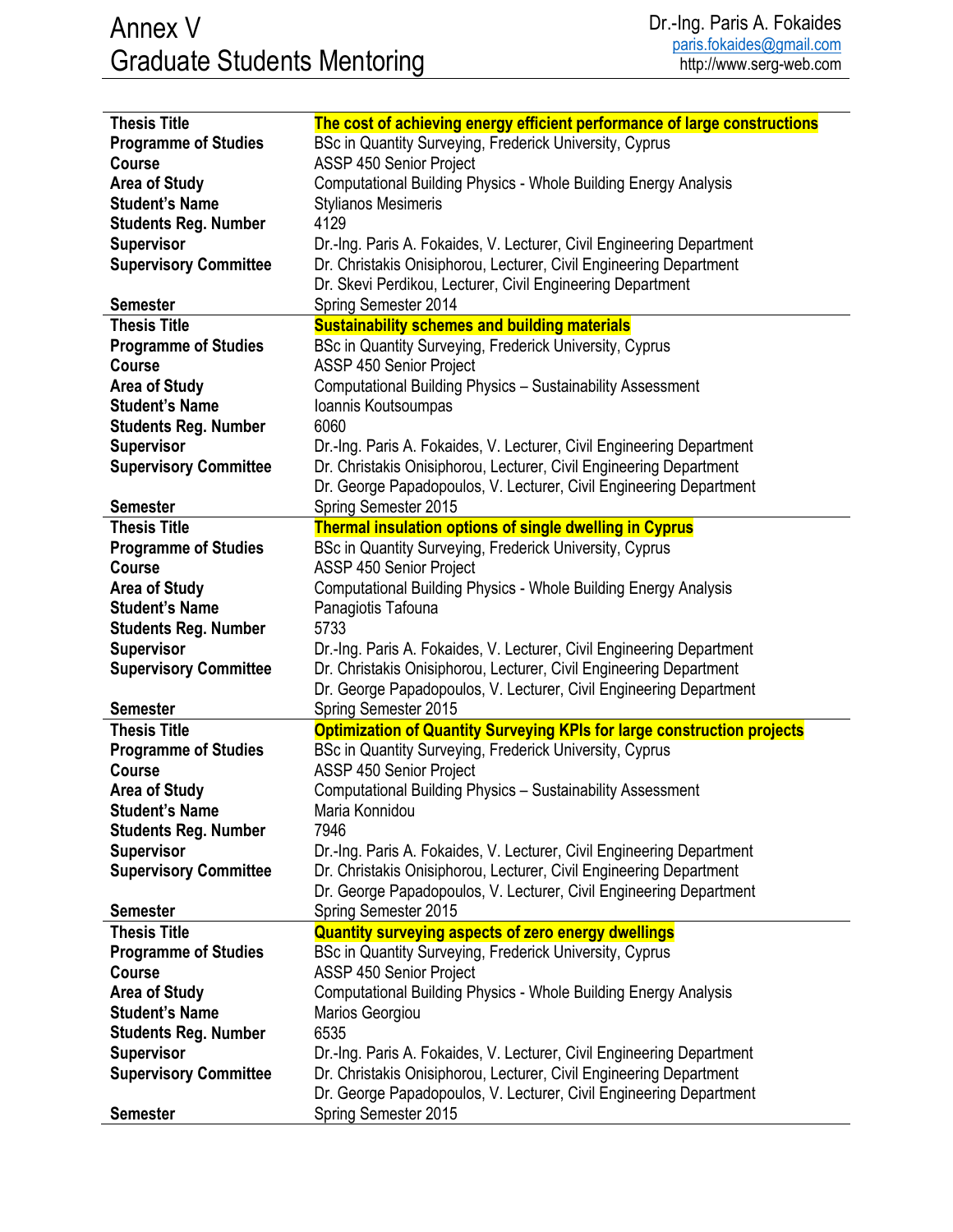## 2. Frederick University Department of Civil Engineering, BSc in Quantity Surveying (cont'd)

| <b>Thesis Title</b>                           | <b>Quantity surveying aspects of zero energy industrial buildings</b>                                                                      |
|-----------------------------------------------|--------------------------------------------------------------------------------------------------------------------------------------------|
| <b>Programme of Studies</b>                   | BSc in Quantity Surveying, Frederick University, Cyprus                                                                                    |
| <b>Course</b>                                 | ASSP 450 Senior Project                                                                                                                    |
| <b>Area of Study</b>                          | Computational Building Physics - Whole Building Energy Analysis                                                                            |
| <b>Student's Name</b>                         | <b>Christos Modestou</b>                                                                                                                   |
| <b>Students Reg. Number</b>                   | 3671                                                                                                                                       |
| <b>Supervisor</b>                             | Dr.-Ing. Paris A. Fokaides, V. Lecturer, Civil Engineering Department                                                                      |
| <b>Supervisory Committee</b>                  | Dr. Christakis Onisiphorou, Lecturer, Civil Engineering Department                                                                         |
|                                               | Dr. George Papadopoulos, V. Lecturer, Civil Engineering Department                                                                         |
| <b>Semester</b>                               | Spring Semester 2015                                                                                                                       |
| <b>Thesis Title</b>                           | Life Cycle Assessment of a selected building material used in Cyprus built envi-                                                           |
|                                               | ronment                                                                                                                                    |
| <b>Programme of Studies</b>                   | BSc in Quantity Surveying, Frederick University, Cyprus                                                                                    |
| <b>Course</b>                                 | ASSP 450 Senior Project                                                                                                                    |
| <b>Area of Study</b>                          | Computational Building Physics - Life Cycle Assessment                                                                                     |
| <b>Student's Name</b>                         | Chrystalla Chrysostomou                                                                                                                    |
| <b>Students Reg. Number</b>                   | 6678                                                                                                                                       |
| <b>Supervisor</b>                             | Dr.-Ing. Paris A. Fokaides, V. Lecturer, Civil Engineering Department                                                                      |
| <b>Supervisory Committee</b>                  | Dr. Demetris Nicolaides, Lecturer, Civil Engineering Department                                                                            |
|                                               | Dr. Christakis Onisiphorou, Lecturer, Civil Engineering Department                                                                         |
| <b>Semester</b>                               | Spring Semester 2015                                                                                                                       |
| <b>External Reference</b>                     | http://www.tandfonline.com/doi/abs/10.1080/14786451.2015.1100197?jour-                                                                     |
|                                               |                                                                                                                                            |
|                                               |                                                                                                                                            |
|                                               | nalCode=gsol20                                                                                                                             |
| <b>Thesis Title</b>                           | Quantity Surveying Aspects of Hotel Renovation towards zero energy consump-                                                                |
|                                               | tion                                                                                                                                       |
| <b>Programme of Studies</b><br><b>Course</b>  | BSc in Quantity Surveying, Frederick University, Cyprus                                                                                    |
|                                               | ASSP 450 Senior Project                                                                                                                    |
| <b>Area of Study</b><br><b>Student's Name</b> | <b>Computational Building Physics - Whole Building Energy Analysis</b>                                                                     |
|                                               | <b>Constantinos Ellinas</b>                                                                                                                |
| <b>Students Reg. Number</b>                   | 5926                                                                                                                                       |
| <b>Supervisor</b>                             | Dr.-Ing. Paris A. Fokaides, V. Lecturer, Civil Engineering Department                                                                      |
| <b>Supervisory Committee</b>                  | Dr. Christakis Onisiphorou, Lecturer, Civil Engineering Department                                                                         |
|                                               | Dr. Skevi Perdikou, Lecturer, Civil Engineering Department                                                                                 |
| <b>Semester</b>                               | Spring Semester 2016                                                                                                                       |
| <b>Thesis Title</b>                           | Life cycle costing of sustainable masonry for zero energy buildings                                                                        |
| <b>Programme of Studies</b><br><b>Course</b>  | BSc in Quantity Surveying, Frederick University, Cyprus                                                                                    |
|                                               | ASSP 450 Senior Project                                                                                                                    |
| <b>Area of Study</b><br><b>Student's Name</b> | <b>Computational Building Physics - Whole Building Energy Analysis</b>                                                                     |
|                                               | George Valanides<br>4794                                                                                                                   |
| <b>Students Reg. Number</b>                   |                                                                                                                                            |
| <b>Supervisor</b>                             | Dr.-Ing. Paris A. Fokaides, V. Lecturer, Civil Engineering Department                                                                      |
| <b>Supervisory Committee</b>                  | Dr. George Michaelides, Ass. Professor, Civil Engineering Department<br>Dr. Christakis Onisiphorou, Lecturer, Civil Engineering Department |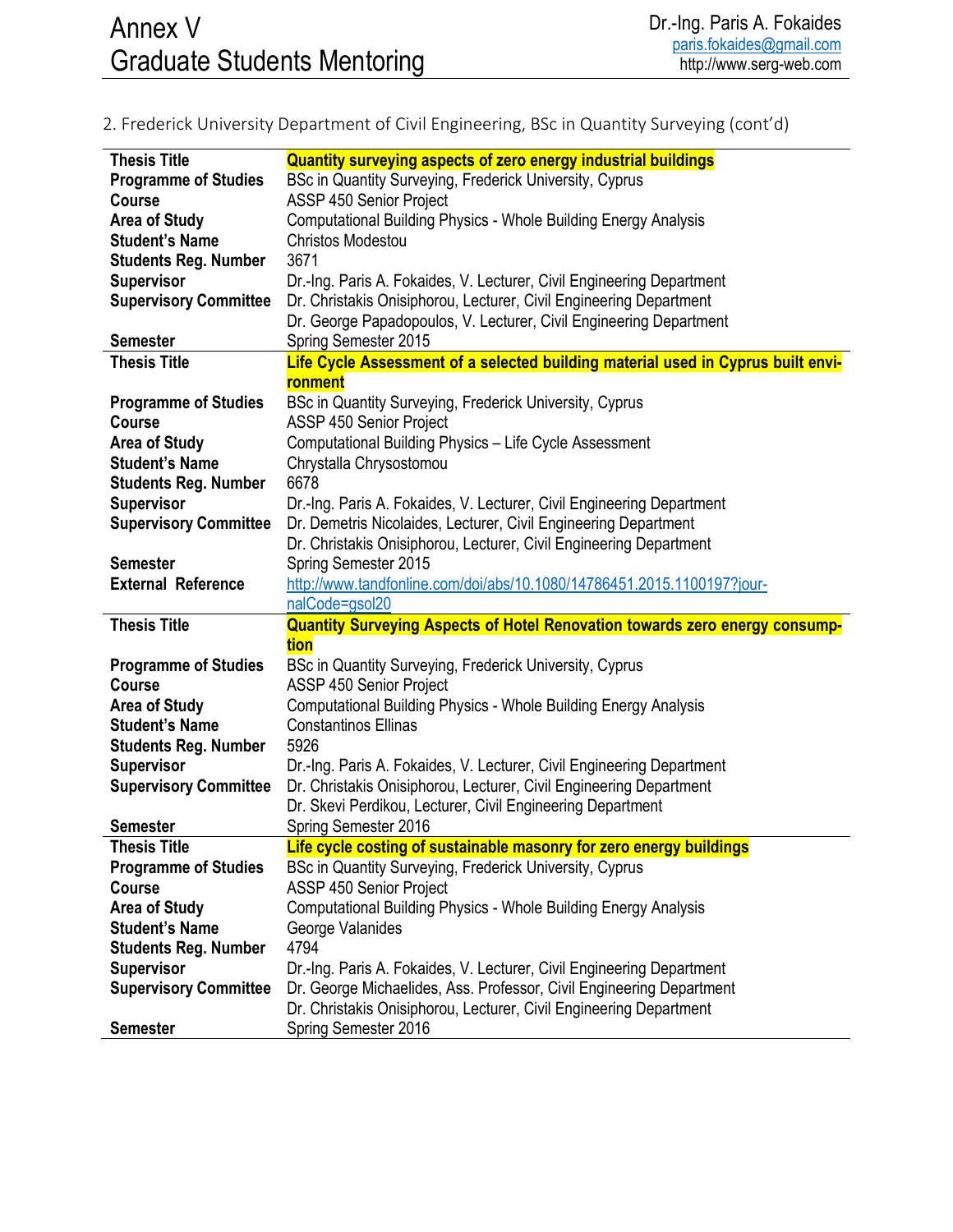# Annex V Graduate Students Mentoring

|                              | 3. Frederick University School of Engineering, BSc in Mechanical Engineering    |
|------------------------------|---------------------------------------------------------------------------------|
| <b>Thesis Title</b>          | <b>Proximal analysis of pellets derived from the wood industry</b>              |
| <b>Programme of Studies</b>  | BSc in Mechanical Engineering, Oil and Gas Stream, Frederick University, Cyprus |
| <b>Course</b>                | ASOG 405 - Senior Project                                                       |
| <b>Area of Study</b>         | Sustainable Energy Technologies - Biofuels Assessment                           |
| <b>Student's Name</b>        | Yan Moisev                                                                      |
| <b>Students Reg. Number</b>  | 8318                                                                            |
| <b>Supervisor</b>            | Dr.-Ing. Paris A. Fokaides, V. Lecturer, Civil Engineering Department           |
| <b>Supervisory Committee</b> | Dr Chris Christodoulou, Professor, Mechanical Engineering Department            |
|                              | Dr. George Karagiorgis, Assoc. Professor, Mechanical Engineering Department     |
| <b>Semester</b>              | Spring Semester 2017                                                            |
| <b>Thesis Title</b>          | <b>Energy analysis of a three-stage distillation unit</b>                       |
| <b>Programme of Studies</b>  | BSc in Mechanical Engineering, Oil and Gas Stream, Frederick University, Cyprus |
| <b>Course</b>                | ASOG 405 - Senior Project                                                       |
| <b>Area of Study</b>         | Processes Modelling and Simulation                                              |
| <b>Student's Name</b>        | Nicholas Christodoulou                                                          |
| <b>Students Reg. Number</b>  | 8370                                                                            |
| <b>Supervisor</b>            | Dr.-Ing. Paris A. Fokaides, V. Lecturer, Civil Engineering Department           |
| <b>Supervisory Committee</b> | Dr Chris Christodoulou, Professor, Mechanical Engineering Department            |
|                              | Dr. George Karagiorgis, Assoc. Professor, Mechanical Engineering Department     |
| <b>Semester</b>              | Spring Semester 2017                                                            |
| <b>Thesis Title</b>          | Use of natural gas for heating in the building sector                           |
| <b>Programme of Studies</b>  | BSc in Mechanical Engineering, Oil and Gas Stream, Frederick University, Cyprus |
| <b>Course</b>                | ASOG 405 - Senior Project                                                       |
| <b>Area of Study</b>         | Computational Building Physics - Whole Building Energy Analysis                 |
| <b>Student's Name</b>        | <b>Christoforos Andreou</b>                                                     |
| <b>Students Reg. Number</b>  | 8453                                                                            |
| <b>Supervisor</b>            | Dr.-Ing. Paris A. Fokaides, V. Lecturer, Civil Engineering Department           |
| <b>Supervisory Committee</b> | Dr Chris Christodoulou, Professor, Mechanical Engineering Department            |
|                              | Dr. George Karagiorgis, Assoc. Professor, Mechanical Engineering Department     |
| <b>Semester</b>              | Spring Semester 2017                                                            |
| <b>Thesis Title</b>          | Design of pipelines network for natural gas supply in Cyprus                    |
| <b>Programme of Studies</b>  | BSc in Mechanical Engineering, Oil and Gas Stream, Frederick University, Cyprus |
| <b>Course</b>                | ASOG 405 - Senior Project                                                       |
| <b>Area of Study</b>         | Processes Modelling and Simulation                                              |
| <b>Student's Name</b>        | Charalampos Charalampous                                                        |
| <b>Students Reg. Number</b>  | 8512                                                                            |
| <b>Supervisor</b>            | Dr.-Ing. Paris A. Fokaides, V. Lecturer, Civil Engineering Department           |
| <b>Supervisory Committee</b> | Dr Chris Christodoulou, Professor, Mechanical Engineering Department            |
|                              | Dr. George Karagiorgis, Assoc. Professor, Mechanical Engineering Department     |
| <b>Semester</b>              | Spring Semester 2017                                                            |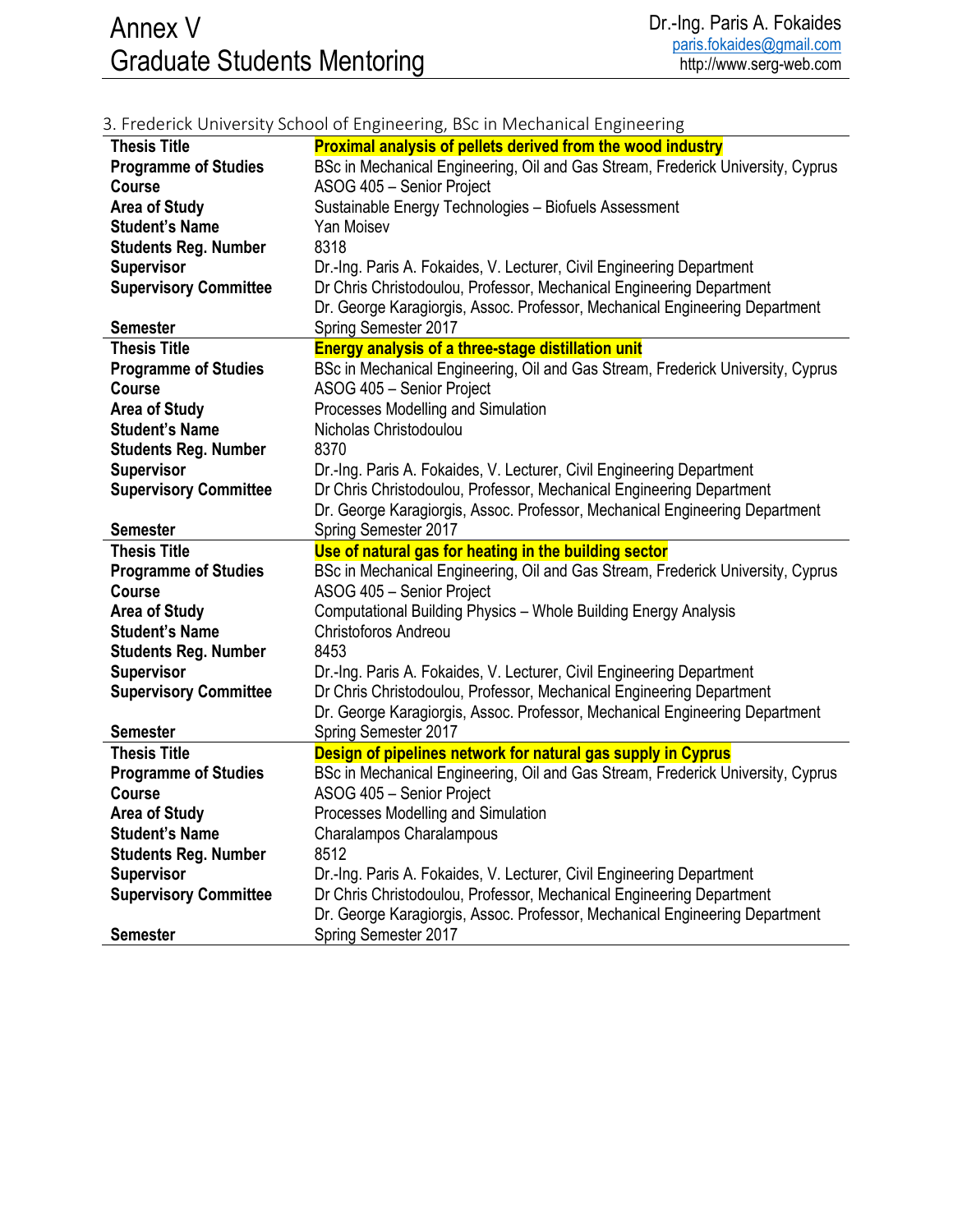## 3. Frederick University School of Engineering, BSc in Mechanical Engineering (cont'd)

| <b>Thesis Title</b>          | <b>Biogas production from anaerobic digestion of potatoes</b>                   |
|------------------------------|---------------------------------------------------------------------------------|
| <b>Programme of Studies</b>  | BSc in Mechanical Engineering, Oil and Gas Stream, Frederick University, Cyprus |
| <b>Course</b>                | ASOG 405 - Senior Project                                                       |
| <b>Area of Study</b>         | Sustainable Energy Technologies - Biomass assessment                            |
| <b>Student's Name</b>        | <b>Constantinos Demetriou</b>                                                   |
| <b>Students Reg. Number</b>  | 8734                                                                            |
| <b>Supervisor</b>            | Dr.-Ing. Paris A. Fokaides, V. Lecturer, Civil Engineering Department           |
| <b>Supervisory Committee</b> | Dr Chris Christodoulou, Professor, Mechanical Engineering Department            |
|                              | Dr. George Karagiorgis, Assoc. Professor, Mechanical Engineering Department     |
| <b>Semester</b>              | Spring Semester 2017                                                            |

| <b>Thesis Title</b>          | <b>Exploitation of olive husk for energy purposes</b>                         |
|------------------------------|-------------------------------------------------------------------------------|
| <b>Programme of Studies</b>  | MSc in Energy Systems and the Built Environment, Frederick University, Cyprus |
| <b>Course</b>                | <b>MES 580 Master Thesis</b>                                                  |
| <b>Area of Study</b>         | Sustainable Energy Technologies - Biofuels Assessment                         |
| <b>Student's Name</b>        | Anna Ioannou                                                                  |
| <b>Students Reg. Number</b>  | 7584                                                                          |
| <b>Supervisor</b>            | Dr.-Ing. Paris A. Fokaides, V. Lecturer, Civil Engineering Department         |
| <b>Supervisory Committee</b> | Dr. Christos Anastasiou, Ass. Professor, Civil Engineering Department         |
|                              | Dr. Petros Christou, Ass. Professor, Civil Engineering Department             |
| <b>Semester</b>              | Fall Semester 2013                                                            |
| <b>Thesis Title</b>          | <b>Predictions for the future of the Emissions Trading System</b>             |
| <b>Programme of Studies</b>  | MSc in Energy Systems and the Built Environment, Frederick University, Cyprus |
| <b>Course</b>                | MES 580 Master Thesis                                                         |
| <b>Area of Study</b>         | <b>Energy Policy</b>                                                          |
| <b>Student's Name</b>        | Nicholas Meintanis                                                            |
| <b>Students Reg. Number</b>  | 7539                                                                          |
| <b>Supervisor</b>            | Dr.-Ing. Paris A. Fokaides, V. Lecturer, Civil Engineering Department         |
| <b>Supervisory Committee</b> | Dr. Christos Anastasiou, Ass. Professor, Civil Engineering Department         |
|                              | Dr. Petros Christou, Ass. Professor, Civil Engineering Department             |
| <b>Semester</b>              | Spring Semester 2014                                                          |
| <b>Thesis Title</b>          | Numerical simulation of thermal performance of buildings thermal bridges      |
| <b>Programme of Studies</b>  | MSc in Energy Systems and the Built Environment, Frederick University, Cyprus |
| <b>Course</b>                | MES 580 Master Thesis                                                         |
| <b>Area of Study</b>         | <b>Computational Building Physics - Finite Elements Methods</b>               |
| <b>Student's Name</b>        | Marina Papaconstantinou                                                       |
| <b>Students Reg. Number</b>  | 230                                                                           |
| <b>Supervisor</b>            | Dr.-Ing. Paris A. Fokaides, V. Lecturer, Civil Engineering Department         |
| <b>Supervisory Committee</b> | Dr. Christos Anastasiou, Ass. Professor, Civil Engineering Department         |
|                              | Dr. Nicholas Christofides, Lecturer, Electrical Engineering Department        |
| <b>Semester</b>              | Spring Semester 2015                                                          |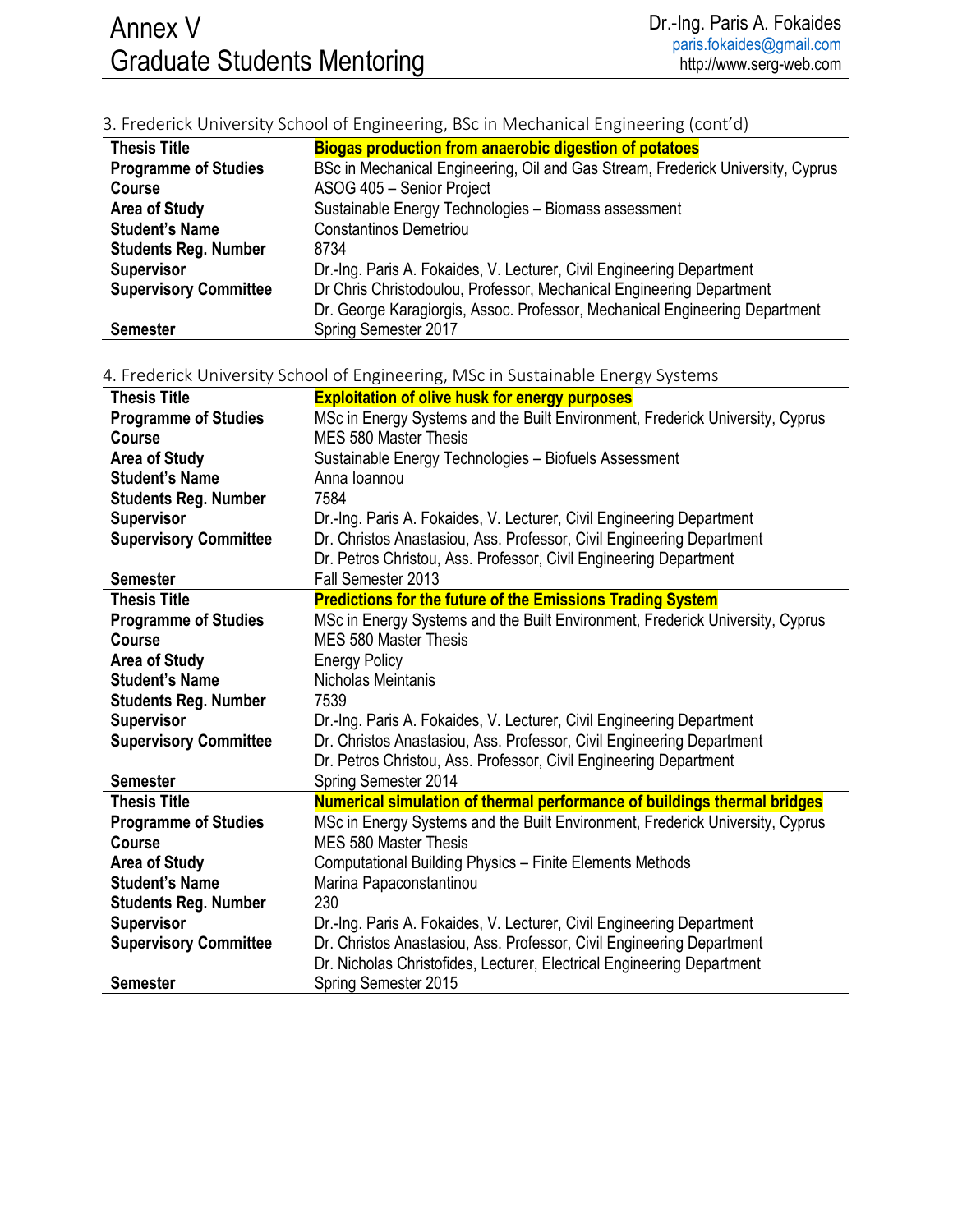| <b>Thesis Title</b>          | Numerical investigation of Photovoltaics passive cooling using Finite Ele-                  |
|------------------------------|---------------------------------------------------------------------------------------------|
|                              | ment Methods                                                                                |
| <b>Programme of Studies</b>  | MSc in Energy Systems and the Built Environment, Frederick University, Cyprus               |
| <b>Course</b>                | <b>MES 580 Master Thesis</b>                                                                |
| <b>Area of Study</b>         | Computational Building Physics - Finite Elements Methods                                    |
| <b>Student's Name</b>        | Panagiota Papadopoulou                                                                      |
| <b>Students Reg. Number</b>  | 9189                                                                                        |
| <b>Supervisor</b>            | Dr.-Ing. Paris A. Fokaides, V. Lecturer, Civil Engineering Department                       |
| <b>Supervisory Committee</b> | Dr George Karagiorgis, Assoc. Professor, Mechanical Engineering Department                  |
|                              | Dr Byron Ioannou, Ass. Professor, Architectural Department                                  |
| <b>Semester</b>              | Fall Semester 2015                                                                          |
| <b>Thesis Title</b>          | Use of dark chamber for measurement of the thermal performance of building                  |
|                              | <b>products</b>                                                                             |
| <b>Programme of Studies</b>  | MSc in Energy Systems and the Built Environment, Frederick University, Cyprus               |
| <b>Course</b>                | MES 580 Master Thesis                                                                       |
| <b>Area of Study</b>         | Experimental Building Physics - In-situ Measurements                                        |
| <b>Student's Name</b>        | Constantinos Vassileiou                                                                     |
| <b>Students Reg. Number</b>  | 1841                                                                                        |
| <b>Supervisor</b>            | Dr.-Ing. Paris A. Fokaides, V. Lecturer, Civil Engineering Department                       |
| <b>Supervisory Committee</b> | Dr. Petros Christou, Ass. Professor, Civil Engineering Department                           |
|                              | Dr. Demetris Nicolaides, Lecturer, Civil Engineering Department                             |
| <b>Semester</b>              | Spring Semester 2016                                                                        |
| <b>Thesis Title</b>          | Numerical investigation of thermal performance of a Building Integrated Pho-                |
|                              |                                                                                             |
|                              | tovoltaic system                                                                            |
| <b>Programme of Studies</b>  | MSc in Energy Systems and the Built Environment, Frederick University, Cyprus               |
| <b>Course</b>                | <b>MES 580 Master Thesis</b>                                                                |
| <b>Area of Study</b>         | <b>Computational Building Physics - Finite Elements Methods</b>                             |
| <b>Student's Name</b>        | Miltiades Asprou                                                                            |
| <b>Students Reg. Number</b>  | 8675                                                                                        |
| <b>Supervisor</b>            | Dr.-Ing. Paris A. Fokaides, V. Lecturer, Civil Engineering Department                       |
| <b>Supervisory Committee</b> | Dr George Karagiorgis, Assoc. Professor, Mechanical Engineering Department                  |
|                              | Dr Byron Ioannou, Ass. Professor, Architectural Department                                  |
| <b>Semester</b>              | Spring Semester 2016                                                                        |
| <b>Thesis Title</b>          | <b>Experimental study on the optimisation of the combustion process in a small</b>          |
|                              | scale pellet boiler                                                                         |
| <b>Programme of Studies</b>  | MSc in Energy Systems and the Built Environment, Frederick University, Cyprus               |
| <b>Course</b>                | <b>MES 580 Master Thesis</b>                                                                |
| <b>Area of Study</b>         | Sustainable Energy Technologies - Biofuels Assessment                                       |
| <b>Student's Name</b>        | Ioannis Hadjigeorgiou                                                                       |
| <b>Students Reg. Number</b>  | 5385                                                                                        |
| <b>Supervisor</b>            | Dr.-Ing. Paris A. Fokaides, V. Lecturer, Civil Engineering Department                       |
| <b>Supervisory Committee</b> | Dr. Christos Anastasiou, Ass. Professor, Civil Engineering Department                       |
| <b>Semester</b>              | Dr. Charalampos Chasos, Lecturer, Mechanical Engineering Department<br>Spring Semester 2016 |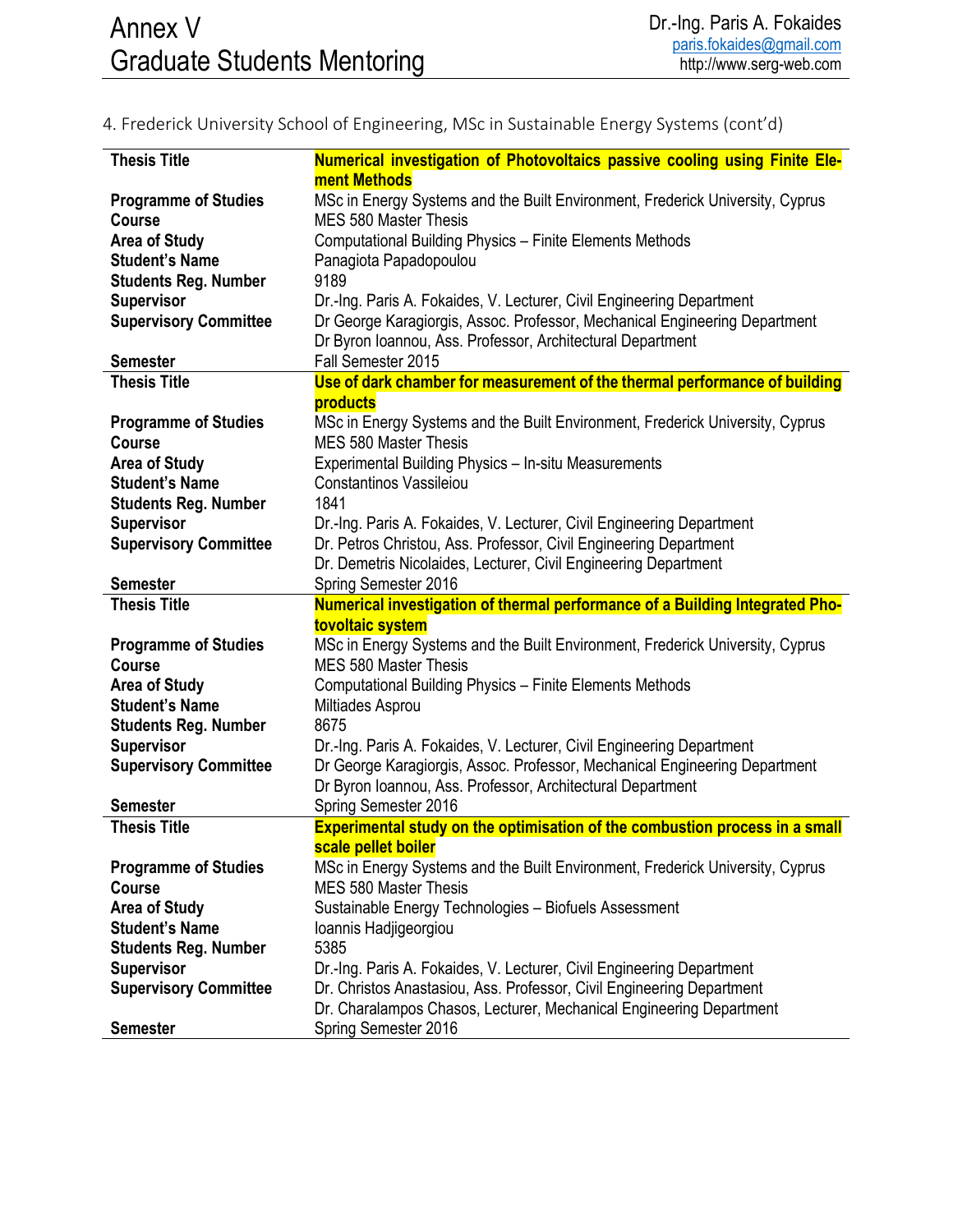# Annex V Graduate Students Mentoring

|                              | 4. Frederick University School of Engineering, MSc in Sustainable Energy Systems (cont'd)          |
|------------------------------|----------------------------------------------------------------------------------------------------|
| <b>Thesis Title</b>          | <b>Cradle to Gate Life Cycle Assessment of Solar Thermal Panels</b>                                |
| <b>Programme of Studies</b>  | MSc in Energy Systems and the Built Environment, Frederick University, Cyprus                      |
| <b>Course</b>                | <b>MES 580 Master Thesis</b>                                                                       |
| <b>Area of Study</b>         | Processes Modelling and Simulation - Life Cycle Assessment                                         |
| <b>Student's Name</b>        | Phoebe Georgalli                                                                                   |
| <b>Students Reg. Number</b>  | 10383                                                                                              |
| <b>Supervisor</b>            | Dr.-Ing. Paris A. Fokaides, V. Lecturer, Civil Engineering Department                              |
| <b>Supervisory Committee</b> | Dr. George Karagiorgis, Assoc. Professor, Mechanical Engineering Department                        |
|                              | Dr. Byron Ioannou, Ass. Professor, Architectural Department                                        |
| <b>Semester</b>              | Fall Semester 2016                                                                                 |
| <b>Thesis Title</b>          | How Heat Island Effect Change The City Of Larnaca Over The Years And What                          |
|                              | <b>Must Be Done To Mitigate This Problem</b>                                                       |
| <b>Programme of Studies</b>  | MSc in Energy Systems and the Built Environment, Frederick University, Cyprus                      |
| <b>Course</b>                | <b>MES 580 Master Thesis</b>                                                                       |
| <b>Area of Study</b>         | Sustainable Built Environment                                                                      |
| <b>Student's Name</b>        | Fanos Poullou                                                                                      |
| <b>Students Reg. Number</b>  | 5739                                                                                               |
| <b>Supervisor</b>            | Dr.-Ing. Paris A. Fokaides, V. Lecturer, Civil Engineering Department                              |
| <b>Supervisory Committee</b> | Dr. George Karagiorgis, Assoc. Professor, Mechanical Engineering Department                        |
|                              | Dr. Byron Ioannou, Ass. Professor, Architectural Department                                        |
| <b>Semester</b>              | Fall Semester 2016                                                                                 |
|                              |                                                                                                    |
| <b>Thesis Title</b>          | <b>Characterisation of Pellets Derived From Solid Residues of the Winery Indus-</b>                |
|                              | try                                                                                                |
| <b>Programme of Studies</b>  | MSc in Energy Systems and the Built Environment, Frederick University, Cyprus                      |
| <b>Course</b>                | <b>MES 580 Master Thesis</b>                                                                       |
| <b>Area of Study</b>         | Sustainable Energy Technologies - Biofuels Assessment                                              |
| <b>Student's Name</b>        | Erman Dolmaci                                                                                      |
| <b>Students Reg. Number</b>  | 10510                                                                                              |
| <b>Supervisor</b>            | Dr.-Ing. Paris A. Fokaides, V. Lecturer, Civil Engineering Department                              |
| <b>Supervisory Committee</b> | Dr. George Karagiorgis, Assoc. Professor, Mechanical Engineering Department                        |
|                              | Dr. Byron Ioannou, Ass. Professor, Architectural Department                                        |
| <b>Semester</b>              | Fall Semester 2016                                                                                 |
| <b>Thesis Title</b>          | <b>Energy Modelling for Manufacturing Sector Development in Nepal</b>                              |
| <b>Programme of Studies</b>  | MSc in Energy Systems and the Built Environment, Frederick University, Cyprus                      |
| <b>Course</b>                | <b>MES 580 Master Thesis</b>                                                                       |
| <b>Area of Study</b>         | <b>Energy Policy</b>                                                                               |
| <b>Student's Name</b>        | Sangrila Phuyal                                                                                    |
| <b>Students Reg. Number</b>  | 11758                                                                                              |
| <b>Supervisor</b>            | Dr.-Ing. Paris A. Fokaides, V. Lecturer, Civil Engineering Department                              |
| <b>Supervisory Committee</b> | Dr. Christos Themistos, Assoc. Professor, Electrical Engineering Department                        |
| <b>Semester</b>              | Dr. Nicholas Christofides, Ass. Professor, Electrical Engineering Department<br>Fall Semester 2016 |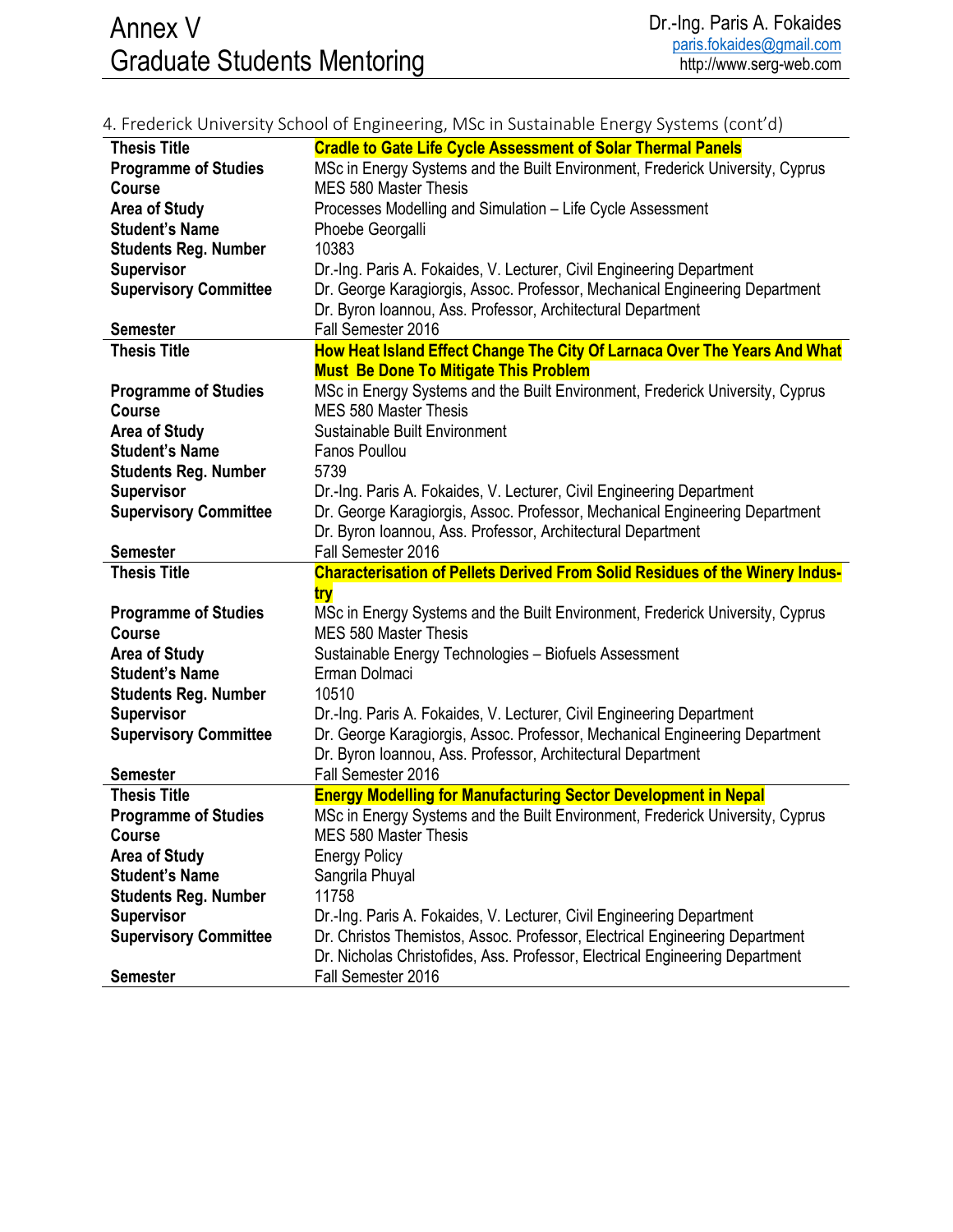| <b>Thesis Title</b>          | <b>Life Cycle Assessment of Steel Production Process</b>                      |
|------------------------------|-------------------------------------------------------------------------------|
| <b>Programme of Studies</b>  | MSc in Energy Systems and the Built Environment, Frederick University, Cyprus |
| <b>Course</b>                | MES 580 Master Thesis                                                         |
| <b>Area of Study</b>         | Computational Building Physics - Life Cycle Assessment                        |
| <b>Student's Name</b>        | <b>Pantelis Demetriou</b>                                                     |
| <b>Students Reg. Number</b>  | 2595                                                                          |
| <b>Supervisor</b>            | Dr.-Ing. Paris A. Fokaides, V. Lecturer, Civil Engineering Department         |
| <b>Supervisory Committee</b> | Dr. George Karagiorgis, Assoc. Professor, Mechanical Engineering Department   |
|                              | Dr. Byron Ioannou, Ass. Professor, Architectural Department                   |
| <b>Semester</b>              | Spring Semester 2017                                                          |
| <b>Thesis Title</b>          | <b>Energy Audit of a Poultry Farm</b>                                         |
| <b>Programme of Studies</b>  | MSc in Energy Systems and the Built Environment, Frederick University, Cyprus |
| <b>Course</b>                | <b>MES 580 Master Thesis</b>                                                  |
| <b>Area of Study</b>         | Computational Building Physics - Whole Building Energy Analysis               |
| <b>Student's Name</b>        | Iro Andreou                                                                   |
| <b>Students Reg. Number</b>  | 9942                                                                          |
| <b>Supervisor</b>            | Dr.-Ing. Paris A. Fokaides, V. Lecturer, Civil Engineering Department         |
| <b>Supervisory Committee</b> | Dr. George Karagiorgis, Assoc. Professor, Mechanical Engineering Department   |
|                              | Dr. Byron Ioannou, Ass. Professor, Architectural Department                   |
| <b>Semester</b>              | Spring Semester 2017                                                          |
| <b>Thesis Title</b>          | Comparison of the Whole-building Life Cycle Assessment (L.C.A) of Concrete,   |
|                              | Metal and Wood Structure of a residential building - A Case Study             |
| <b>Programme of Studies</b>  | MSc in Energy Systems and the Built Environment, Frederick University, Cyprus |
| <b>Course</b>                | <b>MES 580 Master Thesis</b>                                                  |
| <b>Area of Study</b>         | Computational Building Physics - Life Cycle Assessment                        |
| <b>Student's Name</b>        | Leoni Efstathiou                                                              |
| <b>Students Reg. Number</b>  | 6455                                                                          |
| <b>Supervisor</b>            | Dr.-Ing. Paris A. Fokaides, V. Lecturer, Civil Engineering Department         |
| <b>Supervisory Committee</b> | Dr. George Karagiorgis, Assoc. Professor, Mechanical Engineering Department   |
|                              | Dr. Byron Ioannou, Ass. Professor, Architectural Department                   |
| <b>Semester</b>              | Spring Semester 2017                                                          |
| <b>Thesis Title</b>          | Sustainable Assessment of Frederick's Research Centre at Engineering          |
|                              | <b>School Labs Using BREEAM In-Use International Sustainability Scheme</b>    |
| <b>Programme of Studies</b>  | MSc in Energy Systems and the Built Environment, Frederick University, Cyprus |
| Course                       | MES 580 Master Thesis                                                         |
| <b>Area of Study</b>         | Computational Building Physics - Sustainability Assessment                    |
| <b>Student's Name</b>        | Avraam Avraam                                                                 |
| <b>Students Reg. Number</b>  | 6399                                                                          |
| <b>Supervisor</b>            | Dr.-Ing. Paris A. Fokaides, V. Lecturer, Civil Engineering Department         |
| <b>Supervisory Committee</b> | Dr. George Karagiorgis, Assoc. Professor, Mechanical Engineering Department   |
|                              | Dr. Byron Ioannou, Ass. Professor, Architectural Department                   |
| <b>Semester</b>              | Spring Semester 2017                                                          |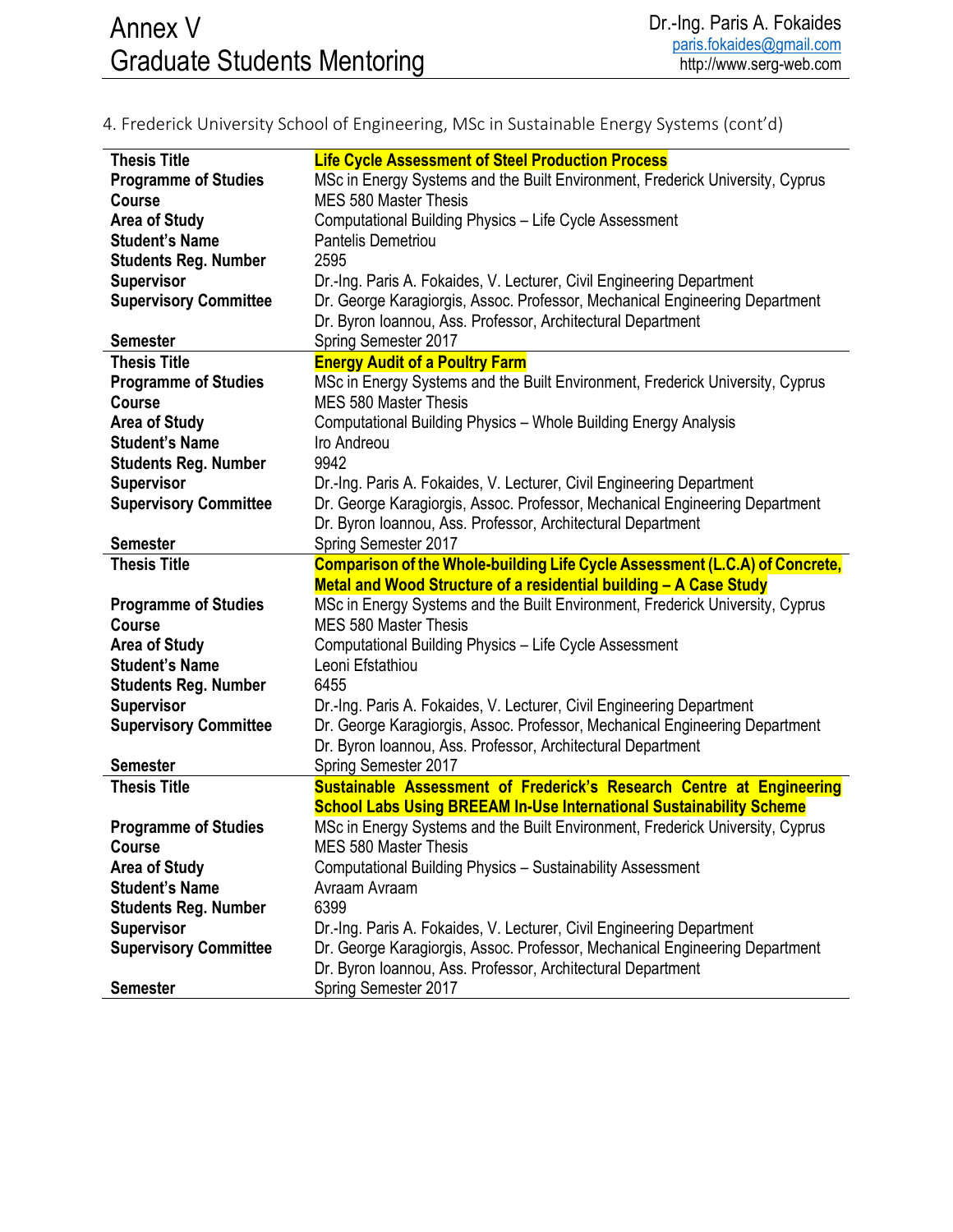| <b>Thesis Title</b>          | Optimization of building overhang design using Building Integrated Modelling      |
|------------------------------|-----------------------------------------------------------------------------------|
|                              | (BIM) and Life Cycle Assessment (LCA)                                             |
| <b>Programme of Studies</b>  | MSc in Energy Systems and the Built Environment, Frederick University, Cyprus     |
| <b>Course</b>                | MES 580 Master Thesis                                                             |
| <b>Area of Study</b>         | Computational Building Physics - Building Integrated Modelling - Life Cycle As-   |
|                              | sessment                                                                          |
| <b>Student's Name</b>        | Christiana Panteli                                                                |
| <b>Students Reg. Number</b>  | 5808                                                                              |
| <b>Supervisor</b>            | Dr.-Ing. Paris A. Fokaides, V. Lecturer, Civil Engineering Department             |
| <b>Supervisory Committee</b> | Dr. George Karagiorgis, Assoc. Professor, Mechanical Engineering Department       |
|                              | Dr. Byron Ioannou, Ass. Professor, Architectural Department                       |
| <b>Semester</b>              | Fall Semester 2017                                                                |
| <b>Thesis Title</b>          | Perception of Stakeholders on the Required Policy Measures for the Improve-       |
|                              | ment of the Energy Performance of Greenhouses                                     |
| <b>Programme of Studies</b>  | MSc in Energy Systems and the Built Environment, Frederick University, Cyprus     |
| <b>Course</b>                | <b>MES 580 Master Thesis</b>                                                      |
| <b>Area of Study</b>         | <b>Energy Policy</b>                                                              |
| <b>Student's Name</b>        | <b>Eleftherios Nicolaou</b>                                                       |
| <b>Students Reg. Number</b>  | 7379                                                                              |
| <b>Supervisor</b>            | Dr.-Ing. Paris A. Fokaides, V. Lecturer, Civil Engineering Department             |
| <b>Supervisory Committee</b> | Dr. George Karagiorgis, Assoc. Professor, Mechanical Engineering Department       |
|                              | Ms Angeliki Kylili, PhD Candidate, Civil Engineering Department                   |
| <b>Semester</b>              | Fall Semester 2017                                                                |
| <b>Thesis Title</b>          | <b>Energy Analysis of a Steam Power Generation Cycle</b>                          |
|                              |                                                                                   |
|                              |                                                                                   |
| <b>Programme of Studies</b>  | MSc in Energy Systems and the Built Environment, Frederick University, Cyprus     |
| Course                       | <b>MES 580 Master Thesis</b>                                                      |
| <b>Area of Study</b>         | Processes Modelling and Simulation                                                |
| <b>Student's Name</b>        | <b>Efthimios Valkanas</b>                                                         |
| <b>Students Reg. Number</b>  | 7075                                                                              |
| <b>Supervisor</b>            | Dr.-Ing. Paris A. Fokaides, V. Lecturer, Civil Engineering Department             |
| <b>Supervisory Committee</b> | Dr Chris Christodoulou, Professor, Mechanical Engineering Department              |
|                              | Dr. George Karagiorgis, Assoc. Professor, Mechanical Engineering Department       |
| <b>Semester</b>              | Fall Semester 2017                                                                |
| <b>Thesis Title</b>          | <b>Energy Analysis of a Solar Thermal System for Space Heating</b>                |
| <b>Programme of Studies</b>  | MSc in Energy Systems and the Built Environment, Frederick University, Cyprus     |
| <b>Course</b>                | <b>MES 580 Master Thesis</b>                                                      |
| <b>Area of Study</b>         | Sustainable Built Environment - Solar Thermal Systems Anlalysis                   |
| <b>Student's Name</b>        | <b>Stavros Skais</b>                                                              |
| <b>Students Reg. Number</b>  | 7999                                                                              |
| <b>Supervisor</b>            | Dr.-Ing. Paris A. Fokaides, V. Lecturer, Civil Engineering Department             |
| <b>Supervisory Committee</b> | Dr. George Karagiorgis, Assoc. Professor, Mechanical Engineering Department       |
| <b>Semester</b>              | Dr. Byron Ioannou, Ass. Professor, Architectural Department<br>Fall Semester 2017 |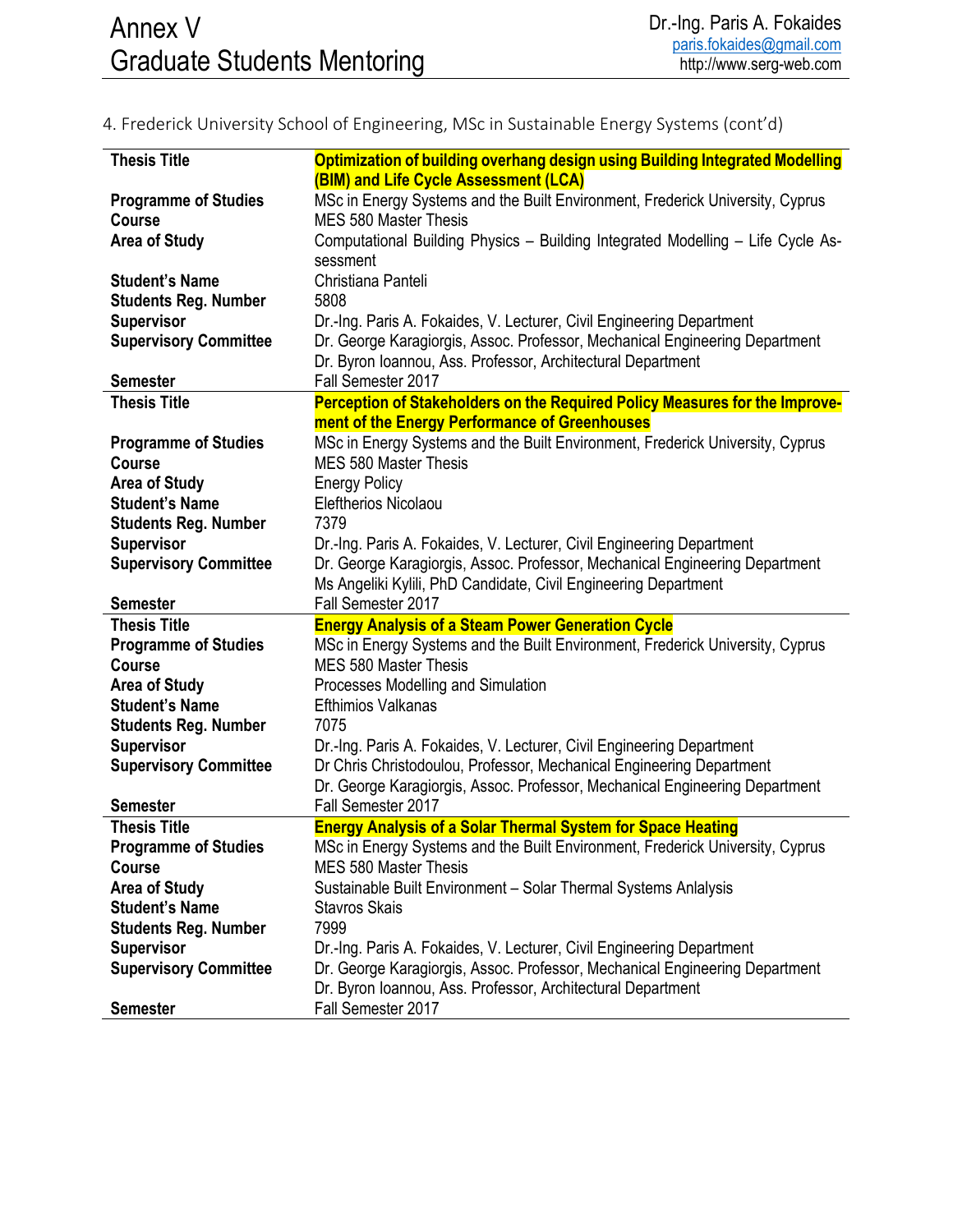| <b>Thesis Title</b>          | <b>Energy Analysis of a Gas Turbine</b>                                       |
|------------------------------|-------------------------------------------------------------------------------|
| <b>Programme of Studies</b>  | MSc in Energy Systems and the Built Environment, Frederick University, Cyprus |
| <b>Course</b>                | MES 580 Master Thesis                                                         |
| <b>Area of Study</b>         | Processes Modelling and Simulation                                            |
| <b>Student's Name</b>        | Ioannis Skroumpelos                                                           |
| <b>Students Reg. Number</b>  | 7018                                                                          |
| <b>Supervisor</b>            | Dr.-Ing. Paris A. Fokaides, V. Lecturer, Civil Engineering Department         |
| <b>Supervisory Committee</b> | Dr Chris Christodoulou, Professor, Mechanical Engineering Department          |
|                              | Dr. George Karagiorgis, Assoc. Professor, Mechanical Engineering Department   |
| <b>Semester</b>              | Spring Semester 2018                                                          |
| <b>Thesis Title</b>          | <b>Photovoltaics Reverse Osmosis Desalination Plant</b>                       |
| <b>Programme of Studies</b>  | MSc in Energy Systems and the Built Environment, Frederick University, Cyprus |
| <b>Course</b>                | <b>MES 580 Master Thesis</b>                                                  |
| <b>Area of Study</b>         | Sustainable Energy Systems - Solar Systems                                    |
| <b>Student's Name</b>        | Athina Hadjivasili                                                            |
| <b>Students Reg. Number</b>  | 8448                                                                          |
| <b>Supervisor</b>            | Dr.-Ing. Paris A. Fokaides, V. Lecturer, Civil Engineering Department         |
|                              |                                                                               |
| <b>Supervisory Committee</b> | Dr Chris Christodoulou, Professor, Mechanical Engineering Department          |
|                              | Dr. George Karagiorgis, Assoc. Professor, Mechanical Engineering Department   |
| <b>Semester</b>              | Spring Semester 2019                                                          |
|                              |                                                                               |
| <b>Thesis Title</b>          | <b>Fast-wood plantations for biofuels</b>                                     |
| <b>Programme of Studies</b>  | MSc in Energy Systems and the Built Environment, Frederick University, Cyprus |
| <b>Course</b>                | <b>MES 580 Master Thesis</b>                                                  |
| <b>Area of Study</b>         | Sustainable Energy Technologies - Biofuels Assessment                         |
| <b>Student's Name</b>        | Marianna Michael                                                              |
| <b>Students Reg. Number</b>  | 8699                                                                          |
| <b>Supervisor</b>            | Dr.-Ing. Paris A. Fokaides, V. Lecturer, Civil Engineering Department         |
| <b>Supervisory Committee</b> | Dr Chris Christodoulou, Professor, Mechanical Engineering Department          |
|                              | Dr. George Karagiorgis, Assoc. Professor, Mechanical Engineering Department   |
| <b>Semester</b>              | Spring Semester 2019                                                          |
| <b>Thesis Title</b>          | <b>CO2-absorbing, petrochemical building materials</b>                        |
| <b>Programme of Studies</b>  | MSc in Energy Systems and the Built Environment, Frederick University, Cyprus |
| <b>Course</b>                | <b>MES 580 Master Thesis</b>                                                  |
| <b>Area of Study</b>         | <b>Computational Building Physics - Finite Elements Methods</b>               |
| <b>Student's Name</b>        | Christine Louka                                                               |
| <b>Students Reg. Number</b>  | 13429                                                                         |
| <b>Supervisor</b>            | Dr.-Ing. Paris A. Fokaides, V. Lecturer, Civil Engineering Department         |
| <b>Supervisory Committee</b> | Dr. Byron Ioannou, Ass. Professor, Architectural Department                   |
|                              | Dr. George Karagiorgis, Assoc. Professor, Mechanical Engineering Department   |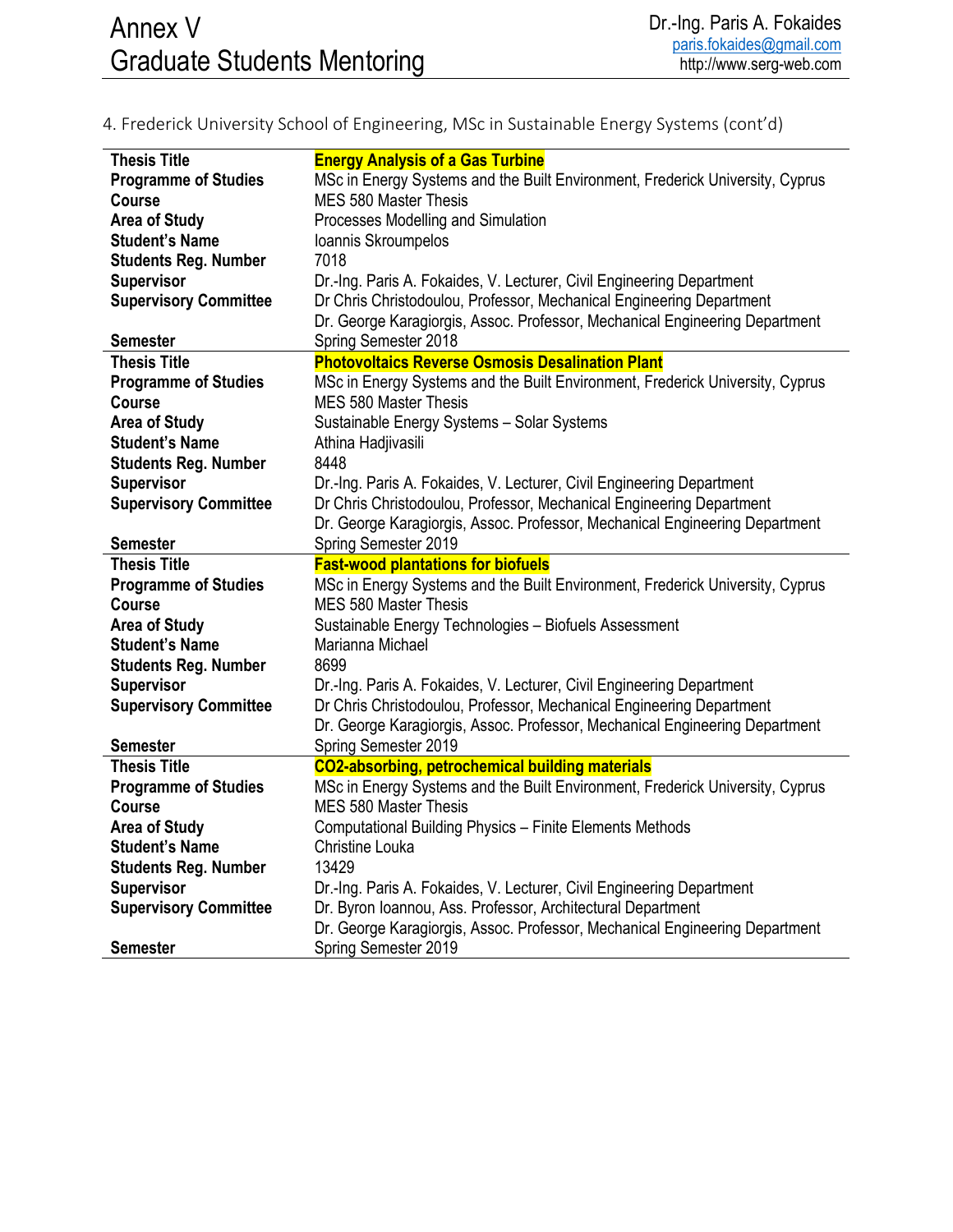| <b>Thesis Title</b>          | <b>Thermal-insulating, petrochemical building materials</b>                                                                                         |
|------------------------------|-----------------------------------------------------------------------------------------------------------------------------------------------------|
| <b>Programme of Studies</b>  | MSc in Energy Systems and the Built Environment, Frederick University, Cyprus                                                                       |
| <b>Course</b>                | MES 580 Master Thesis                                                                                                                               |
| <b>Area of Study</b>         | Processes Modelling and Simulation                                                                                                                  |
| <b>Student's Name</b>        | Kyriaki Kerverou                                                                                                                                    |
| <b>Students Reg. Number</b>  | 7708                                                                                                                                                |
| <b>Supervisor</b>            | Dr.-Ing. Paris A. Fokaides, V. Lecturer, Civil Engineering Department                                                                               |
| <b>Supervisory Committee</b> | Dr Michalis Menoikou, Assoc. Professor, Mechanical Engineering Department                                                                           |
|                              | Dr. Byron Ioannou, Ass. Professor, Architectural Department                                                                                         |
| <b>Semester</b>              | Spring Semester 2019                                                                                                                                |
| <b>Thesis Title</b>          | Numerical assessment of oil catalytic cracking reactor                                                                                              |
| <b>Programme of Studies</b>  | MSc in Energy Systems and the Built Environment, Frederick University, Cyprus                                                                       |
| <b>Course</b>                | <b>MES 580 Master Thesis</b>                                                                                                                        |
| <b>Area of Study</b>         | Processes Modelling and Simulation                                                                                                                  |
| <b>Student's Name</b>        | George Anastasiou                                                                                                                                   |
| <b>Students Reg. Number</b>  | 13437                                                                                                                                               |
| <b>Supervisor</b>            | Dr.-Ing. Paris A. Fokaides, V. Lecturer, Civil Engineering Department                                                                               |
| <b>Supervisory Committee</b> | Dr Chris Christodoulou, Professor, Mechanical Engineering Department                                                                                |
|                              | Dr. George Karagiorgis, Assoc. Professor, Mechanical Engineering Department                                                                         |
| <b>Semester</b>              | Spring Semester 2019                                                                                                                                |
|                              |                                                                                                                                                     |
|                              |                                                                                                                                                     |
| <b>Thesis Title</b>          | <b>Catalytic Pyrolytic Thermochemical Conversion of grape pomace to Biofuels</b>                                                                    |
| <b>Programme of Studies</b>  | MSc in Energy Systems and the Built Environment, Frederick University, Cyprus                                                                       |
| <b>Course</b>                | <b>MES 580 Master Thesis</b>                                                                                                                        |
| <b>Area of Study</b>         | Sustainable Energy Technologies - Biofuels Assessment                                                                                               |
| <b>Student's Name</b>        | Yan Moisev                                                                                                                                          |
| <b>Students Reg. Number</b>  | 8318                                                                                                                                                |
| <b>Supervisor</b>            | Dr.-Ing. Paris A. Fokaides, V. Lecturer, Civil Engineering Department                                                                               |
| <b>Supervisory Committee</b> | Dr Chris Christodoulou, Professor, Mechanical Engineering Department                                                                                |
|                              | Dr. George Karagiorgis, Assoc. Professor, Mechanical Engineering Department                                                                         |
| <b>Semester</b>              | Spring Semester 2019                                                                                                                                |
| <b>Thesis Title</b>          | <b>Conversion of waste coffee grounds to solid biofuels</b>                                                                                         |
| <b>Programme of Studies</b>  | MSc in Energy Systems and the Built Environment, Frederick University, Cyprus                                                                       |
| <b>Course</b>                | MES 580 Master Thesis                                                                                                                               |
| <b>Area of Study</b>         | Sustainable Energy Technologies - Biofuels Assessment                                                                                               |
| <b>Student's Name</b>        | George Skroumpelos<br>8596                                                                                                                          |
| <b>Students Reg. Number</b>  |                                                                                                                                                     |
| <b>Supervisor</b>            | Dr.-Ing. Paris A. Fokaides, V. Lecturer, Civil Engineering Department                                                                               |
| <b>Supervisory Committee</b> | Dr Chris Christodoulou, Professor, Mechanical Engineering Department<br>Dr. George Karagiorgis, Assoc. Professor, Mechanical Engineering Department |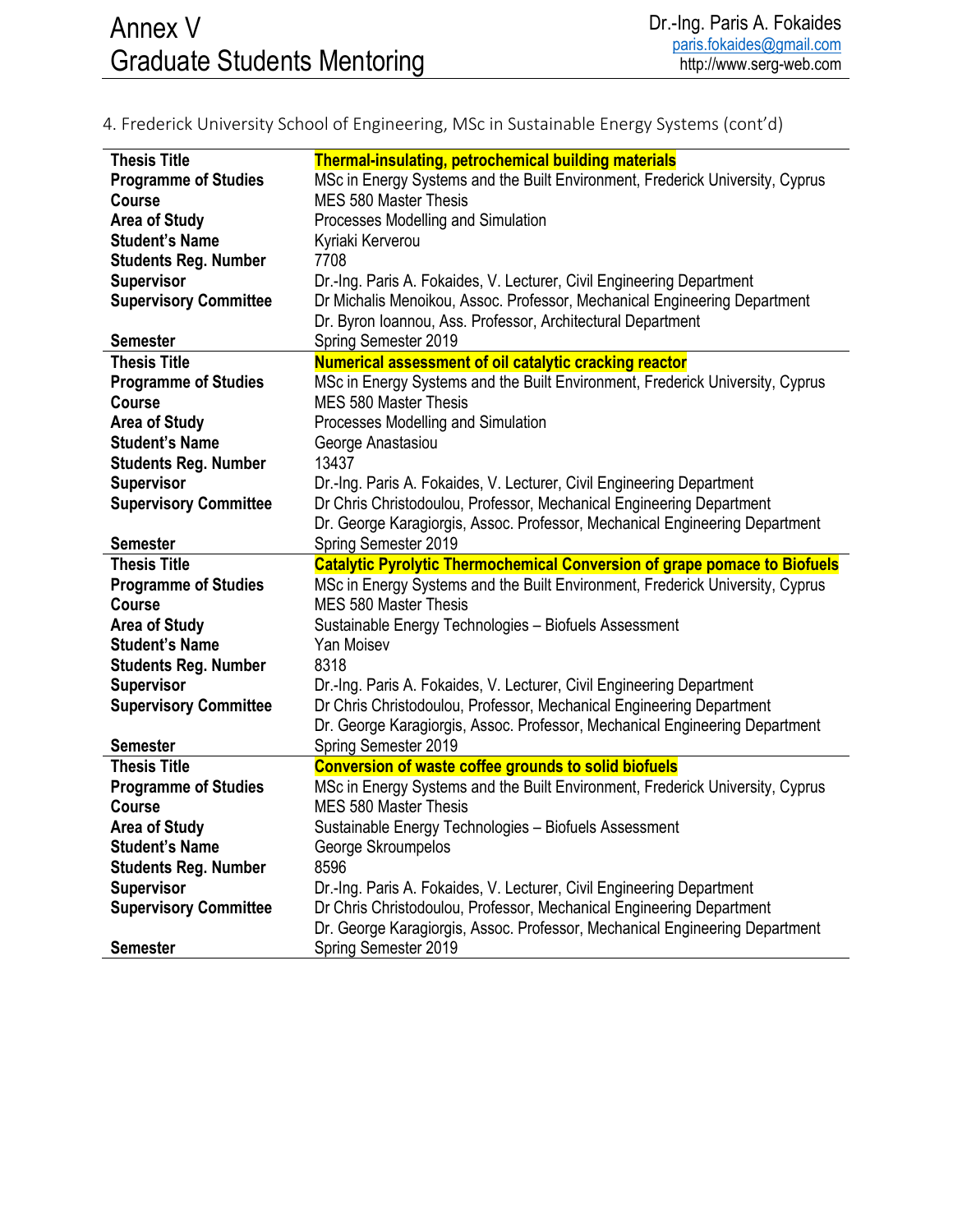|                              | 5. Frederick University School of Engineering, MSc in Oil and Gas and Offshore Engineering      |
|------------------------------|-------------------------------------------------------------------------------------------------|
| <b>Thesis Title</b>          | <b>Environmental Assessment of Natural Gas liquefaction Plants</b>                              |
| <b>Programme of Studies</b>  | MSc in Oil and Gas and Offshore Engineering, Frederick University, Cyprus                       |
| <b>Course</b>                | <b>MOE 518 Master Thesis</b>                                                                    |
| <b>Area of Study</b>         | Processes Modelling and Simulation - Life Cycle Assessment                                      |
| <b>Student's Name</b>        | Demetris Georgiou                                                                               |
| <b>Students Reg. Number</b>  | 4774                                                                                            |
| <b>Supervisor</b>            | Dr.-Ing. Paris A. Fokaides, V. Lecturer, Civil Engineering Department                           |
| <b>Supervisory Committee</b> | Dr George Karagiorgis, Assoc. Professor, Mechanical Engineering Department                      |
|                              | Dr Antonis Papadakis, Ass. Professor, Electrical Engineering Department                         |
| <b>Semester</b>              | Fall Semester 2014                                                                              |
| <b>Thesis Title</b>          | <b>Thermochemical assessment of fossil fuels</b>                                                |
| <b>Programme of Studies</b>  | MSc in Oil and Gas and Offshore Engineering, Frederick University, Cyprus                       |
| <b>Course</b>                | <b>MOE 518 Master Thesis</b>                                                                    |
| <b>Area of Study</b>         | Sustainable Energy Technologies - Fossil Fuels Assessment                                       |
| <b>Student's Name</b>        | Spyros Spyrou                                                                                   |
| <b>Students Reg. Number</b>  | 3182                                                                                            |
| <b>Supervisor</b>            | Dr.-Ing. Paris A. Fokaides, V. Lecturer, Civil Engineering Department                           |
| <b>Supervisory Committee</b> | Dr Chris Christodoulou, Professor, Mechanical Engineering Department                            |
|                              | Dr Antonis Papadakis, Ass. Professor, Electrical Engineering Department                         |
| <b>Semester</b>              | Spring Semester 2015                                                                            |
|                              |                                                                                                 |
|                              |                                                                                                 |
| <b>Thesis Title</b>          | Simulation of Natural Gas dehydration process using triethylene glycol                          |
| <b>Programme of Studies</b>  | MSc in Oil and Gas and Offshore Engineering, Frederick University, Cyprus                       |
| <b>Course</b>                | <b>MOE 518 Master Thesis</b>                                                                    |
| <b>Area of Study</b>         | Processes Modelling and Simulation                                                              |
| <b>Student's Name</b>        | Paris Kyriakou                                                                                  |
| <b>Students Reg. Number</b>  | 8228                                                                                            |
| <b>Supervisor</b>            | Dr.-Ing. Paris A. Fokaides, V. Lecturer, Civil Engineering Department                           |
| <b>Supervisory Committee</b> | Dr Chris Christodoulou, Professor, Mechanical Engineering Department                            |
|                              | Dr Antonis Papadakis, Ass. Professor, Electrical Engineering Department                         |
| <b>Semester</b>              | Spring Semester 2015                                                                            |
| <b>Thesis Title</b>          | Analysis of properties, structure, characteristics and compatibility of Natural                 |
|                              | <b>Gas pipelines</b>                                                                            |
| <b>Programme of Studies</b>  | MSc in Oil and Gas and Offshore Engineering, Frederick University, Cyprus                       |
| Course                       | MOE 518 Master Thesis                                                                           |
| <b>Area of Study</b>         | Processes Modelling and Simulation                                                              |
| <b>Student's Name</b>        | Kyriakos Kyrizis                                                                                |
| <b>Students Reg. Number</b>  | 8227                                                                                            |
| <b>Supervisor</b>            | Dr.-Ing. Paris A. Fokaides, V. Lecturer, Civil Engineering Department                           |
| <b>Supervisory Committee</b> | Dr Chris Christodoulou, Professor, Mechanical Engineering Department                            |
| <b>Semester</b>              | Dr Antonis Papadakis, Ass. Professor, Electrical Engineering Department<br>Spring Semester 2015 |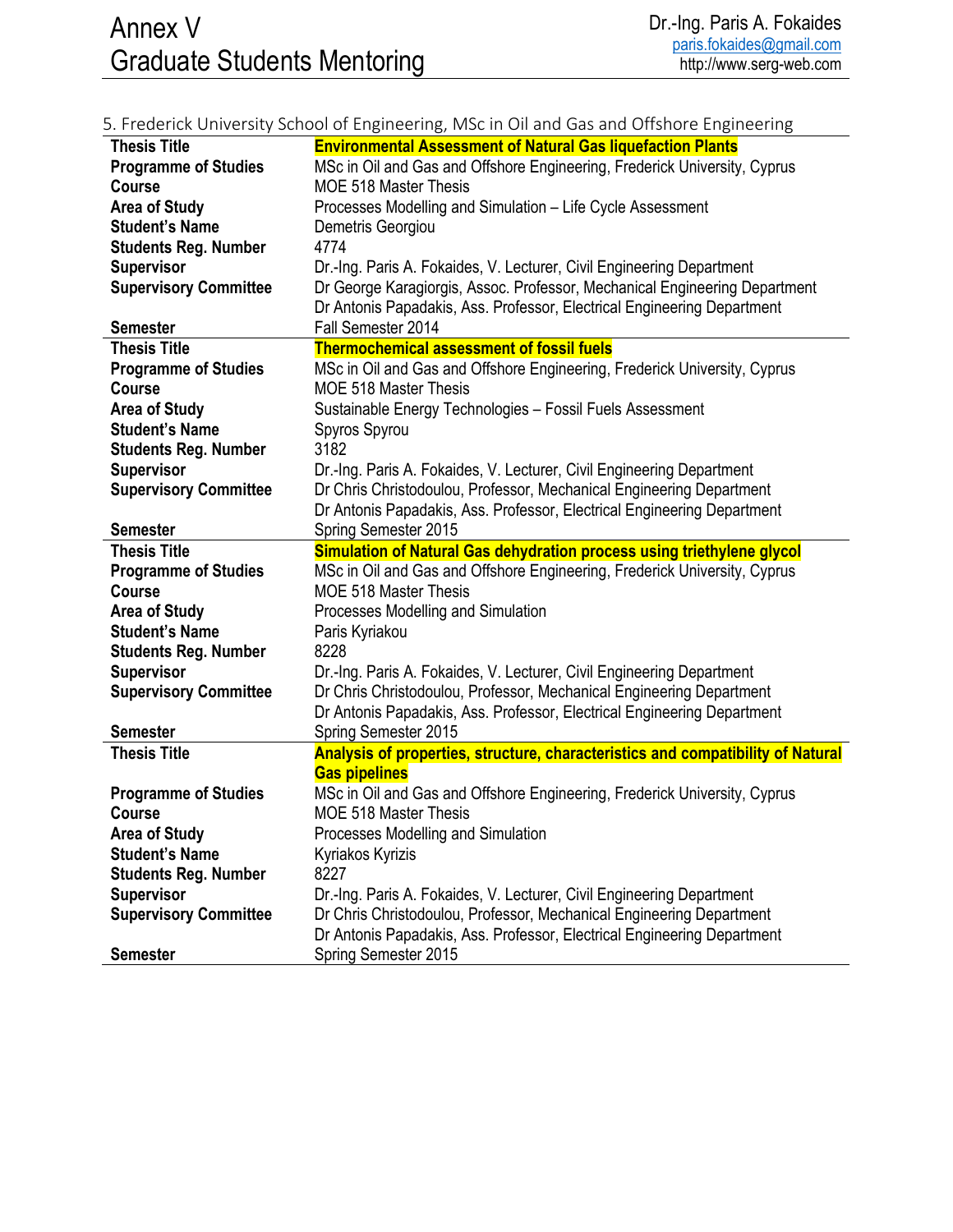## 5. Frederick University School of Engineering, MSc in Oil and Gas and Offshore Engineering (cont'd)

| <b>Thesis Title</b>          | Acid Gas Removal Unit - An Application in the case of Cyprus Natural Gas          |
|------------------------------|-----------------------------------------------------------------------------------|
|                              | <b>Liquefaction Facility</b>                                                      |
| <b>Programme of Studies</b>  | MSc in Oil and Gas and Offshore Engineering, Frederick University, Cyprus         |
| Course                       | <b>MOE 518 Master Thesis</b>                                                      |
| <b>Area of Study</b>         | Processes Modelling and Simulation                                                |
| <b>Student's Name</b>        | Nicholas Kountouris                                                               |
| <b>Students Reg. Number</b>  | 8229                                                                              |
| <b>Supervisor</b>            | Dr.-Ing. Paris A. Fokaides, V. Lecturer, Civil Engineering Department             |
| <b>Supervisory Committee</b> | Dr Chris Christodoulou, Professor, Mechanical Engineering Department              |
|                              | Dr Antonis Papadakis, Ass. Professor, Electrical Engineering Department           |
| <b>Semester</b>              | Spring Semester 2015                                                              |
| <b>Thesis Title</b>          | <b>Design of Offshore Drilling Process</b>                                        |
| <b>Programme of Studies</b>  | MSc in Oil and Gas and Offshore Engineering, Frederick University, Cyprus         |
| <b>Course</b>                | MOE 518 Master Thesis                                                             |
| <b>Area of Study</b>         | Processes Modelling and Simulation                                                |
| <b>Student's Name</b>        | Antonis Kalogirou                                                                 |
| <b>Students Reg. Number</b>  | 8122                                                                              |
| <b>Supervisor</b>            | Dr.-Ing. Paris A. Fokaides, V. Lecturer, Civil Engineering Department             |
| <b>Supervisory Committee</b> | Dr Chris Christodoulou, Professor, Mechanical Engineering Department              |
|                              | Dr Antonis Papadakis, Ass. Professor, Electrical Engineering Department           |
| <b>Semester</b>              | Spring Semester 2015                                                              |
|                              |                                                                                   |
| <b>Thesis Title</b>          | <b>Modelling and Simulation of Naturally Fractured Oil Reservoir Using BOAST-</b> |
|                              | <b>NFR</b>                                                                        |
| <b>Programme of Studies</b>  | MSc in Oil and Gas and Offshore Engineering, Frederick University, Cyprus         |
| <b>Course</b>                | <b>MOE 518 Master Thesis</b>                                                      |
| <b>Area of Study</b>         | Processes Modelling and Simulation                                                |
| <b>Student's Name</b>        | <b>Benedict Solomon</b>                                                           |
| <b>Students Reg. Number</b>  | 9815                                                                              |
| <b>Supervisor</b>            | Dr.-Ing. Paris A. Fokaides, V. Lecturer, Civil Engineering Department             |
| <b>Supervisory Committee</b> | Dr Chris Christodoulou, Professor, Mechanical Engineering Department              |
|                              | Dr Antonis Papadakis, Ass. Professor, Electrical Engineering Department           |
| <b>Semester</b>              | Fall Semester 2016                                                                |
| <b>Thesis Title</b>          | <b>Technical and Economic Aspects of Oil Refinery and Oil Products</b>            |
| <b>Programme of Studies</b>  | MSc in Oil and Gas and Offshore Engineering, Frederick University, Cyprus         |
| Course                       | <b>MOE 518 Master Thesis</b>                                                      |
| <b>Area of Study</b>         | Processes Modelling and Simulation                                                |
| <b>Student's Name</b>        | Georgia Christodoulou                                                             |
| <b>Students Reg. Number</b>  | 8741                                                                              |
| <b>Supervisor</b>            | Dr.-Ing. Paris A. Fokaides, V. Lecturer, Civil Engineering Department             |
| <b>Supervisory Committee</b> | Dr Chris Christodoulou, Professor, Mechanical Engineering Department              |
|                              | Dr Antonis Papadakis, Ass. Professor, Electrical Engineering Department           |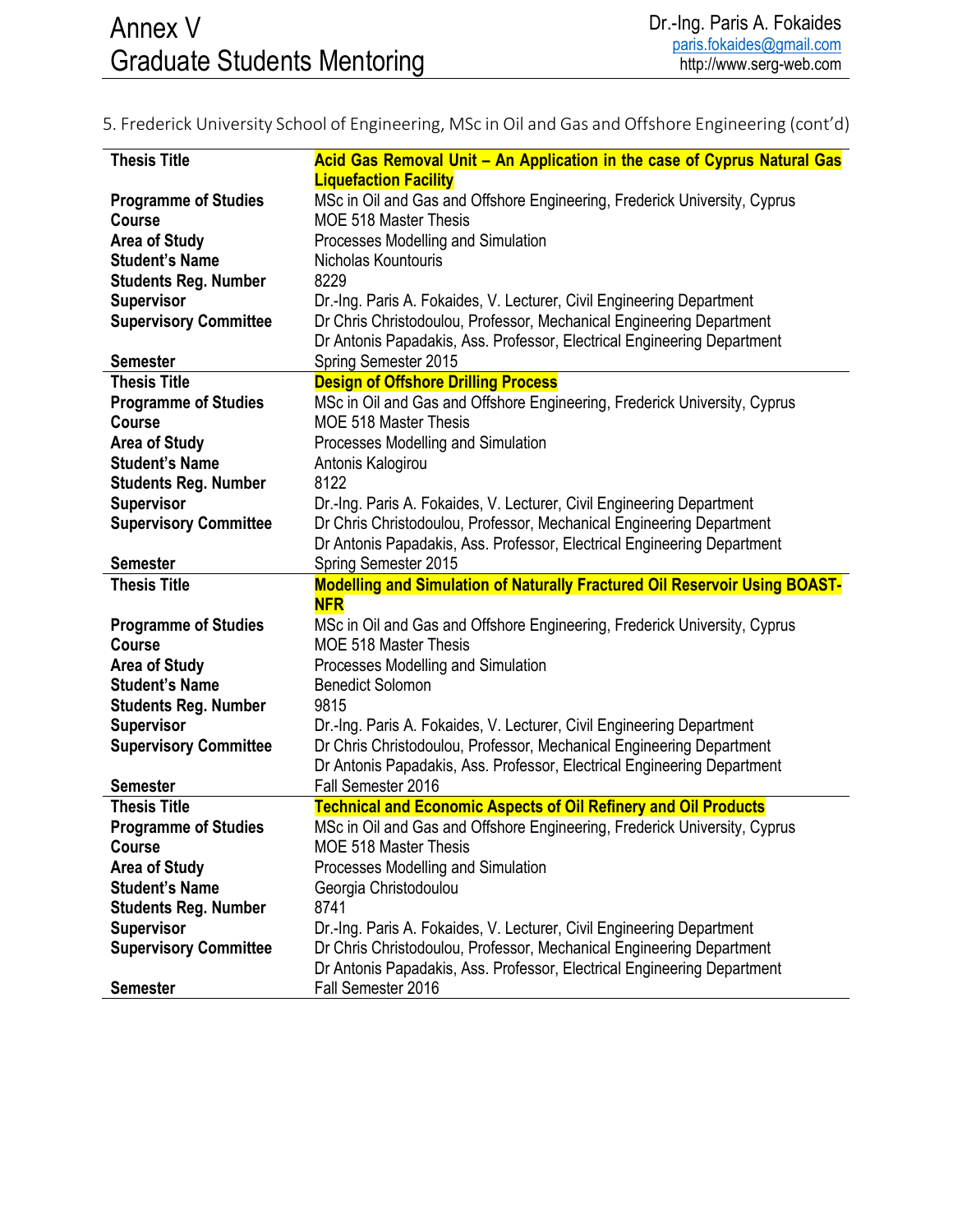5. Frederick University School of Engineering, MSc in Oil and Gas and Offshore Engineering (cont'd)

| <b>Thesis Title</b>          | Numerical assessment of a pyrolysis reactor for lignocellulosic biomass   |
|------------------------------|---------------------------------------------------------------------------|
| <b>Programme of Studies</b>  | MSc in Oil and Gas and Offshore Engineering, Frederick University, Cyprus |
| Course                       | <b>MOE 518 Master Thesis</b>                                              |
| <b>Area of Study</b>         | Processes Modelling and Simulation                                        |
| <b>Student's Name</b>        | Vasilis Argiriadis                                                        |
| <b>Students Reg. Number</b>  | 9605                                                                      |
| <b>Supervisor</b>            | Dr.-Ing. Paris A. Fokaides, V. Lecturer, Civil Engineering Department     |
| <b>Supervisory Committee</b> | Dr Chris Christodoulou, Professor, Mechanical Engineering Department      |
|                              | Dr Antonis Papadakis, Ass. Professor, Electrical Engineering Department   |
| <b>Semester</b>              | Fall Semester 2016                                                        |

6. Frederick University School of Engineering, MSc in Engineering Management

| <b>Thesis Title</b>          | Development of an Energy Management System for the Electromechanical         |
|------------------------------|------------------------------------------------------------------------------|
|                              | Service Department Ministry of Communication and Works, Based on             |
|                              | ISO50001:2011                                                                |
| <b>Programme of Studies</b>  | MSc in Engineering Management, Frederick University, Cyprus                  |
| Course                       | <b>MEM 590 Master Thesis</b>                                                 |
| <b>Area of Study</b>         | <b>Energy Management</b>                                                     |
| <b>Student's Name</b>        | Christos Efthyvoulou                                                         |
| <b>Students Reg. Number</b>  | 6943                                                                         |
| <b>Supervisor</b>            | Dr.-Ing. Paris A. Fokaides, V. Lecturer, Civil Engineering Department        |
| <b>Supervisory Committee</b> | Dr. Christoforos Charalambous, Assoc. Professor, Computer Science Department |
|                              | Dr. Christos Anastasiou, Ass. Professor, Civil Engineering Department        |
| <b>Semester</b>              | Fall Semester 2012                                                           |
| <b>Thesis Title</b>          | Design, commissioning and management of building services in an experi-      |
|                              | mental building employed for field measurements                              |
| <b>Programme of Studies</b>  | MSc in Engineering Management, Frederick University, Cyprus                  |
| <b>Course</b>                | <b>MEM 590 Master Thesis</b>                                                 |
| <b>Area of Study</b>         | <b>Facilities Management</b>                                                 |
| <b>Student's Name</b>        | Constantinos Panagiotou                                                      |
| <b>Students Reg. Number</b>  | 375                                                                          |
| <b>Supervisor</b>            | Dr.-Ing. Paris A. Fokaides, V. Lecturer, Civil Engineering Department        |
| <b>Supervisory Committee</b> | Dr. Andreas Kanarachos, Professor, Mechanical Engineering Department         |
|                              | Dr. Christoforos Charalambous, Assoc. Professor, Computer Science Department |
| <b>Semester</b>              | Fall Semester 2012                                                           |
| <b>Thesis Title</b>          | Environmental Assessment tools and evaluation of traditional building mate-  |
|                              | rials: the case of adobe                                                     |
| <b>Programme of Studies</b>  | MSc in Engineering Management, Frederick University, Cyprus                  |
| <b>Course</b>                | <b>MEM 590 Master Thesis</b>                                                 |
| <b>Area of Study</b>         | Computational Building Physics - Life Cycle Assessment                       |
| <b>Student's Name</b>        | Pantelitsa Christodoulou                                                     |
| <b>Students Reg. Number</b>  | 5968                                                                         |
| <b>Supervisor</b>            | Dr.-Ing. Paris A. Fokaides, V. Lecturer, Civil Engineering Department        |
| <b>Supervisory Committee</b> | Dr. Marios Fyrillas, Assoc. Professor, Mechanical Engineering Department     |
|                              | Dr. Petros Christou, Ass. Professor, Civil Engineering Department            |
| <b>Semester</b>              | Spring Semester 2013                                                         |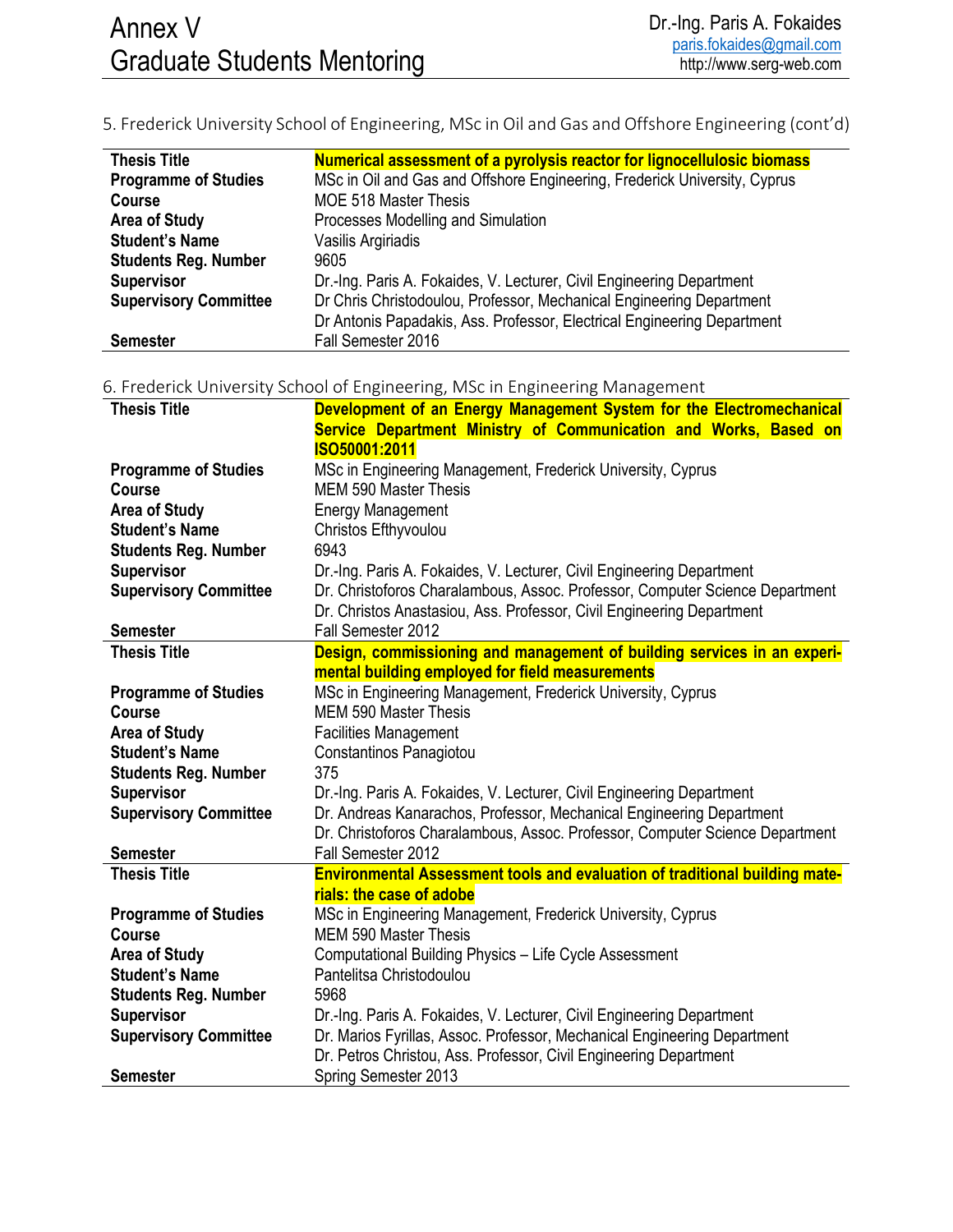## 6. Frederick University School of Engineering, MSc in Engineering Management (cont'd)

| <b>Thesis Title</b>          | <b>Quality Assessment Methods in Construction Industry- Renovation Projects</b> |
|------------------------------|---------------------------------------------------------------------------------|
| <b>Programme of Studies</b>  | MSc in Engineering Management, Frederick University, Cyprus                     |
| <b>Course</b>                | <b>MEM 590 Master Thesis</b>                                                    |
| <b>Area of Study</b>         | <b>Facilities Management</b>                                                    |
| <b>Student's Name</b>        | Constantinos Fraggou                                                            |
| <b>Students Reg. Number</b>  | 5829                                                                            |
| <b>Supervisor</b>            | Dr.-Ing. Paris A. Fokaides, V. Lecturer, Civil Engineering Department           |
| <b>Supervisory Committee</b> | Dr. Andreas Kanarachos, Professor, Mechanical Engineering Department            |
|                              | Dr. Christoforos Charalambous, Assoc. Professor, Computer Science Department    |
| <b>Semester</b>              | Spring Semester 2013                                                            |
| <b>Thesis Title</b>          | Management strategies towards reducing the ecological footprint of Limassol     |
|                              | port                                                                            |
| <b>Programme of Studies</b>  | MSc in Engineering Management, Frederick University, Cyprus                     |
| <b>Course</b>                | <b>MEM 590 Master Thesis</b>                                                    |
| <b>Area of Study</b>         | Environmental Management - Ecological Footprint                                 |
| <b>Student's Name</b>        | <b>Christos Erdas</b>                                                           |
| <b>Students Reg. Number</b>  | 6783                                                                            |
| <b>Supervisor</b>            | Dr.-Ing. Paris A. Fokaides, V. Lecturer, Civil Engineering Department           |
| <b>Supervisory Committee</b> | Dr. Christoforos Charalambous, Assoc. Professor, Computer Science Department    |
|                              | Dr. Petros Christou, Ass. Professor, Civil Engineering Department               |
| <b>Semester</b>              |                                                                                 |
| <b>External Reference</b>    | Spring Semester 2014                                                            |
|                              | http://www.sciencedirect.com/science/article/pii/S0959652615010161              |
|                              |                                                                                 |
| <b>Thesis Title</b>          | Queuing theory modelling towards accelerating the licensing of construction     |
|                              | <b>projects in Cyprus</b>                                                       |
| <b>Programme of Studies</b>  | MSc in Engineering Management, Frederick University, Cyprus                     |
| <b>Course</b>                | <b>MEM 590 Master Thesis</b>                                                    |
| <b>Area of Study</b>         | <b>Energy Policy</b>                                                            |
| <b>Student's Name</b>        | Panagiotis Fasoulis                                                             |
| <b>Students Reg. Number</b>  | 7583                                                                            |
| <b>Supervisor</b>            | Dr.-Ing. Paris A. Fokaides, V. Lecturer, Civil Engineering Department           |
| <b>Supervisory Committee</b> | Dr. Christoforos Charalambous, Assoc. Professor, Computer Science Department    |
|                              | Dr. Michalis Menoikou, Ass. Professor, Mechanical Engineering Department        |
| <b>Semester</b>              | Spring Semester 2014                                                            |
| <b>External Reference</b>    | http://link.springer.com/chapter/10.1007/978-1-4471-5595-9_10#page-1            |
| <b>Thesis Title</b>          | Optimization of economic and environmental benefits of buildings restoration    |
| <b>Programme of Studies</b>  | MSc in Engineering Management, Frederick University, Cyprus                     |
| <b>Course</b>                | <b>MEM 590 Master Thesis</b>                                                    |
| <b>Area of Study</b>         | <b>Facilities Management</b>                                                    |
| <b>Student's Name</b>        | <b>Neoklis Gregory</b>                                                          |
| <b>Students Reg. Number</b>  | 750                                                                             |
| <b>Supervisor</b>            | Dr.-Ing. Paris A. Fokaides, V. Lecturer, Civil Engineering Department           |
| <b>Supervisory Committee</b> | Dr. Marios Fyrillas, Assoc. Professor, Mechanical Engineering Department        |
|                              | Dr. Petros Christou, Ass. Professor, Civil Engineering Department               |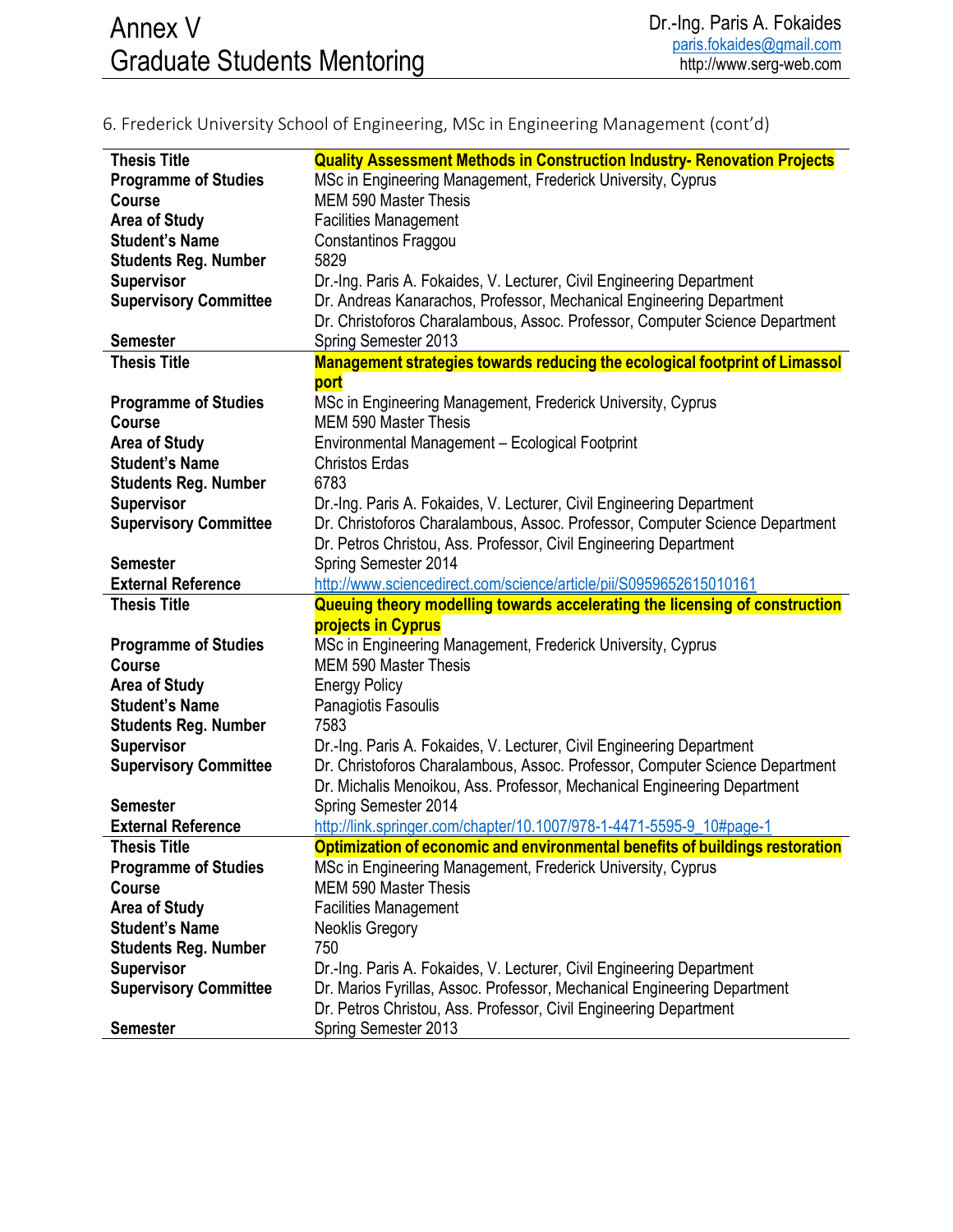## 6. Frederick University School of Engineering, MSc in Engineering Management (cont'd)

| <b>Thesis Title</b>          | Design, commissioning and management of a photovoltaic (PV) modules as-  |
|------------------------------|--------------------------------------------------------------------------|
|                              | sembly line in Cyprus                                                    |
| <b>Programme of Studies</b>  | MSc in Engineering Management, Frederick University, Cyprus              |
| <b>Course</b>                | <b>MEM 590 Master Thesis</b>                                             |
| <b>Area of Study</b>         | <b>Facilities Management</b>                                             |
| <b>Student's Name</b>        | Panagiotis Nicolaou                                                      |
| <b>Students Reg. Number</b>  | 1396                                                                     |
| <b>Supervisor</b>            | Dr.-Ing. Paris A. Fokaides, V. Lecturer, Civil Engineering Department    |
| <b>Supervisory Committee</b> | Dr. Marios Fyrillas, Assoc. Professor, Mechanical Engineering Department |
|                              | Dr. Petros Christou, Ass. Professor, Civil Engineering Department        |
| <b>Semester</b>              | Spring Semester 2013                                                     |

#### 7. Open University Cyprus, MSc in Sustainable Energy Management

| <b>Thesis Title</b>          | <b>Conversion of a 100 building community to a Zero Energy Community</b>   |
|------------------------------|----------------------------------------------------------------------------|
| <b>Programme of Studies</b>  | MSc in Sustainable Energy Systems, Open University Cyprus                  |
| <b>Course</b>                | SES 515 Capstone Project I                                                 |
| <b>Area of Study</b>         | Sustainable Energy Technologies                                            |
| <b>Student's Name</b>        | <b>Thomas Paraskevas</b>                                                   |
| <b>Students Reg. Number</b>  | 11502620                                                                   |
| <b>Supervisor</b>            | Dr.-Ing. Paris A. Fokaides, V. Lecturer, Frederick University              |
| <b>Supervisory Committee</b> | Dr. Agis Papadopoulos, Professor, Aristotle University Thessaloniki        |
|                              | Dr. George Karagiorgis, Assoc. Professor, Frederick University             |
| <b>Semester</b>              | Fall Semester 2015                                                         |
| <b>Thesis Title</b>          | Pre Engineering of a Comprehensive System for Building Heating by Exploit- |
|                              | <b>ing Geothermal Energy</b>                                               |
| <b>Programme of Studies</b>  | MSc in Sustainable Energy Systems, Open University Cyprus                  |
| <b>Course</b>                | SES 515 Capstone Project I                                                 |
| <b>Area of Study</b>         | Sustainable Energy Technologies                                            |
| <b>Student's Name</b>        | Konstantinos Kanellos                                                      |
| <b>Students Reg. Number</b>  | 11500068                                                                   |
| <b>Supervisor</b>            | Dr.-Ing. Paris A. Fokaides, V. Lecturer, Frederick University              |
| <b>Supervisory Committee</b> | Dr. Agis Papadopoulos, Professor, Aristotle University Thessaloniki        |
|                              | Dr. George Karagiorgis, Assoc. Professor, Frederick University             |
| <b>Semester</b>              | Fall Semester 2015                                                         |
| <b>Thesis Title</b>          | Definition of passive solar heating of buildings with the use of BIM       |
| <b>Programme of Studies</b>  | MSc in Sustainable Energy Systems, Open University Cyprus                  |
| <b>Course</b>                | SES 515 Capstone Project I                                                 |
| <b>Area of Study</b>         | Computational Building Physics - Building Integrated Modelling             |
| <b>Student's Name</b>        | Anastasia Filippou                                                         |
| <b>Students Reg. Number</b>  | 100005381                                                                  |
| <b>Supervisor</b>            | Dr.-Ing. Paris A. Fokaides, V. Lecturer, Frederick University              |
| <b>Supervisory Committee</b> | Dr. George Karagiorgis, Assoc. Professor, Frederick University             |
|                              | Dr. Constantinos Hadjiyiannis, Special Scientist, Frederick University     |
| <b>Semester</b>              | Fall Semester 2017                                                         |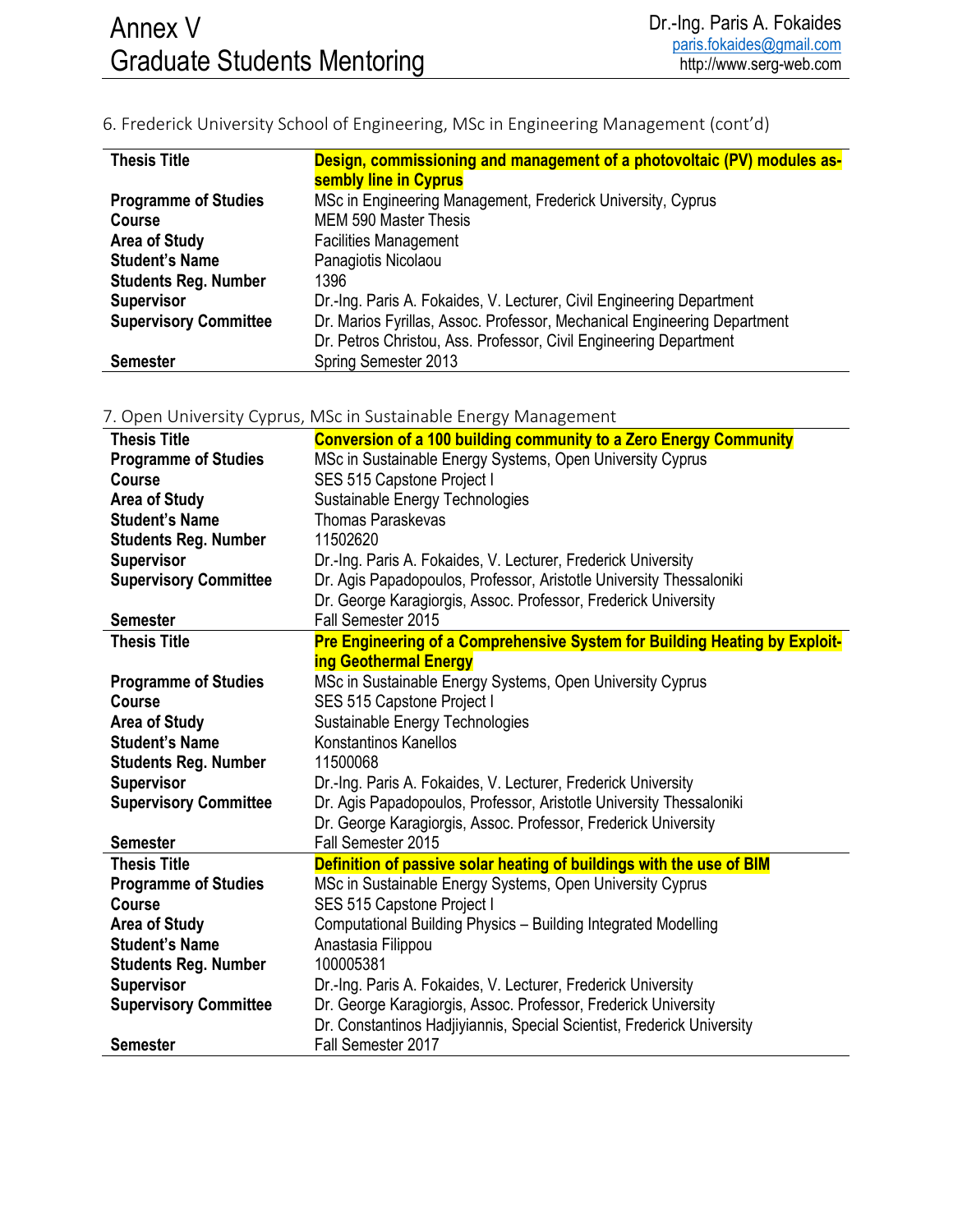|                              | 7. Open University Cyprus, MSc in Sustainable Energy Management (cont d)                        |
|------------------------------|-------------------------------------------------------------------------------------------------|
| <b>Thesis Title</b>          | Energy recovery in a brewery with the use of solar thermal panels                               |
| <b>Programme of Studies</b>  | MSc in Sustainable Energy Systems, Open University Cyprus                                       |
| <b>Course</b>                | SES 515 Capstone Project I                                                                      |
| <b>Area of Study</b>         | Sustainable Energy Technologies                                                                 |
| <b>Student's Name</b>        | Nektarios Constantinou                                                                          |
| <b>Students Reg. Number</b>  | 100004105                                                                                       |
| <b>Supervisor</b>            | Dr.-Ing. Paris A. Fokaides, V. Lecturer, Frederick University                                   |
| <b>Supervisory Committee</b> | Dr. George Karagiorgis, Assoc. Professor, Frederick University                                  |
|                              | Dr. Constantinos Hadjiyiannis, Special Scientist, Frederick University                          |
| <b>Semester</b>              | Fall Semester 2017                                                                              |
| <b>Thesis Title</b>          | Use of renewable energy sources for the production of lithium-ion batteries                     |
| <b>Programme of Studies</b>  | MSc in Sustainable Energy Systems, Open University Cyprus                                       |
| <b>Course</b>                | SES 515 Capstone Project I                                                                      |
| <b>Area of Study</b>         | Sustainable Energy Technologies                                                                 |
| <b>Student's Name</b>        | George Stavropoulos                                                                             |
| <b>Students Reg. Number</b>  | 100000458                                                                                       |
| <b>Supervisor</b>            | Dr.-Ing. Paris A. Fokaides, V. Lecturer, Frederick University                                   |
| <b>Supervisory Committee</b> | Dr. George Karagiorgis, Assoc. Professor, Frederick University                                  |
|                              | Dr. Constantinos Hadjiyiannis, Special Scientist, Frederick University                          |
| <b>Semester</b>              | Fall Semester 2017                                                                              |
|                              |                                                                                                 |
| <b>Thesis Title</b>          | <b>Indoor thermal conditions in dwellings in Cyprus</b>                                         |
| <b>Programme of Studies</b>  | MSc in Sustainable Energy Systems, Open University Cyprus                                       |
| Course                       | SES 525 Capstone Project II                                                                     |
| <b>Area of Study</b>         | Computational Building Physics - Whole Building Energy Analysis                                 |
|                              | Experimental Building Physics - In-situ Measurements                                            |
| <b>Student's Name</b>        | Eleni Efthymiou                                                                                 |
| <b>Students Reg. Number</b>  | 11500063                                                                                        |
| <b>Supervisor</b>            | Dr.-Ing. Paris A. Fokaides, V. Lecturer, Frederick University                                   |
| <b>Supervisory Committee</b> | Dr. Agis Papadopoulos, Professor, Aristotle University Thessaloniki                             |
|                              | Dr. Fryni Giama, Lab. Teaching Staff, Aristotle University Thessaloniki                         |
| <b>Semester</b>              | Spring Semester 2016                                                                            |
| <b>Thesis Title</b>          | <b>Building Automation Systems for Energy Efficiency</b>                                        |
| <b>Programme of Studies</b>  | MSc in Sustainable Energy Systems, Open University Cyprus                                       |
| <b>Course</b>                | SES 525 Capstone Project II                                                                     |
| <b>Area of Study</b>         | Computational Building Physics - Whole Building Energy Analysis                                 |
| <b>Student's Name</b>        | Alexia Panou                                                                                    |
| <b>Students Reg. Number</b>  | 11502606                                                                                        |
| <b>Supervisor</b>            | Dr.-Ing. Paris A. Fokaides, V. Lecturer, Frederick University                                   |
| <b>Supervisory Committee</b> | Dr. Agis Papadopoulos, Professor, Aristotle University Thessaloniki                             |
| <b>Semester</b>              | Dr. Fryni Giama, Lab. Teaching Staff, Aristotle University Thessaloniki<br>Spring Semester 2016 |

#### 7. Open University Cyprus, MSc in Sustainable Energy Management (cont'd)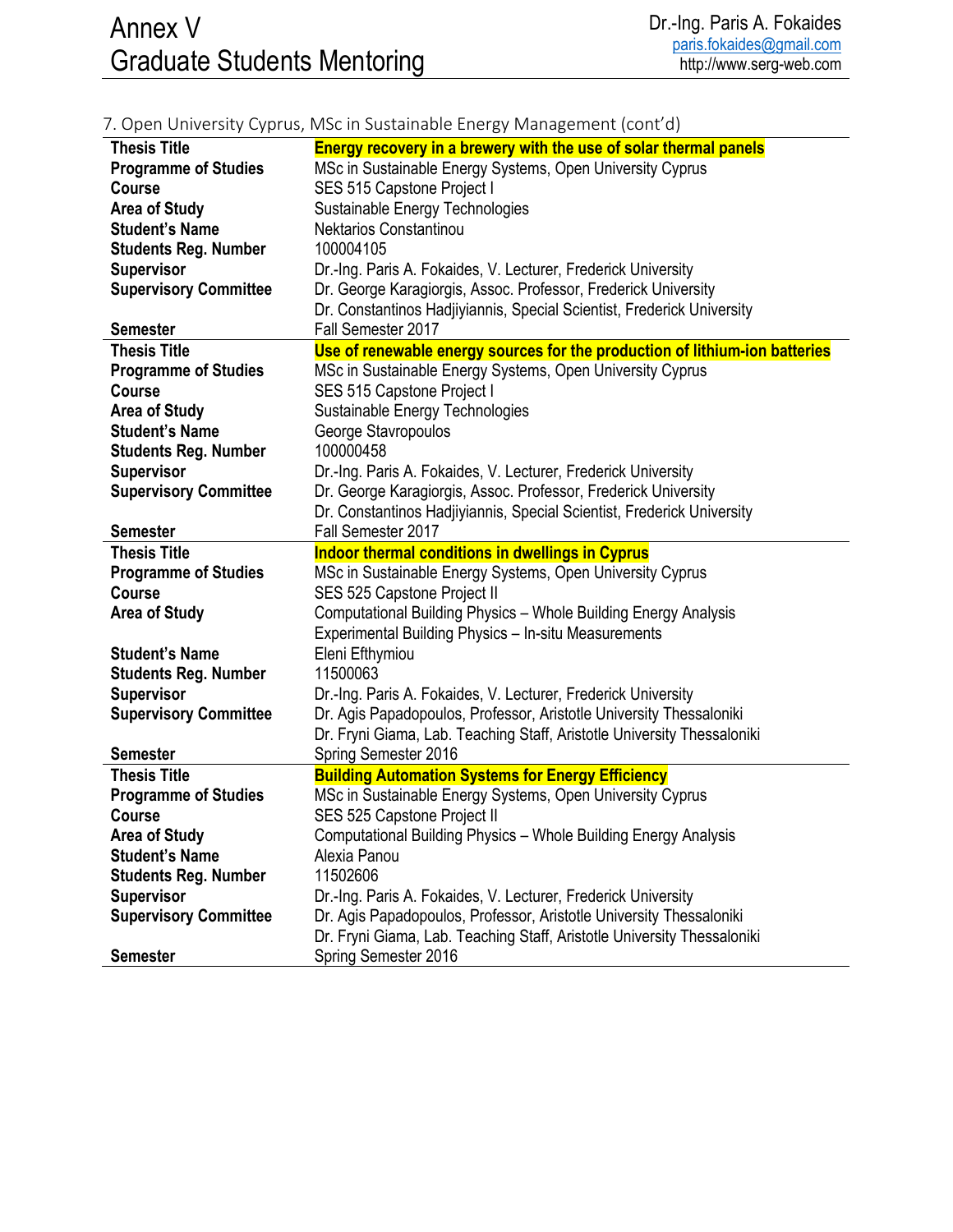|                              | $\mu$ . Open omreibity cyprub, ivide in bustaniable Energy ividiagement (com up |
|------------------------------|---------------------------------------------------------------------------------|
| <b>Thesis Title</b>          | The Reunification of the Energy System of Cyprus                                |
| <b>Programme of Studies</b>  | MSc in Sustainable Energy Systems, Open University Cyprus                       |
| <b>Course</b>                | <b>SES 701B Master Thesis</b>                                                   |
| <b>Area of Study</b>         | <b>Energy Policy</b>                                                            |
| <b>Student's Name</b>        | Eleni Efthymiou                                                                 |
| <b>Students Reg. Number</b>  | 11500063                                                                        |
| <b>Supervisor</b>            | Dr.-Ing. Paris A. Fokaides, V. Lecturer, Frederick University                   |
| <b>Supervisory Committee</b> | Dr. George Karagiorgis, Assoc. Professor, Frederick University                  |
|                              | Dr. Constantinos Hadjiyiannis, Special Scientist, Frederick University          |
| <b>Semester</b>              | Fall Semester 2017                                                              |
| <b>Thesis Title</b>          | <b>Photovoltaics Reverse Osmosis Desalination Plant</b>                         |
| <b>Programme of Studies</b>  | MSc in Sustainable Energy Systems, Open University Cyprus                       |
| <b>Course</b>                | <b>SES 701B Master Thesis</b>                                                   |
| <b>Area of Study</b>         | Sustainable Energy Systems - Solar Systems                                      |
| <b>Student's Name</b>        | Alexia Panou                                                                    |
| <b>Students Reg. Number</b>  | 11502606                                                                        |
| <b>Supervisor</b>            | Dr.-Ing. Paris A. Fokaides, V. Lecturer, Frederick University                   |
| <b>Supervisory Committee</b> | Dr. George Karagiorgis, Assoc. Professor, Frederick University                  |
|                              | Dr. Fryni Giama, Lab. Teaching Staff, Aristotle University Thessaloniki         |
| <b>Semester</b>              | Fall Semester 2018                                                              |
| <b>Thesis Title</b>          | <b>BIM Assessment of solar thermal industrial systems</b>                       |
| <b>Programme of Studies</b>  | MSc in Sustainable Energy Systems, Open University Cyprus                       |
| <b>Course</b>                | <b>SES 701B Master Thesis</b>                                                   |
| <b>Area of Study</b>         | Computational Building Physics - Building Integrated Modelling                  |
| <b>Student's Name</b>        | Anastasia Filippou                                                              |
| <b>Students Reg. Number</b>  | 100005381                                                                       |
| <b>Supervisor</b>            | Dr.-Ing. Paris A. Fokaides, V. Lecturer, Frederick University                   |
| <b>Supervisory Committee</b> | Dr. George Karagiorgis, Assoc. Professor, Frederick University                  |
|                              | Dr. Fryni Giama, Lab. Teaching Staff, Aristotle University Thessaloniki         |
| <b>Semester</b>              | Fall Semester 2019                                                              |

#### 7. Open University Cyprus, MSc in Sustainable Energy Management (cont'd)

### 8. University of Cyprus, School of Engineering, MSc in Energy Technologies and Sustainable Design

| <b>Thesis Title</b>          | Κύκλος ζωής θερμομονωτικών υλικών και βέλτιστο πάχος θερμομόνωσης   |
|------------------------------|---------------------------------------------------------------------|
| <b>Programme of Studies</b>  | Μεταπτυχιακό Πρόγραμμα στις Ενεργειακές Τεχνολογίες και τον Αειφόρο |
|                              | Σχεδιασμό                                                           |
| <b>Course</b>                | ΠΠΜ 689 Ερευνητική Εργασία                                          |
| <b>Area of Study</b>         | Υπολογιστική Δομική Φυσική                                          |
| <b>Student's Name</b>        | Μιχάλης Ιωάννου                                                     |
| <b>Supervisor</b>            | Δρ. Πάρις Α. Φωκαΐδης, Ειδικός Επιστήμονας, Παν. Κύπρου             |
| <b>Supervisory Committee</b> | Δρ. Μαρία Νεοφύτου, Επ. Καθηγήτρια, Παν. Κύπρου                     |
| <b>Semester</b>              | Εαρινό Εξάμηνο 2010                                                 |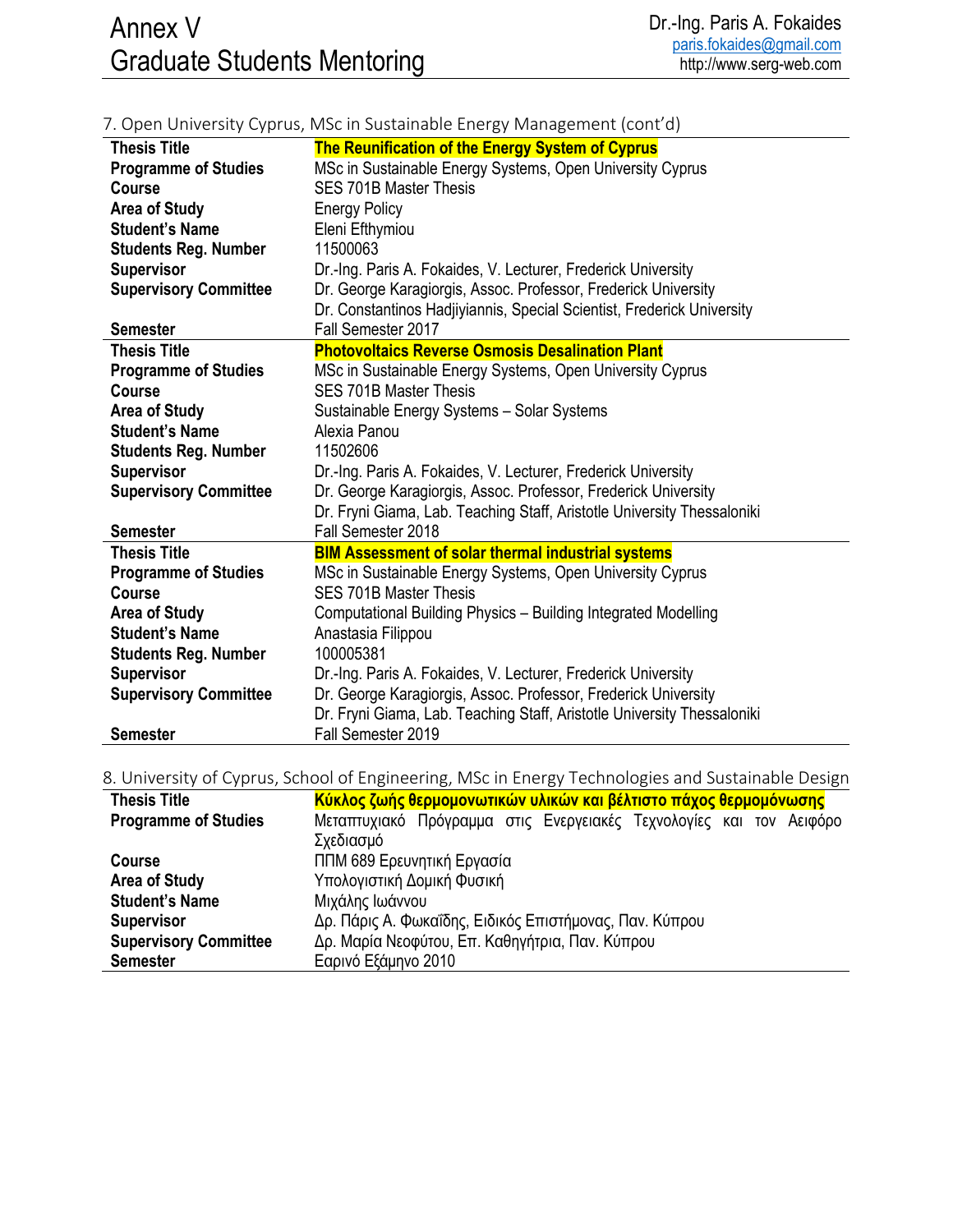8. University of Cyprus, School of Engineering, MSc in Energy Technologies and Sustainable Design (cont'd)

| <b>Thesis Title</b>                               | Παραμετρική Μελέτη Θερμικών Απωλειών Δαπέδου πάνω στο έδαφος για                                           |
|---------------------------------------------------|------------------------------------------------------------------------------------------------------------|
|                                                   | τυπική κατοικία στην Κύπρο                                                                                 |
| <b>Programme of Studies</b>                       | Μεταπτυχιακό Πρόγραμμα στις Ενεργειακές Τεχνολογίες και τον Αειφόρο                                        |
|                                                   | Σχεδιασμό                                                                                                  |
| <b>Course</b>                                     | ΠΠΜ 689 Ερευνητική Εργασία                                                                                 |
| <b>Area of Study</b>                              | Υπολογιστική Δομική Φυσική                                                                                 |
| <b>Student's Name</b>                             | Σάββας Βλάχος                                                                                              |
| <b>Supervisor</b>                                 | Δρ. Πάρις Α. Φωκαΐδης, Ειδικός Επιστήμονας, Παν. Κύπρου                                                    |
| <b>Supervisory Committee</b>                      | Δρ. Μαρία Νεοφύτου, Επ. Καθηγήτρια, Παν. Κύπρου                                                            |
| <b>Semester</b>                                   | Εαρινό Εξάμηνο 2010                                                                                        |
| <b>Thesis Title</b>                               | Περιβαλλοντικές και κοινωνικές επίπτωσεις από την λειτουργία του πρώτου                                    |
|                                                   | αιολικού πάρκου στην Κύπρο                                                                                 |
| <b>Programme of Studies</b>                       | Μεταπτυχιακό Πρόγραμμα στις Ενεργειακές Τεχνολογίες και τον Αειφόρο                                        |
|                                                   | Σχεδιασμό                                                                                                  |
| <b>Course</b>                                     | ΠΠΜ 689 Ερευνητική Εργασία                                                                                 |
| <b>Area of Study</b>                              | Αειφόρες Ενεργειακές Τεχνολογίες                                                                           |
| <b>Student's Name</b>                             | Ειρήνη Χρυσοβαλάντω Μιλτιάδους                                                                             |
| <b>Supervisor</b>                                 | Δρ. Πάρις Α. Φωκαΐδης, Ειδικός Επιστήμονας, Παν. Κύπρου                                                    |
| <b>Supervisory Committee</b>                      | Δρ. Μαρία Νεοφύτου, Επ. Καθηγήτρια, Παν. Κύπρου                                                            |
| <b>Semester</b>                                   | Εαρινό Εξάμηνο 2010                                                                                        |
| <b>External Reference</b>                         | http://link.springer.com/article/10.1007%2Fs10098-013-0642-2                                               |
|                                                   |                                                                                                            |
|                                                   |                                                                                                            |
| <b>Thesis Title</b>                               | Παρουσίαση και αξιολόγηση μεθόδων πραγματοποίησης ενεργειακών                                              |
|                                                   | <mark>ελέγχων στα κτήρια</mark>                                                                            |
| <b>Programme of Studies</b>                       | Μεταπτυχιακό Πρόγραμμα στις Ενεργειακές Τεχνολογίες και τον Αειφόρο                                        |
|                                                   | Σχεδιασμό                                                                                                  |
| <b>Course</b>                                     | ΠΠΜ 689 Ερευνητική Εργασία                                                                                 |
| <b>Area of Study</b>                              | Υπολογιστική Δομική Φυσική                                                                                 |
| <b>Student's Name</b>                             | Στέλλα Αργυρού                                                                                             |
| <b>Supervisor</b>                                 | Δρ. Πάρις Α. Φωκαΐδης, Ειδικός Επιστήμονας, Παν. Κύπρου                                                    |
| <b>Supervisory Committee</b><br><b>Semester</b>   | Δρ. Μαρία Νεοφύτου, Επ. Καθηγήτρια, Παν. Κύπρου                                                            |
|                                                   | Εαρινό Εξάμηνο 2010                                                                                        |
| <b>Thesis Title</b>                               | Παραμετρικό Μοντέλο για επίτευξη κτηρίων μηδενικής ενεργειακής                                             |
|                                                   | κατανάλωσης                                                                                                |
| <b>Programme of Studies</b>                       | Μεταπτυχιακό Πρόγραμμα στις Ενεργειακές Τεχνολογίες και τον Αειφόρο                                        |
| <b>Course</b>                                     | Σχεδιασμό                                                                                                  |
|                                                   | ΠΠΜ 689 Ερευνητική Εργασία                                                                                 |
| <b>Area of Study</b><br><b>Student's Name</b>     | Υπολογιστική Δομική Φυσική                                                                                 |
|                                                   | Γεωργία Γρηγορά                                                                                            |
| <b>Supervisor</b><br><b>Supervisory Committee</b> | Δρ. Πάρις Α. Φωκαΐδης, Ειδικός Επιστήμονας, Παν. Κύπρου<br>Δρ. Μαρία Νεοφύτου, Επ. Καθηγήτρια, Παν. Κύπρου |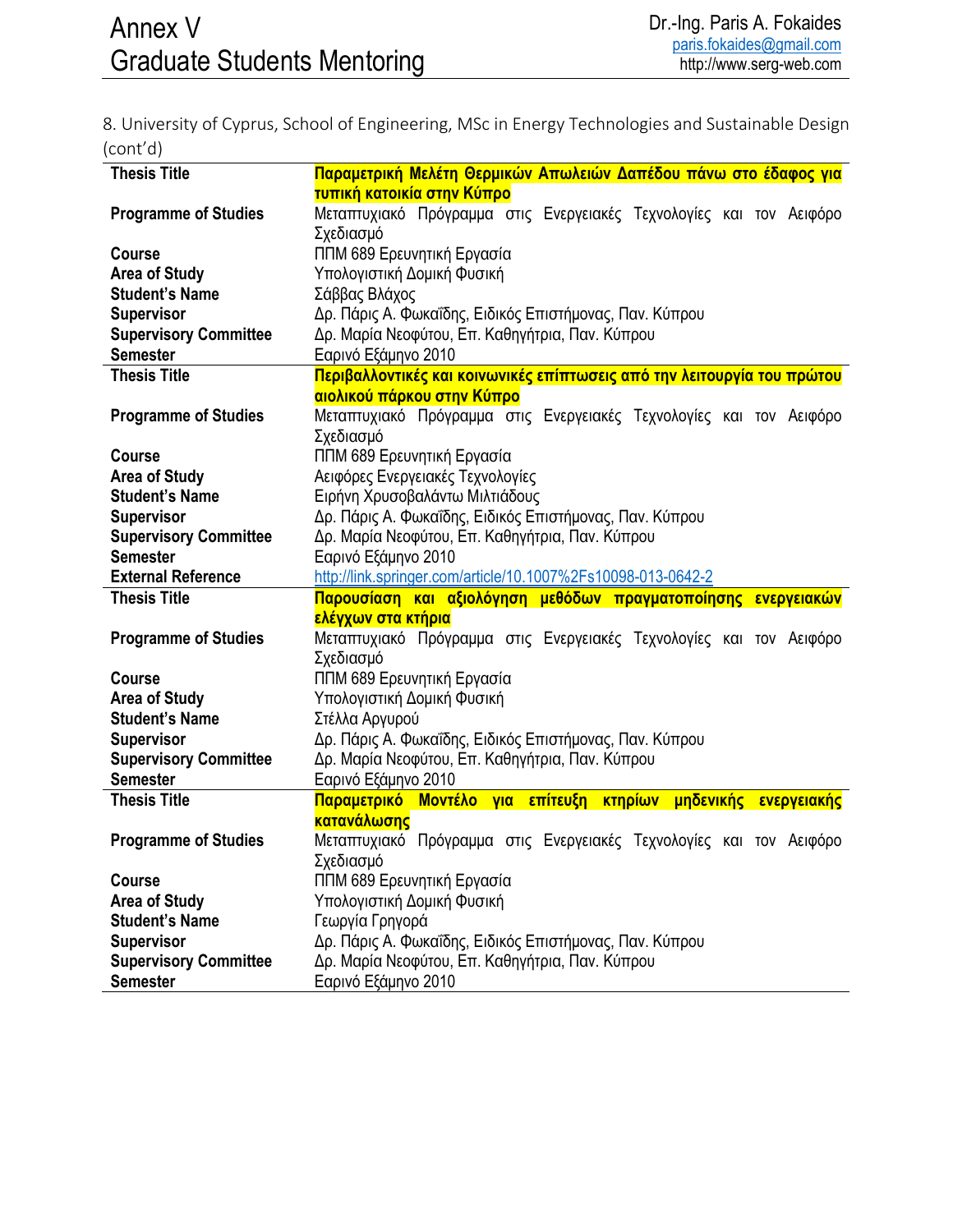## 9. Karlsruhe University of Technology, Department of Process and Chemical Engineering

| <b>Titel der Diplomarbeit</b> | Experimentelle Untersuchung des Einflusses von Druckverlust               |
|-------------------------------|---------------------------------------------------------------------------|
|                               | Luftvorwärmtemperatur und Stöchiometrie auf die Tropfen-Ausbreitung unter |
|                               | Verwendung eines Airblast Zerstäubers                                     |
| Fakultät                      | Bachelorstudiengang Maschinenbau                                          |
| Forschungsfeld                | Experimentelle Prozessmodellierung                                        |
| <b>Name</b>                   | <b>Dimitris Tosidis</b>                                                   |
| <b>Betreuer</b>               | Dipl.-Ing. Paris A. Fokaides, Wiss. Mitarbeiter, Universität Karlsruhe    |
| Aufgabensteller               | Dr.-Ing. Nikolaos Zarzalis, Professor, Universität Karlsruhe              |
| <b>Semester</b>               | Wintersemester 2004                                                       |
|                               |                                                                           |
| <b>Titel der Diplomarbeit</b> | Experimentelle Untersuchung des Einflusses von Druckverlust               |
|                               | Luftvorwärmtemperatur und Stöchiometrie auf die Tropfen-Ausbreitung unter |
|                               | Verwendung eines Airblast Zerstäubers                                     |
| <b>Fakultät</b>               | Masterstudiengang Chemieingenieurwesen & Verfahrenstechnik                |
| Forschungsfeld                | Experimentelle Prozessmodellierung                                        |
| <b>Name</b>                   | Plamen Kasabov                                                            |
| <b>Betreuer</b>               | Dipl.-Ing. Paris A. Fokaides, Wiss. Mitarbeiter, Universität Karlsruhe    |
| Aufgabensteller               | Dr.-Ing. Nikolaos Zarzalis, Professor, Universität Karlsruhe              |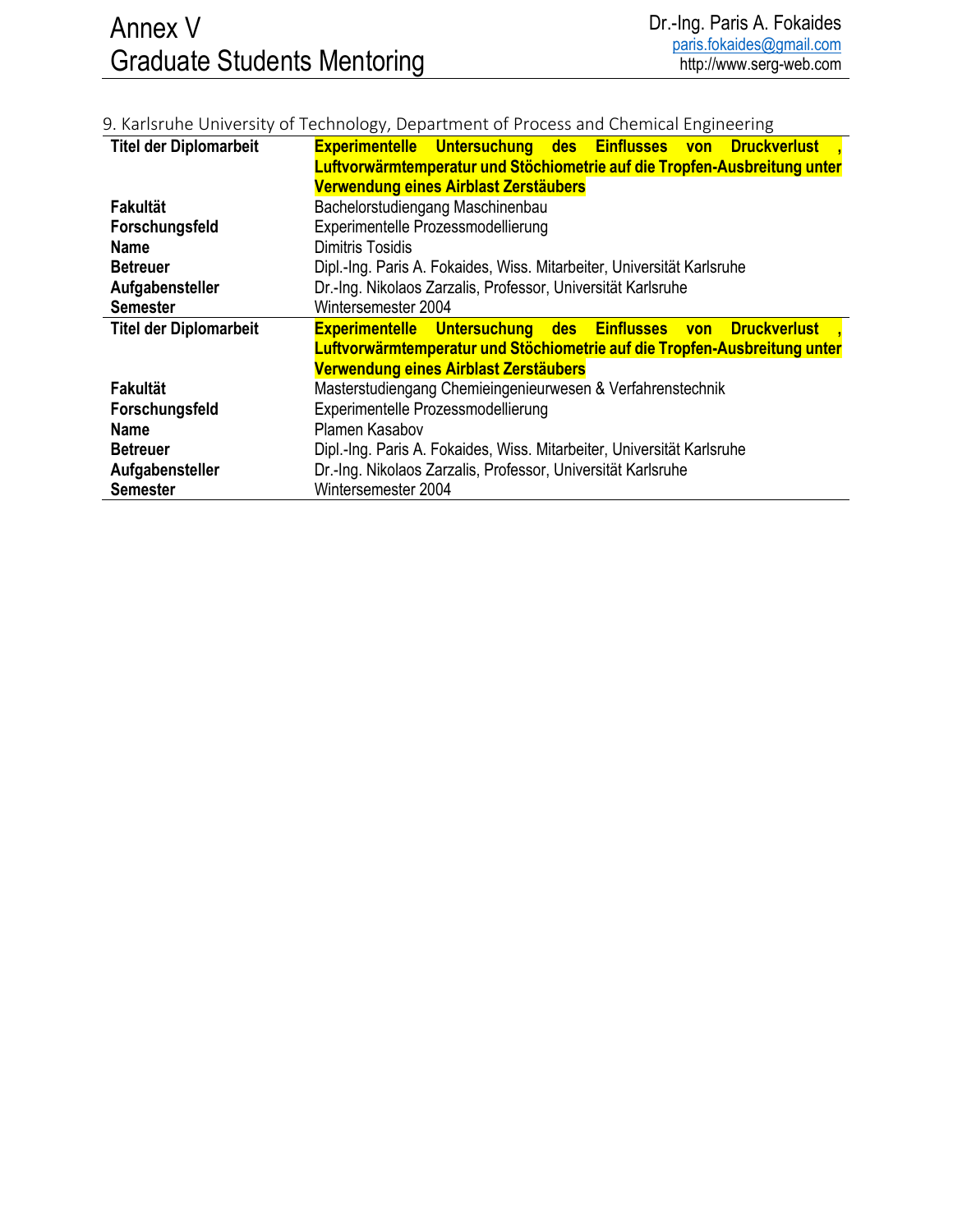## Conference Presentations, Dr.-Ing. Paris A. Fokaides

- 1. EuroSun 2018, 12th International Conference on Solar Energy for Buildings and Industry, Switzerland 2018. Fokaides, P.A., Valancius, R., Kylili, A. Ioannides, A., Souliotis, M., Jurelionis, A., Kalogirou, S. (2018). Environmental assessment of industrial solar thermal systems.
- 2. EUBCE 27th European Biomass Conference and Exhibition, Denmark 2018. Fokaides P. (2018). Energy recovery alternatives of the olive oil industry by-products.
- 3. 11ο Πανελλήνιο Συνέδριο για τις Ήπιες Μορφές Ενέργειας, Ινστιτούτο Ηλιακής Τεχνικής, Ελλάδα 2018. Παντελή Χ., Φωκαΐδης Π.Α.(2018) .Βελτιστοποίηση σχεδιασμού προβόλου σκίασης με χρήση μοντέλων ψηφιοποίησης κτηρίου (BIM) και ανάλυσης κύκλου ζωής (LCA)
- 4. 11ο Πανελλήνιο Συνέδριο για τις Ήπιες Μορφές Ενέργειας, Ινστιτούτο Ηλιακής Τεχνικής, Ελλάδα 2018. Dolmaci E., Φωκαΐδης Π.Α.(2018)Ενεργειακή και περιβαλλοντική αξιολόγηση πελλετών παραγόμενων από στερεά υπολείμματα βιομηχανίας οινοποιίας.
- 5. International Symposium and Workshop ReGreece, Greece 2016. Kylili A., Fokaides PA. (2016). Eco-Hestia: A Whole-Building Life Cycle Assessment (LCA) Tool.
- 6. SBE16 "Sustainable Synergies from Buildings to the Urban Scale", Greece 2016. Kylili A, Fokaides PA (2016). A high-performance controlled temperature building shell for the sustainable upgrading of buildings.
- 7. SBE16 "Sustainable Synergies from Buildings to the Urban Scale", Greece 2016. Kylili A, Fokaides PA (2016). Eco-Hestia: A comprehensive building environmental assessment scheme, based on Life Cycle Assessment.
- 8. 20th International Passive House Conference Germany 2016. Fokaides PA, Christoforou E, Ilic M, Papadopoulos A (2016). Monitored performance of a Passive House under subtropical climatic conditions.
- 9. 4th International conference on Renewable Energy Sources & Energy Efficiency (MSE), Cyprus, 2013 Frangou K, Christoforou E, Fokaides PA, Kanarachos A, Kanarachos S, Kanarachou G, Charalampous C. Quality Assessment: Methods in Construction Industry. (2013).
- 10. 3rd International Exergy, Life Cycle Assessment, and Sustainability Workshop & Symposium (ELCAS3), Greece, 2013 Fokaides PA, Kanarachos A, Kanarachou G, Kanarachos S, Björk F, Gohardani N, Jensen PA, Maslesa E (2013). Promotion of sustainable renovation in Europe.
- 11. 10ο Πανελλήνιο Συνέδριο για τις Ήπιες Μορφές Ενέργειας, Ινστιτούτο Ηλιακής Τεχνικής, 2014 Ελλάδα. Χριστοφόρου Η, Φωκαΐδης ΠΑ. Ανάλυση κύκλου ζωής ήπιας πυρόλυσης (φρύξης) στερεάς βιομάζας. (2014).
- 12. Power Options for the Eastern Mediterranean Region (POEM) Conference, Cyprus 2013. Fokaides PA. European Roadmap for Energy and the Role of Cyprus Hydrocarbons (2013).
- 13. Power Options for the Eastern Mediterranean Region (POEM) Conference, Cyprus 2012. Emilianides AC, Fokaides PA (2012). The Exploration of Hydrocarbons in Cyprus: Implications, Problems and Perspectives.
- 14. Power Options for the Eastern Mediterranean Region (POEM) Conference, Cyprus 2012. Fokaides PA, Polycarpou P (2012). The role of biomass exploitation towards zero energy buildings.
- 15. RoomVent 2011 Conference: "12th International Conference on Air Distribution in Rooms", 19-22 June 2011, Norway: "Favourable Scenarios towards Zero Energy Buildings", Technical Session 24: New technologies for heating and cooling or ventilating A/C.
- 16. FIABCI World Congress: "Influence of Culture and Civilization on Real Estates", 16-21 May 2011, Cyprus: "Development and Environment", Business Forum 4: Sustainable Real Estates Development.
- 17. World Renewable Energy Congress (WREC 2011), 09-13 May 2011, Sweden: "Towards optimization of urban planning and architectural parameters for energy use minimization in Mediterranean cities", Paper Session: Sustainable Cities and Regions.
- 18. Center of Renewable Energy Sources Conference: Architecture, Energy and Environment in Buildings and Cities, 03-04 May 2011, Greece: "Investigation of the Urban Heat Island Effect in the city of Nicosia", Paper Session: Microclimate.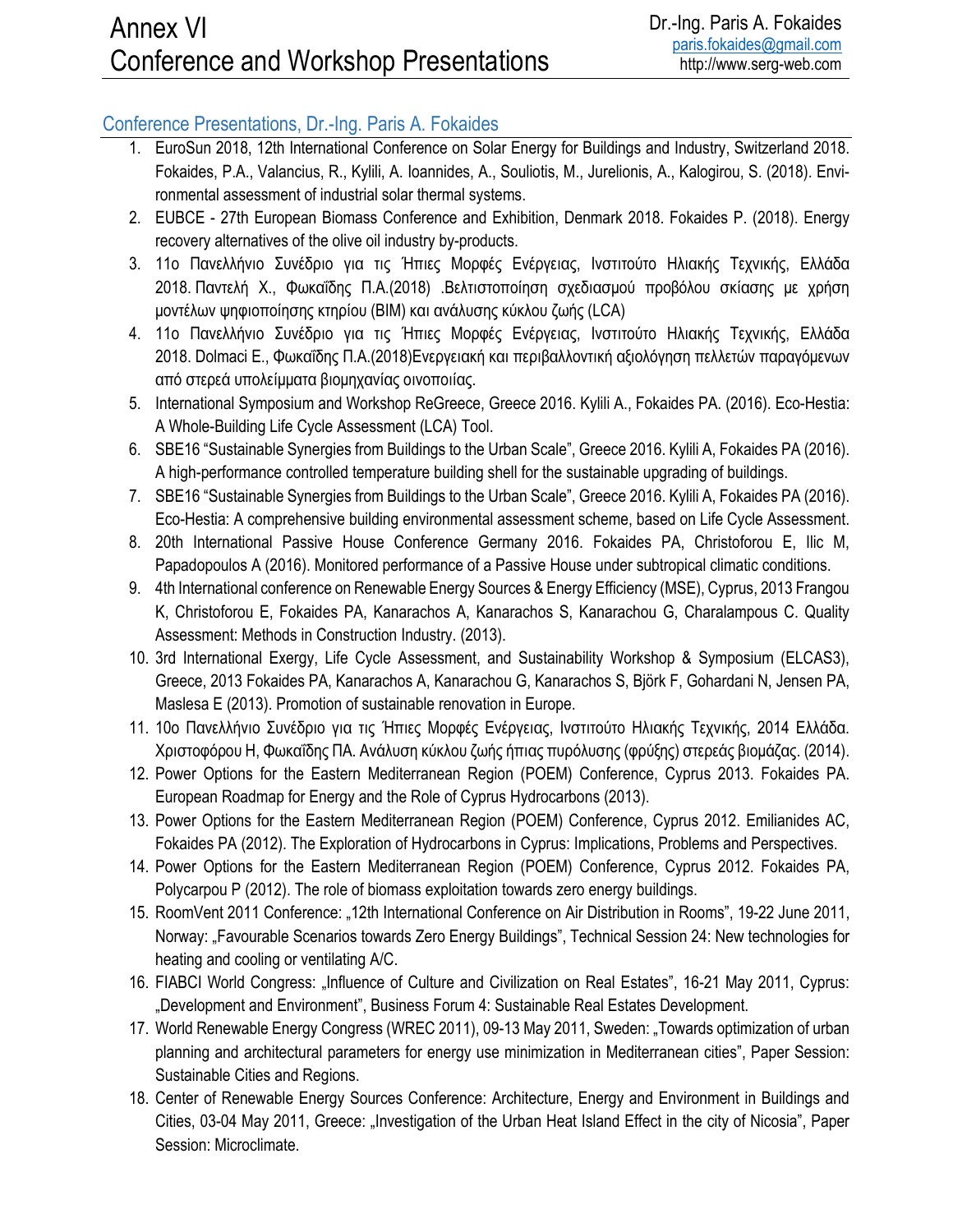## Annex VI Conference and Workshop Presentations

- 19. Cost Action C25 Final Conference: Sustainability of Constructions, Integrated Approach to Life-time structural engineering, 03-05 February 2011, Austria: "Aiming at sustainability through multi-layering for the Cyprus News-Agency building proposal", Paper Session: Innovative Construction Systems.
- 20. 9th HSTAM International Congress on Mechanics, 12 14 July 2010, Cyprus: "Flow and exchange processes in homogeneous urban street-canyon geometries: An experimental study using Particle Image Velocimetry", Paper Session: Fluid Mechanics.
- 21. Hellenic Scientific Conference on Chemical Engineering, Jun. 03-05, 2009, Hellas "Interaction between built environment and Urban Microclimate", Session: Transport Phenomena.
- 22. Wessex Institute of Technology, Conference on Sustainable Development and Planning IV, May. 13-15, 2009, Cyprus: "Ventilation characteristics of the built environment and their effects on the urban microclimate", Paper Session: Sustainability in the built environment.
- 23. Institute of Solar Technology, 9th National Conference on Renewable Energy Sources, Mar. 26-28, 2009, Cyprus: "Interaction between built environment and Urban Microclimate", Paper Session: Climate -Renewables Applications.
- 24. ASME Turbo Expo 2007: Power for Land, Sea and Air, May 14-17, 2007, Montreal, Canada: GT2007-27126: "Experimental Investigation of the Stability Mechanism and Emissions of a Lifted Swirl Non-Premixed Flame", Paper Session: Combustion & Fuels.

## Workshops Presentations, Dr.-Ing. Paris A. Fokaides

- 1. 24 Jul 2018. European Youth Parliament, Cyprus. **1st Academic Forum of European Youth Parliament (EYP), Cyprus. Panel Discussion**: EU-Energy: A paradigm shift. "Realising the 2020 Energy Strategy".
- 2. 12,13,14 Dec 2017. **Ministry of Agriculture, Rural Development and Environment. Training seminar on**  prevention and rationale management of food waste. "Prevention and Utilization of Food Waste: Towards a Circular Economy".
- 3. 05 Dec 2017 **SWIM-H2020 SM Regional Training on the Sustainable Management of Olive Oil Mills' Waste Support on olive oil mills waste Expert Facility Activity Regulation and methods, Athens, Greece.** "Waste to Energy Exploitation of Olive Mills Waste Streams"
- 4. 07 Nov 2017 **Ministry of Environmental Protection, State of Israel SWIM-H2020 SM EFH-IL-2, Support on olive oil mills waste Expert Facility Activity Regulation and methods** "Waste to Energy Exploitation of Olive Mills Waste Streams"
- 5. 24 Jan 2017 **Frederick University Workshop Valgreen Erasmus+ KA2 Project:** "Design and development of collection, management and distribution centers for the exploitation of olive solid waste energy purpose"
- 6. 05 Dec 2016 **Department of Law, University of Nicosia Workshop**: **Energy Developments and Lessons**  for Cyprus: "European Energy Policy: Projects of Common Interest"
- 7. 24 Nov 2016 **Department of Town Planning and Housing, Department of Environment, Ministry of Agriculture, Cyprus: Impact of Soil Sealing on the Built Environment – Workshop:** "The impact of soil sealing on the urban heat island effect"
- 8. 02 Nov 2016 **Cyprus Civil Engineers Association, Ministry of Energy Workshop Passive Houses and**  Nearly Zero Energy Buildings: "Zero Energy Buildings and Passive Houses in Cyprus: Presentation of case studies"
- 9. 24 Oct 2016 **University of Cyprus Workshop Research Project Phase Change Material (PCM) enhanced plaster for upgrading the energy efficiency of con-temporary and historic buildings – PC Plaster**: Computational Analysis of PCMs and PCPLASTER thermal properties